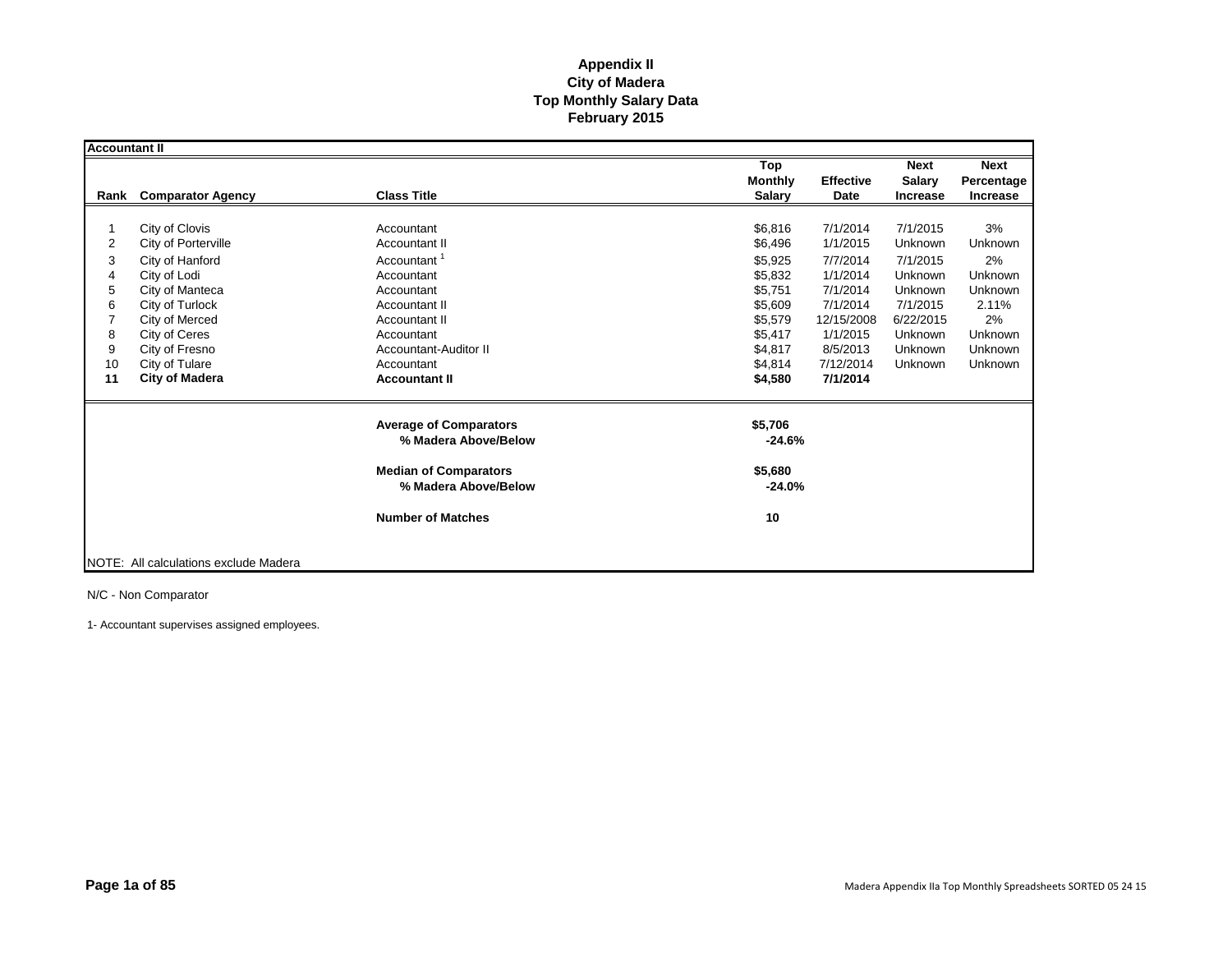|                | <b>Accounting Technician II</b>       |                                                      |                     |                  |                 |                 |
|----------------|---------------------------------------|------------------------------------------------------|---------------------|------------------|-----------------|-----------------|
|                |                                       |                                                      | Top                 |                  | <b>Next</b>     | <b>Next</b>     |
|                |                                       |                                                      | <b>Monthly</b>      | <b>Effective</b> | <b>Salary</b>   | Percentage      |
| Rank           | <b>Comparator Agency</b>              | <b>Class Title</b>                                   | <b>Salary</b>       | Date             | <b>Increase</b> | <b>Increase</b> |
|                |                                       |                                                      |                     |                  |                 |                 |
|                | City of Manteca                       | Senior Accounting Technician                         | \$4,509             | 7/1/2014         | Unknown         | <b>Unknown</b>  |
| $\overline{2}$ | City of Clovis                        | <b>Principal Account Clerk</b>                       | \$4,272             | 7/1/2014         | 7/1/2015        | 3%              |
| 3              | City of Tulare                        | <b>Accounting Technician II</b>                      | \$4,229             | 7/12/2014        | Unknown         | Unknown         |
| 4              | City of Hanford                       | <b>Accounting Technician</b>                         | \$3,916             | 7/7/2014         | 7/1/2015        | 2%              |
| 5              | City of Turlock                       | <b>Account Clerk II</b>                              | \$3,616             | 7/1/2014         | 7/1/2015        | 2.11%           |
| 6              | City of Lodi                          | <b>Accounting Clerk</b>                              | \$3,445             | 1/1/2014         | Unknown         | Unknown         |
|                | City of Porterville                   | <b>Account Clerk II</b>                              | \$3,435             | 1/1/2015         | Unknown         | <b>Unknown</b>  |
| 8              | City of Ceres                         | <b>Account Clerk II</b>                              | \$3,389             | 1/1/2015         | Unknown         | <b>Unknown</b>  |
| 9              | City of Merced                        | <b>Account Clerk II</b>                              | \$3,262             | 12/15/2008       | 6/22/2015       | 2%              |
| 10             | City of Fresno                        | <b>Account Clerk II</b>                              | \$3,041             | 8/5/2013         | Unknown         | Unknown         |
| 11             | <b>City of Madera</b>                 | <b>Accounting Technician II</b>                      | \$2,837             | 7/1/2014         |                 |                 |
|                |                                       | <b>Average of Comparators</b>                        | \$3,711             |                  |                 |                 |
|                |                                       | % Madera Above/Below                                 | $-30.8%$            |                  |                 |                 |
|                |                                       | <b>Median of Comparators</b><br>% Madera Above/Below | \$3,531<br>$-24.5%$ |                  |                 |                 |
|                |                                       | <b>Number of Matches</b>                             | 10                  |                  |                 |                 |
|                | NOTE: All calculations exclude Madera |                                                      |                     |                  |                 |                 |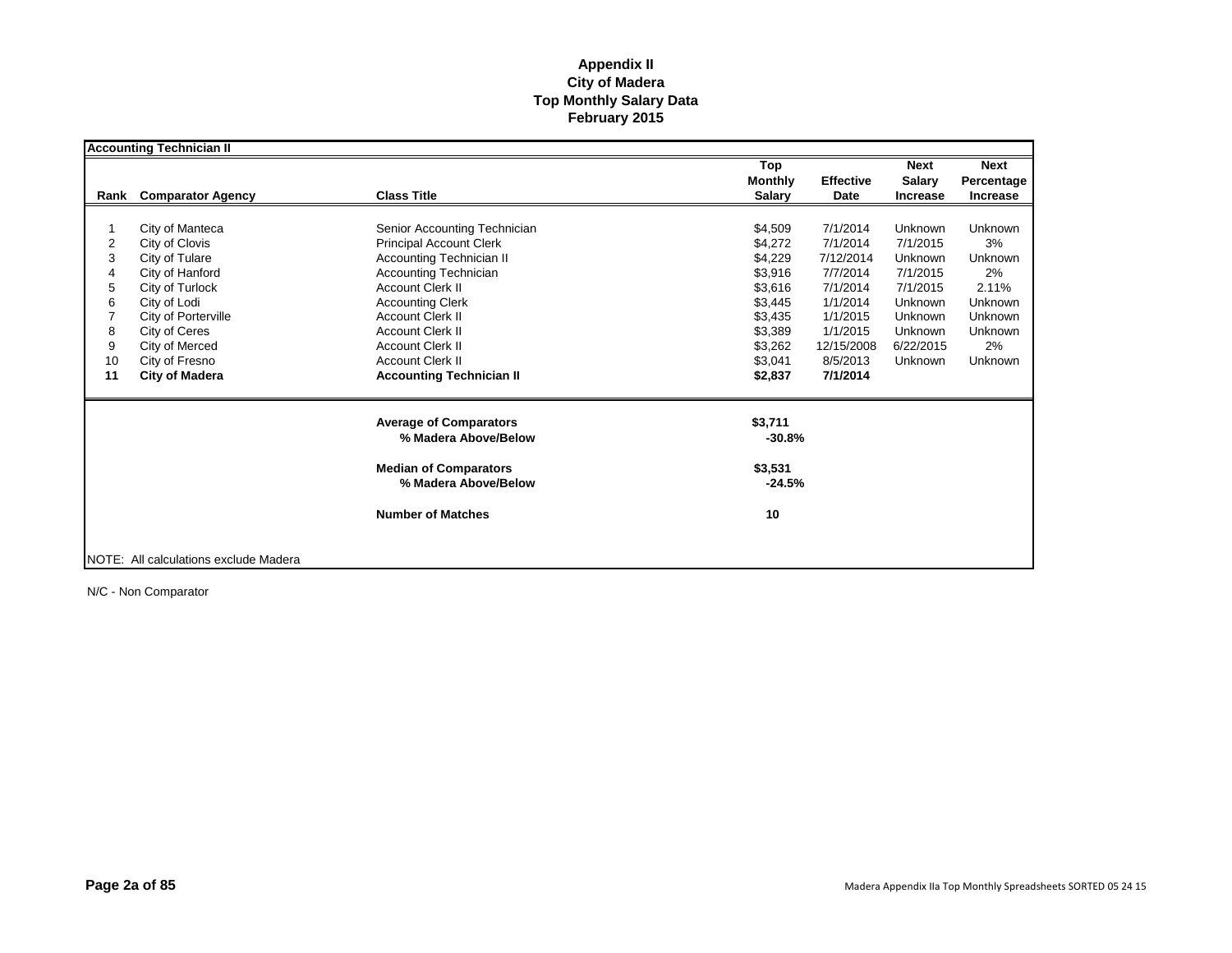|      | <b>Administrative Analyst</b>         |                                  |                |                  |                 |                 |
|------|---------------------------------------|----------------------------------|----------------|------------------|-----------------|-----------------|
|      |                                       |                                  | Top            |                  | <b>Next</b>     | <b>Next</b>     |
|      |                                       |                                  | <b>Monthly</b> | <b>Effective</b> | <b>Salary</b>   | Percentage      |
| Rank | <b>Comparator Agency</b>              | <b>Class Title</b>               | <b>Salary</b>  | Date             | <b>Increase</b> | <b>Increase</b> |
|      |                                       |                                  |                |                  |                 |                 |
|      | City of Clovis                        | <b>Management Analyst</b>        | \$7,081        | 7/1/2014         | 7/1/2015        | 3%              |
| 2    | City of Hanford                       | Senior Administrative Analyst    | \$6,482        | 7/7/2014         | 7/1/2015        | 2%              |
| 3    | City of Turlock                       | <b>Administrative Analyst</b>    | \$6,430        | 7/1/2014         | 7/1/2015        | 1.89%           |
| 4    | City of Porterville                   | <b>Administrative Analyst II</b> | \$6,305        | 1/1/2015         | Unknown         | Unknown         |
| 5    | City of Lodi                          | <b>Management Analyst</b>        | \$5,806        | 1/1/2014         | Unknown         | <b>Unknown</b>  |
| 6    | City of Merced                        | <b>Management Analyst</b>        | \$5,748        | 12/15/2008       | 6/22/2015       | 2%              |
|      | City of Ceres                         | <b>Administrative Analyst</b>    | \$5,285        | 1/1/2015         | Unknown         | <b>Unknown</b>  |
| 8    | City of Tulare                        | <b>Management Analyst</b>        | \$5,240        | 7/12/2014        | Unknown         | Unknown         |
| 9    | City of Manteca                       | <b>Administrative Analyst</b>    | \$5,214        | 7/1/2014         | Unknown         | Unknown         |
| 10   | City of Fresno                        | Management Analyst II            | \$4,738        | 7/1/2009         | Unknown         | Unknown         |
| 11   | <b>City of Madera</b>                 | <b>Administrative Analyst</b>    | \$4,314        | 7/1/2014         |                 |                 |
|      |                                       | <b>Average of Comparators</b>    | \$5,833        |                  |                 |                 |
|      |                                       | % Madera Above/Below             | $-35.2%$       |                  |                 |                 |
|      |                                       | <b>Median of Comparators</b>     | \$5,777        |                  |                 |                 |
|      |                                       | % Madera Above/Below             | $-33.9%$       |                  |                 |                 |
|      |                                       | <b>Number of Matches</b>         | 10             |                  |                 |                 |
|      |                                       |                                  |                |                  |                 |                 |
|      | NOTE: All calculations exclude Madera |                                  |                |                  |                 |                 |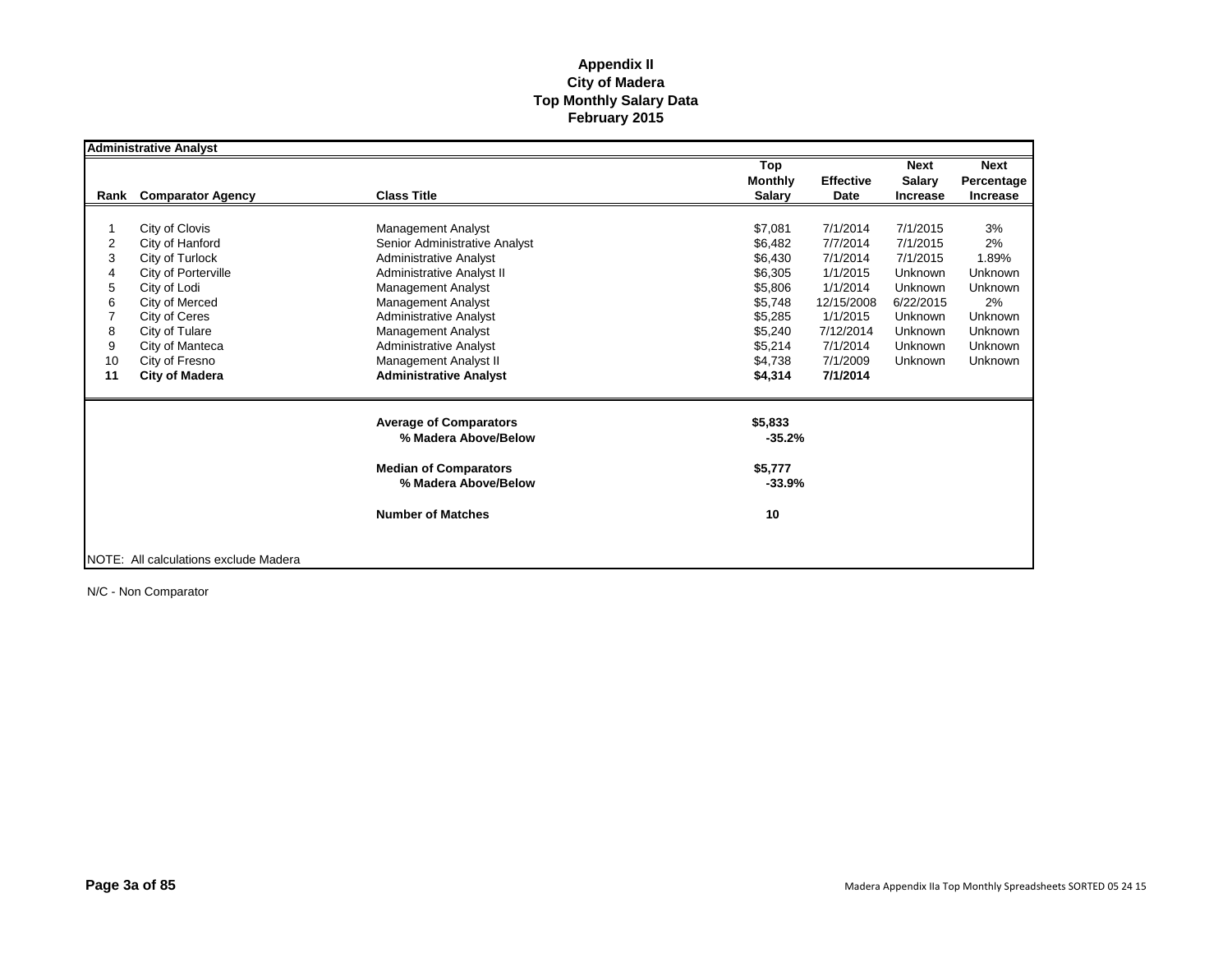|      | <b>Administrative Assistant</b>       |                                                       |                                        |                          |                                                 |                                              |
|------|---------------------------------------|-------------------------------------------------------|----------------------------------------|--------------------------|-------------------------------------------------|----------------------------------------------|
| Rank | <b>Comparator Agency</b>              | <b>Class Title</b>                                    | Top<br><b>Monthly</b><br><b>Salary</b> | <b>Effective</b><br>Date | <b>Next</b><br><b>Salary</b><br><b>Increase</b> | <b>Next</b><br>Percentage<br><b>Increase</b> |
|      |                                       |                                                       |                                        |                          |                                                 |                                              |
|      | City of Fresno                        | Executive Assistant to the Department Director        | \$5,133                                | 8/25/2014                | Unknown                                         | Unknown                                      |
| 2    | City of Clovis                        | Administrative Assistant                              | \$4,894                                | 7/1/2014                 | 7/1/2015                                        | 3%                                           |
| 3    | City of Manteca                       | Administrative Assistant III                          | \$4,831                                | 7/1/2014                 | Unknown                                         | Unknown                                      |
| 4    | City of Turlock                       | Secretary, Senior                                     | \$4.395                                | 7/1/2014                 | 7/1/2015                                        | 2.11%                                        |
| 5    | City of Ceres                         | <b>Administrative Secretary</b>                       | \$4,394                                | 1/1/2015                 | Unknown                                         | Unknown                                      |
| 6    | City of Tulare                        | Senior Administrative Assistant                       | \$4,293                                | 7/12/2014                | <b>Unknown</b>                                  | Unknown                                      |
|      | City of Lodi                          | <b>Administrative Secretary</b>                       | \$4,150                                | 1/1/2014                 | <b>Unknown</b>                                  | <b>Unknown</b>                               |
| 8    | City of Merced                        | Secretary III                                         | \$4,020                                | 12/15/2008               | 6/22/2015                                       | 2%                                           |
| 9    | <b>City of Madera</b>                 | <b>Administrative Assistant</b>                       | \$3,551                                | 7/1/2014                 |                                                 |                                              |
| 10   | City of Porterville                   | Secretary                                             | \$3,539                                | 1/1/2015                 | Unknown                                         | <b>Unknown</b>                               |
| 11   | City of Hanford                       | Administrative Support Technician                     | \$3,425                                | 7/7/2014                 | 7/1/2015                                        | 2%                                           |
|      |                                       | <b>Average of Comparators</b><br>% Madera Above/Below | \$4,307<br>$-21.3%$                    |                          |                                                 |                                              |
|      |                                       |                                                       |                                        |                          |                                                 |                                              |
|      |                                       | <b>Median of Comparators</b><br>% Madera Above/Below  | \$4,343<br>$-22.3%$                    |                          |                                                 |                                              |
|      |                                       | <b>Number of Matches</b>                              | 10                                     |                          |                                                 |                                              |
|      | NOTE: All calculations exclude Madera |                                                       |                                        |                          |                                                 |                                              |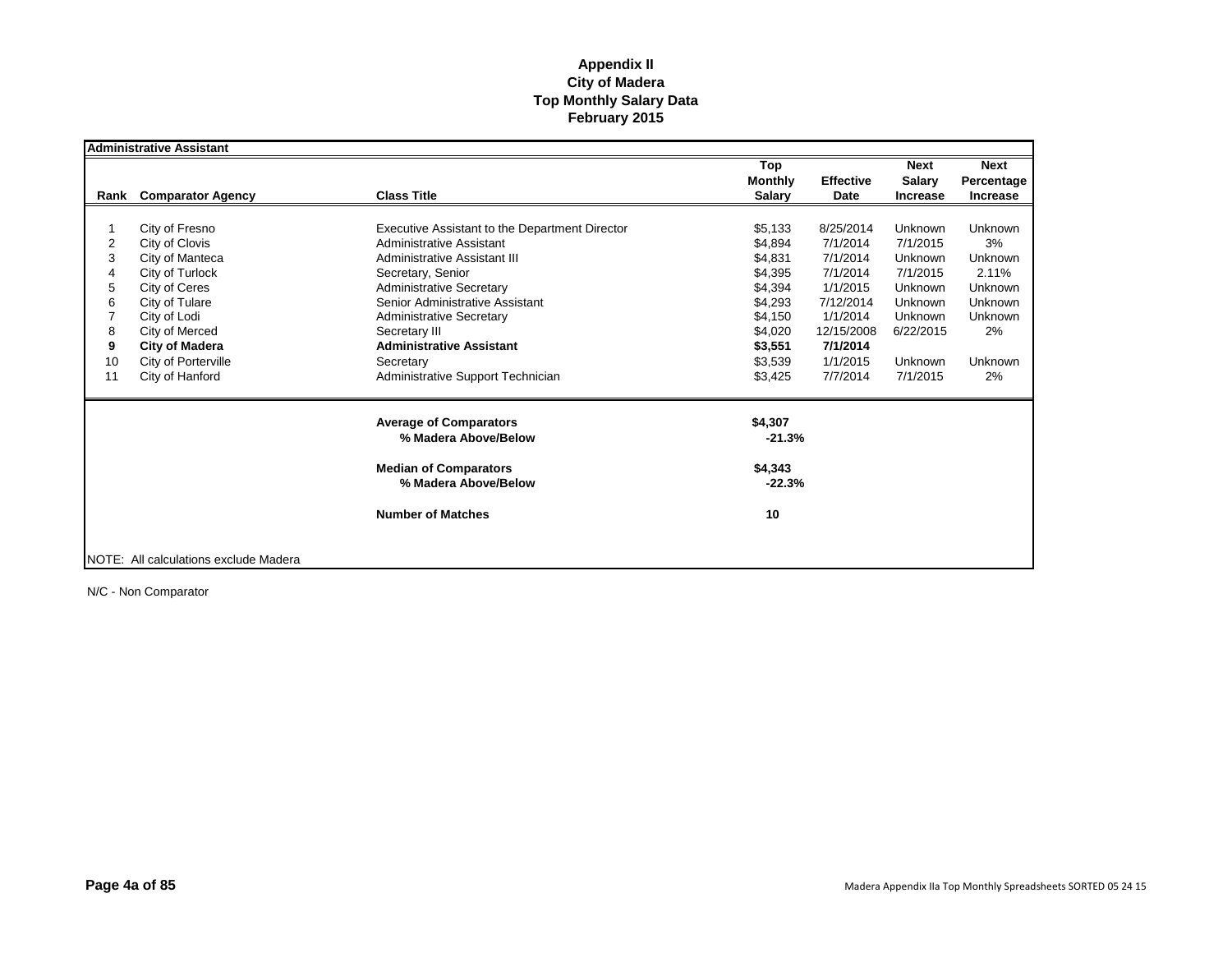|        | <b>Airport Maintenance Worker II</b>                                                                                                              |                                                                                         |                                                                                    |                          |                                          |                                              |
|--------|---------------------------------------------------------------------------------------------------------------------------------------------------|-----------------------------------------------------------------------------------------|------------------------------------------------------------------------------------|--------------------------|------------------------------------------|----------------------------------------------|
| Rank   | <b>Comparator Agency</b>                                                                                                                          | <b>Class Title</b>                                                                      | Top<br><b>Monthly</b><br><b>Salary</b>                                             | <b>Effective</b><br>Date | <b>Next</b><br><b>Salary</b><br>Increase | <b>Next</b><br>Percentage<br><b>Increase</b> |
|        | City of Fresno                                                                                                                                    | Airport Operations Specialist / Airports Building Maintenance Technician <sup>2,3</sup> | \$3,819                                                                            | 7/1/2011                 | Unknown                                  | Unknown                                      |
| 2<br>3 | City of Merced<br><b>City of Madera</b>                                                                                                           | Airport Maintenance Worker<br><b>Airport Maintenance Worker II</b>                      | \$3,424<br>\$2,726                                                                 | 12/23/2013<br>7/1/2014   | 7/1/2015                                 | 2%                                           |
|        | City of Ceres<br>City of Clovis<br>City of Hanford<br>City of Lodi<br>City of Manteca<br>City of Porterville<br>City of Tulare<br>City of Turlock | N/C<br>N/C<br>N/C<br>N/C<br>N/C<br>N/C<br>N/C <sup>1</sup><br>N/C                       |                                                                                    |                          |                                          |                                              |
|        |                                                                                                                                                   | <b>Average of Comparators</b><br>% Madera Above/Below                                   | <b>Insufficient Data to do Analysis</b><br><b>Insufficient Data to do Analysis</b> |                          |                                          |                                              |
|        |                                                                                                                                                   | <b>Median of Comparators</b><br>% Madera Above/Below                                    | <b>Insufficient Data to do Analysis</b><br><b>Insufficient Data to do Analysis</b> |                          |                                          |                                              |
|        |                                                                                                                                                   | <b>Number of Matches</b>                                                                | $\overline{2}$                                                                     |                          |                                          |                                              |
|        | NOTE: All calculations exclude Madera                                                                                                             |                                                                                         |                                                                                    |                          |                                          |                                              |

N/C - Non Comparator

1- Facilities Maintenance Technician performs airport maintenance duties.

2- City of Madera's class is bracketed by two or more comparators.

3- Airport Operations Specialist requires Class B driver's license.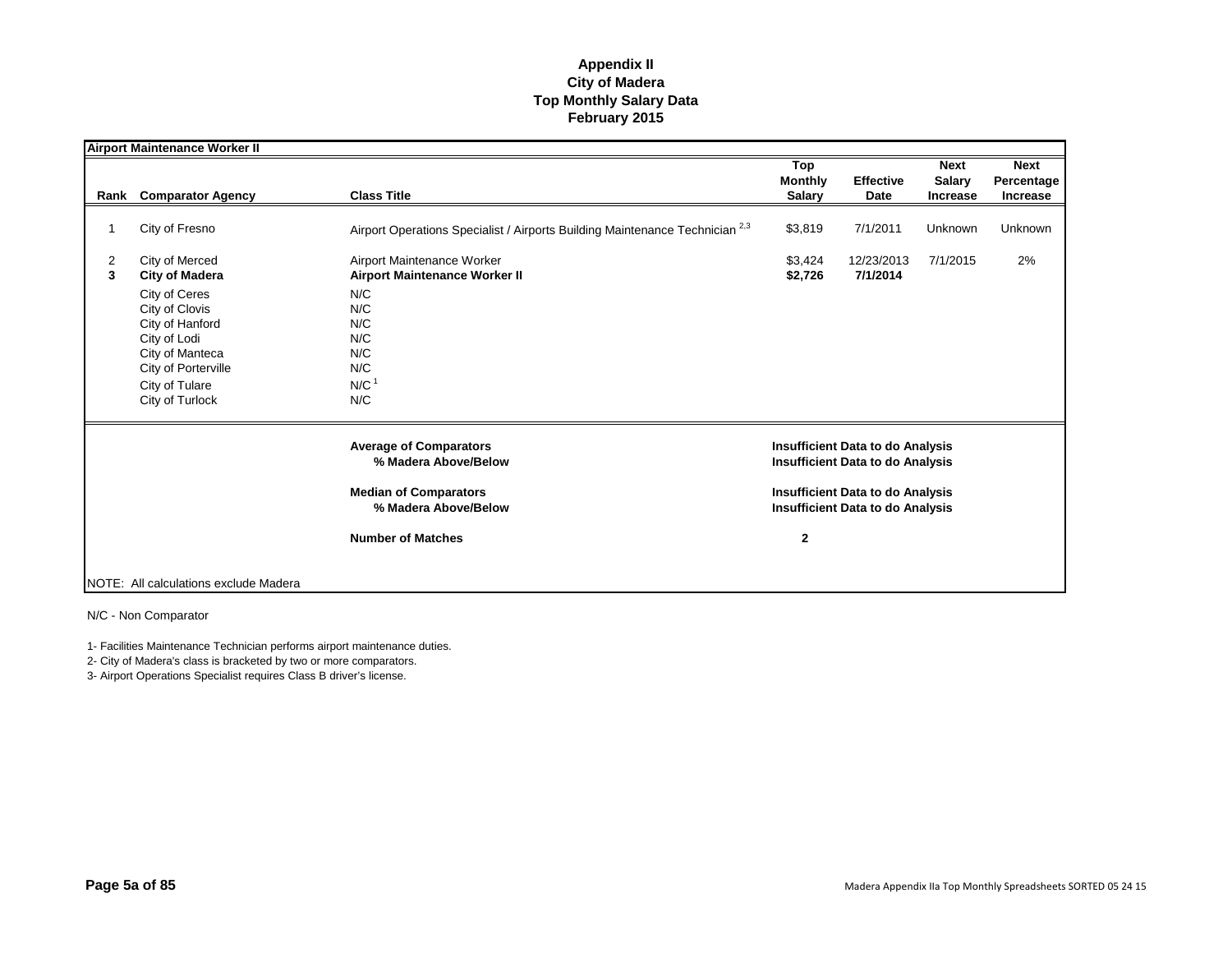|                                 | <b>Animal Control Officer</b>                                                                                                                                                                                  |                                                                                                                                                                                                                                                                                                                                                     |                                                                                                                                                                                                                |                                                                                         |                                                                          |
|---------------------------------|----------------------------------------------------------------------------------------------------------------------------------------------------------------------------------------------------------------|-----------------------------------------------------------------------------------------------------------------------------------------------------------------------------------------------------------------------------------------------------------------------------------------------------------------------------------------------------|----------------------------------------------------------------------------------------------------------------------------------------------------------------------------------------------------------------|-----------------------------------------------------------------------------------------|--------------------------------------------------------------------------|
|                                 | Rank Comparator Agency                                                                                                                                                                                         | <b>Class Title</b>                                                                                                                                                                                                                                                                                                                                  | Top<br><b>Effective</b><br><b>Monthly</b><br><b>Salary</b><br>Date                                                                                                                                             | <b>Next</b><br><b>Salary</b><br><b>Increase</b>                                         | <b>Next</b><br>Percentage<br><b>Increase</b>                             |
| 2<br>3<br>4<br>5<br>6<br>8<br>9 | City of Tulare<br>City of Manteca<br>City of Turlock<br>City of Clovis<br>City of Merced<br>City of Porterville<br>City of Lodi<br>City of Hanford<br><b>City of Madera</b><br>City of Ceres<br>City of Fresno | Code Enforcement Officer <sup>1</sup><br><b>Animal Services Officer</b><br><b>Animal Services Officer</b><br>Animal Control Officer <sup>2</sup><br>Animal Control Officer II<br><b>Community Services Officer II</b><br>Animal Services Officer <sup>3</sup><br>Animal Control Officer <sup>3</sup><br><b>Animal Control Officer</b><br>N/C<br>N/C | \$5,010<br>7/12/2014<br>\$4,539<br>7/1/2014<br>\$4,282<br>8/1/2014<br>\$4,187<br>7/1/2014<br>\$3,939<br>12/24/2012<br>\$3,870<br>1/1/2015<br>\$3,521<br>1/1/2014<br>\$3.456<br>7/7/2014<br>\$3,167<br>7/1/2014 | Unknown<br>Unknown<br>8/1/2015<br>7/1/2015<br>Unknown<br>Unknown<br>Unknown<br>7/1/2015 | Unknown<br>Unknown<br>1.98%<br>3%<br>Unknown<br>Unknown<br>Unknown<br>2% |
|                                 |                                                                                                                                                                                                                | <b>Average of Comparators</b><br>% Madera Above/Below<br><b>Median of Comparators</b><br>% Madera Above/Below                                                                                                                                                                                                                                       | \$4,101<br>$-29.5%$<br>\$4,063<br>$-28.3%$                                                                                                                                                                     |                                                                                         |                                                                          |
|                                 | NOTE: All calculations exclude Madera                                                                                                                                                                          | <b>Number of Matches</b>                                                                                                                                                                                                                                                                                                                            | 8                                                                                                                                                                                                              |                                                                                         |                                                                          |

N/C - Non Comparator

1- Code Enforcement Officer performs code enforcement and animal control duties.

2- Animal Control Officer requires an Associate's Degree or Veterinary Technician license and 2 years of experience; PC832 is not required

3- PC832 certificate is not required.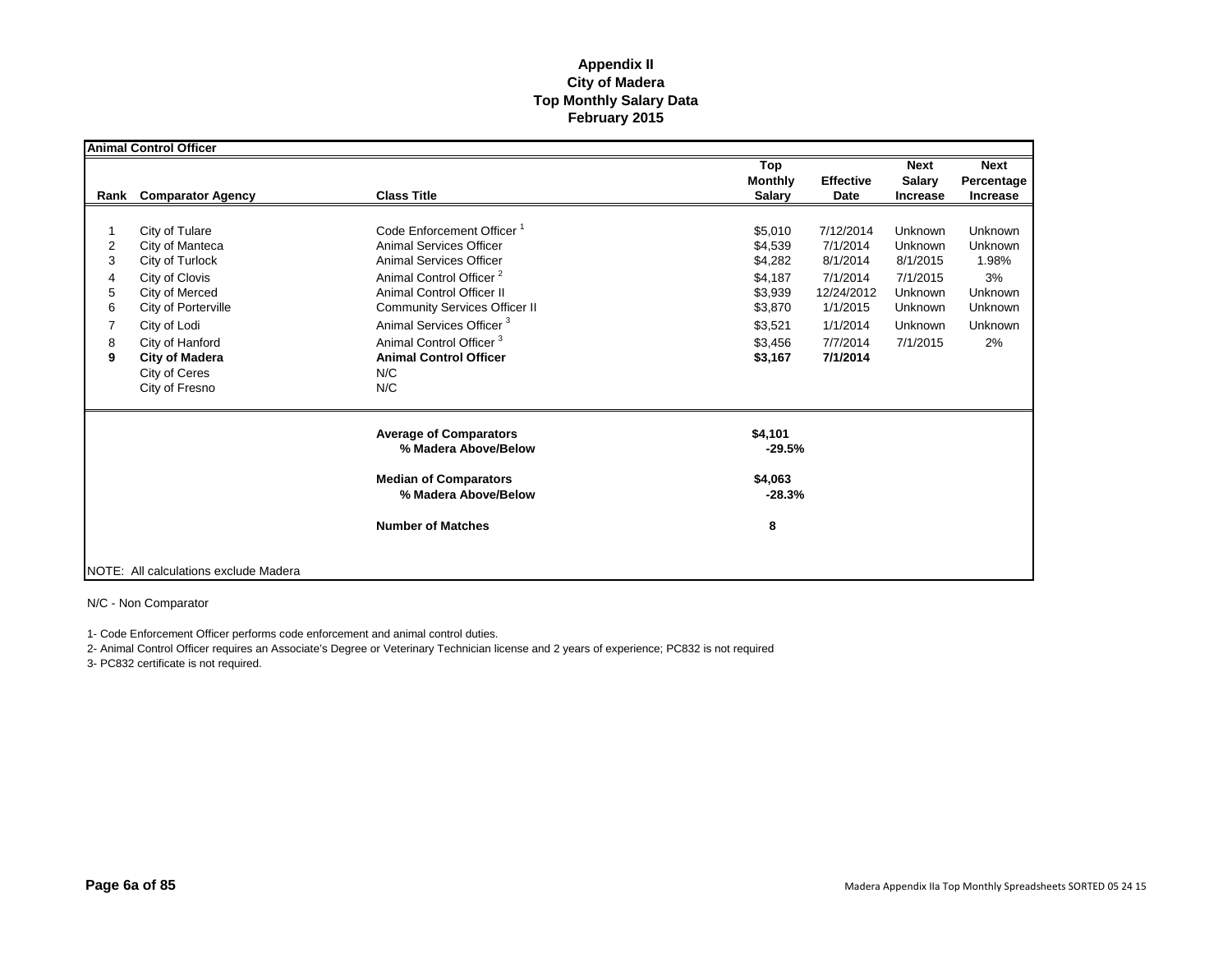|      | <b>Assistant Engineer</b>             |                                                       |                                        |                          |                                                 |                                       |
|------|---------------------------------------|-------------------------------------------------------|----------------------------------------|--------------------------|-------------------------------------------------|---------------------------------------|
| Rank | <b>Comparator Agency</b>              | <b>Class Title</b>                                    | Top<br><b>Monthly</b><br><b>Salary</b> | <b>Effective</b><br>Date | <b>Next</b><br><b>Salary</b><br><b>Increase</b> | <b>Next</b><br>Percentage<br>Increase |
|      |                                       |                                                       |                                        |                          |                                                 |                                       |
|      | City of Clovis                        | <b>Assistant Engineer</b>                             | \$7,477                                | 7/1/2014                 | 7/1/2015                                        | 3%                                    |
| 2    | City of Manteca                       | Assistant Engineer <sup>1</sup>                       | \$7.070                                | 7/1/2014                 | Unknown                                         | Unknown                               |
| 3    | City of Lodi                          | <b>Assistant Engineer</b>                             | \$6,424                                | 1/1/2014                 | Unknown                                         | Unknown                               |
| 4    | City of Merced                        | <b>Assistant Engineer</b>                             | \$6,329                                | 12/15/2008               | 6/22/2015                                       | 2%                                    |
| 5    | City of Tulare                        | Associate Engineer                                    | \$6,117                                | 7/12/2014                | Unknown                                         | Unknown                               |
| 6    | City of Turlock                       | Engineer, Assistant                                   | \$6,008                                | 7/1/2014                 | 7/1/2015                                        | 2.11%                                 |
| 7    | City of Porterville                   | <b>Assistant Engineer</b>                             | \$5,939                                | 1/1/2015                 | Unknown                                         | Unknown                               |
| 8    | City of Ceres                         | Assistant Engineer <sup>1</sup>                       | \$5,833                                | 1/1/2015                 | Unknown                                         | <b>Unknown</b>                        |
| 9    | City of Hanford                       | <b>Assistant Engineer</b>                             | \$5,805                                | 7/7/2014                 | 7/1/2015                                        | 2%                                    |
| 10   | City of Fresno                        | Engineer I / Engineer II <sup>1,2</sup>               | \$5,379                                | 8/5/2013                 | Unknown                                         | Unknown                               |
| 11   | <b>City of Madera</b>                 | <b>Assistant Engineer</b>                             | \$5,162                                | 7/1/2014                 |                                                 |                                       |
|      |                                       | <b>Average of Comparators</b><br>% Madera Above/Below | \$6,238<br>$-20.8%$                    |                          |                                                 |                                       |
|      |                                       | <b>Median of Comparators</b><br>% Madera Above/Below  | \$6,062<br>$-17.4%$                    |                          |                                                 |                                       |
|      |                                       | <b>Number of Matches</b>                              | 10                                     |                          |                                                 |                                       |
|      | NOTE: All calculations exclude Madera |                                                       |                                        |                          |                                                 |                                       |

N/C - Non Comparator

1- EIT certificate is not required.

2- City of Madera's class is bracketed by two or more comparators.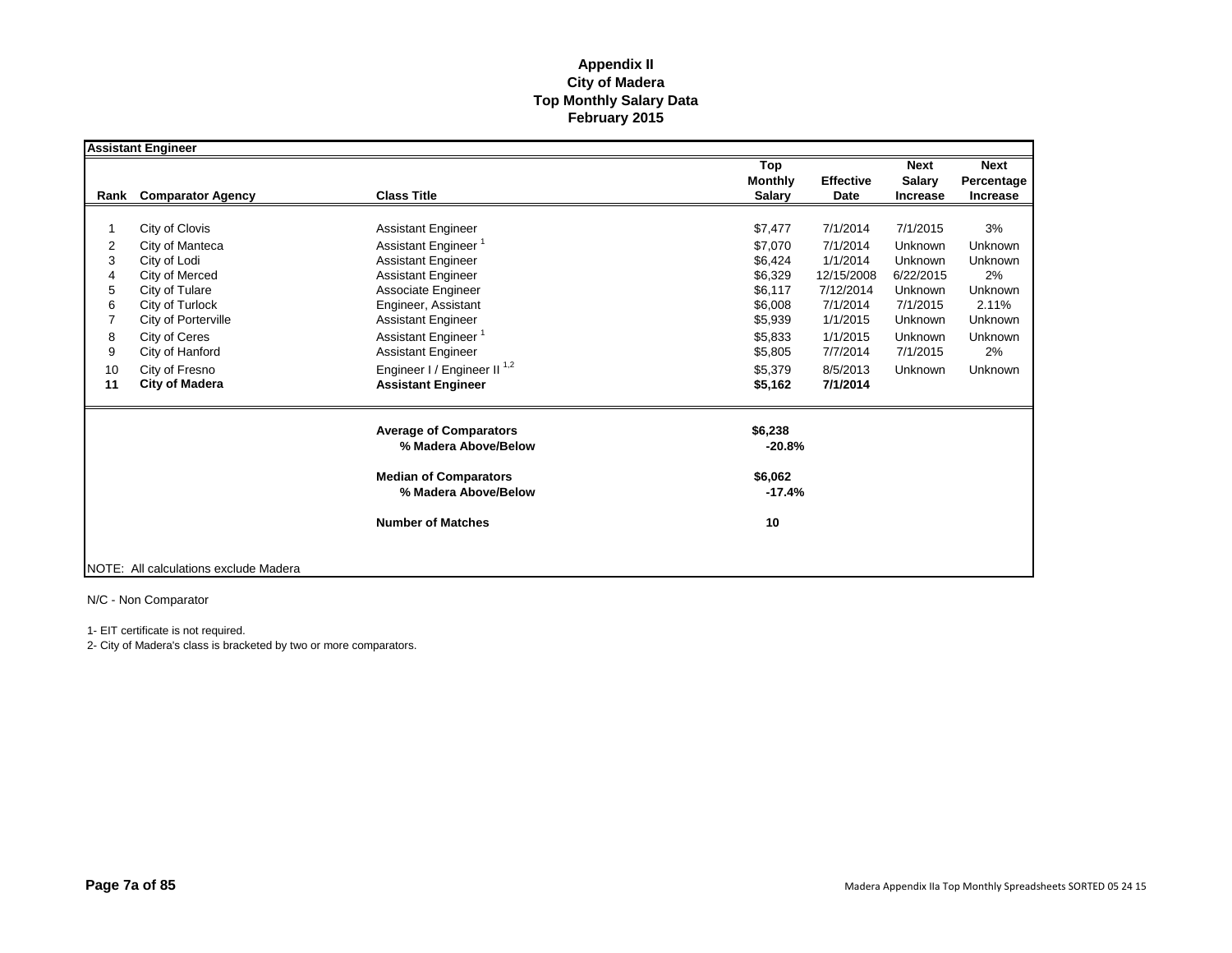|                                      | <b>Assistant Planner</b>                                                                                                                                                                                       |                                                                                                                                                                                                                                                                                               |                                                                                                 |                                                                                                            |                                                                                          |                                                                                               |
|--------------------------------------|----------------------------------------------------------------------------------------------------------------------------------------------------------------------------------------------------------------|-----------------------------------------------------------------------------------------------------------------------------------------------------------------------------------------------------------------------------------------------------------------------------------------------|-------------------------------------------------------------------------------------------------|------------------------------------------------------------------------------------------------------------|------------------------------------------------------------------------------------------|-----------------------------------------------------------------------------------------------|
| Rank                                 | <b>Comparator Agency</b>                                                                                                                                                                                       | <b>Class Title</b>                                                                                                                                                                                                                                                                            | Top<br><b>Monthly</b><br><b>Salary</b>                                                          | <b>Effective</b><br>Date                                                                                   | <b>Next</b><br><b>Salary</b><br><b>Increase</b>                                          | <b>Next</b><br>Percentage<br><b>Increase</b>                                                  |
| 2<br>3<br>4<br>5<br>6<br>7<br>8<br>9 | City of Manteca<br>City of Porterville<br>City of Turlock<br>City of Lodi<br>City of Ceres<br>City of Hanford<br><b>City of Madera</b><br>City of Merced<br>City of Fresno<br>City of Clovis<br>City of Tulare | <b>Assistant Planner</b><br><b>Assistant Planner</b><br><b>Assistant Planner</b><br>Junior Planner / Assistant Planner <sup>2</sup><br><b>Assistant Planner</b><br><b>Assistant Planner</b><br><b>Assistant Planner</b><br><b>Assistant Planner</b><br>Planner I<br>N/C<br>$N/C$ <sup>1</sup> | \$5,886<br>\$5,485<br>\$5,113<br>\$5,004<br>\$4,907<br>\$4,840<br>\$4,719<br>\$4,373<br>\$4,341 | 7/1/2014<br>1/1/2015<br>7/1/2014<br>1/1/2014<br>1/1/2015<br>7/7/2014<br>7/1/2014<br>12/15/2008<br>8/5/2013 | Unknown<br>Unknown<br>7/1/2015<br>Unknown<br>Unknown<br>7/1/2015<br>6/22/2015<br>Unknown | <b>Unknown</b><br>Unknown<br>2.11%<br><b>Unknown</b><br><b>Unknown</b><br>2%<br>2%<br>Unknown |
|                                      |                                                                                                                                                                                                                | <b>Average of Comparators</b><br>% Madera Above/Below<br><b>Median of Comparators</b><br>% Madera Above/Below                                                                                                                                                                                 | \$4,994<br>$-5.8%$<br>\$4,955<br>$-5.0\%$                                                       |                                                                                                            |                                                                                          |                                                                                               |
|                                      | NOTE: All calculations exclude Madera                                                                                                                                                                          | <b>Number of Matches</b>                                                                                                                                                                                                                                                                      | 8                                                                                               |                                                                                                            |                                                                                          |                                                                                               |

N/C - Non Comparator

1- Assistant Planner is a vacant classification that is not used or assigned to a salary range.

2- City of Madera's class is bracketed by two or more comparators.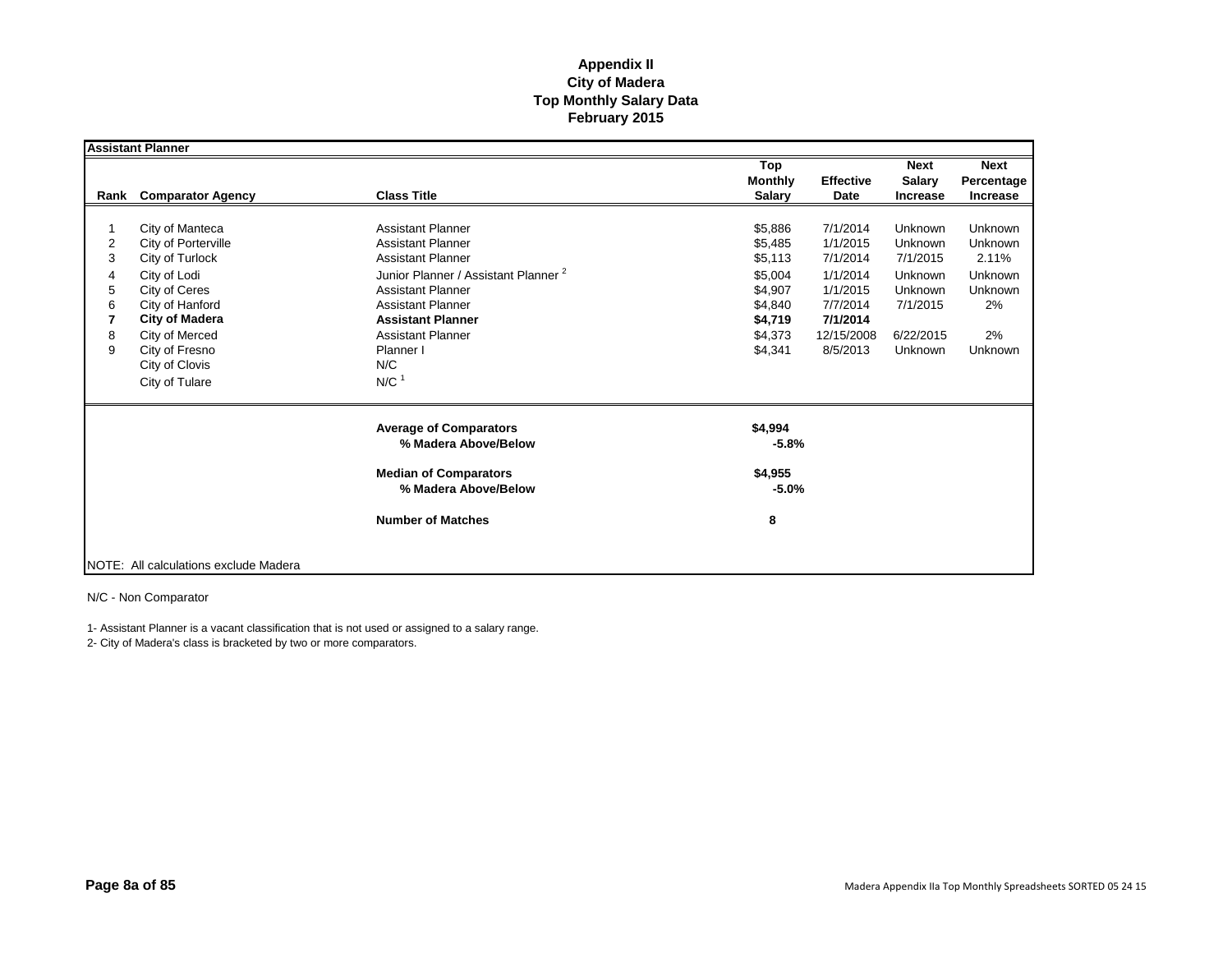|      | <b>Associate Planner</b>              |                                                      |                     |                                   |                 |
|------|---------------------------------------|------------------------------------------------------|---------------------|-----------------------------------|-----------------|
|      |                                       |                                                      | Top                 | <b>Next</b>                       | <b>Next</b>     |
|      |                                       |                                                      | <b>Monthly</b>      | <b>Effective</b><br><b>Salary</b> | Percentage      |
| Rank | <b>Comparator Agency</b>              | <b>Class Title</b>                                   | <b>Salary</b>       | Date<br><b>Increase</b>           | <b>Increase</b> |
|      |                                       |                                                      |                     |                                   |                 |
|      | City of Manteca                       | Associate Planner                                    | \$7,611             | 7/1/2014<br>Unknown               | <b>Unknown</b>  |
| 2    | City of Clovis                        | Associate Planner                                    | \$6,715             | 7/1/2014<br>7/1/2015              | 3%              |
| 3    | City of Porterville                   | Associate Planner                                    | \$6,305             | 1/1/2015<br>Unknown               | Unknown         |
| 4    | City of Turlock                       | Associate Planner                                    | \$5,919             | 7/1/2014<br>7/1/2015              | 2.11%           |
| 5    | City of Lodi                          | Associate Planner                                    | \$5,766             | 1/1/2014<br>Unknown               | <b>Unknown</b>  |
| 6    | City of Tulare                        | Associate Planner                                    | \$5,733             | 7/12/2014<br>Unknown              | <b>Unknown</b>  |
|      | City of Merced                        | Associate Planner                                    | \$5,697             | 12/15/2008<br>6/22/2015           | 2%              |
| 8    | City of Ceres                         | Associate Planner                                    | \$5,691             | 1/1/2015<br>Unknown               | Unknown         |
| 9    | City of Fresno                        | Planner II                                           | \$5,147             | 8/5/2013<br>Unknown               | Unknown         |
| 10   | <b>City of Madera</b>                 | <b>Associate Planner</b>                             | \$4,790             | 7/1/2014                          |                 |
|      | City of Hanford                       | N/C                                                  |                     |                                   |                 |
|      |                                       | <b>Average of Comparators</b>                        | \$6,065             |                                   |                 |
|      |                                       | % Madera Above/Below                                 | $-26.6%$            |                                   |                 |
|      |                                       | <b>Median of Comparators</b><br>% Madera Above/Below | \$5,766<br>$-20.4%$ |                                   |                 |
|      |                                       |                                                      |                     |                                   |                 |
|      |                                       | <b>Number of Matches</b>                             | 9                   |                                   |                 |
|      |                                       |                                                      |                     |                                   |                 |
|      | NOTE: All calculations exclude Madera |                                                      |                     |                                   |                 |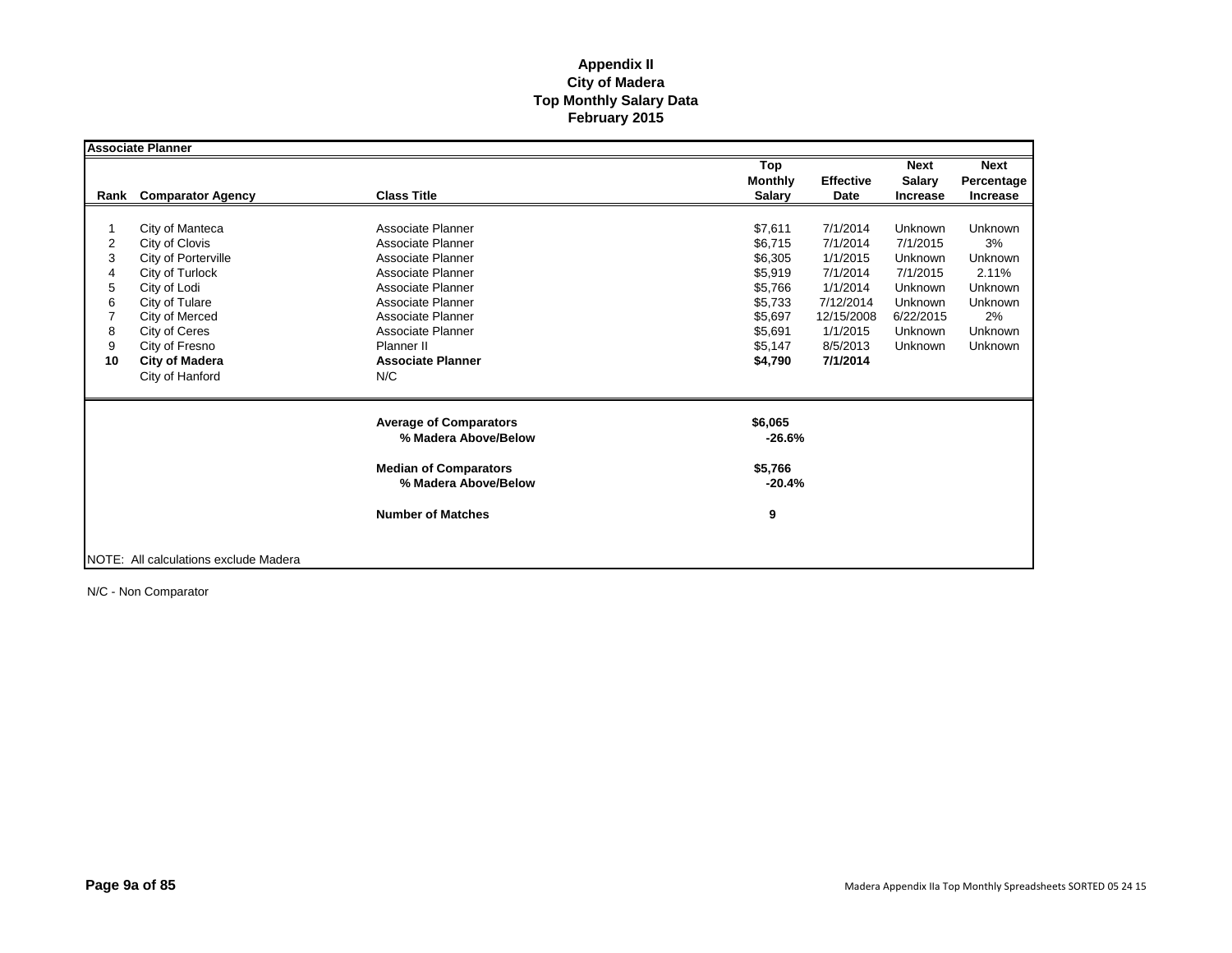|                                 | <b>Building Permit Technician</b>                                                                                                                                                                              |                                                                                                                                                                                                                                                                                                                                          |                                                                                                 |                                                                                                             |                                                                                          |                                                                                     |
|---------------------------------|----------------------------------------------------------------------------------------------------------------------------------------------------------------------------------------------------------------|------------------------------------------------------------------------------------------------------------------------------------------------------------------------------------------------------------------------------------------------------------------------------------------------------------------------------------------|-------------------------------------------------------------------------------------------------|-------------------------------------------------------------------------------------------------------------|------------------------------------------------------------------------------------------|-------------------------------------------------------------------------------------|
| Rank                            | <b>Comparator Agency</b>                                                                                                                                                                                       | <b>Class Title</b>                                                                                                                                                                                                                                                                                                                       | Top<br><b>Monthly</b><br><b>Salary</b>                                                          | <b>Effective</b><br>Date                                                                                    | <b>Next</b><br><b>Salary</b><br><b>Increase</b>                                          | <b>Next</b><br>Percentage<br><b>Increase</b>                                        |
| 2<br>3<br>4<br>5<br>6<br>8<br>9 | City of Manteca<br>City of Porterville<br>City of Clovis<br>City of Tulare<br>City of Lodi<br>City of Merced<br>City of Hanford<br>City of Ceres<br><b>City of Madera</b><br>City of Fresno<br>City of Turlock | Development Services Technician<br>Engineering Specialist II <sup>1</sup><br>Permit Technician<br>Permit Technician <sup>2</sup><br>Permit Technician<br>Development Services Technician II<br>Permit Specialist <sup>2</sup><br>Building Permit Technician <sup>3</sup><br><b>Building Permit Technician</b><br>N/C <sup>4</sup><br>N/C | \$5,342<br>\$4.559<br>\$4,413<br>\$3,983<br>\$3,942<br>\$3,845<br>\$3,796<br>\$3.740<br>\$3,430 | 7/1/2014<br>1/1/2015<br>7/1/2014<br>7/12/2014<br>1/1/2014<br>12/15/2008<br>7/7/2014<br>1/1/2015<br>7/1/2014 | Unknown<br>Unknown<br>7/1/2015<br>Unknown<br>Unknown<br>6/22/2015<br>7/1/2015<br>Unknown | <b>Unknown</b><br>Unknown<br>3%<br>Unknown<br><b>Unknown</b><br>2%<br>2%<br>Unknown |
|                                 |                                                                                                                                                                                                                | <b>Average of Comparators</b><br>% Madera Above/Below<br><b>Median of Comparators</b><br>% Madera Above/Below<br><b>Number of Matches</b>                                                                                                                                                                                                | \$4,202<br>$-22.5%$<br>\$3,962<br>$-15.5%$<br>8                                                 |                                                                                                             |                                                                                          |                                                                                     |
|                                 | NOTE: All calculations exclude Madera                                                                                                                                                                          |                                                                                                                                                                                                                                                                                                                                          |                                                                                                 |                                                                                                             |                                                                                          |                                                                                     |

N/C - Non Comparator

1- Building Permit Technician certificate is not required. The Engineering Specialist II includes a 1.44% differential agreed upon through the most recent negotiation process.

2- Certification is not required.

3- Building Permit Technician certification is not required.

4- Plans Examiner class series performs permit technician duties.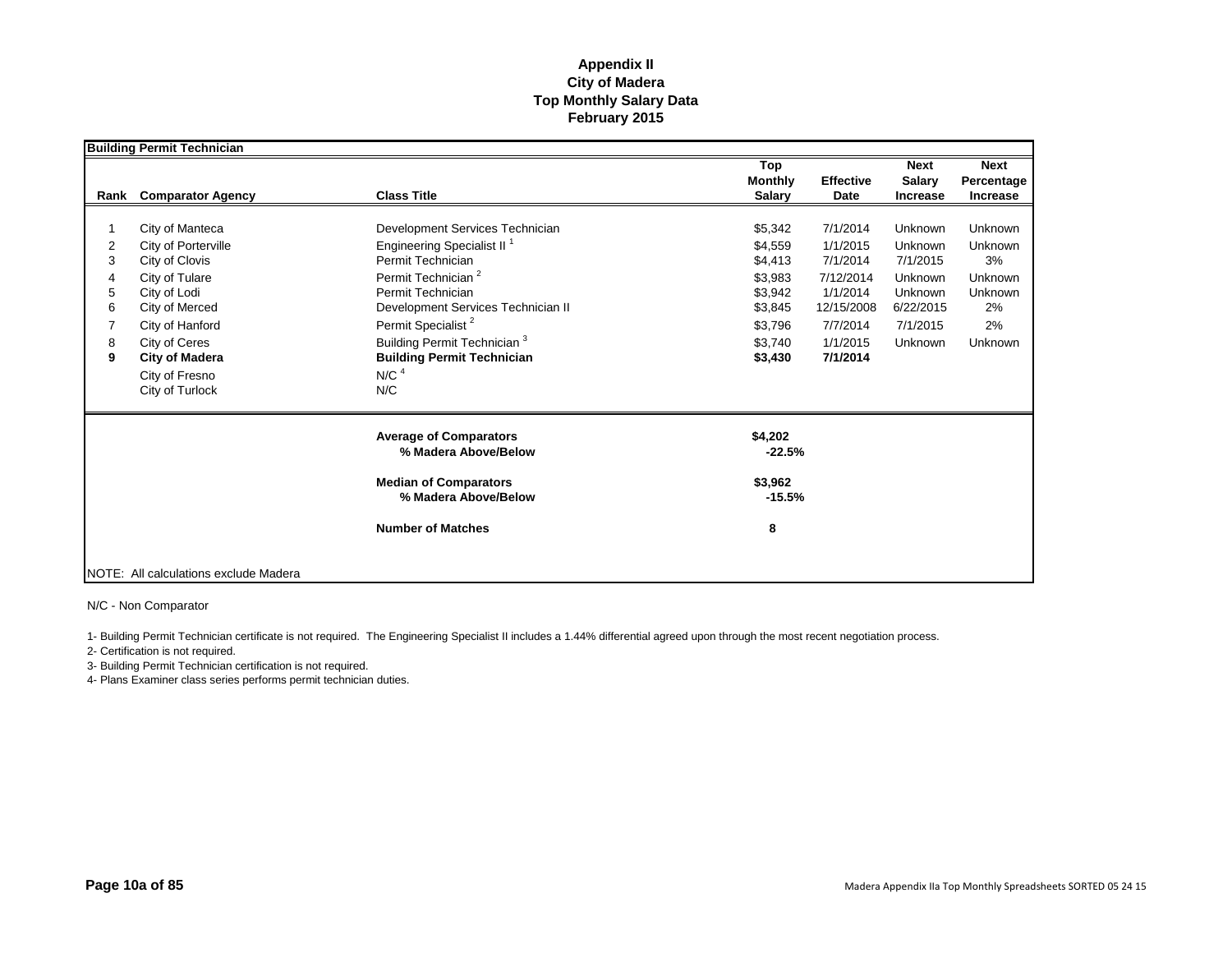|              | <b>Business Manager</b>                                                                                                                                                                                        |                                                                                                                                                        |                                        |                                                                                                                                                                          |                                                 |                                       |
|--------------|----------------------------------------------------------------------------------------------------------------------------------------------------------------------------------------------------------------|--------------------------------------------------------------------------------------------------------------------------------------------------------|----------------------------------------|--------------------------------------------------------------------------------------------------------------------------------------------------------------------------|-------------------------------------------------|---------------------------------------|
| Rank         | <b>Comparator Agency</b>                                                                                                                                                                                       | <b>Class Title</b>                                                                                                                                     | Top<br><b>Monthly</b><br><b>Salary</b> | <b>Effective</b><br>Date                                                                                                                                                 | <b>Next</b><br><b>Salary</b><br><b>Increase</b> | <b>Next</b><br>Percentage<br>Increase |
| $\mathbf{2}$ | City of Fresno<br><b>City of Madera</b><br>City of Ceres<br>City of Clovis<br>City of Hanford<br>City of Lodi<br>City of Manteca<br>City of Merced<br>City of Porterville<br>City of Tulare<br>City of Turlock | Management Analyst III / Administrative Manager <sup>1</sup><br><b>Business Manager</b><br>N/C<br>N/C<br>N/C<br>N/C<br>N/C<br>N/C<br>N/C<br>N/C<br>N/C | \$8,834<br>\$6,860                     | 8/25/2014<br>7/1/2014                                                                                                                                                    | Unknown                                         | Unknown                               |
|              |                                                                                                                                                                                                                | <b>Average of Comparators</b><br>% Madera Above/Below<br><b>Median of Comparators</b><br>% Madera Above/Below                                          |                                        | <b>Insufficient Data to do Analysis</b><br><b>Insufficient Data to do Analysis</b><br><b>Insufficient Data to do Analysis</b><br><b>Insufficient Data to do Analysis</b> |                                                 |                                       |
|              | NOTE: All calculations exclude Madera                                                                                                                                                                          | <b>Number of Matches</b>                                                                                                                               | 1                                      |                                                                                                                                                                          |                                                 |                                       |

N/C - Non Comparator

1- City of Madera's class is bracketed by two or more comparators.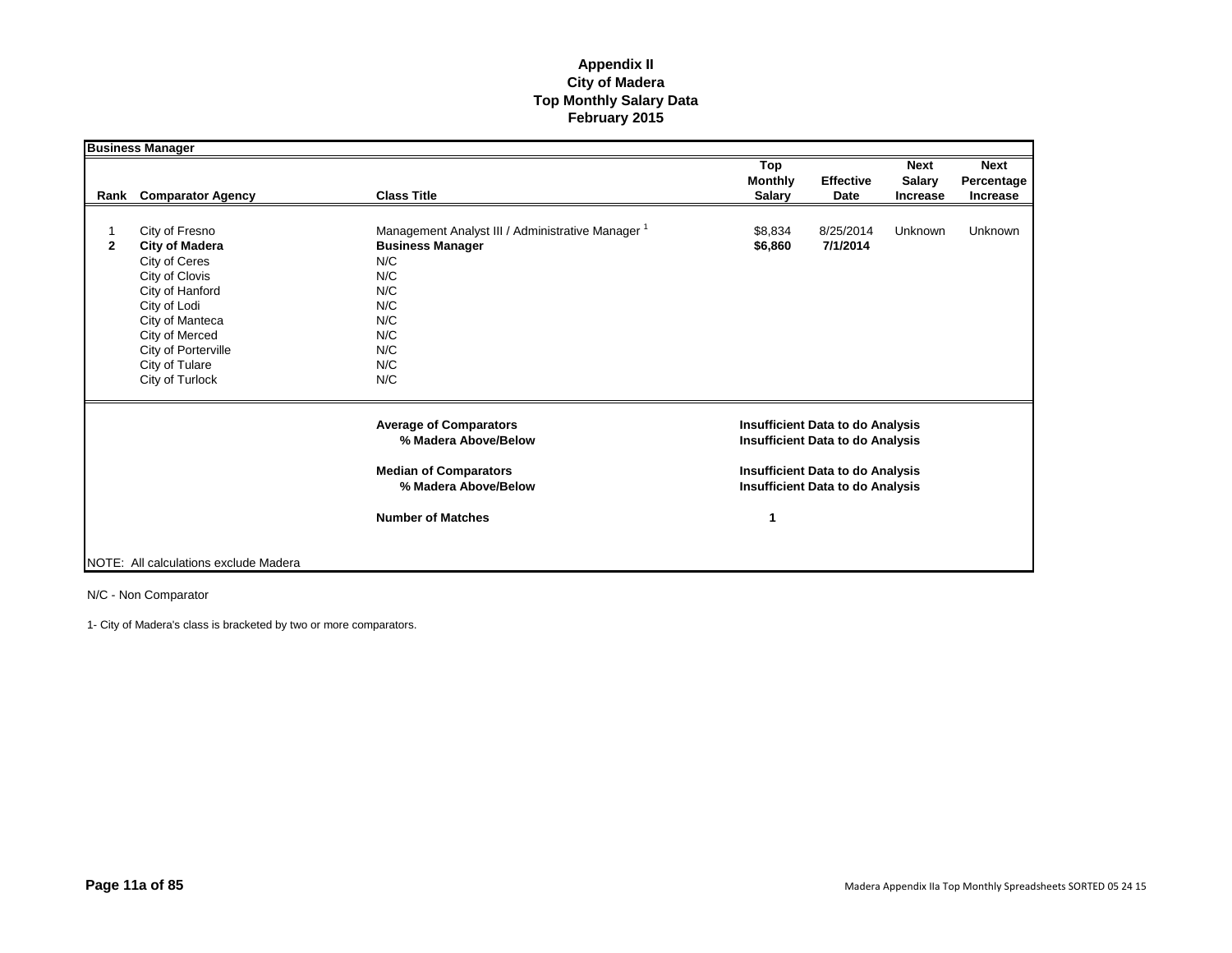|                                       | <b>Chief Building Official</b>                                                                                                                                                                                 |                                                                                                                                                                                                                                                                                                                                                                                                     |                                                                                                             |                                                                                                                          |                                                                                                      |                                                                                |
|---------------------------------------|----------------------------------------------------------------------------------------------------------------------------------------------------------------------------------------------------------------|-----------------------------------------------------------------------------------------------------------------------------------------------------------------------------------------------------------------------------------------------------------------------------------------------------------------------------------------------------------------------------------------------------|-------------------------------------------------------------------------------------------------------------|--------------------------------------------------------------------------------------------------------------------------|------------------------------------------------------------------------------------------------------|--------------------------------------------------------------------------------|
| Rank                                  | <b>Comparator Agency</b>                                                                                                                                                                                       | <b>Class Title</b>                                                                                                                                                                                                                                                                                                                                                                                  | Top<br><b>Monthly</b><br><b>Salary</b>                                                                      | <b>Effective</b><br>Date                                                                                                 | <b>Next</b><br>Salary<br><b>Increase</b>                                                             | <b>Next</b><br>Percentage<br><b>Increase</b>                                   |
| 2<br>3<br>4<br>5<br>6<br>8<br>9<br>10 | City of Clovis<br>City of Manteca<br>City of Merced<br>City of Turlock<br>City of Fresno<br>City of Lodi<br><b>City of Madera</b><br>City of Tulare<br>City of Hanford<br>City of Porterville<br>City of Ceres | <b>Building Official</b><br>Chief Building Official <sup>1</sup><br>Chief Building Official/Construction Project Official<br>Chief Building Official <sup>4</sup><br><b>Building &amp; Safety Services Manager</b><br>Building Official <sup>3</sup><br><b>Chief Building Official</b><br>Chief Building Official <sup>2</sup><br>Building Official <sup>1</sup><br>Chief Building Inspector<br>N/C | \$10,434<br>\$9,948<br>\$9,811<br>\$9,549<br>\$8,834<br>\$8,369<br>\$7,617<br>\$7,430<br>\$7,327<br>\$6,305 | 7/1/2014<br>7/1/2014<br>12/15/2008<br>7/1/2014<br>8/25/2014<br>1/1/2014<br>7/1/2014<br>7/12/2014<br>7/7/2014<br>1/1/2015 | 7/1/2015<br>Unknown<br>6/22/2015<br>7/1/2015<br>Unknown<br>Unknown<br>Unknown<br>7/1/2015<br>Unknown | 3%<br>Unknown<br>2%<br>1.89%<br>Unknown<br>Unknown<br>Unknown<br>2%<br>Unknown |
|                                       |                                                                                                                                                                                                                | <b>Average of Comparators</b><br>% Madera Above/Below<br><b>Median of Comparators</b><br>% Madera Above/Below<br><b>Number of Matches</b>                                                                                                                                                                                                                                                           | \$8,667<br>$-13.8%$<br>\$8,834<br>$-16.0%$<br>9                                                             |                                                                                                                          |                                                                                                      |                                                                                |
|                                       | NOTE: All calculations exclude Madera                                                                                                                                                                          |                                                                                                                                                                                                                                                                                                                                                                                                     |                                                                                                             |                                                                                                                          |                                                                                                      |                                                                                |

N/C - Non Comparator

1- Requires Chief Building Official certificate.

2- Chief Building Official requires equivalent to graduation from a 2-year college or university and 3 years of experience.

3- Building Official requires any combination of experience and education equivalent to an Associate's degree and 5 years of experience; certifications are not required.

4- Chief Building Official requires equivalent to an Associate's Degree and 5 years of experience.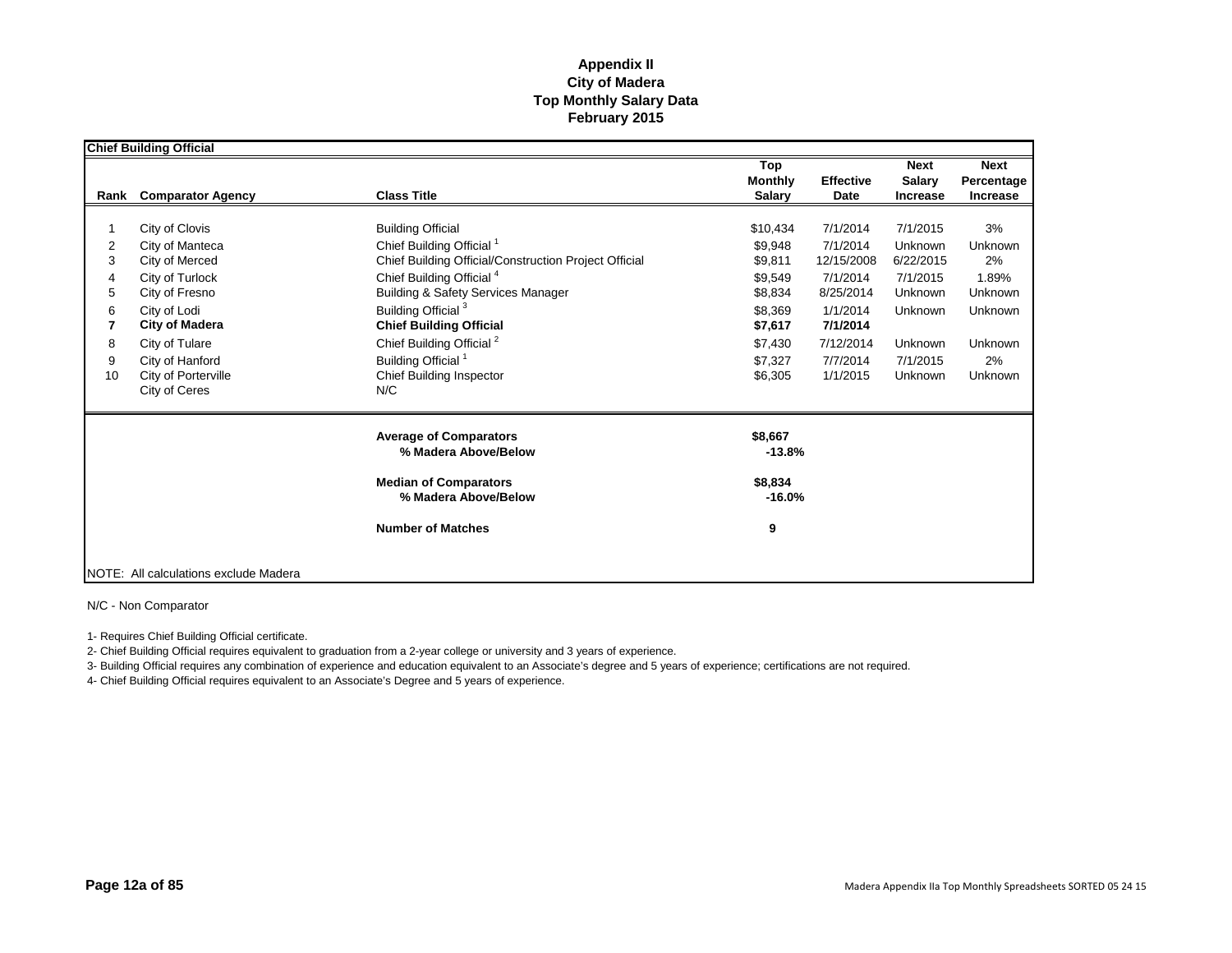|      | <b>City Administrator</b>             |                                                      |                                    |                 |                |
|------|---------------------------------------|------------------------------------------------------|------------------------------------|-----------------|----------------|
|      |                                       |                                                      | Top                                | <b>Next</b>     | <b>Next</b>    |
|      |                                       |                                                      | <b>Monthly</b><br><b>Effective</b> | <b>Salary</b>   | Percentage     |
| Rank | <b>Comparator Agency</b>              | <b>Class Title</b>                                   | <b>Salary</b><br>Date              | <b>Increase</b> | Increase       |
|      |                                       |                                                      |                                    |                 |                |
|      | City of Turlock                       | <b>City Manager</b>                                  | 7/1/2014<br>\$20,491               | 7/1/2015        | 1.89%          |
| 2    | City of Fresno                        | <b>City Manager</b>                                  | \$20,270<br>8/25/2014              | Unknown         | Unknown        |
| 3    | City of Clovis                        | <b>City Manager</b>                                  | \$18,126<br>7/1/2014               | 7/1/2015        | 3%             |
| 4    | City of Manteca                       | <b>City Manager</b>                                  | \$15,976<br>7/1/2014               | Unknown         | Unknown        |
| 5    | <b>City of Madera</b>                 | <b>City Administrator</b>                            | \$14,959<br>7/1/2014               |                 |                |
| 6    | City of Lodi                          | <b>City Manager</b>                                  | 1/1/2014<br>\$14,919               | Unknown         | <b>Unknown</b> |
|      | City of Merced                        | <b>City Manager</b>                                  | \$14,591<br>12/15/2008             | 6/22/2015       | 2%             |
| 8    | City of Tulare                        | <b>City Manager</b>                                  | \$14,209<br>7/12/2014              | Unknown         | Unknown        |
| 9    | City of Hanford                       | <b>City Manager</b>                                  | 7/7/2014<br>\$14,000               | 7/1/2015        | 2%             |
| 10   | City of Ceres                         | City Manager                                         | \$12,500<br>4/28/2014              | Unknown         | <b>Unknown</b> |
| 11   | City of Porterville                   | <b>City Manager</b>                                  | \$11,010<br>1/1/2015               | Unknown         | <b>Unknown</b> |
|      |                                       | <b>Average of Comparators</b>                        | \$15,609                           |                 |                |
|      |                                       | % Madera Above/Below                                 | $-4.3%$                            |                 |                |
|      |                                       | <b>Median of Comparators</b><br>% Madera Above/Below | \$14,755<br>1.4%                   |                 |                |
|      |                                       | <b>Number of Matches</b>                             | 10                                 |                 |                |
|      | NOTE: All calculations exclude Madera |                                                      |                                    |                 |                |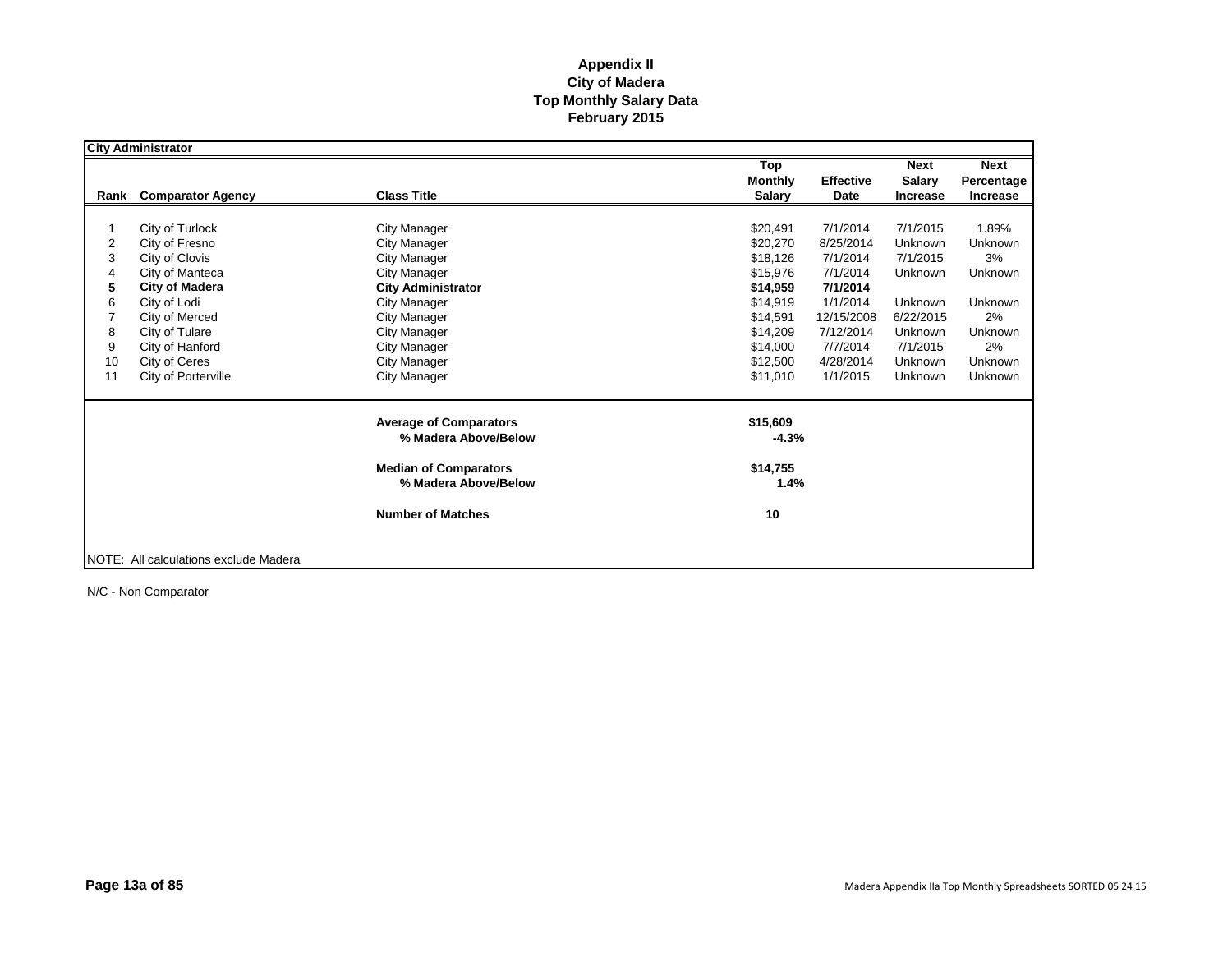| <b>City Attorney</b> |                                       |                               |                             |               |                |
|----------------------|---------------------------------------|-------------------------------|-----------------------------|---------------|----------------|
|                      |                                       |                               | Top                         | <b>Next</b>   | <b>Next</b>    |
|                      |                                       |                               | <b>Monthly</b><br>Effective | <b>Salary</b> | Percentage     |
| Rank                 | <b>Comparator Agency</b>              | <b>Class Title</b>            | <b>Salary</b><br>Date       | Increase      | Increase       |
|                      |                                       |                               |                             |               |                |
| 1                    | City of Fresno                        | <b>City Attorney</b>          | \$20,270<br>8/25/2014       | Unknown       | Unknown        |
| $\overline{2}$       | City of Turlock                       | <b>City Attorney</b>          | \$15,788<br>7/1/2014        | 7/1/2015      | 1.89%          |
| 3                    | City of Merced                        | <b>City Attorney</b>          | \$14,539<br>12/15/2008      | 6/22/2015     | 2%             |
| 4                    | <b>City of Madera</b>                 | <b>City Attorney</b>          | \$12,733<br>1/1/2015        |               |                |
| 5                    | City of Lodi                          | <b>City Attorney</b>          | 1/1/2014<br>\$11,667        | Unknown       | <b>Unknown</b> |
|                      | City of Ceres                         | $N/C$ <sup>1</sup>            |                             |               |                |
|                      | City of Clovis                        | $N/C$ <sup>1</sup>            |                             |               |                |
|                      | City of Hanford                       | $N/C$ <sup>1</sup>            |                             |               |                |
|                      | City of Manteca                       | $N/C$ <sup>1</sup>            |                             |               |                |
|                      | City of Porterville                   | N/C <sup>2</sup>              |                             |               |                |
|                      |                                       |                               |                             |               |                |
|                      | City of Tulare                        | $N/C$ <sup>1</sup>            |                             |               |                |
|                      |                                       | <b>Average of Comparators</b> | \$15,566                    |               |                |
|                      |                                       | % Madera Above/Below          | $-22.2%$                    |               |                |
|                      |                                       | <b>Median of Comparators</b>  | \$15,163                    |               |                |
|                      |                                       | % Madera Above/Below          | $-19.1%$                    |               |                |
|                      |                                       | <b>Number of Matches</b>      | 4                           |               |                |
|                      |                                       |                               |                             |               |                |
|                      | NOTE: All calculations exclude Madera |                               |                             |               |                |

N/C - Non Comparator

1- City Attorney is contracted out.

2- City Attorney is a part-time, non-benefitted position.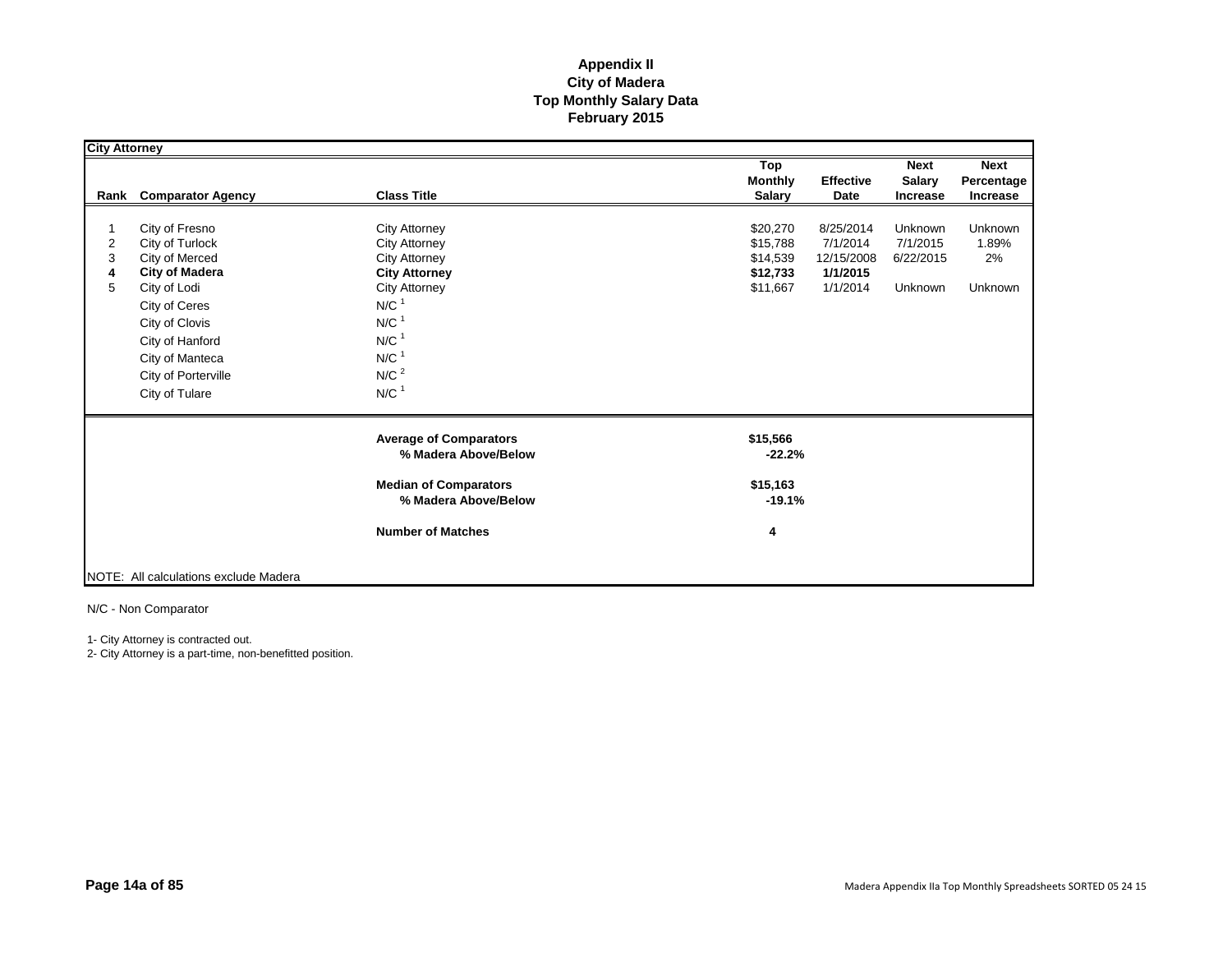| <b>City Clerk</b> |                                       |                                                                 |                                        |                          |                                          |                                       |
|-------------------|---------------------------------------|-----------------------------------------------------------------|----------------------------------------|--------------------------|------------------------------------------|---------------------------------------|
|                   | <b>Rank</b> Comparator Agency         | <b>Class Title</b>                                              | Top<br><b>Monthly</b><br><b>Salary</b> | <b>Effective</b><br>Date | <b>Next</b><br><b>Salary</b><br>Increase | <b>Next</b><br>Percentage<br>Increase |
|                   |                                       |                                                                 |                                        |                          |                                          |                                       |
| $\overline{2}$    | City of Manteca<br>City of Fresno     | City Clerk <sup>1</sup><br><b>City Clerk</b>                    | \$12,760                               | 7/1/2014<br>8/25/2014    | Unknown<br>Unknown                       | Unknown<br>Unknown                    |
| 3                 |                                       | Executive Assistant to the City Manager/City Clerk <sup>6</sup> | \$11,235<br>\$11,054                   | 7/1/2014                 | 7/1/2015                                 | 1.89%                                 |
|                   | City of Turlock                       | City Clerk <sup>5</sup>                                         |                                        |                          | Unknown                                  |                                       |
| 4<br>5            | City of Lodi<br>City of Ceres         | <b>City Clerk</b>                                               | \$8,449<br>\$8,041                     | 1/1/2014<br>1/1/2015     | Unknown                                  | Unknown<br>Unknown                    |
| 6                 | <b>City of Madera</b>                 | <b>City Clerk</b>                                               | \$6,866                                | 7/1/2014                 |                                          |                                       |
| $\overline{7}$    | City of Hanford                       | City Clerk <sup>4</sup>                                         | \$6,482                                | 7/7/2014                 | 7/1/2015                                 | 2%                                    |
|                   | City of Clovis                        | N/C <sup>2</sup>                                                |                                        |                          |                                          |                                       |
|                   | City of Merced                        | N/C <sup>7</sup>                                                |                                        |                          |                                          |                                       |
|                   | City of Porterville                   | N/C <sup>3</sup>                                                |                                        |                          |                                          |                                       |
|                   | City of Tulare                        | N/C                                                             |                                        |                          |                                          |                                       |
|                   |                                       | <b>Average of Comparators</b><br>% Madera Above/Below           | \$9,670<br>$-40.8%$                    |                          |                                          |                                       |
|                   |                                       | <b>Median of Comparators</b><br>% Madera Above/Below            | \$9,751<br>$-42.0%$                    |                          |                                          |                                       |
|                   |                                       | <b>Number of Matches</b>                                        | 6                                      |                          |                                          |                                       |
|                   | NOTE: All calculations exclude Madera |                                                                 |                                        |                          |                                          |                                       |

N/C - Non Comparator

1- City Clerk requires any combination equivalent to a Bachelor's degree and 5 years of experience; requires Notary Public certification.

2- Assistant City Manager/City Clerk serves as City Clerk.

3- City Manager serves as City Clerk.

4- City Clerk requires any combination of education, training, and experience equivalent to graduation from a four-year college and 10 years of experience; requires Certified Municipal Clerk and Notary Public certifications.

5- City Clerk requires any combination of experience and education equivalent to a Bachelor's degree and 3 years of experience; additional administrative experience with a municipal agency may be substituted for required education on a year-for-year basis up to a maximum of 2 years of college education.

6- Executive Assistant to the City Manager/City Clerk requires equivalent to a Bachelor's degree and 5 years of experience; requires Notary Public certification.

7- Director of Support Services oversees City Clerk, Human Resources, and Risk Management functions.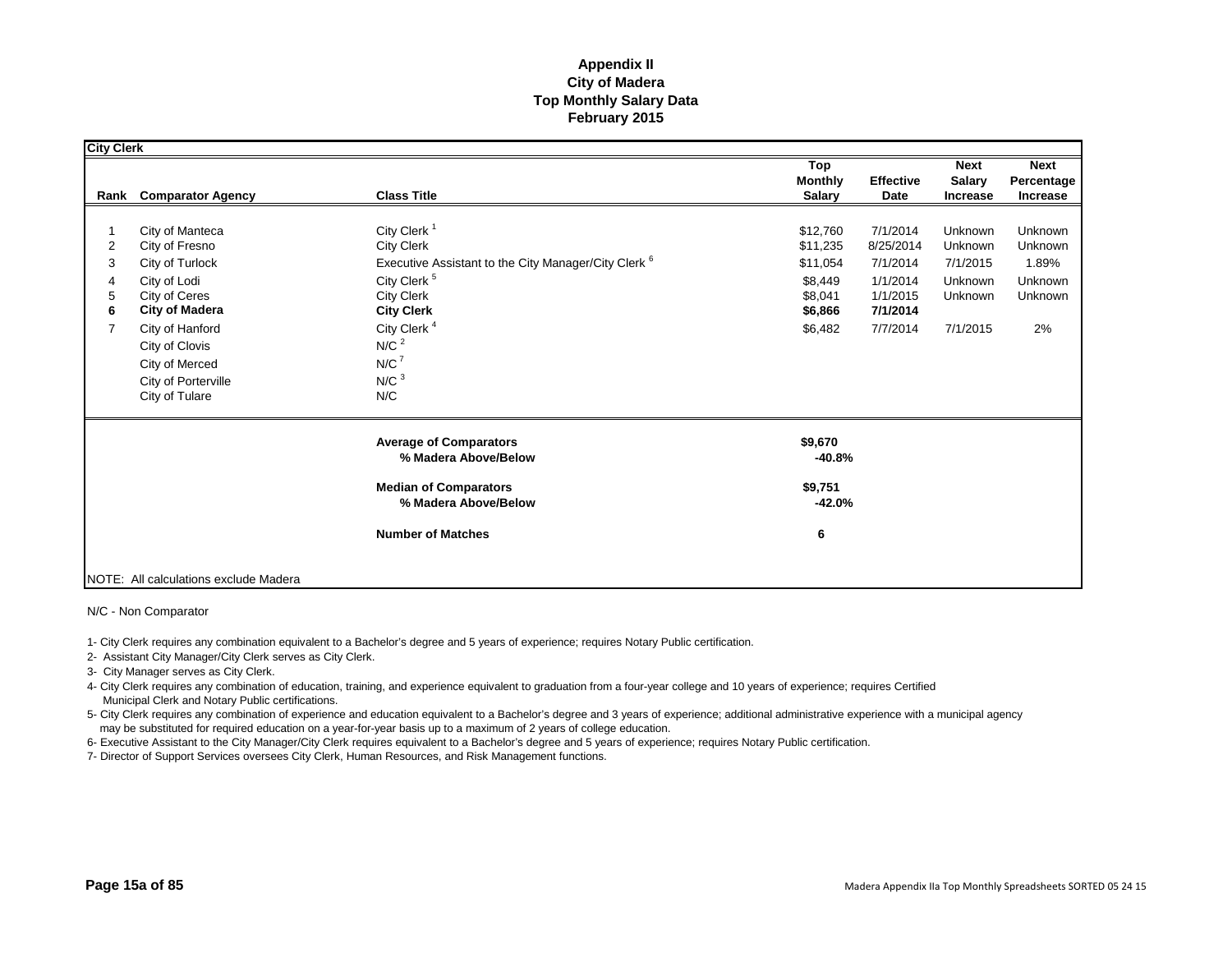| <b>City Engineer</b> |                                       |                                            |                |                  |                 |                 |
|----------------------|---------------------------------------|--------------------------------------------|----------------|------------------|-----------------|-----------------|
|                      |                                       |                                            | Top            |                  | <b>Next</b>     | <b>Next</b>     |
|                      |                                       |                                            | <b>Monthly</b> | <b>Effective</b> | <b>Salary</b>   | Percentage      |
| Rank                 | <b>Comparator Agency</b>              | <b>Class Title</b>                         | <b>Salary</b>  | Date             | <b>Increase</b> | <b>Increase</b> |
|                      |                                       |                                            |                |                  |                 |                 |
|                      | City of Fresno                        | <b>City Engineer</b>                       | \$15,325       | 8/25/2014        | Unknown         | Unknown         |
| 2                    | City of Lodi                          | Deputy Public Works Director               | \$11,012       | 1/1/2014         | Unknown         | Unknown         |
| 3                    | City of Ceres                         | Director of Engineering/City Engineer      | \$10,814       | 1/1/2015         | Unknown         | Unknown         |
| 4                    | City of Hanford                       | Deputy Public Works Director/City Engineer | \$10,032       | 7/7/2014         | 7/1/2015        | 2%              |
| 5                    | City of Merced                        | City Engineer                              | \$9,826        | 12/15/2008       | 6/22/2015       | 2%              |
| 6                    | <b>City of Madera</b>                 | <b>City Engineer</b>                       | \$9,775        | 7/1/2014         |                 |                 |
|                      | City of Manteca                       | <b>City Engineer</b>                       | \$9,250        | 7/1/2014         | Unknown         | <b>Unknown</b>  |
| 8                    | City of Porterville                   | Deputy Public Works Director/City Engineer | \$9,113        | 1/1/2015         | Unknown         | Unknown         |
| 9                    | City of Tulare                        | <b>City Engineer</b>                       | \$8,720        | 7/12/2014        | Unknown         | <b>Unknown</b>  |
|                      | City of Clovis                        | N/C                                        |                |                  |                 |                 |
|                      | City of Turlock                       | N/C                                        |                |                  |                 |                 |
|                      |                                       |                                            |                |                  |                 |                 |
|                      |                                       | <b>Average of Comparators</b>              | \$10,512       |                  |                 |                 |
|                      |                                       | % Madera Above/Below                       | $-7.5%$        |                  |                 |                 |
|                      |                                       | <b>Median of Comparators</b>               | \$9,929        |                  |                 |                 |
|                      |                                       | % Madera Above/Below                       | $-1.6%$        |                  |                 |                 |
|                      |                                       | <b>Number of Matches</b>                   | 8              |                  |                 |                 |
|                      |                                       |                                            |                |                  |                 |                 |
|                      | NOTE: All calculations exclude Madera |                                            |                |                  |                 |                 |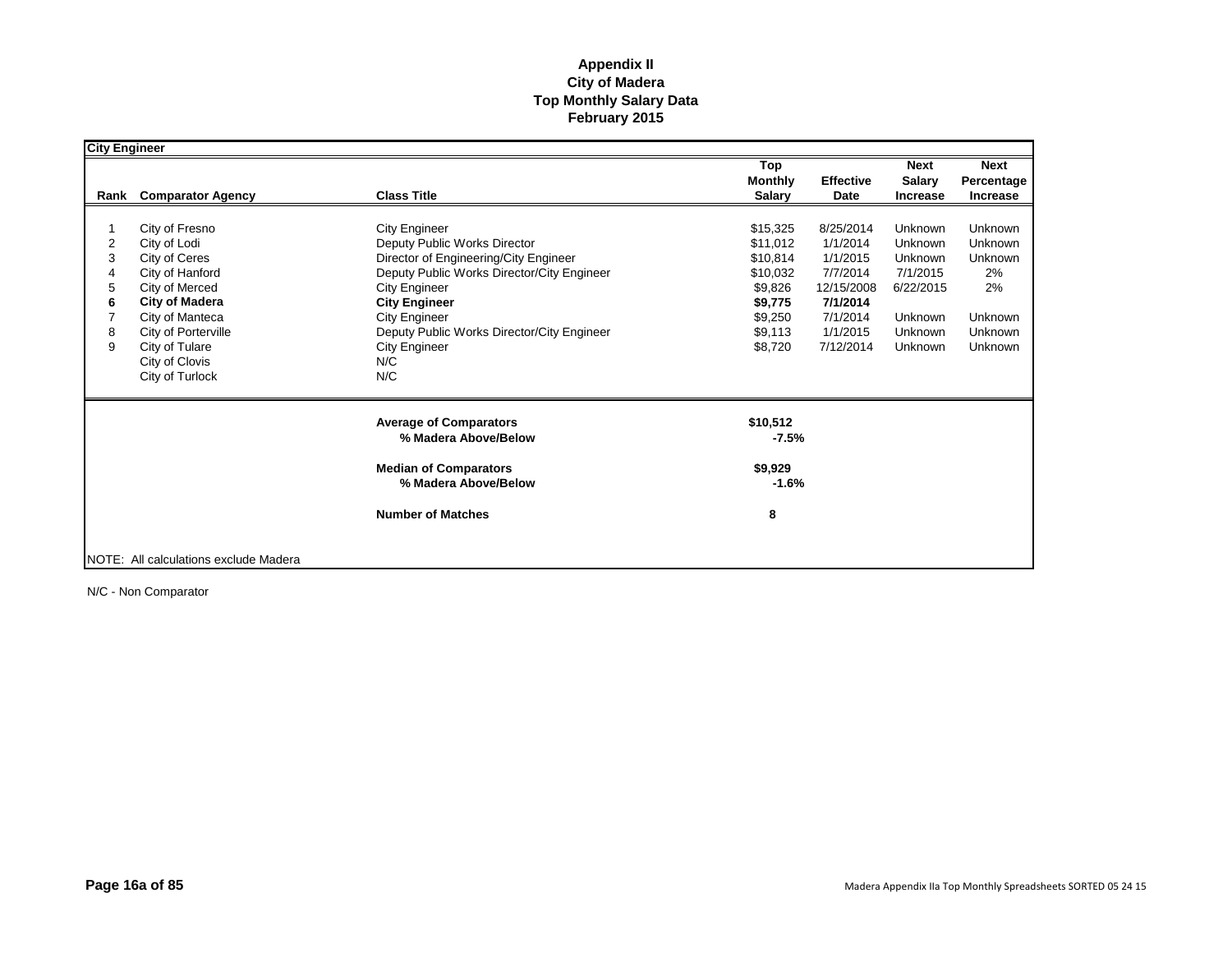|      | <b>Combination Building Inspector</b> |                                                                    |                     |                  |                 |                |
|------|---------------------------------------|--------------------------------------------------------------------|---------------------|------------------|-----------------|----------------|
|      |                                       |                                                                    | Top                 |                  | <b>Next</b>     | <b>Next</b>    |
|      |                                       |                                                                    | <b>Monthly</b>      | <b>Effective</b> | <b>Salary</b>   | Percentage     |
| Rank | <b>Comparator Agency</b>              | <b>Class Title</b>                                                 | <b>Salary</b>       | Date             | <b>Increase</b> | Increase       |
|      |                                       |                                                                    |                     |                  |                 |                |
|      | City of Clovis                        | Senior Building Inspector <sup>1</sup>                             | \$6,781             | 7/1/2014         | 7/1/2015        | 3%             |
| 2    | City of Turlock                       | <b>Building Inspector II</b>                                       | \$5.860             | 7/1/2014         | 7/1/2015        | 2.11%          |
| 3    | City of Merced                        | <b>Building Inspector III</b>                                      | \$5,775             | 12/15/2008       | 6/22/2015       | 2%             |
| 4    | City of Manteca                       | <b>Building Inspector II</b>                                       | \$5,751             | 7/1/2014         | <b>Unknown</b>  | Unknown        |
| 5    | City of Fresno                        | Building Inspector II / Commercial Building Inspector <sup>2</sup> | \$5,498             | 8/5/2013         | Unknown         | Unknown        |
| 6    | City of Lodi                          | Building Inspector <sup>1</sup>                                    | \$5.259             | 1/1/2014         | Unknown         | Unknown        |
|      | City of Porterville                   | <b>Building Inspector II</b>                                       | \$5,218             | 1/1/2015         | Unknown         | Unknown        |
| 8    | City of Tulare                        | <b>Building Inspector II</b>                                       | \$5,010             | 7/12/2014        | Unknown         | <b>Unknown</b> |
| 9    | City of Hanford                       | <b>Building Inspector</b>                                          | \$4,840             | 7/7/2014         | 7/1/2015        | 2%             |
| 10   | <b>City of Madera</b>                 | <b>Combination Building Inspector</b>                              | \$4,208             | 7/1/2014         |                 |                |
|      | City of Ceres                         | N/C                                                                |                     |                  |                 |                |
|      |                                       | <b>Average of Comparators</b>                                      | \$5,555             |                  |                 |                |
|      |                                       | % Madera Above/Below                                               | $-32.0%$            |                  |                 |                |
|      |                                       | <b>Median of Comparators</b><br>% Madera Above/Below               | \$5,498<br>$-30.7%$ |                  |                 |                |
|      |                                       | <b>Number of Matches</b>                                           | 9                   |                  |                 |                |
|      | NOTE: All calculations exclude Madera |                                                                    |                     |                  |                 |                |

N/C - Non Comparator

1- Certifications are not required.

2- City of Madera's class is bracketed by two or more comparators.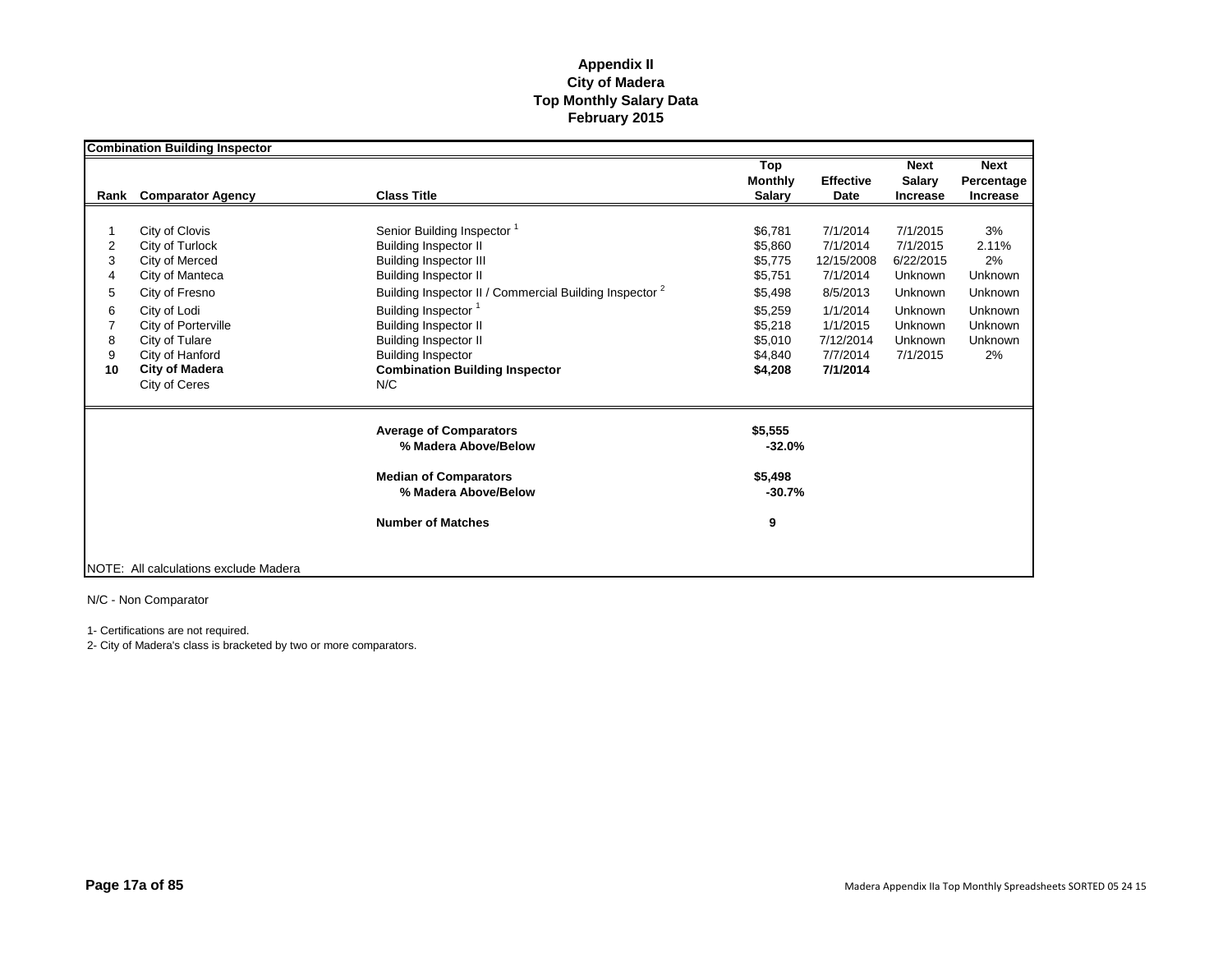|                                 | <b>Computer Technician</b>                                                                                                                                                                                     |                                                                                                                                                                                                                                                                                                                                                                                                 |                                                                                                 |                                                                                                            |                                                                                          |                                                                                        |
|---------------------------------|----------------------------------------------------------------------------------------------------------------------------------------------------------------------------------------------------------------|-------------------------------------------------------------------------------------------------------------------------------------------------------------------------------------------------------------------------------------------------------------------------------------------------------------------------------------------------------------------------------------------------|-------------------------------------------------------------------------------------------------|------------------------------------------------------------------------------------------------------------|------------------------------------------------------------------------------------------|----------------------------------------------------------------------------------------|
|                                 |                                                                                                                                                                                                                |                                                                                                                                                                                                                                                                                                                                                                                                 | Top<br><b>Monthly</b>                                                                           | <b>Effective</b>                                                                                           | <b>Next</b><br><b>Salary</b>                                                             | <b>Next</b><br>Percentage                                                              |
| Rank                            | <b>Comparator Agency</b>                                                                                                                                                                                       | <b>Class Title</b>                                                                                                                                                                                                                                                                                                                                                                              | <b>Salary</b>                                                                                   | Date                                                                                                       | <b>Increase</b>                                                                          | <b>Increase</b>                                                                        |
| 2<br>3<br>4<br>5<br>6<br>8<br>9 | City of Manteca<br>City of Porterville<br>City of Clovis<br>City of Ceres<br>City of Fresno<br>City of Lodi<br>City of Merced<br>City of Turlock<br><b>City of Madera</b><br>City of Hanford<br>City of Tulare | Network Technician II<br>Information Technology Analyst I <sup>1</sup><br><b>Information Services Specialist</b><br>Information Technology Systems Analyst<br><b>Computer Systems Specialist II</b><br>Information Systems Specialist / Network Technician <sup>2</sup><br>Systems Technician III <sup>3</sup><br>Information Technology Technician<br><b>Computer Technician</b><br>N/C<br>N/C | \$5,606<br>\$5,485<br>\$5,422<br>\$5,285<br>\$5,268<br>\$5,207<br>\$5,084<br>\$4,845<br>\$4,445 | 7/1/2014<br>1/1/2015<br>7/1/2014<br>1/1/2015<br>8/5/2013<br>1/1/2014<br>12/15/2008<br>7/1/2014<br>7/1/2014 | Unknown<br>Unknown<br>7/1/2015<br>Unknown<br>Unknown<br>Unknown<br>6/22/2015<br>7/1/2015 | Unknown<br>Unknown<br>3%<br><b>Unknown</b><br><b>Unknown</b><br>Unknown<br>2%<br>2.11% |
|                                 |                                                                                                                                                                                                                | <b>Average of Comparators</b><br>% Madera Above/Below<br><b>Median of Comparators</b><br>% Madera Above/Below<br><b>Number of Matches</b>                                                                                                                                                                                                                                                       | \$5,275<br>$-18.7%$<br>\$5,277<br>$-18.7%$<br>8                                                 |                                                                                                            |                                                                                          |                                                                                        |
|                                 | NOTE: All calculations exclude Madera                                                                                                                                                                          |                                                                                                                                                                                                                                                                                                                                                                                                 |                                                                                                 |                                                                                                            |                                                                                          |                                                                                        |

N/C - Non Comparator

1- Information Technology Analyst I requires any combination of training and experience equivalent to a Bachelor's degree and 1 year of experience.

2- City of Madera's class is bracketed by two or more comparators.

3- Systems Technician III requires Computer Industry Standard certification.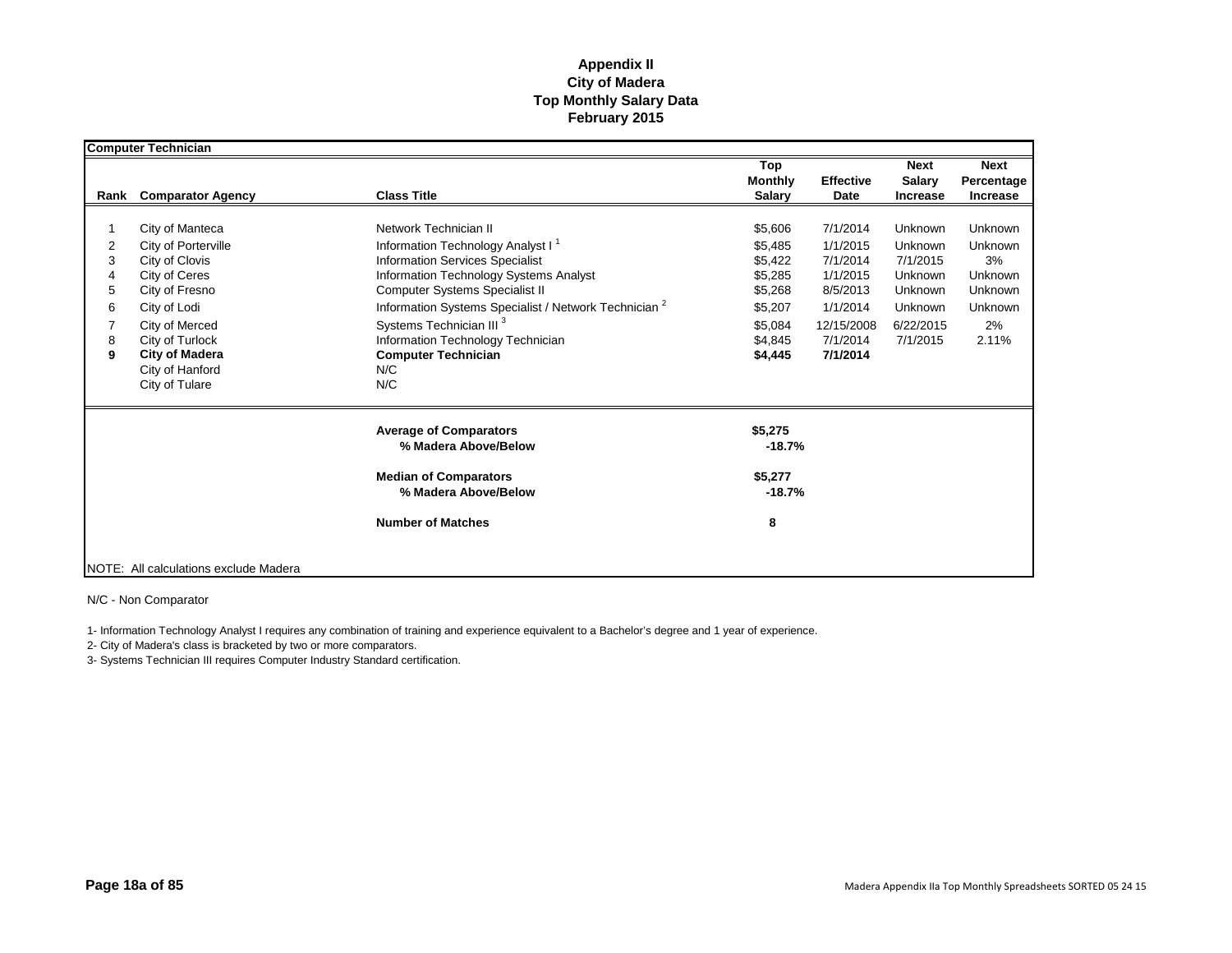|                                                   | <b>Construction Inspector II</b>                                                                                                                                                                               |                                                                                                                                                                                                                                                                                                                       |                                                                                                 |                                                                                                           |                                                                                                |                                                                                                      |
|---------------------------------------------------|----------------------------------------------------------------------------------------------------------------------------------------------------------------------------------------------------------------|-----------------------------------------------------------------------------------------------------------------------------------------------------------------------------------------------------------------------------------------------------------------------------------------------------------------------|-------------------------------------------------------------------------------------------------|-----------------------------------------------------------------------------------------------------------|------------------------------------------------------------------------------------------------|------------------------------------------------------------------------------------------------------|
| Rank                                              | <b>Comparator Agency</b>                                                                                                                                                                                       | <b>Class Title</b>                                                                                                                                                                                                                                                                                                    | Top<br><b>Monthly</b><br><b>Salary</b>                                                          | <b>Effective</b><br>Date                                                                                  | <b>Next</b><br><b>Salary</b><br><b>Increase</b>                                                | <b>Next</b><br>Percentage<br>Increase                                                                |
| $\overline{2}$<br>3<br>4<br>5<br>6<br>7<br>8<br>9 | City of Clovis<br>City of Turlock<br>City of Manteca<br>City of Tulare<br>City of Fresno<br>City of Lodi<br>City of Porterville<br>City of Hanford<br><b>City of Madera</b><br>City of Ceres<br>City of Merced | <b>Engineering Inspector</b><br>Public Works Construction Inspector <sup>2</sup><br>Construction Inspector II<br>Public Works Inspector<br>Engineering Inspector II<br>Public Works Inspector II<br>Public Works Inspector<br>Construction Inspector<br><b>Construction Inspector II</b><br>$N/C$ <sup>1</sup><br>N/C | \$5,978<br>\$5.860<br>\$5,751<br>\$5,676<br>\$5,320<br>\$5,259<br>\$5,014<br>\$4,835<br>\$4,271 | 7/1/2014<br>7/1/2014<br>7/1/2014<br>7/12/2014<br>8/5/2013<br>1/1/2014<br>1/1/2015<br>7/7/2014<br>7/1/2014 | 7/1/2015<br>7/1/2015<br>Unknown<br><b>Unknown</b><br>Unknown<br>Unknown<br>Unknown<br>7/1/2015 | 3%<br>2.11%<br>Unknown<br><b>Unknown</b><br><b>Unknown</b><br><b>Unknown</b><br><b>Unknown</b><br>2% |
|                                                   |                                                                                                                                                                                                                | <b>Average of Comparators</b><br>% Madera Above/Below<br><b>Median of Comparators</b><br>% Madera Above/Below<br><b>Number of Matches</b>                                                                                                                                                                             | \$5,462<br>$-27.9%$<br>\$5,498<br>$-28.7%$<br>8                                                 |                                                                                                           |                                                                                                |                                                                                                      |
|                                                   | NOTE: All calculations exclude Madera                                                                                                                                                                          |                                                                                                                                                                                                                                                                                                                       |                                                                                                 |                                                                                                           |                                                                                                |                                                                                                      |

N/C - Non Comparator

1- Engineering Technician classifications serve as construction inspectors.

2- Public Works Construction Inspector requires equivalent to an Associate's degree and 2 years of experience.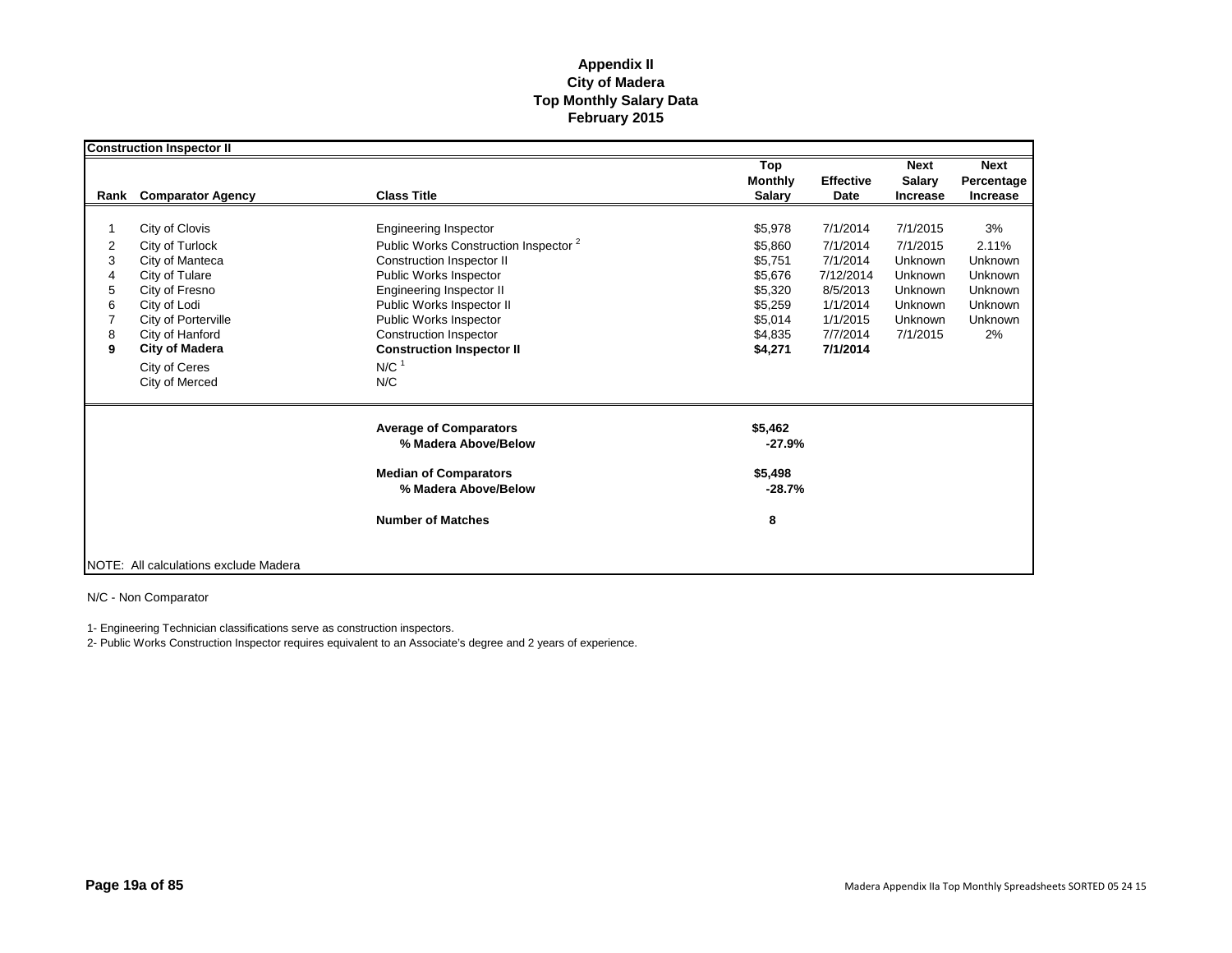|                                             | <b>Deputy City Clerk</b>                                                                                                                                                                                       |                                                                                                                                                                                                                                   |                                                                                                                                           |                                                        |                                                                   |
|---------------------------------------------|----------------------------------------------------------------------------------------------------------------------------------------------------------------------------------------------------------------|-----------------------------------------------------------------------------------------------------------------------------------------------------------------------------------------------------------------------------------|-------------------------------------------------------------------------------------------------------------------------------------------|--------------------------------------------------------|-------------------------------------------------------------------|
| Rank                                        | <b>Comparator Agency</b>                                                                                                                                                                                       | <b>Class Title</b>                                                                                                                                                                                                                | Top<br><b>Monthly</b><br><b>Effective</b><br><b>Salary</b><br>Date                                                                        | <b>Next</b><br><b>Salary</b><br><b>Increase</b>        | <b>Next</b><br>Percentage<br><b>Increase</b>                      |
| $\overline{\mathbf{c}}$<br>3<br>4<br>5<br>6 | City of Fresno<br>City of Turlock<br>City of Porterville<br>City of Lodi<br>City of Merced<br><b>City of Madera</b><br>City of Ceres<br>City of Clovis<br>City of Hanford<br>City of Manteca<br>City of Tulare | <b>Assistant City Clerk</b><br>Secretary/Deputy City Clerk<br>Deputy City Clerk<br>Deputy City Clerk <sup>3</sup><br>Deputy City Clerk<br><b>Deputy City Clerk</b><br>N/C<br>N/C<br>N/C<br>$N/C$ <sup>1</sup><br>N/C <sup>2</sup> | 8/25/2014<br>\$8,834<br>\$4,798<br>7/1/2014<br>1/1/2015<br>\$4,584<br>1/1/2014<br>\$4,463<br>\$3,757<br>12/15/2008<br>\$3,151<br>7/1/2014 | Unknown<br>7/1/2015<br>Unknown<br>Unknown<br>6/22/2015 | <b>Unknown</b><br>2.18%<br><b>Unknown</b><br><b>Unknown</b><br>2% |
|                                             |                                                                                                                                                                                                                | <b>Average of Comparators</b><br>% Madera Above/Below<br><b>Median of Comparators</b><br>% Madera Above/Below                                                                                                                     | \$5,287<br>$-67.8%$<br>\$4,584<br>$-45.5%$                                                                                                |                                                        |                                                                   |
|                                             | NOTE: All calculations exclude Madera                                                                                                                                                                          | <b>Number of Matches</b>                                                                                                                                                                                                          | 5                                                                                                                                         |                                                        |                                                                   |

N/C - Non Comparator

1- Deputy City Clerk was reclassified to Assistant City Clerk.

2- Deputy City Clerk/Budgets Coordinator provides support to the City Clerk's office, as well as coordinating the City budget.

3- Requires Notary Public certification.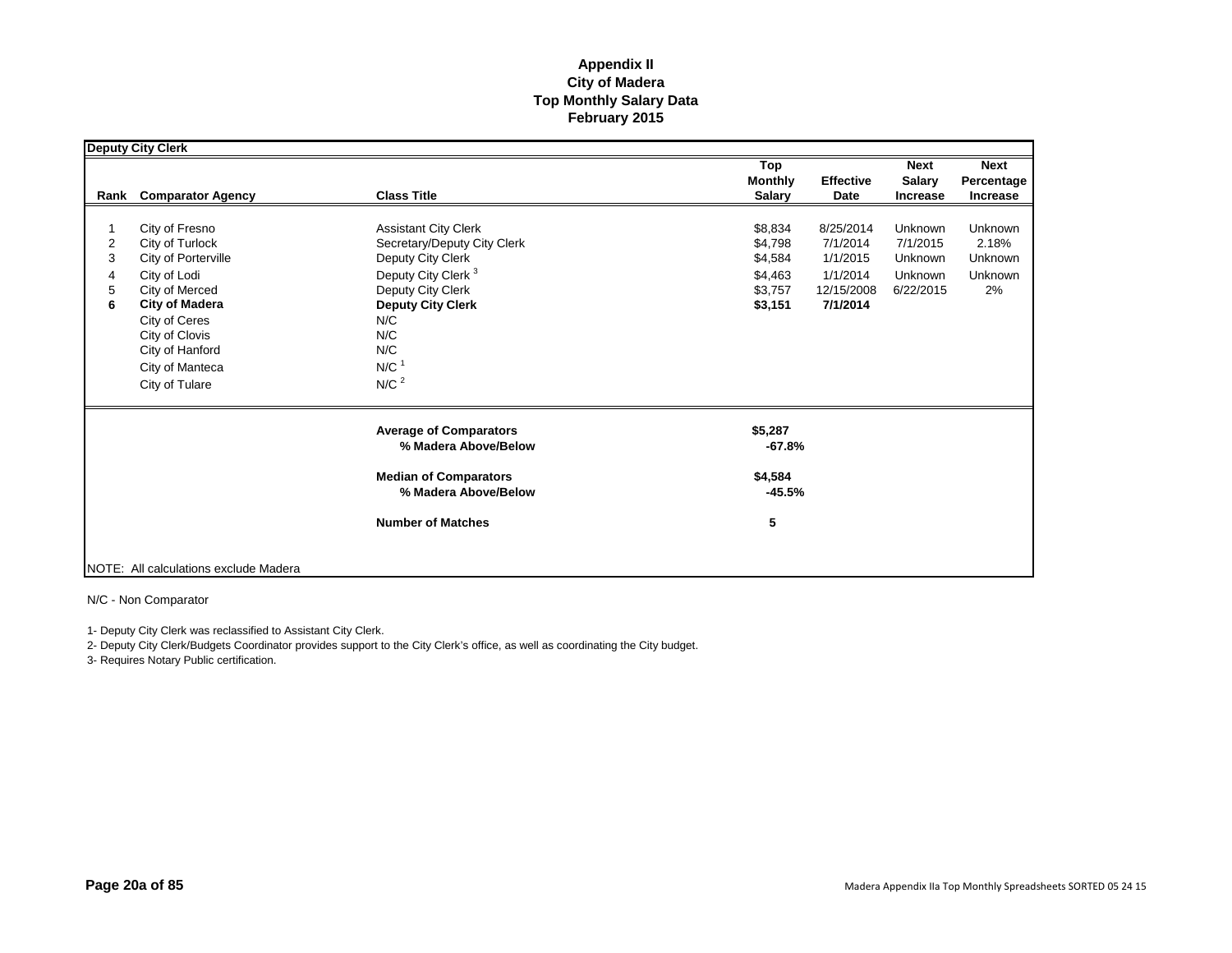|                                         | <b>Deputy City Engineer</b>                                                                                                                                                                                    |                                                                                                                                                                                                                                                                                           |                                                                           |                                                                                     |                                                                     |                                                      |
|-----------------------------------------|----------------------------------------------------------------------------------------------------------------------------------------------------------------------------------------------------------------|-------------------------------------------------------------------------------------------------------------------------------------------------------------------------------------------------------------------------------------------------------------------------------------------|---------------------------------------------------------------------------|-------------------------------------------------------------------------------------|---------------------------------------------------------------------|------------------------------------------------------|
| Rank                                    | <b>Comparator Agency</b>                                                                                                                                                                                       | <b>Class Title</b>                                                                                                                                                                                                                                                                        | Top<br><b>Monthly</b><br><b>Salary</b>                                    | <b>Effective</b><br>Date                                                            | <b>Next</b><br><b>Salary</b><br><b>Increase</b>                     | <b>Next</b><br>Percentage<br><b>Increase</b>         |
| $\overline{2}$<br>3<br>4<br>5<br>6<br>7 | City of Turlock<br>City of Hanford<br>City of Merced<br>City of Fresno<br><b>City of Madera</b><br>City of Porterville<br>City of Clovis<br>City of Ceres<br>City of Lodi<br>City of Manteca<br>City of Tulare | <b>Principal Civil Engineer</b><br>Deputy City Engineer<br>Principal Civil Engineer<br>Public Works Manager / Supervising Professional <sup>1</sup><br><b>Deputy City Engineer</b><br><b>Assistant City Engineer</b><br><b>Engineering Program Supervisor</b><br>N/C<br>N/C<br>N/C<br>N/C | \$9,549<br>\$9,021<br>\$8,905<br>\$8,423<br>\$8,209<br>\$8,169<br>\$7,825 | 7/1/2014<br>7/7/2014<br>12/15/2008<br>8/25/2014<br>7/1/2014<br>1/1/2015<br>7/1/2014 | 7/1/2015<br>7/1/2015<br>6/22/2015<br>Unknown<br>Unknown<br>7/1/2015 | 1.89%<br>2%<br>2%<br>Unknown<br><b>Unknown</b><br>3% |
|                                         |                                                                                                                                                                                                                | <b>Average of Comparators</b><br>% Madera Above/Below<br><b>Median of Comparators</b><br>% Madera Above/Below<br><b>Number of Matches</b>                                                                                                                                                 | \$8,649<br>$-5.4%$<br>\$8,664<br>$-5.5%$<br>6                             |                                                                                     |                                                                     |                                                      |
|                                         | NOTE: All calculations exclude Madera                                                                                                                                                                          |                                                                                                                                                                                                                                                                                           |                                                                           |                                                                                     |                                                                     |                                                      |

N/C - Non Comparator

1- City of Madera's class is bracketed by two or more comparators.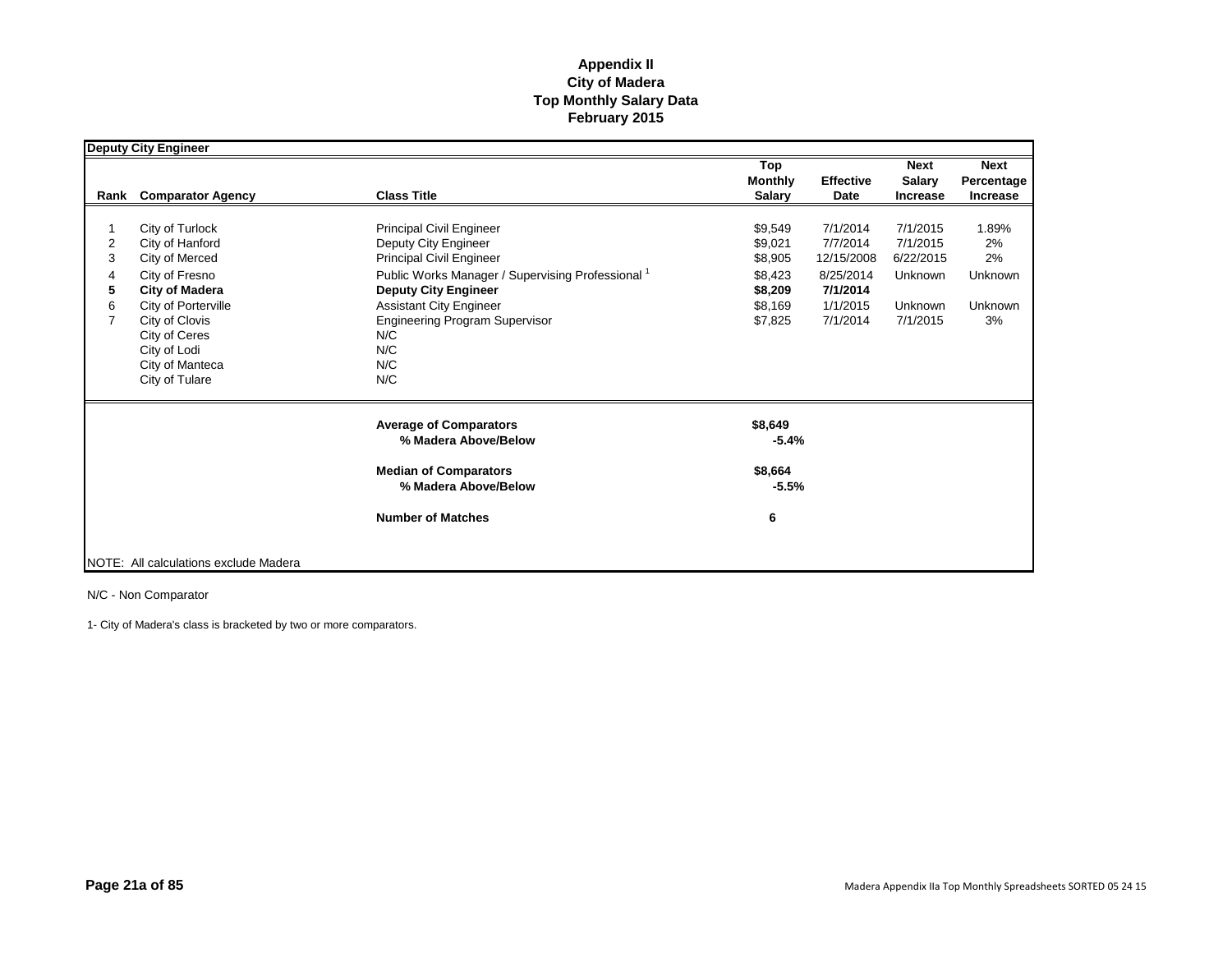|                  | <b>Director of Community Development</b>                                                                                                                                  |                                                                                                                                                                                                                                                                                                                          |                                                   |                                                |                                   |                   |
|------------------|---------------------------------------------------------------------------------------------------------------------------------------------------------------------------|--------------------------------------------------------------------------------------------------------------------------------------------------------------------------------------------------------------------------------------------------------------------------------------------------------------------------|---------------------------------------------------|------------------------------------------------|-----------------------------------|-------------------|
|                  |                                                                                                                                                                           |                                                                                                                                                                                                                                                                                                                          | Top                                               |                                                | <b>Next</b>                       | <b>Next</b>       |
|                  |                                                                                                                                                                           |                                                                                                                                                                                                                                                                                                                          | <b>Monthly</b>                                    | <b>Effective</b>                               | <b>Salary</b>                     | Percentage        |
| Rank             | <b>Comparator Agency</b>                                                                                                                                                  | <b>Class Title</b>                                                                                                                                                                                                                                                                                                       | <b>Salary</b>                                     | Date                                           | <b>Increase</b>                   | Increase          |
| -1               | City of Fresno                                                                                                                                                            | Assistant City Manager / Director of Development / Director of Public<br>Works / Director of Public Utilities <sup>1</sup>                                                                                                                                                                                               | \$16,475                                          | 8/25/2014                                      | Unknown                           | Unknown           |
| 2                | City of Manteca                                                                                                                                                           | Assistant City Manager / Public Works Director/City Engineer <sup>1</sup>                                                                                                                                                                                                                                                | \$14,421                                          | 7/1/2014                                       | Unknown                           | Unknown           |
| 3<br>4<br>5<br>6 | City of Clovis<br>City of Turlock<br>City of Merced<br><b>City of Madera</b><br>City of Ceres<br>City of Hanford<br>City of Lodi<br>City of Porterville<br>City of Tulare | Assistant City Manager/City Clerk / Public Utilities Director <sup>1</sup><br>Development Services Director/City Engineer<br><b>Director of Development Services</b><br><b>Director of Community Development</b><br>N/C <sup>2</sup><br>N/C <sup>3</sup><br>N/C <sup>4</sup><br>$N/C$ <sup>5</sup><br>$N/C$ <sup>6</sup> | \$13.686<br>\$12,187<br>\$10,918<br>\$10,800      | 7/1/2014<br>7/1/2014<br>12/15/2008<br>7/1/2014 | 7/1/2015<br>7/1/2015<br>6/22/2015 | 3%<br>1.89%<br>2% |
|                  |                                                                                                                                                                           | <b>Average of Comparators</b><br>% Madera Above/Below<br><b>Median of Comparators</b><br>% Madera Above/Below<br><b>Number of Matches</b>                                                                                                                                                                                | \$13,537<br>$-25.3%$<br>\$13,686<br>$-26.7%$<br>5 |                                                |                                   |                   |
|                  | NOTE: All calculations exclude Madera                                                                                                                                     |                                                                                                                                                                                                                                                                                                                          |                                                   |                                                |                                   |                   |

- 1- City of Madera's class is bracketed by two or more comparators.
- 2- Director of Community Development oversees building inspection, planning, and housing. The Director of Engineering oversees engineering services. There is no Assistant or Deputy City Manager classification.
- 3- Director of Community Development oversees planning, housing, economic development, code enforcement, and building safety. The Director of Public Works oversees engineering. There is no Assistant or Deputy City Manager classification.
- 4- Director of Community Development oversees code enforcement, building inspection, and planning. Public Works Director oversees engineering. The Deputy City Manager is the Internal Services Director (human resources, budget, finance, treasury, and information technology).
- 5- Director of Community Development oversees building, planning, redevelopment, field services, and airport operations. Public Works Director oversees engineering. The Deputy City Manager class exists but is currently vacant and the City has no intention of filling this class.
- 6- Community Development Director oversees building, planning, economic development, parks, library, recreation, and senior services. The City Engineer oversees engineering. The Deputy City Manager oversees administrative services (human resources, risk management, property management, and finance).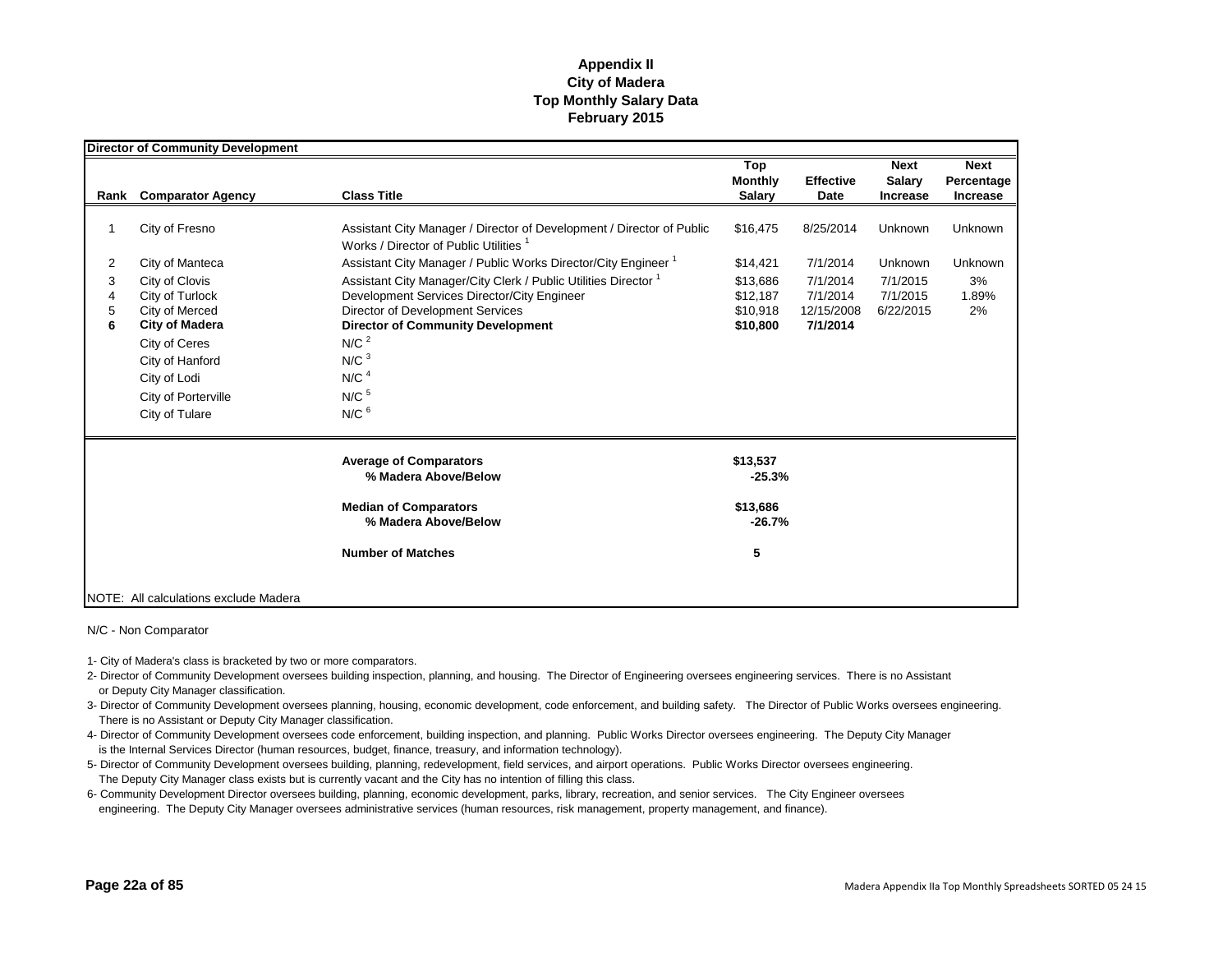|    | <b>Director of Financial Services</b> |                                                       |                                        |                          |                                                 |                                       |
|----|---------------------------------------|-------------------------------------------------------|----------------------------------------|--------------------------|-------------------------------------------------|---------------------------------------|
|    | Rank Comparator Agency                | <b>Class Title</b>                                    | Top<br><b>Monthly</b><br><b>Salary</b> | <b>Effective</b><br>Date | <b>Next</b><br><b>Salary</b><br><b>Increase</b> | <b>Next</b><br>Percentage<br>Increase |
|    |                                       |                                                       |                                        |                          |                                                 |                                       |
|    | City of Fresno                        | Controller                                            | \$15,325                               | 8/25/2014                | Unknown                                         | Unknown                               |
| 2  | City of Manteca                       | <b>Finance Director</b>                               | \$13,396                               | 7/1/2014                 | Unknown                                         | <b>Unknown</b>                        |
| 3  | City of Clovis                        | <b>Finance Director</b>                               | \$12,950                               | 7/1/2014                 | 7/1/2015                                        | 3%                                    |
|    | City of Turlock                       | <b>Administrative Services Director</b>               | \$12,187                               | 7/1/2014                 | 7/1/2015                                        | 1.89%                                 |
| 5  | City of Merced                        | <b>Finance Officer</b>                                | \$11,306                               | 12/15/2008               | 6/22/2015                                       | 2%                                    |
| 6  | City of Ceres                         | Director of Finance                                   | \$10,814                               | 1/1/2015                 | Unknown                                         | Unknown                               |
|    | <b>City of Madera</b>                 | <b>Director of Financial Services</b>                 | \$10,800                               | 7/1/2014                 |                                                 |                                       |
| 8  | City of Hanford                       | <b>Finance Director</b>                               | \$10,798                               | 7/7/2014                 | 7/1/2015                                        | 2%                                    |
| 9  | City of Tulare                        | Finance Director/Treasurer                            | \$9,678                                | 7/12/2014                | Unknown                                         | Unknown                               |
| 10 | City of Porterville                   | Director of Finance                                   | \$9,673                                | 1/1/2015                 | Unknown                                         | Unknown                               |
|    | City of Lodi                          | $N/C$ <sup>1</sup>                                    |                                        |                          |                                                 |                                       |
|    |                                       | <b>Average of Comparators</b><br>% Madera Above/Below | \$11,792<br>$-9.2%$                    |                          |                                                 |                                       |
|    |                                       |                                                       |                                        |                          |                                                 |                                       |
|    |                                       | <b>Median of Comparators</b><br>% Madera Above/Below  | \$11,306<br>$-4.7%$                    |                          |                                                 |                                       |
|    |                                       | <b>Number of Matches</b>                              | 9                                      |                          |                                                 |                                       |
|    | NOTE: All calculations exclude Madera |                                                       |                                        |                          |                                                 |                                       |

N/C - Non Comparator

1- Deputy City Manager/Director of Internal Services oversees human resources, budget/revenue/treasury, financial services, and information systems divisions, in addition to directing, overseeing, and participating in a variety of activities in the City Manager's office.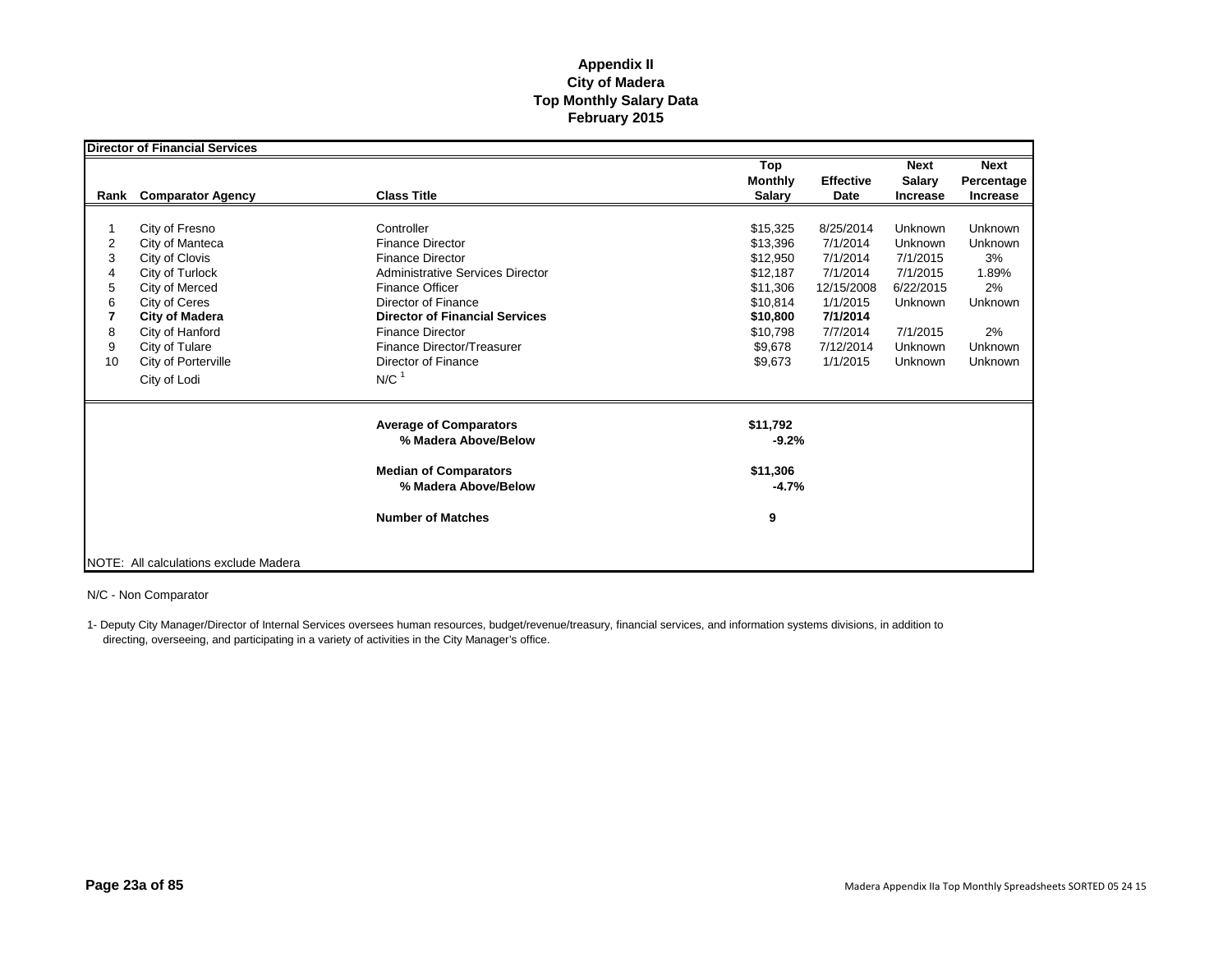|                                         | <b>Director of Human Resources</b>                                                                                                                                                                             |                                                                                                                                                                                                                                                                                                                                                          |                                                                                           |                                                                                                 |                                                                               |                                                                   |
|-----------------------------------------|----------------------------------------------------------------------------------------------------------------------------------------------------------------------------------------------------------------|----------------------------------------------------------------------------------------------------------------------------------------------------------------------------------------------------------------------------------------------------------------------------------------------------------------------------------------------------------|-------------------------------------------------------------------------------------------|-------------------------------------------------------------------------------------------------|-------------------------------------------------------------------------------|-------------------------------------------------------------------|
| Rank                                    | <b>Comparator Agency</b>                                                                                                                                                                                       | <b>Class Title</b>                                                                                                                                                                                                                                                                                                                                       | Top<br><b>Monthly</b><br><b>Salary</b>                                                    | <b>Effective</b><br><b>Date</b>                                                                 | <b>Next</b><br><b>Salary</b><br><b>Increase</b>                               | <b>Next</b><br>Percentage<br><b>Increase</b>                      |
| $\overline{2}$<br>3<br>4<br>5<br>6<br>8 | City of Fresno<br>City of Manteca<br>City of Clovis<br>City of Ceres<br>City of Merced<br>City of Hanford<br>City of Porterville<br><b>City of Madera</b><br>City of Lodi<br>City of Tulare<br>City of Turlock | Director of Personnel Services<br>Human Resources/Risk Management Director<br>Personnel/Risk Manager<br>Director of Human Resources<br>Director of Support Services <sup>1</sup><br>Human Resources Manager<br><b>Administrative Services Director</b><br><b>Director of Human Resources</b><br>N/C <sup>2</sup><br>N/C <sup>3</sup><br>N/C <sup>4</sup> | \$15,325<br>\$13,396<br>\$10,466<br>\$10,293<br>\$10,141<br>\$9,553<br>\$9,204<br>\$8,803 | 8/25/2014<br>7/1/2014<br>7/1/2014<br>1/1/2015<br>12/15/2008<br>7/7/2014<br>1/1/2015<br>7/1/2014 | Unknown<br>Unknown<br>7/1/2015<br>Unknown<br>6/22/2015<br>7/1/2015<br>Unknown | Unknown<br>Unknown<br>3%<br>Unknown<br>2%<br>2%<br><b>Unknown</b> |
|                                         |                                                                                                                                                                                                                | <b>Average of Comparators</b><br>% Madera Above/Below<br><b>Median of Comparators</b><br>% Madera Above/Below<br><b>Number of Matches</b>                                                                                                                                                                                                                | \$11,197<br>$-27.2%$<br>\$10,293<br>$-16.9%$<br>7                                         |                                                                                                 |                                                                               |                                                                   |
|                                         | NOTE: All calculations exclude Madera                                                                                                                                                                          |                                                                                                                                                                                                                                                                                                                                                          |                                                                                           |                                                                                                 |                                                                               |                                                                   |

N/C - Non Comparator

1- Director of Support Services oversees City Clerk, Human Resources, and Risk Management functions.

2- Human Resources Manager does not oversee risk management which represents at least 50% of Madera's Director of Human Resources' responsiblities.

3- Deputy City Manager plans, organizes, manages, continuously improves, and provides administrative direction and oversight for human resources functions and activities,

as well as providing oversight for Finance, Purchasing, Transit, Facilities Maintenance, Fleet Maintenance, Airport, and Cycle Park.

4- Administrative Services Director serves as Finance Officer and has oversight for human resources function as well. Emphasis of classification is on financial management.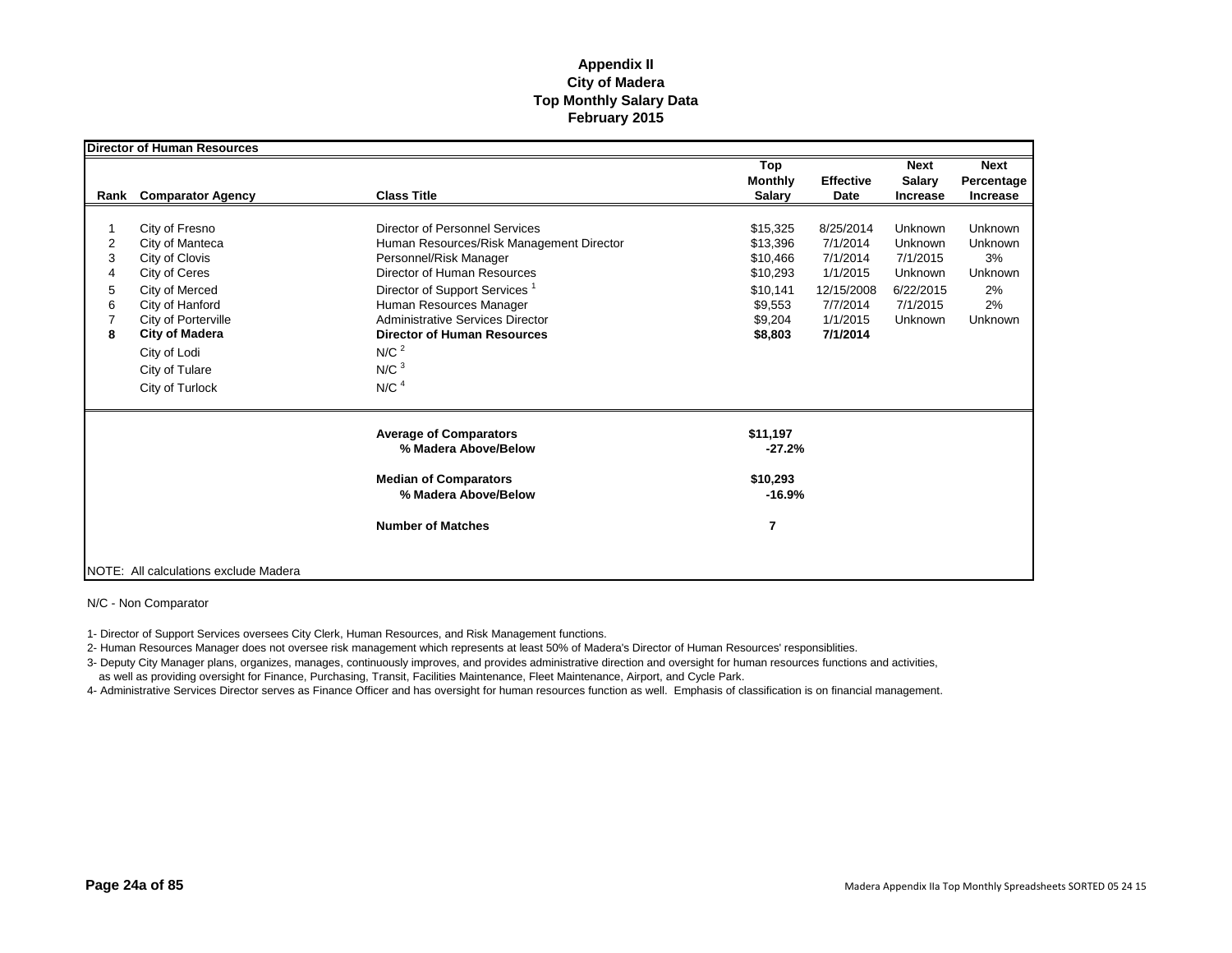|                            | <b>Director of Parks and Community Services</b>                                                                                                                                                                |                                                                                                                                                                                                                                                                                                                                                                                                                                         |                                                                                          |                                                                                                 |                                                                               |                                                               |
|----------------------------|----------------------------------------------------------------------------------------------------------------------------------------------------------------------------------------------------------------|-----------------------------------------------------------------------------------------------------------------------------------------------------------------------------------------------------------------------------------------------------------------------------------------------------------------------------------------------------------------------------------------------------------------------------------------|------------------------------------------------------------------------------------------|-------------------------------------------------------------------------------------------------|-------------------------------------------------------------------------------|---------------------------------------------------------------|
|                            | <b>Rank</b> Comparator Agency                                                                                                                                                                                  | <b>Class Title</b>                                                                                                                                                                                                                                                                                                                                                                                                                      | Top<br><b>Monthly</b><br><b>Salary</b>                                                   | <b>Effective</b><br>Date                                                                        | <b>Next</b><br><b>Salary</b><br><b>Increase</b>                               | <b>Next</b><br>Percentage<br><b>Increase</b>                  |
| 2<br>3<br>4<br>5<br>6<br>8 | City of Fresno<br>City of Manteca<br>City of Turlock<br>City of Lodi<br>City of Merced<br>City of Porterville<br>City of Hanford<br><b>City of Madera</b><br>City of Ceres<br>City of Clovis<br>City of Tulare | Parks, After School, Recreation, & Community Services Director<br>Parks and Recreation Director<br>Parks, Recreation, & Public Facilities Director<br>Parks, Recreation, & Cultural Services Director<br>Director of Parks & Community Services<br>Director of Parks & Leisure Services<br>Parks & Recreation Director<br><b>Director of Parks &amp; Community Services</b><br>N/C <sup>1</sup><br>N/C <sup>2</sup><br>N/C <sup>3</sup> | \$15,325<br>\$13,396<br>\$12,187<br>\$10,344<br>\$9,826<br>\$9,204<br>\$9,058<br>\$8,803 | 8/25/2014<br>7/1/2014<br>7/1/2014<br>1/1/2014<br>12/15/2008<br>1/1/2015<br>7/7/2014<br>7/1/2014 | Unknown<br>Unknown<br>7/1/2015<br>Unknown<br>6/22/2015<br>Unknown<br>7/1/2015 | Unknown<br>Unknown<br>1.89%<br>Unknown<br>2%<br>Unknown<br>2% |
|                            |                                                                                                                                                                                                                | <b>Average of Comparators</b><br>% Madera Above/Below<br><b>Median of Comparators</b><br>% Madera Above/Below<br><b>Number of Matches</b>                                                                                                                                                                                                                                                                                               | \$11,334<br>$-28.8%$<br>\$10,344<br>$-17.5%$<br>7                                        |                                                                                                 |                                                                               |                                                               |
|                            | NOTE: All calculations exclude Madera                                                                                                                                                                          |                                                                                                                                                                                                                                                                                                                                                                                                                                         |                                                                                          |                                                                                                 |                                                                               |                                                               |

N/C - Non Comparator

1- Recreation programs are under Public Safety and parks maintenance is under Public Works.

2- General Services Director oversees purchasing, facilities maintenance and fleet maintenance, personnel/risk management, community services, transit, and recreation functions.

3- Community Development Director oversees building, planning, economic development, parks, library, recreation, and senior services.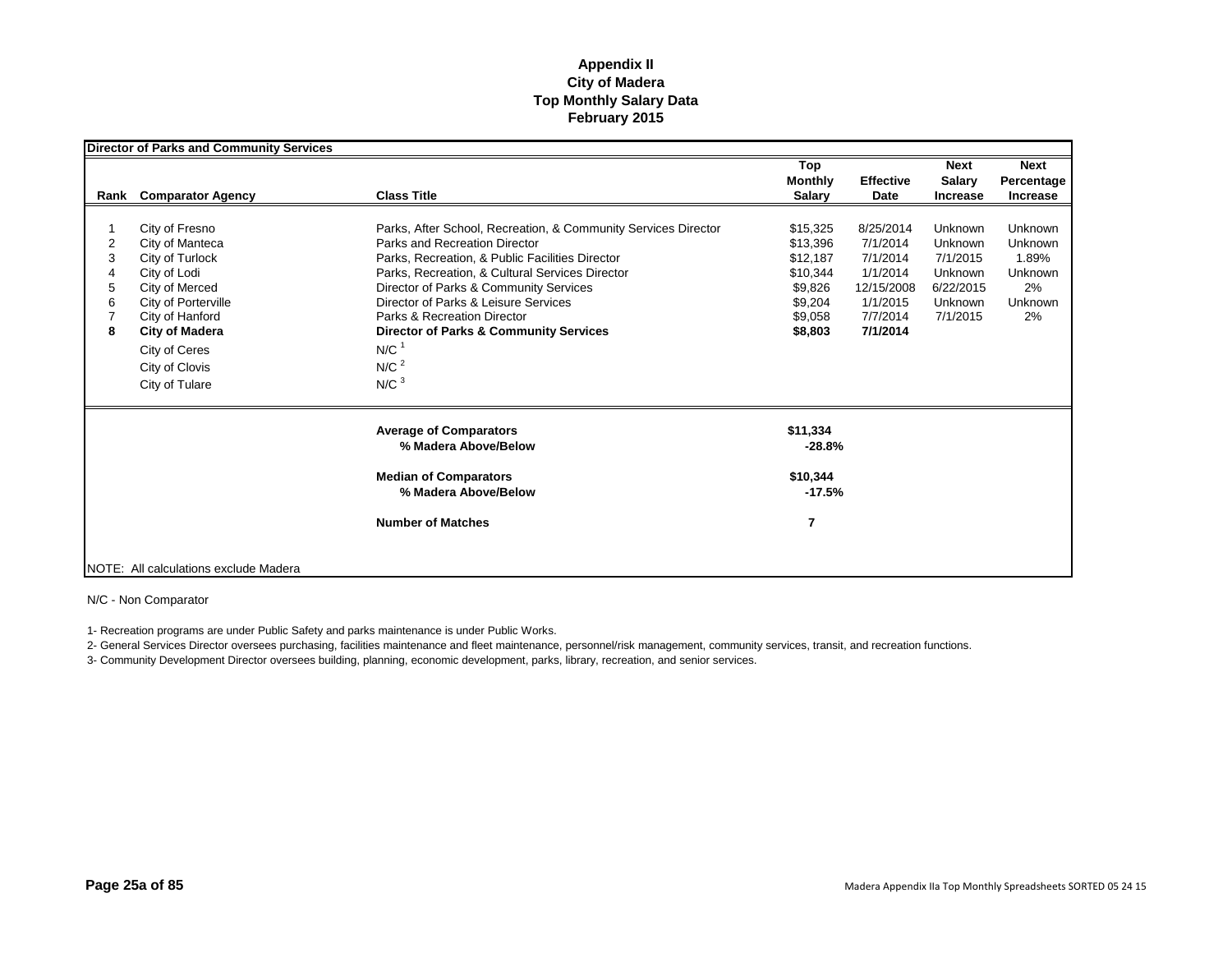|                | <b>Electrical and Facilities Operations Manager</b> |                                                                              |                |                                         |                 |                 |
|----------------|-----------------------------------------------------|------------------------------------------------------------------------------|----------------|-----------------------------------------|-----------------|-----------------|
|                |                                                     |                                                                              | Top            |                                         | <b>Next</b>     | <b>Next</b>     |
|                |                                                     |                                                                              | <b>Monthly</b> | <b>Effective</b>                        | <b>Salary</b>   | Percentage      |
| Rank           | <b>Comparator Agency</b>                            | <b>Class Title</b>                                                           | <b>Salary</b>  | Date                                    | <b>Increase</b> | <b>Increase</b> |
|                |                                                     |                                                                              |                |                                         |                 |                 |
| 1              | City of Fresno                                      | Facilities Manager / Chief of Wastewater Facilities Maintenance <sup>1</sup> | \$7,960        | 8/25/2014                               | Unknown         | Unknown         |
| $\overline{2}$ | City of Turlock                                     | Public Facilities Maintenance Supervisor / Electrical/Mechanical             | \$7,350        | 7/1/2014                                | 7/1/2015        | 2.11%           |
|                |                                                     | Maintenance Supervisor <sup>1,2</sup>                                        |                |                                         |                 |                 |
| 3              | <b>City of Madera</b>                               | <b>Electrical and Facilities Operations Manager</b>                          | \$5,704        | 7/1/2014                                |                 |                 |
|                | City of Ceres                                       | N/C                                                                          |                |                                         |                 |                 |
|                | City of Clovis                                      | N/C                                                                          |                |                                         |                 |                 |
|                | City of Hanford                                     | N/C                                                                          |                |                                         |                 |                 |
|                | City of Lodi                                        | N/C                                                                          |                |                                         |                 |                 |
|                | City of Manteca                                     | N/C                                                                          |                |                                         |                 |                 |
|                | City of Merced                                      | N/C                                                                          |                |                                         |                 |                 |
|                | City of Porterville                                 | N/C                                                                          |                |                                         |                 |                 |
|                | City of Tulare                                      | N/C <sup>3</sup>                                                             |                |                                         |                 |                 |
|                |                                                     | <b>Average of Comparators</b>                                                |                | <b>Insufficient Data to do Analysis</b> |                 |                 |
|                |                                                     | % Madera Above/Below                                                         |                | <b>Insufficient Data to do Analysis</b> |                 |                 |
|                |                                                     | <b>Median of Comparators</b>                                                 |                | <b>Insufficient Data to do Analysis</b> |                 |                 |
|                |                                                     | % Madera Above/Below                                                         |                | <b>Insufficient Data to do Analysis</b> |                 |                 |
|                |                                                     | <b>Number of Matches</b>                                                     | $\mathbf{2}$   |                                         |                 |                 |
|                |                                                     |                                                                              |                |                                         |                 |                 |
|                | NOTE: All calculations exclude Madera               |                                                                              |                |                                         |                 |                 |

N/C - Non Comparator

1- City of Madera's class is bracketed by two or more comparators.

2- Public Facilities Maintenance Supervisor requires equivalent to an Associate's Degree and 4 years of experience; requires Signs and Markings II certificate and one of the following certifications: Pesticide Applicator, Playground Safety, or Certified Pool Operator. Electrical/Mechanical Maintenance Supervisor requires a Grade III Certification in mechanical or electrical/instrumentation technology.

3- Facilities and Airport Operations Manager oversees building and facilities maintenance and repair and airport operations and maintenance.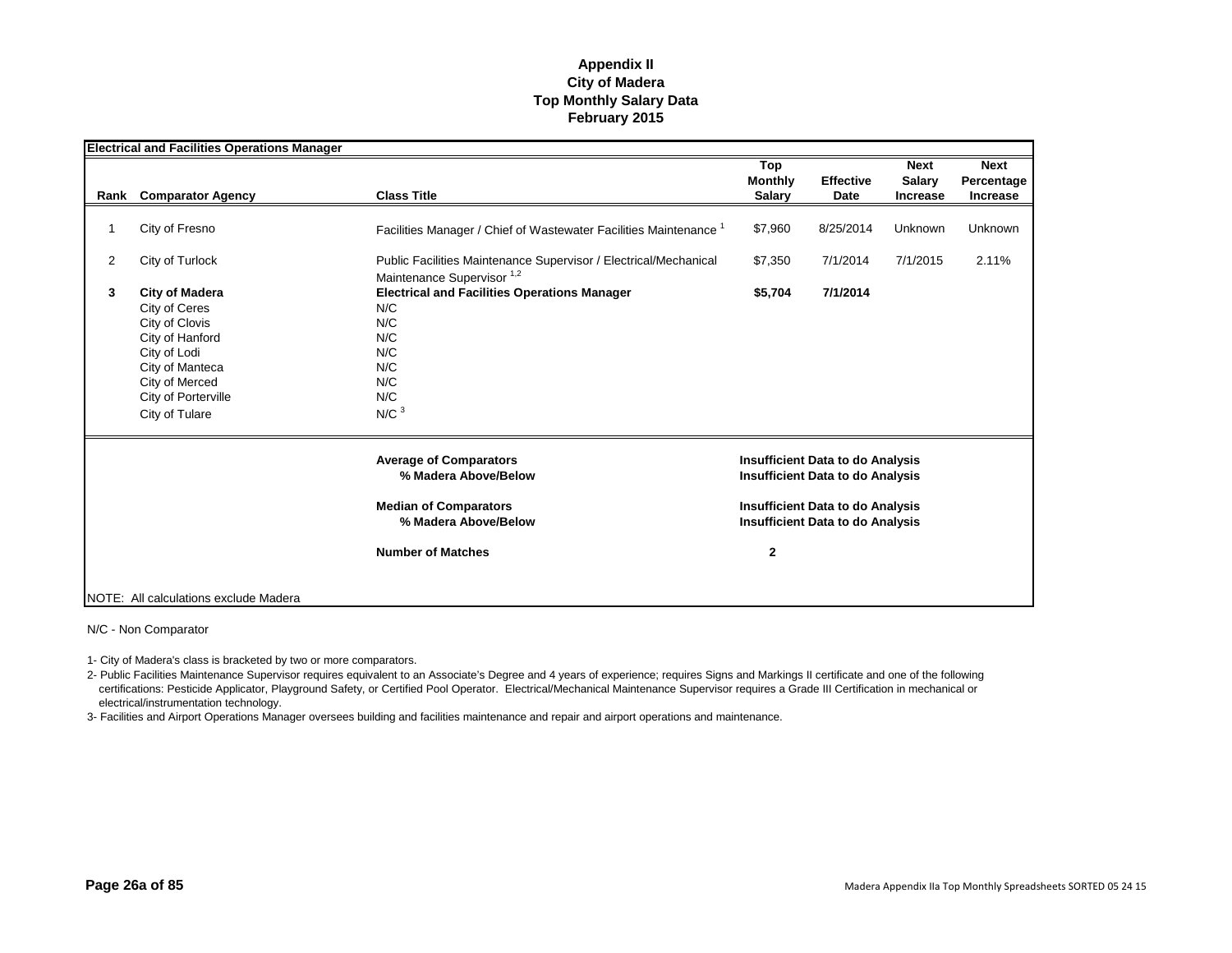| Electrician III       |                                                                                                                                                                                                                |                                                                                                                                                                                            |                                                                |                                                                         |                                                        |                                                |
|-----------------------|----------------------------------------------------------------------------------------------------------------------------------------------------------------------------------------------------------------|--------------------------------------------------------------------------------------------------------------------------------------------------------------------------------------------|----------------------------------------------------------------|-------------------------------------------------------------------------|--------------------------------------------------------|------------------------------------------------|
| Rank                  | <b>Comparator Agency</b>                                                                                                                                                                                       | <b>Class Title</b>                                                                                                                                                                         | Top<br><b>Monthly</b><br><b>Salary</b>                         | <b>Effective</b><br>Date                                                | <b>Next</b><br><b>Salary</b><br><b>Increase</b>        | <b>Next</b><br>Percentage<br><b>Increase</b>   |
| 2<br>3<br>4<br>5<br>6 | City of Lodi<br>City of Clovis<br>City of Turlock<br>City of Fresno<br>City of Merced<br><b>City of Madera</b><br>City of Ceres<br>City of Hanford<br>City of Manteca<br>City of Porterville<br>City of Tulare | Electrician<br>Electrician<br>Electrical Mechanical Technician, Senior <sup>1</sup><br>Electrician<br>Maintenance Electrician<br><b>Electrician III</b><br>N/C<br>N/C<br>N/C<br>N/C<br>N/C | \$7,492<br>\$6,444<br>\$6,429<br>\$5,481<br>\$4,845<br>\$4,208 | 5/1/2014<br>7/1/2014<br>7/1/2014<br>6/16/2014<br>12/23/2013<br>7/1/2014 | Unknown<br>7/1/2015<br>7/1/2015<br>Unknown<br>7/1/2015 | <b>Unknown</b><br>3%<br>2.11%<br>Unknown<br>2% |
|                       |                                                                                                                                                                                                                | <b>Average of Comparators</b><br>% Madera Above/Below                                                                                                                                      | \$6,138<br>$-45.9%$                                            |                                                                         |                                                        |                                                |
|                       |                                                                                                                                                                                                                | <b>Median of Comparators</b><br>% Madera Above/Below                                                                                                                                       | \$6,429<br>$-52.8%$                                            |                                                                         |                                                        |                                                |
|                       |                                                                                                                                                                                                                | <b>Number of Matches</b>                                                                                                                                                                   | 5                                                              |                                                                         |                                                        |                                                |
|                       | NOTE: All calculations exclude Madera                                                                                                                                                                          |                                                                                                                                                                                            |                                                                |                                                                         |                                                        |                                                |

N/C - Non Comparator

1- Electrical Mechanical Technician, Senior performs skilled journey-level and lead work; requires Grade III Mechanical or Instrumentation Technology, Traffic Signal Technician Level II, and Roadway Lighting Level I certifications.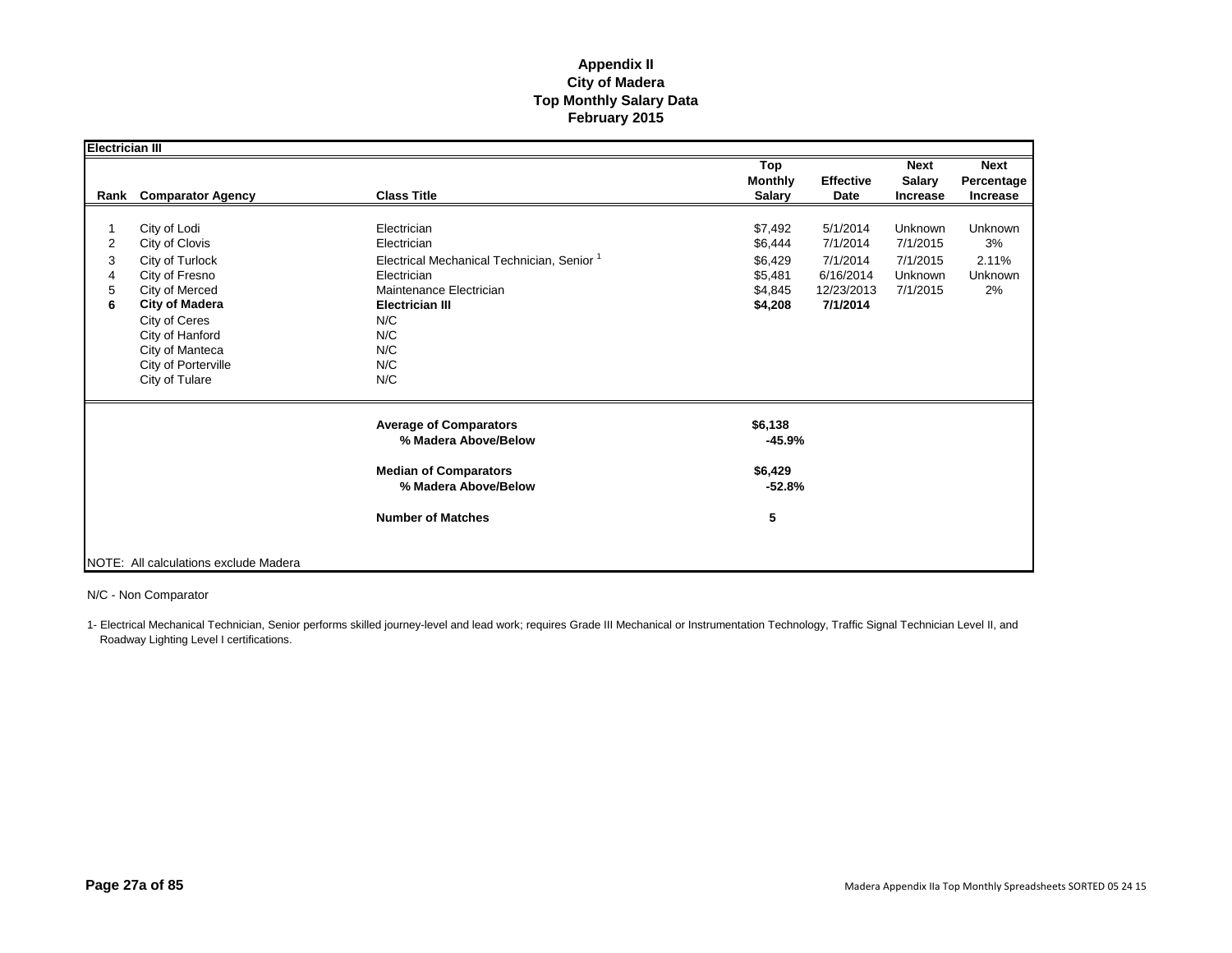|      | <b>Electronic Instrument Technician</b> |                                                        |                                        |                          |                                                 |                                              |
|------|-----------------------------------------|--------------------------------------------------------|----------------------------------------|--------------------------|-------------------------------------------------|----------------------------------------------|
| Rank | <b>Comparator Agency</b>                | <b>Class Title</b>                                     | Top<br><b>Monthly</b><br><b>Salary</b> | <b>Effective</b><br>Date | <b>Next</b><br><b>Salary</b><br><b>Increase</b> | <b>Next</b><br>Percentage<br><b>Increase</b> |
|      |                                         |                                                        |                                        |                          |                                                 |                                              |
|      | City of Turlock                         | Electronic/Instrumentation Technician <sup>2</sup>     | \$5,831                                | 7/1/2014                 | 7/1/2015                                        | 2.11%                                        |
| 2    | City of Merced                          | Instrumentation and Electrical Technician <sup>1</sup> | \$5,431                                | 12/23/2013               | 7/1/2015                                        | 2%                                           |
| 3    | City of Fresno                          | <b>Instrumentation Specialist</b>                      | \$5,222                                | 7/1/2011                 | Unknown                                         | Unknown                                      |
| 4    | City of Manteca                         | Instrumentation Technician/Electrician                 | \$5,069                                | 7/1/2014                 | Unknown                                         | Unknown                                      |
| 5    | <b>City of Madera</b>                   | <b>Electronic Instrument Technician</b>                | \$4,936                                | 7/1/2014                 |                                                 |                                              |
| 6    | City of Porterville                     | Electrician/Instrument Technician                      | \$4,770                                | 1/1/2015                 | Unknown                                         | Unknown                                      |
|      | City of Ceres                           | N/C                                                    |                                        |                          |                                                 |                                              |
|      | City of Clovis                          | N/C                                                    |                                        |                          |                                                 |                                              |
|      | City of Hanford                         | N/C                                                    |                                        |                          |                                                 |                                              |
|      | City of Lodi                            | N/C                                                    |                                        |                          |                                                 |                                              |
|      | City of Tulare                          | N/C                                                    |                                        |                          |                                                 |                                              |
|      |                                         | <b>Average of Comparators</b><br>% Madera Above/Below  | \$5,265<br>$-6.7%$                     |                          |                                                 |                                              |
|      |                                         | <b>Median of Comparators</b>                           | \$5,222                                |                          |                                                 |                                              |
|      |                                         | % Madera Above/Below                                   | $-5.8%$                                |                          |                                                 |                                              |
|      |                                         | <b>Number of Matches</b>                               | 5                                      |                          |                                                 |                                              |
|      | NOTE: All calculations exclude Madera   |                                                        |                                        |                          |                                                 |                                              |

N/C - Non Comparator

1- Instrumentation and Electrical Technician requires Grade II or higher mechanical Technologist and Electrical/Instrumentation Technologist certificates.

2- Electronic/Instrumentation Technician requires Grade I Instrumentation Technology and Traffic Signal Technician Level I certifications.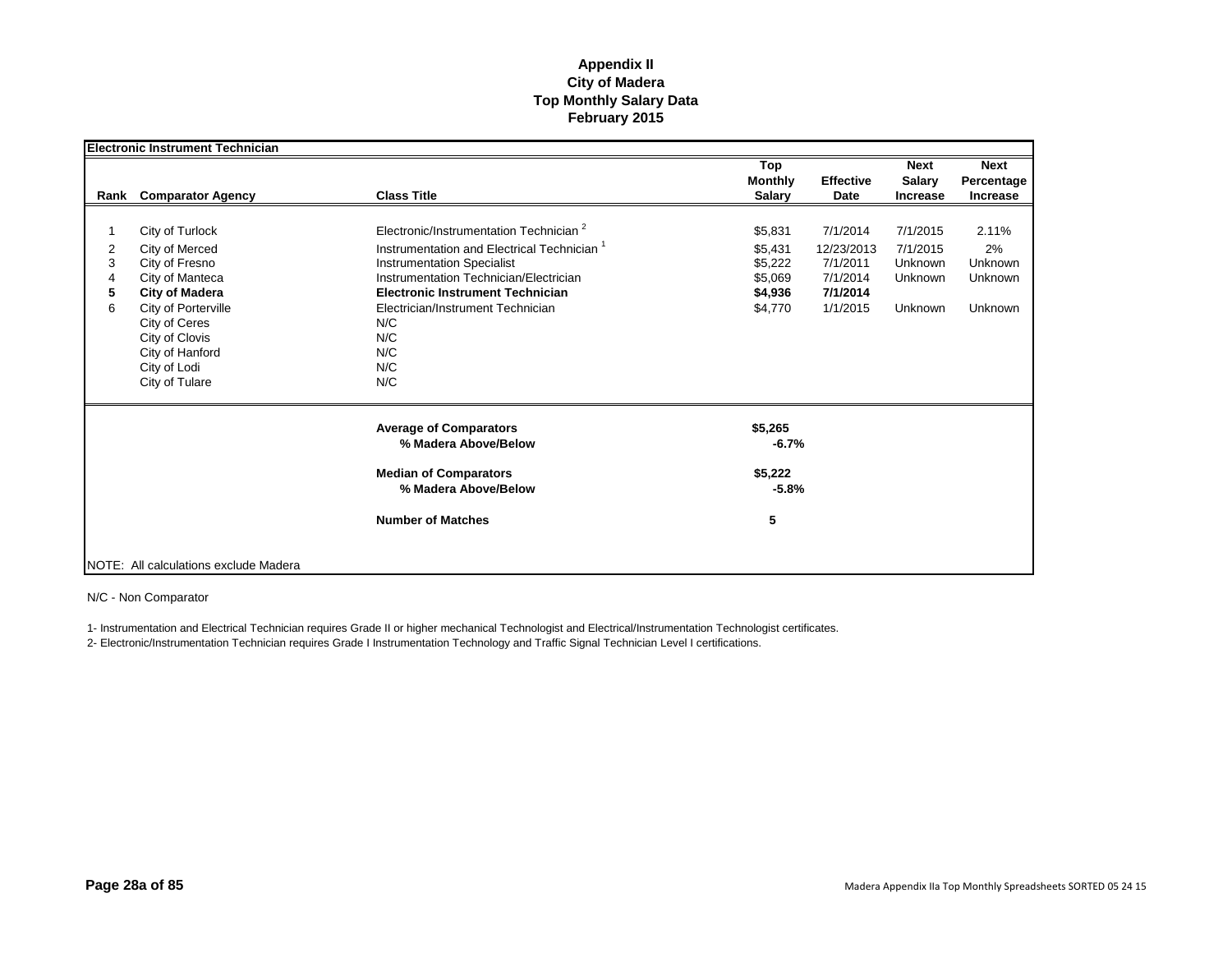|                  | <b>Engineering Project Manager</b>                                                                                                                                                                             |                                                                                                                                                                                                                                                 |                                                                                                                  |                                          |                                                 |
|------------------|----------------------------------------------------------------------------------------------------------------------------------------------------------------------------------------------------------------|-------------------------------------------------------------------------------------------------------------------------------------------------------------------------------------------------------------------------------------------------|------------------------------------------------------------------------------------------------------------------|------------------------------------------|-------------------------------------------------|
| Rank             | <b>Comparator Agency</b>                                                                                                                                                                                       | <b>Class Title</b>                                                                                                                                                                                                                              | Top<br><b>Monthly</b><br><b>Effective</b><br><b>Salary</b><br>Date                                               | <b>Next</b><br>Salary<br><b>Increase</b> | <b>Next</b><br>Percentage<br><b>Increase</b>    |
| 2<br>3<br>4<br>5 | City of Tulare<br>City of Porterville<br><b>City of Madera</b><br>City of Fresno<br>City of Lodi<br>City of Ceres<br>City of Clovis<br>City of Hanford<br>City of Manteca<br>City of Merced<br>City of Turlock | Project Manager<br>Construction/Project Manager <sup>2</sup><br><b>Engineering Project Manager</b><br><b>Capital Development Specialist</b><br>Construction Project Manager <sup>1</sup><br>N/C<br>N/C<br>N/C<br>N/C <sup>3</sup><br>N/C<br>N/C | 7/12/2014<br>\$7,928<br>\$6.627<br>1/1/2015<br>\$6,592<br>7/1/2014<br>7/1/2009<br>\$6,525<br>\$6,441<br>1/1/2014 | Unknown<br>Unknown<br>Unknown<br>Unknown | <b>Unknown</b><br>Unknown<br>Unknown<br>Unknown |
|                  |                                                                                                                                                                                                                | <b>Average of Comparators</b><br>% Madera Above/Below<br><b>Median of Comparators</b><br>% Madera Above/Below                                                                                                                                   | \$6,880<br>$-4.4%$<br>\$6,576<br>0.2%                                                                            |                                          |                                                 |
|                  | NOTE: All calculations exclude Madera                                                                                                                                                                          | <b>Number of Matches</b>                                                                                                                                                                                                                        | 4                                                                                                                |                                          |                                                 |

N/C - Non Comparator

1- Construction Project Manager requires any combination of education and experience equivalent to completion of high school and 3 years of experience.

2- Requires professional registration as a Civil Enigneer or Land Surveyor.

3- Project Manager is responsible for monitoring and analyzing transit issues and developing and implementing transit-related capital improvement projects.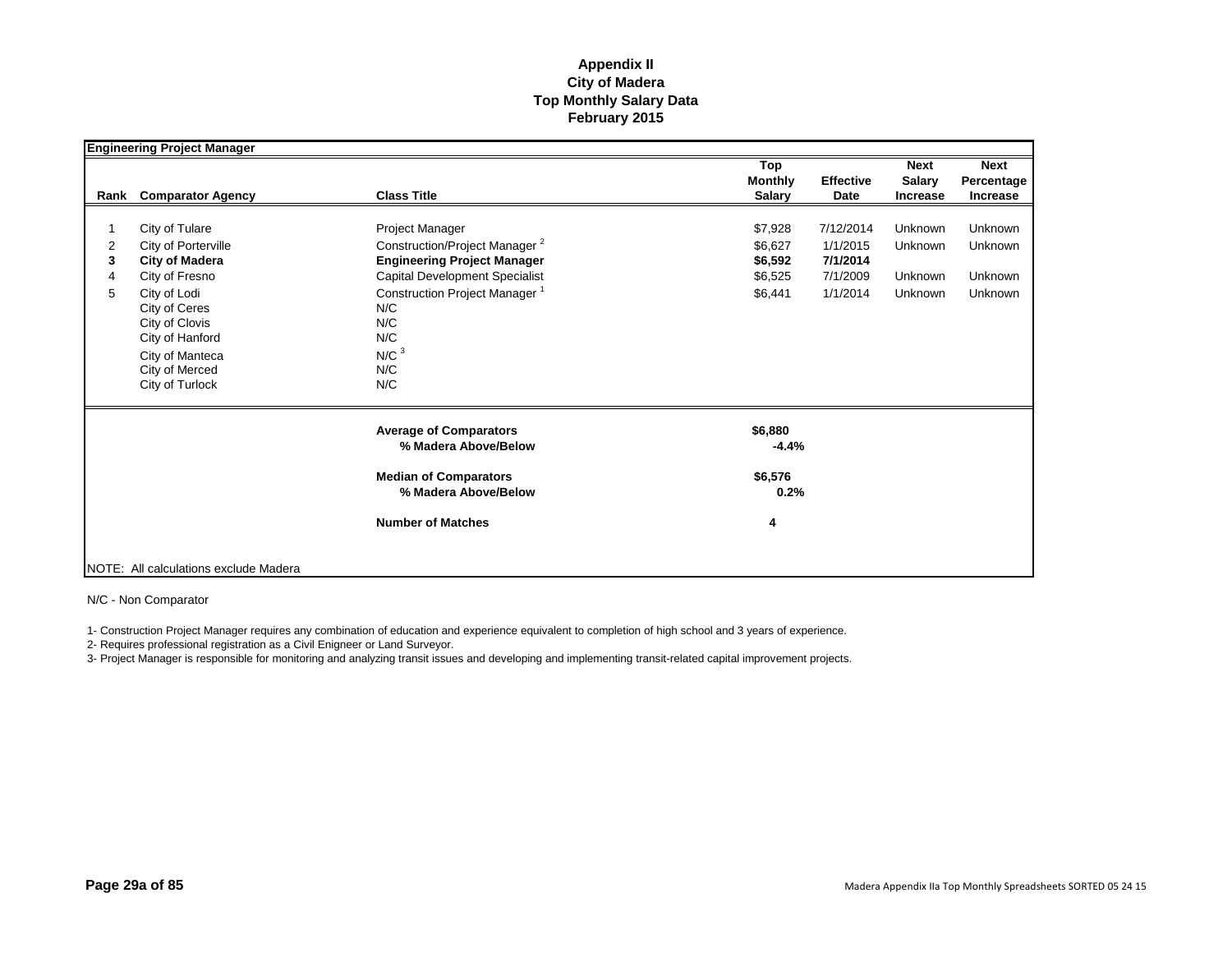|      | <b>Engineering Technician II</b>      |                                                      |                     |                  |                 |                 |
|------|---------------------------------------|------------------------------------------------------|---------------------|------------------|-----------------|-----------------|
|      |                                       |                                                      | Top                 |                  | Next            | <b>Next</b>     |
|      |                                       |                                                      | <b>Monthly</b>      | <b>Effective</b> | <b>Salary</b>   | Percentage      |
| Rank | <b>Comparator Agency</b>              | <b>Class Title</b>                                   | <b>Salary</b>       | Date             | <b>Increase</b> | <b>Increase</b> |
|      |                                       |                                                      |                     |                  |                 |                 |
|      | City of Clovis                        | Senior Engineering Technician                        | \$5,532             | 7/1/2014         | 7/1/2015        | 3%              |
| 2    | City of Lodi                          | Engineering Technician II                            | \$5,309             | 1/1/2014         | Unknown         | Unknown         |
| 3    | City of Manteca                       | Engineering Technician II                            | \$5,214             | 7/1/2014         | Unknown         | Unknown         |
| 4    | City of Tulare                        | <b>Engineering Assistant</b>                         | \$5,188             | 7/12/2014        | Unknown         | Unknown         |
| 5    | City of Porterville                   | <b>Engineering Specialist III</b>                    | \$5,014             | 1/1/2015         | Unknown         | Unknown         |
| 6    | City of Turlock                       | Engineering Technician II                            | \$4,943             | 7/1/2014         | 7/1/2015        | 2.11%           |
|      | City of Hanford                       | Senior Engineering Technician                        | \$4,903             | 7/7/2014         | 7/1/2015        | 2%              |
| 8    | City of Ceres                         | Engineering Technician II                            | \$4,787             | 1/1/2015         | Unknown         | <b>Unknown</b>  |
| 9    | City of Fresno                        | Engineering Technician II                            | \$4,295             | 8/5/2013         | Unknown         | Unknown         |
| 10   | City of Merced                        | Engineering Technician II                            | \$4,283             | 12/15/2008       | 6/22/2015       | 2%              |
| 11   | <b>City of Madera</b>                 | <b>Engineering Technician II</b>                     | \$3,963             | 7/1/2014         |                 |                 |
|      |                                       | <b>Average of Comparators</b>                        | \$4,947             |                  |                 |                 |
|      |                                       | % Madera Above/Below                                 | $-24.8%$            |                  |                 |                 |
|      |                                       | <b>Median of Comparators</b><br>% Madera Above/Below | \$4,979<br>$-25.6%$ |                  |                 |                 |
|      |                                       |                                                      |                     |                  |                 |                 |
|      |                                       | <b>Number of Matches</b>                             | 10                  |                  |                 |                 |
|      |                                       |                                                      |                     |                  |                 |                 |
|      | NOTE: All calculations exclude Madera |                                                      |                     |                  |                 |                 |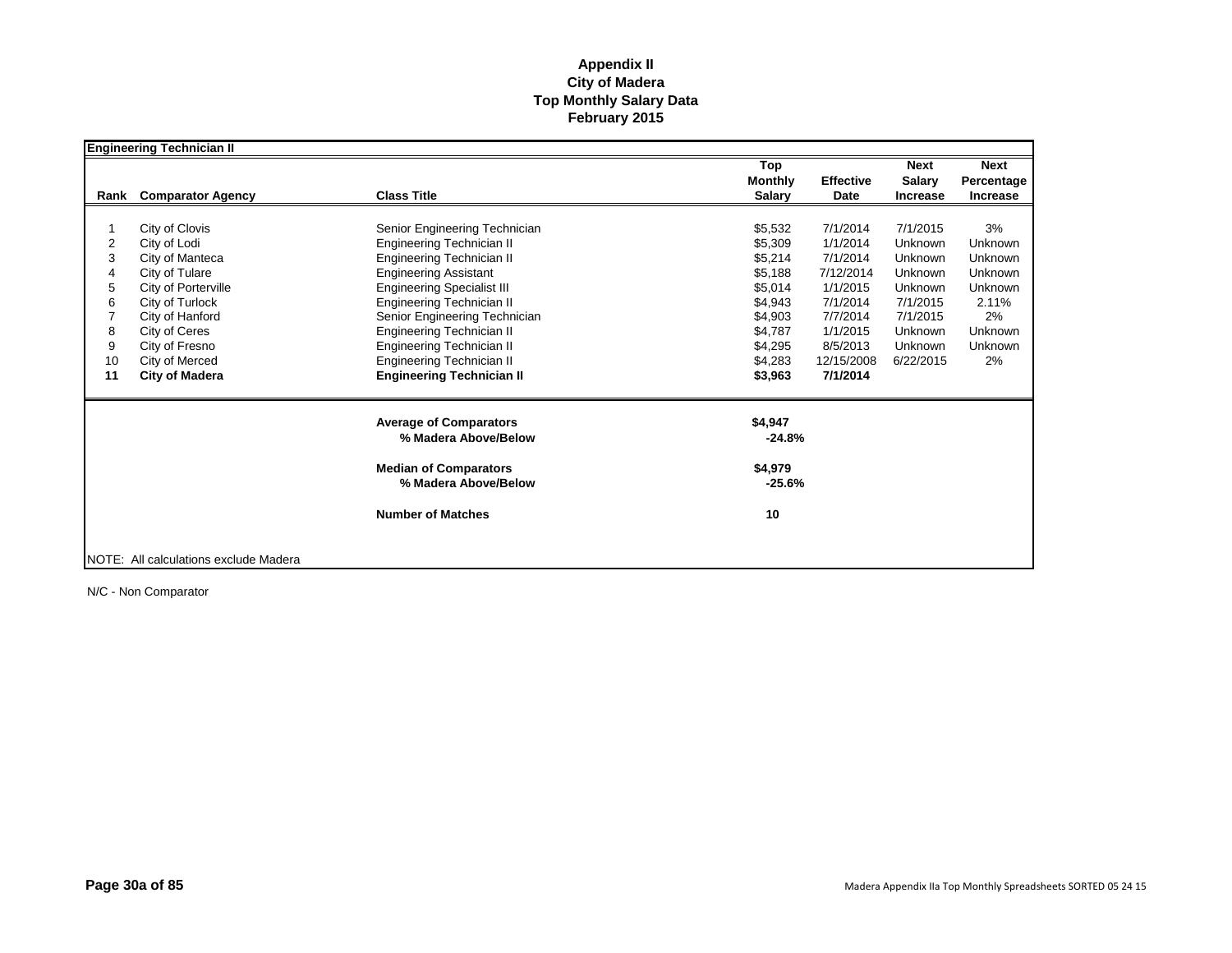|      | <b>Facilities Maintenance Technician</b> |                                                        |                                        |                          |                                          |                                              |
|------|------------------------------------------|--------------------------------------------------------|----------------------------------------|--------------------------|------------------------------------------|----------------------------------------------|
| Rank | <b>Comparator Agency</b>                 | <b>Class Title</b>                                     | Top<br><b>Monthly</b><br><b>Salary</b> | <b>Effective</b><br>Date | <b>Next</b><br>Salary<br><b>Increase</b> | <b>Next</b><br>Percentage<br><b>Increase</b> |
|      |                                          |                                                        |                                        |                          |                                          |                                              |
|      | City of Fresno                           | Maintenance Carpenter II / Air Conditioning Mechanic 1 | \$5,395                                | 6/16/2014                | Unknown                                  | Unknown                                      |
| 2    | City of Manteca                          | Building Maintenance Technician II <sup>2</sup>        | \$4.829                                | 7/1/2014                 | Unknown                                  | Unknown                                      |
| 3    | City of Clovis                           | <b>Building Maintenance Worker</b>                     | \$4,522                                | 7/1/2014                 | 7/1/2015                                 | 3%                                           |
| 4    | City of Lodi                             | Senior Facilities Maintenance Worker                   | \$4,467                                | 3/21/2012                | Unknown                                  | Unknown                                      |
| 5    | City of Tulare                           | Facilities Maintenance Technician                      | \$4,229                                | 7/12/2014                | Unknown                                  | Unknown                                      |
| 6    | City of Hanford                          | Facilities Maintenance Technician                      | \$4,075                                | 7/7/2014                 | 7/1/2015                                 | 2%                                           |
|      | City of Merced                           | <b>Building Maintenance Worker II</b>                  | \$4.069                                | 12/23/2013               | 7/1/2015                                 | 2%                                           |
| 8    | City of Turlock                          | Maintenance Worker II                                  | \$3,986                                | 7/1/2014                 | 7/1/2015                                 | 2.11%                                        |
| 9    | City of Ceres                            | Facility Maintenance Worker II <sup>3</sup>            | \$3,648                                | 1/1/2015                 | Unknown                                  | Unknown                                      |
| 10   | <b>City of Madera</b>                    | <b>Facilities Maintenance Technician</b>               | \$3,198                                | 7/1/2014                 |                                          |                                              |
|      | City of Porterville                      | N/C                                                    |                                        |                          |                                          |                                              |
|      |                                          | <b>Average of Comparators</b><br>% Madera Above/Below  | \$4,358<br>$-36.3%$                    |                          |                                          |                                              |
|      |                                          | <b>Median of Comparators</b><br>% Madera Above/Below   | \$4,229<br>$-32.2%$                    |                          |                                          |                                              |
|      |                                          | <b>Number of Matches</b>                               | 9                                      |                          |                                          |                                              |
|      | NOTE: All calculations exclude Madera    |                                                        |                                        |                          |                                          |                                              |

N/C - Non Comparator

1- City of Madera's class is bracketed by two or more comparators.

2- Building Maintenance Technician II requires an EPA certification.

3- Facility Maintenance Worker II requires Forklift certificate.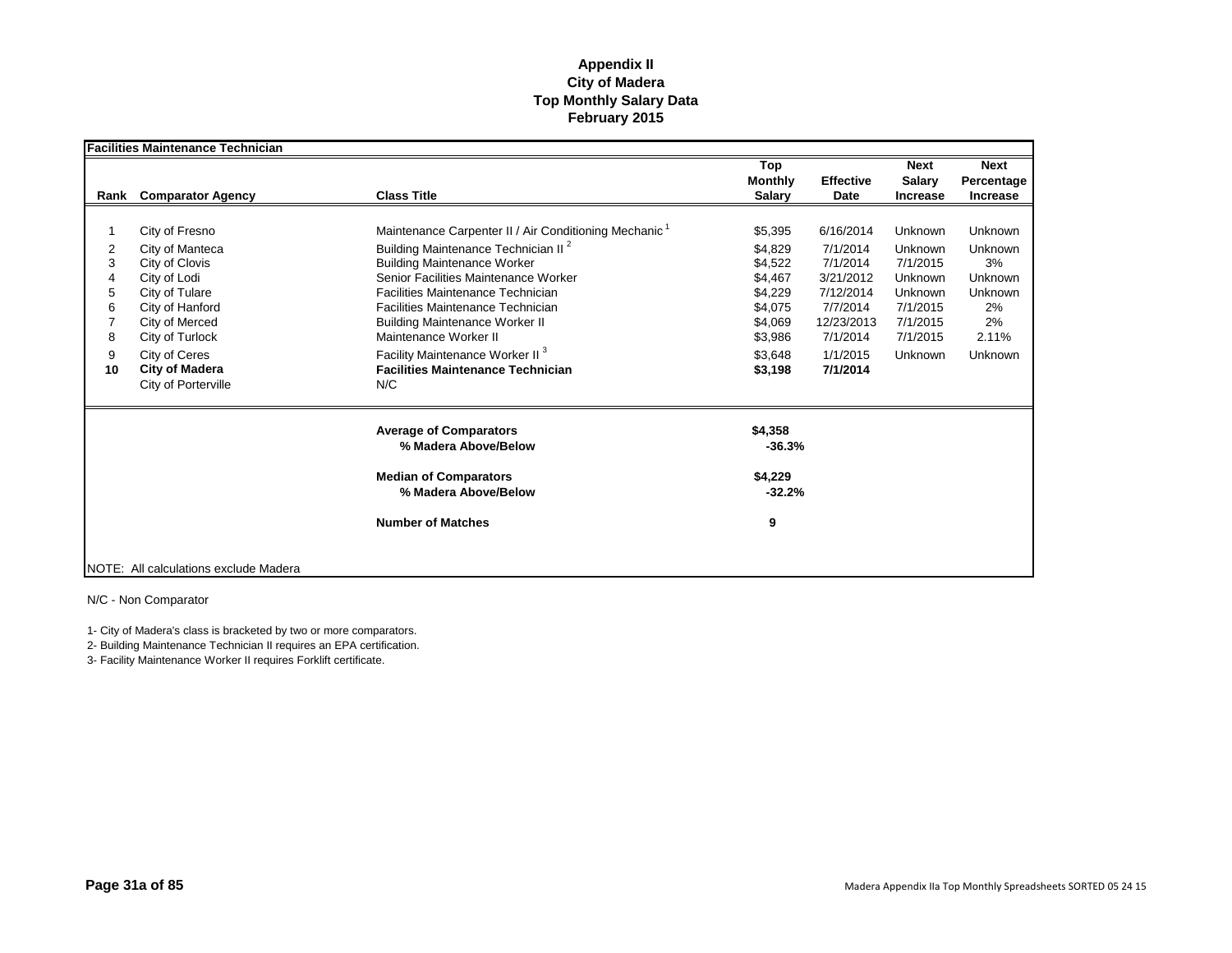| <b>Facility Aide</b> |                                                                                                                                                                                                                |                                                                                                                                           |                                                                                                                                                                          |                          |                                                 |                                              |
|----------------------|----------------------------------------------------------------------------------------------------------------------------------------------------------------------------------------------------------------|-------------------------------------------------------------------------------------------------------------------------------------------|--------------------------------------------------------------------------------------------------------------------------------------------------------------------------|--------------------------|-------------------------------------------------|----------------------------------------------|
| Rank                 | <b>Comparator Agency</b>                                                                                                                                                                                       | <b>Class Title</b>                                                                                                                        | Top<br><b>Monthly</b><br><b>Salary</b>                                                                                                                                   | <b>Effective</b><br>Date | <b>Next</b><br><b>Salary</b><br><b>Increase</b> | <b>Next</b><br>Percentage<br><b>Increase</b> |
| $\mathbf{2}$         | City of Fresno<br><b>City of Madera</b><br>City of Ceres<br>City of Clovis<br>City of Hanford<br>City of Lodi<br>City of Manteca<br>City of Merced<br>City of Porterville<br>City of Tulare<br>City of Turlock | Property Maintenance Worker<br><b>Facility Aide</b><br>N/C<br>N/C<br>N/C<br>N/C<br>N/C<br>N/C<br>N/C<br>N/C<br>N/C                        | \$4.013<br>\$2,222                                                                                                                                                       | 7/1/2011<br>7/1/2014     | Unknown                                         | <b>Unknown</b>                               |
|                      |                                                                                                                                                                                                                | <b>Average of Comparators</b><br>% Madera Above/Below<br><b>Median of Comparators</b><br>% Madera Above/Below<br><b>Number of Matches</b> | <b>Insufficient Data to do Analysis</b><br><b>Insufficient Data to do Analysis</b><br><b>Insufficient Data to do Analysis</b><br><b>Insufficient Data to do Analysis</b> |                          |                                                 |                                              |
|                      | NOTE: All calculations exclude Madera                                                                                                                                                                          |                                                                                                                                           |                                                                                                                                                                          |                          |                                                 |                                              |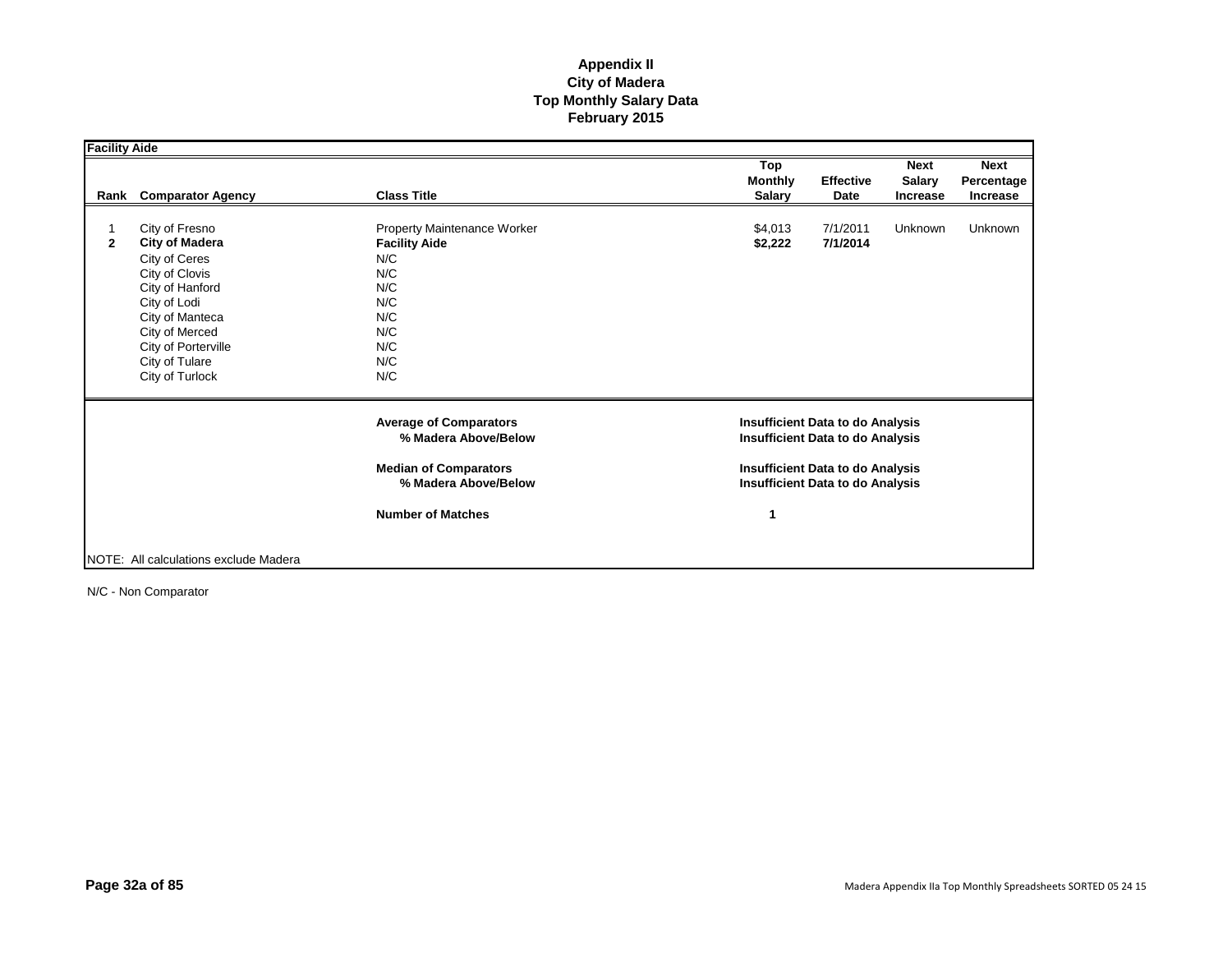|             | <b>Field Representative</b>                                                                                                                                                                                    |                                                                                                                                                                                                        |                                                                                          |                                                                                    |                                              |  |
|-------------|----------------------------------------------------------------------------------------------------------------------------------------------------------------------------------------------------------------|--------------------------------------------------------------------------------------------------------------------------------------------------------------------------------------------------------|------------------------------------------------------------------------------------------|------------------------------------------------------------------------------------|----------------------------------------------|--|
| Rank        | <b>Comparator Agency</b>                                                                                                                                                                                       | <b>Class Title</b>                                                                                                                                                                                     | Top<br><b>Monthly</b><br><b>Effective</b><br><b>Salary</b><br>Date                       | <b>Next</b><br><b>Salary</b><br><b>Increase</b>                                    | <b>Next</b><br>Percentage<br><b>Increase</b> |  |
| 2<br>3<br>4 | City of Lodi<br>City of Fresno<br>City of Ceres<br><b>City of Madera</b><br>City of Clovis<br>City of Hanford<br>City of Manteca<br>City of Merced<br>City of Porterville<br>City of Tulare<br>City of Turlock | <b>Field Services Representative</b><br>Utility Services Representative II<br>Customer Service Technician <sup>1</sup><br><b>Field Representative</b><br>N/C<br>N/C<br>N/C<br>N/C<br>N/C<br>N/C<br>N/C | \$4,259<br>1/1/2014<br>\$3,575<br>8/5/2013<br>\$3,389<br>1/1/2015<br>7/1/2014<br>\$2,837 | <b>Unknown</b><br>Unknown<br><b>Unknown</b>                                        | <b>Unknown</b><br>Unknown<br><b>Unknown</b>  |  |
|             |                                                                                                                                                                                                                | <b>Average of Comparators</b><br>% Madera Above/Below<br><b>Median of Comparators</b>                                                                                                                  | <b>Insufficient Data to do Analysis</b><br><b>Insufficient Data to do Analysis</b>       |                                                                                    |                                              |  |
|             |                                                                                                                                                                                                                | % Madera Above/Below<br><b>Number of Matches</b>                                                                                                                                                       | 3                                                                                        | <b>Insufficient Data to do Analysis</b><br><b>Insufficient Data to do Analysis</b> |                                              |  |
|             | NOTE: All calculations exclude Madera                                                                                                                                                                          |                                                                                                                                                                                                        |                                                                                          |                                                                                    |                                              |  |

N/C - Non Comparator

1- Customer Service Technician also oversees water conservation program.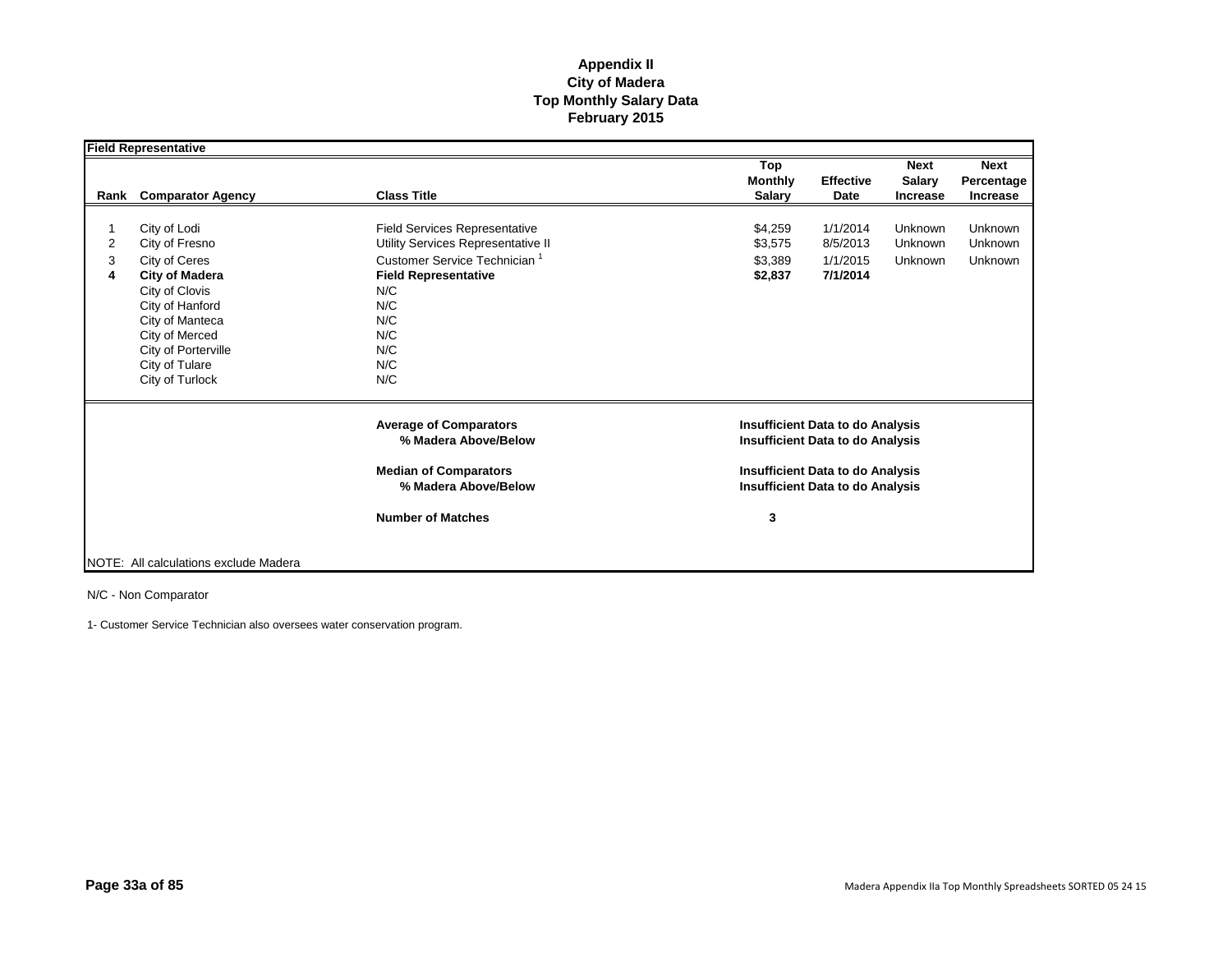|      | <b>Financial Services Manager</b>     |                                   |                |                  |                 |                |
|------|---------------------------------------|-----------------------------------|----------------|------------------|-----------------|----------------|
|      |                                       |                                   | Top            |                  | <b>Next</b>     | <b>Next</b>    |
|      |                                       |                                   | <b>Monthly</b> | <b>Effective</b> | <b>Salary</b>   | Percentage     |
| Rank | <b>Comparator Agency</b>              | <b>Class Title</b>                | <b>Salary</b>  | Date             | <b>Increase</b> | Increase       |
|      |                                       |                                   |                |                  |                 |                |
|      | City of Fresno                        | <b>Assistant Controller</b>       | \$12,621       | 8/25/2014        | Unknown         | <b>Unknown</b> |
| 2    | City of Clovis                        | Deputy Finance Director           | \$10,885       | 7/1/2014         | 7/1/2015        | 3%             |
| 3    | City of Lodi                          | <b>Financial Services Manager</b> | \$9,068        | 1/1/2014         | Unknown         | Unknown        |
| 4    | City of Hanford                       | Finance Manager                   | \$8,539        | 7/7/2014         | 7/1/2015        | 2%             |
| 5    | City of Merced                        | Deputy Finance Officer            | \$8,371        | 12/15/2008       | 6/22/2015       | 2%             |
| 6    | City of Manteca                       | <b>Accounting Manager</b>         | \$8,184        | 7/1/2014         | Unknown         | Unknown        |
|      | City of Tulare                        | <b>Assistant Finance Director</b> | \$7,928        | 7/12/2014        | <b>Unknown</b>  | Unknown        |
| 8    | City of Ceres                         | Deputy Finance Director           | \$7.550        | 1/1/2015         | Unknown         | Unknown        |
| 9    | <b>City of Madera</b>                 | <b>Financial Services Manager</b> | \$6,860        | 7/1/2014         |                 |                |
|      | City of Porterville                   | N/C                               |                |                  |                 |                |
|      | City of Turlock                       | N/C                               |                |                  |                 |                |
|      |                                       |                                   |                |                  |                 |                |
|      |                                       | <b>Average of Comparators</b>     | \$9,143        |                  |                 |                |
|      |                                       | % Madera Above/Below              | $-33.3%$       |                  |                 |                |
|      |                                       |                                   |                |                  |                 |                |
|      |                                       | <b>Median of Comparators</b>      | \$8,455        |                  |                 |                |
|      |                                       | % Madera Above/Below              | $-23.3%$       |                  |                 |                |
|      |                                       | <b>Number of Matches</b>          | 8              |                  |                 |                |
|      |                                       |                                   |                |                  |                 |                |
|      |                                       |                                   |                |                  |                 |                |
|      | NOTE: All calculations exclude Madera |                                   |                |                  |                 |                |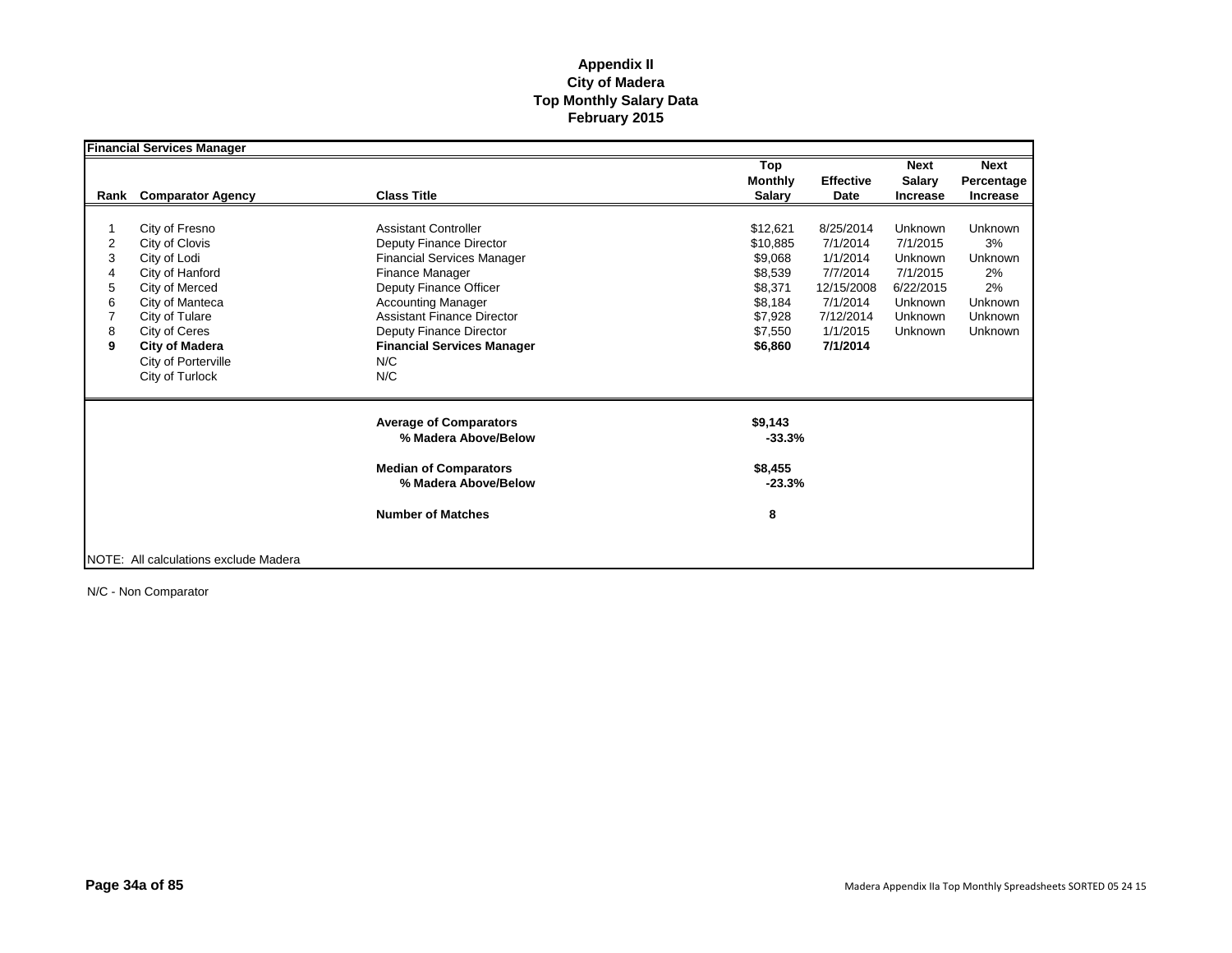|                | <b>Fleet Operations Manager</b>       |                                                          |                |                  |                 |                |
|----------------|---------------------------------------|----------------------------------------------------------|----------------|------------------|-----------------|----------------|
|                |                                       |                                                          | Top            |                  | <b>Next</b>     | <b>Next</b>    |
|                |                                       |                                                          | <b>Monthly</b> | <b>Effective</b> | <b>Salary</b>   | Percentage     |
| Rank           | <b>Comparator Agency</b>              | <b>Class Title</b>                                       | <b>Salary</b>  | Date             | <b>Increase</b> | Increase       |
|                |                                       |                                                          |                |                  |                 |                |
|                | City of Fresno                        | Fleet Manager                                            | \$8,834        | 8/25/2014        | Unknown         | Unknown        |
| 2              | City of Clovis                        | <b>Fleet Manager</b>                                     | \$8,530        | 7/1/2014         | 7/1/2015        | 3%             |
| 3              | City of Manteca                       | <b>Fleet Superintendent</b>                              | \$8,184        | 7/1/2014         | Unknown         | Unknown        |
| 4              | City of Merced                        | Public Works Supervisor - Fleet / Public Works Manager - | \$6,592        | 12/15/2008       | 6/22/2015       | 2%             |
|                |                                       | Operations <sup>1</sup>                                  |                |                  |                 |                |
| 5              | City of Porterville                   | <b>Field Services Shop Superintendent</b>                | \$6,119        | 1/1/2015         | Unknown         | <b>Unknown</b> |
| 6              | City of Hanford                       | Fleet Superintendent                                     | \$5,881        | 7/7/2014         | 7/1/2015        | 2%             |
| $\overline{7}$ | <b>City of Madera</b>                 | <b>Fleet Operations Manager</b>                          | \$4,719        | 7/1/2014         |                 |                |
|                | City of Ceres                         | N/C <sup>3</sup>                                         |                |                  |                 |                |
|                | City of Lodi                          | N/C <sup>3</sup>                                         |                |                  |                 |                |
|                | City of Tulare                        | N/C <sup>4</sup>                                         |                |                  |                 |                |
|                | City of Turlock                       | N/C                                                      |                |                  |                 |                |
|                |                                       |                                                          |                |                  |                 |                |
|                |                                       | <b>Average of Comparators</b>                            | \$7,357        |                  |                 |                |
|                |                                       | % Madera Above/Below                                     | $-55.9%$       |                  |                 |                |
|                |                                       | <b>Median of Comparators</b>                             | \$7,388        |                  |                 |                |
|                |                                       | % Madera Above/Below                                     | $-56.6%$       |                  |                 |                |
|                |                                       | <b>Number of Matches</b>                                 | 6              |                  |                 |                |
|                |                                       |                                                          |                |                  |                 |                |
|                | NOTE: All calculations exclude Madera |                                                          |                |                  |                 |                |

N/C - Non Comparator

1- City of Madera's class is bracketed by two or more comparators.

2- Public Works Manager – Operations plans, organizes, directs, and coordinates the activities of the facilities maintenance, fleet management, and solid waste divisions of the Public Works Department.

3- Supervisor is a working supervisor classification and does not have management responsibility for fleet maintenance functions; the supervisor reports to a management classification (such as Deputy Director or Director) with a broader scope of responsibility for example management of all Public Works Divisions.

4- Property Services Manager oversees fleet maintenance function as well as facility maintenance, property management, and airport operations duties.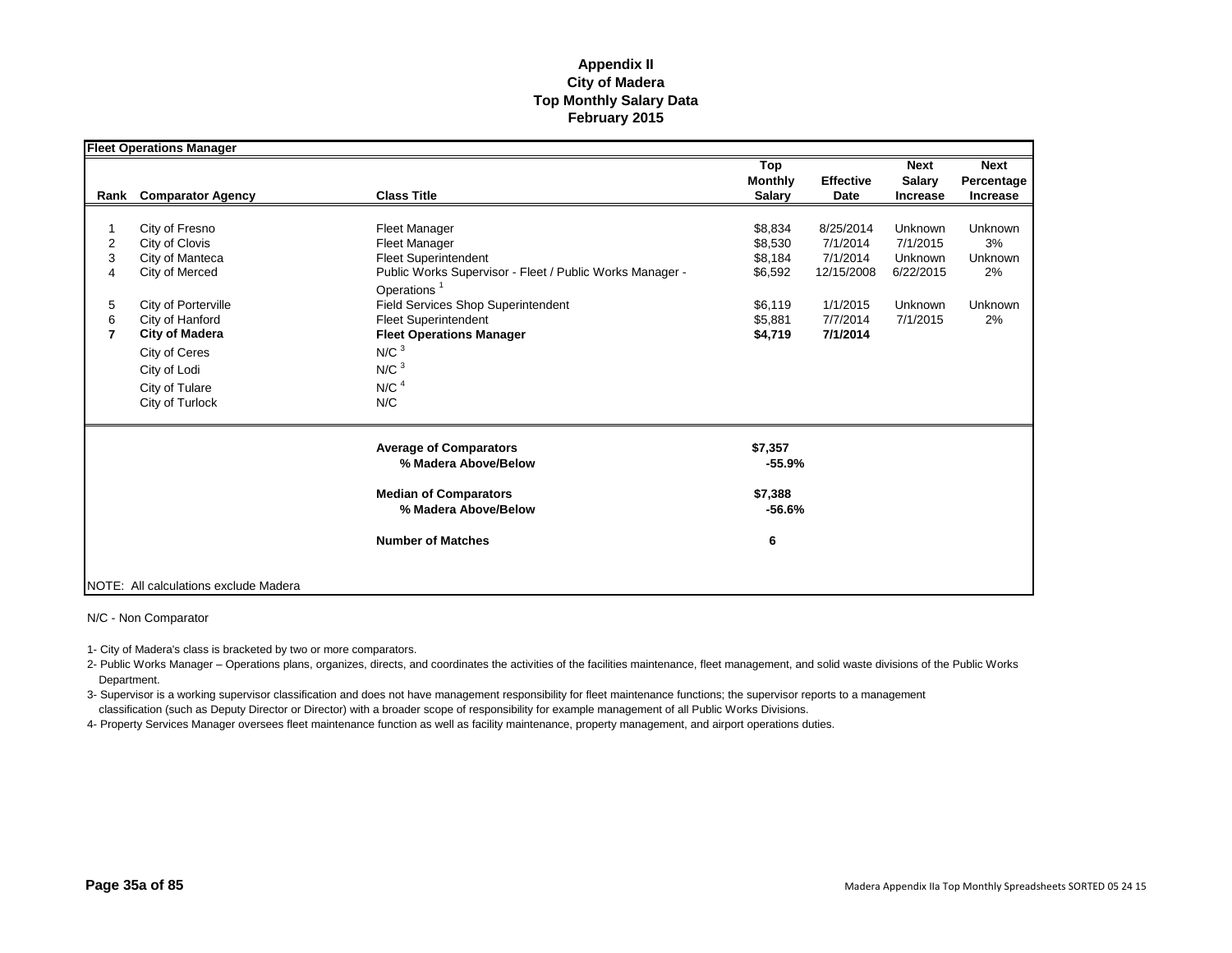|              | <b>Grant Administrator</b>              |                                                    |                                             |                 |                 |
|--------------|-----------------------------------------|----------------------------------------------------|---------------------------------------------|-----------------|-----------------|
|              |                                         |                                                    | Top                                         | <b>Next</b>     | <b>Next</b>     |
|              |                                         |                                                    | <b>Monthly</b><br><b>Effective</b>          | <b>Salary</b>   | Percentage      |
| Rank         | <b>Comparator Agency</b>                | <b>Class Title</b>                                 | <b>Salary</b><br>Date                       | <b>Increase</b> | <b>Increase</b> |
|              |                                         |                                                    |                                             |                 |                 |
| $\mathbf{2}$ | City of Fresno<br><b>City of Madera</b> | <b>Grants Writer</b><br><b>Grant Administrator</b> | \$8,834<br>8/25/2014<br>7/1/2014<br>\$7,967 | Unknown         | <b>Unknown</b>  |
|              |                                         | $N/C$ <sup>1</sup>                                 |                                             |                 |                 |
|              | City of Ceres                           |                                                    |                                             |                 |                 |
|              | City of Clovis                          | N/C <sup>2</sup>                                   |                                             |                 |                 |
|              | City of Hanford                         | $N/C$ <sup>1</sup>                                 |                                             |                 |                 |
|              | City of Lodi                            | $N/C$ <sup>1</sup>                                 |                                             |                 |                 |
|              | City of Manteca                         | $N/C$ <sup>1</sup>                                 |                                             |                 |                 |
|              | City of Merced                          | $N/C$ <sup>1</sup>                                 |                                             |                 |                 |
|              | City of Porterville                     | $N/C$ <sup>1</sup>                                 |                                             |                 |                 |
|              | City of Tulare                          | $N/C$ <sup>1</sup>                                 |                                             |                 |                 |
|              | City of Turlock                         | $N/C$ <sup>1</sup>                                 |                                             |                 |                 |
|              |                                         | <b>Average of Comparators</b>                      | <b>Insufficient Data to do Analysis</b>     |                 |                 |
|              |                                         | % Madera Above/Below                               | <b>Insufficient Data to do Analysis</b>     |                 |                 |
|              |                                         | <b>Median of Comparators</b>                       | <b>Insufficient Data to do Analysis</b>     |                 |                 |
|              |                                         | % Madera Above/Below                               | <b>Insufficient Data to do Analysis</b>     |                 |                 |
|              |                                         | <b>Number of Matches</b>                           | 1                                           |                 |                 |
|              |                                         |                                                    |                                             |                 |                 |
|              | NOTE: All calculations exclude Madera   |                                                    |                                             |                 |                 |

N/C - Non Comparator

1- The City did not have an appropriate match that performed grants management duties.

2- Housing Program Manager adminiters the Community Development Block Grant, as well as plans, develops, coordinates, and administers residential and redevelopment projects.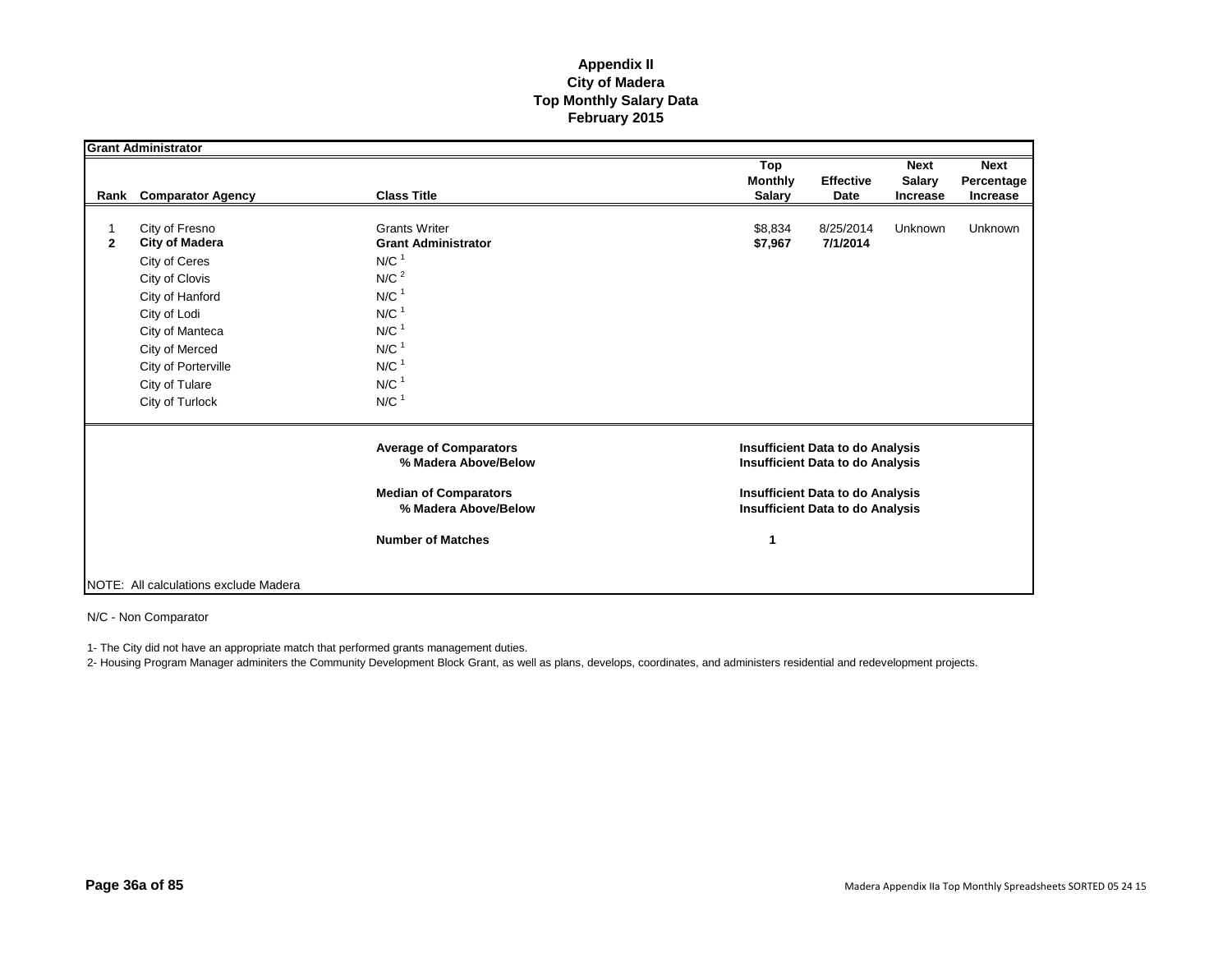|      | <b>Grants Specialist</b>              |                                                       |                                                                                    |                  |                 |                 |
|------|---------------------------------------|-------------------------------------------------------|------------------------------------------------------------------------------------|------------------|-----------------|-----------------|
|      |                                       |                                                       | Top                                                                                |                  | <b>Next</b>     | <b>Next</b>     |
|      |                                       |                                                       | <b>Monthly</b>                                                                     | <b>Effective</b> | <b>Salary</b>   | Percentage      |
| Rank | <b>Comparator Agency</b>              | <b>Class Title</b>                                    | <b>Salary</b>                                                                      | Date             | <b>Increase</b> | <b>Increase</b> |
|      |                                       |                                                       |                                                                                    |                  |                 |                 |
|      | <b>City of Madera</b>                 | <b>Grants Specialist</b>                              | \$3,151                                                                            | 7/1/2014         |                 |                 |
|      | City of Ceres                         | N/C                                                   |                                                                                    |                  |                 |                 |
|      | City of Clovis                        | N/C                                                   |                                                                                    |                  |                 |                 |
|      | City of Fresno                        | N/C                                                   |                                                                                    |                  |                 |                 |
|      | City of Hanford                       | N/C                                                   |                                                                                    |                  |                 |                 |
|      | City of Lodi                          | N/C                                                   |                                                                                    |                  |                 |                 |
|      | City of Manteca                       | N/C                                                   |                                                                                    |                  |                 |                 |
|      | City of Merced                        | N/C                                                   |                                                                                    |                  |                 |                 |
|      | City of Porterville                   | N/C                                                   |                                                                                    |                  |                 |                 |
|      | City of Tulare                        | N/C                                                   |                                                                                    |                  |                 |                 |
|      | City of Turlock                       | N/C                                                   |                                                                                    |                  |                 |                 |
|      |                                       | <b>Average of Comparators</b><br>% Madera Above/Below | <b>Insufficient Data to do Analysis</b><br><b>Insufficient Data to do Analysis</b> |                  |                 |                 |
|      |                                       |                                                       |                                                                                    |                  |                 |                 |
|      |                                       | <b>Median of Comparators</b><br>% Madera Above/Below  | <b>Insufficient Data to do Analysis</b><br><b>Insufficient Data to do Analysis</b> |                  |                 |                 |
|      |                                       |                                                       |                                                                                    |                  |                 |                 |
|      |                                       | <b>Number of Matches</b>                              | 0                                                                                  |                  |                 |                 |
|      |                                       |                                                       |                                                                                    |                  |                 |                 |
|      |                                       |                                                       |                                                                                    |                  |                 |                 |
|      | NOTE: All calculations exclude Madera |                                                       |                                                                                    |                  |                 |                 |

N/C - Non Comparator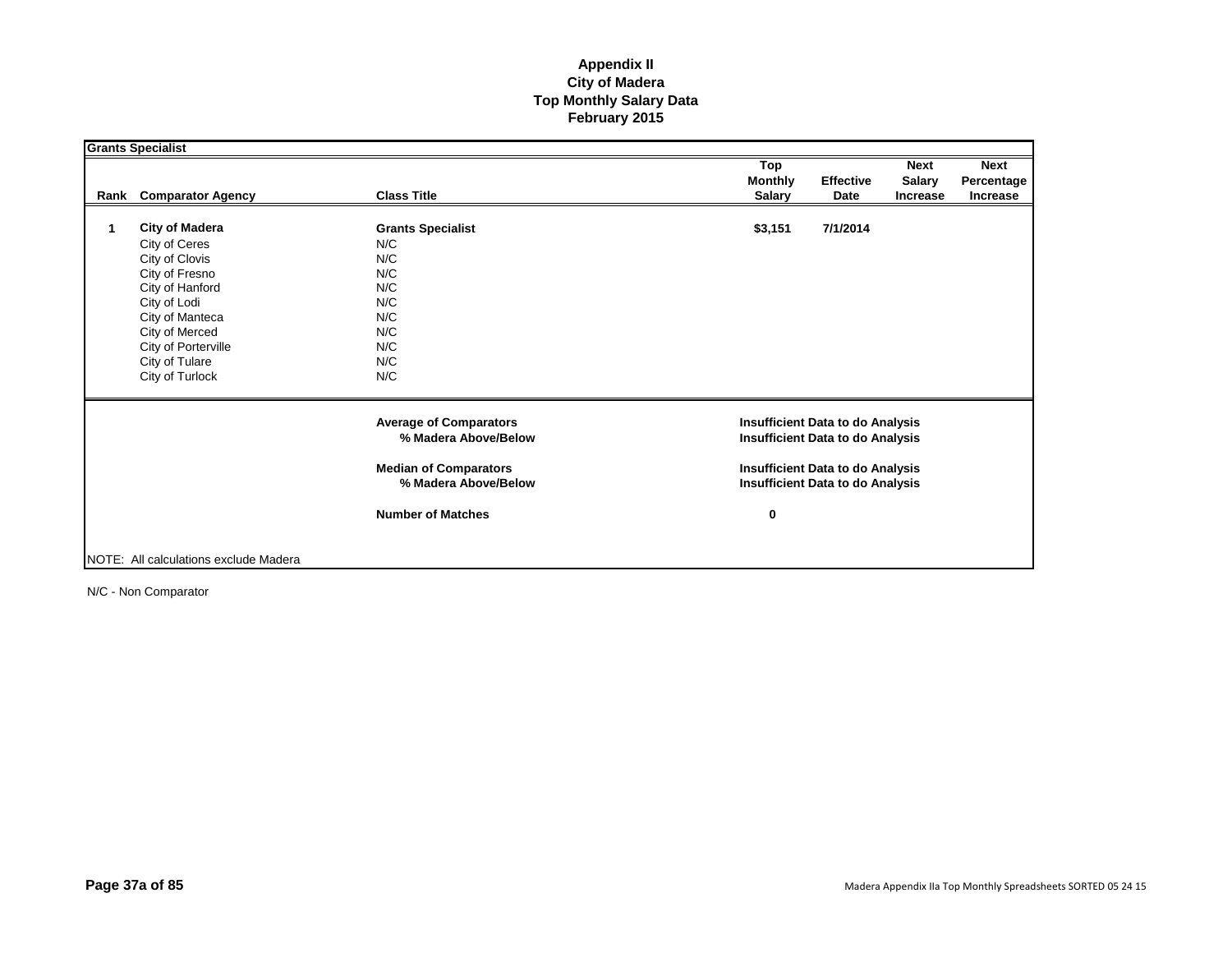|                            | Human Resources Technician II                                                                                                                                                                                  |                                                                                                                                                                                                                                                                                                                                         |                                                                                                 |                                                                                                            |                                                                                          |                                                                                        |
|----------------------------|----------------------------------------------------------------------------------------------------------------------------------------------------------------------------------------------------------------|-----------------------------------------------------------------------------------------------------------------------------------------------------------------------------------------------------------------------------------------------------------------------------------------------------------------------------------------|-------------------------------------------------------------------------------------------------|------------------------------------------------------------------------------------------------------------|------------------------------------------------------------------------------------------|----------------------------------------------------------------------------------------|
|                            | <b>Rank</b> Comparator Agency                                                                                                                                                                                  | <b>Class Title</b>                                                                                                                                                                                                                                                                                                                      | Top<br><b>Monthly</b><br><b>Salary</b>                                                          | <b>Effective</b><br>Date                                                                                   | <b>Next</b><br><b>Salary</b><br><b>Increase</b>                                          | <b>Next</b><br>Percentage<br>Increase                                                  |
| 2<br>3<br>5<br>6<br>8<br>9 | City of Clovis<br>City of Manteca<br>City of Ceres<br>City of Lodi<br>City of Turlock<br>City of Merced<br>City of Porterville<br>City of Fresno<br><b>City of Madera</b><br>City of Hanford<br>City of Tulare | Personnel Technician<br>Administrative Technician<br>Human Resources Assistant <sup>2</sup><br>Human Resources Technician<br>Human Resources Technician<br>Personnel Technician II<br>Human Resources Assistant / Human Resources Aide <sup>1</sup><br>Senior Human Resources Technician<br>Human Resources Technician II<br>N/C<br>N/C | \$5,546<br>\$4,970<br>\$4,394<br>\$4,359<br>\$4,352<br>\$4,143<br>\$4,062<br>\$3,841<br>\$3,827 | 7/1/2014<br>7/1/2014<br>1/1/2015<br>1/1/2014<br>7/1/2014<br>12/15/2008<br>1/1/2015<br>7/1/2009<br>7/1/2014 | 7/1/2015<br>Unknown<br>Unknown<br>Unknown<br>7/1/2015<br>6/22/2015<br>Unknown<br>Unknown | 3%<br>Unknown<br>Unknown<br><b>Unknown</b><br>2.18%<br>2%<br><b>Unknown</b><br>Unknown |
|                            |                                                                                                                                                                                                                | <b>Average of Comparators</b><br>% Madera Above/Below<br><b>Median of Comparators</b>                                                                                                                                                                                                                                                   | \$4,458<br>$-16.5%$<br>\$4,356                                                                  |                                                                                                            |                                                                                          |                                                                                        |
|                            |                                                                                                                                                                                                                | % Madera Above/Below<br><b>Number of Matches</b>                                                                                                                                                                                                                                                                                        | $-13.8%$<br>8                                                                                   |                                                                                                            |                                                                                          |                                                                                        |
|                            | NOTE: All calculations exclude Madera                                                                                                                                                                          |                                                                                                                                                                                                                                                                                                                                         |                                                                                                 |                                                                                                            |                                                                                          |                                                                                        |

N/C - Non Comparator

1- City of Madera's class is bracketed by two or more comparators.

2- Human Resources Assistant requires any combination of education and experience equivalent to 2 years of college-level coursework and 2 years of experience.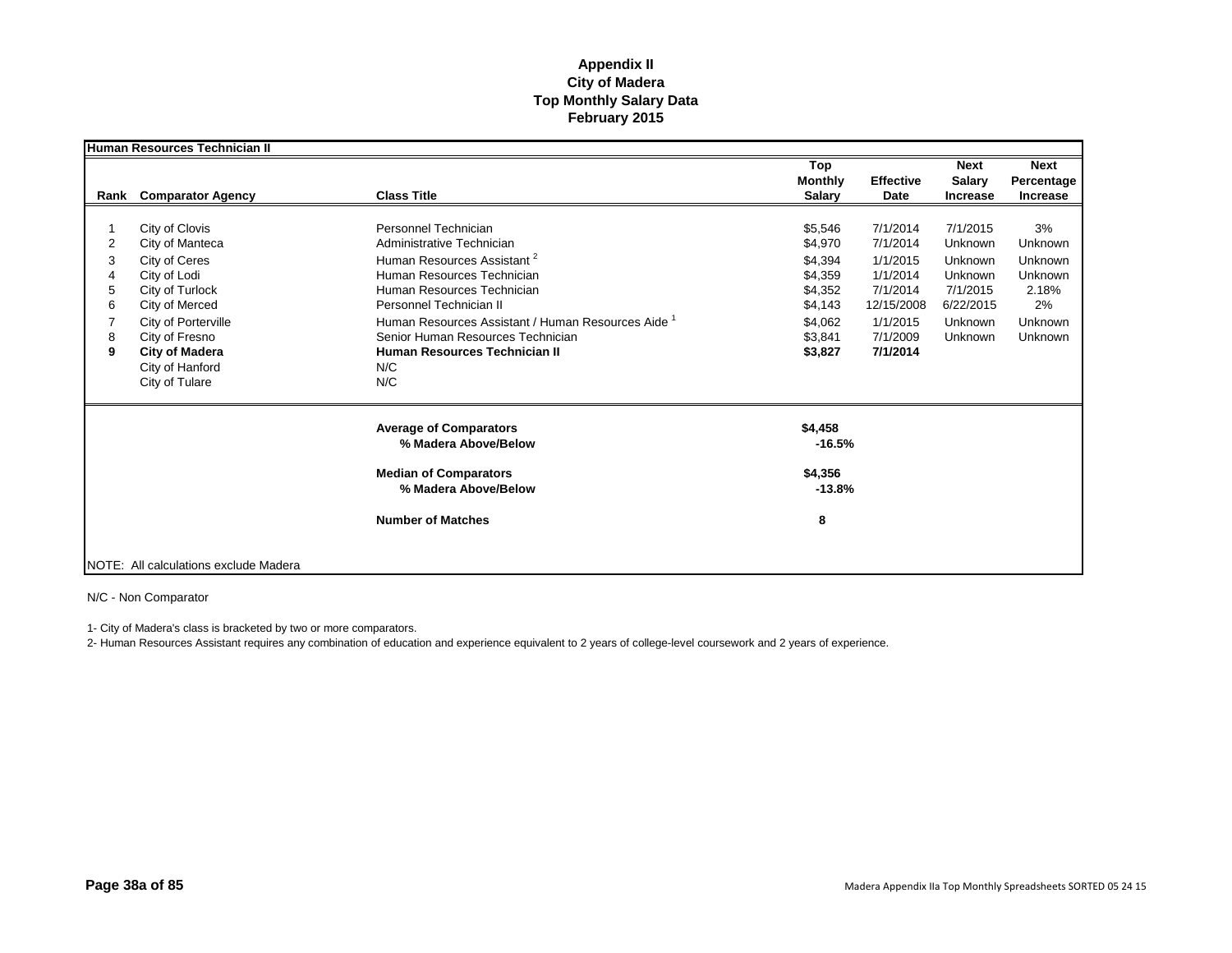|      | <b>Information Services Manager</b>   |                                                          |                                        |                          |                                                 |                                              |
|------|---------------------------------------|----------------------------------------------------------|----------------------------------------|--------------------------|-------------------------------------------------|----------------------------------------------|
| Rank | <b>Comparator Agency</b>              | <b>Class Title</b>                                       | Top<br><b>Monthly</b><br><b>Salary</b> | <b>Effective</b><br>Date | <b>Next</b><br><b>Salary</b><br><b>Increase</b> | <b>Next</b><br>Percentage<br><b>Increase</b> |
|      |                                       |                                                          |                                        |                          |                                                 |                                              |
|      | City of Fresno                        | Information Services Manager / Chief Information Officer | \$12,080                               | 8/25/2014                | Unknown                                         | Unknown                                      |
| 2    | City of Clovis                        | Information Technology Manager                           | \$10,061                               | 7/1/2014                 | 7/1/2015                                        | 3%                                           |
| 3    | City of Merced                        | Director of Information Technology                       | \$9,811                                | 12/15/2008               | 6/22/2015                                       | 2%                                           |
|      | City of Ceres                         | Information Technology Manager                           | \$8,876                                | 1/1/2015                 | Unknown                                         | <b>Unknown</b>                               |
|      | City of Manteca                       | Information Technology Manager                           | \$8,809                                | 7/1/2014                 | Unknown                                         | <b>Unknown</b>                               |
|      | City of Lodi                          | <b>Information Systems Manager</b>                       | \$8,234                                | 1/1/2014                 | Unknown                                         | Unknown                                      |
|      | <b>City of Madera</b>                 | <b>Information Services Manager</b>                      | \$7,928                                | 7/1/2014                 |                                                 |                                              |
| 8    | City of Hanford                       | Information Technology Manager                           | \$7,857                                | 7/7/2014                 | 7/1/2015                                        | 2%                                           |
| 9    | City of Tulare                        | Information Technology Manager                           | \$7,542                                | 7/12/2014                | Unknown                                         | <b>Unknown</b>                               |
| 10   | City of Porterville                   | Management Information Services Manager                  | \$6,965                                | 1/1/2015                 | Unknown                                         | Unknown                                      |
|      | City of Turlock                       | N/C                                                      |                                        |                          |                                                 |                                              |
|      |                                       | <b>Average of Comparators</b>                            | \$8,915                                |                          |                                                 |                                              |
|      |                                       | % Madera Above/Below                                     | $-12.4%$                               |                          |                                                 |                                              |
|      |                                       | <b>Median of Comparators</b>                             | \$8,809                                |                          |                                                 |                                              |
|      |                                       | % Madera Above/Below                                     | $-11.1%$                               |                          |                                                 |                                              |
|      |                                       | <b>Number of Matches</b>                                 | 9                                      |                          |                                                 |                                              |
|      | NOTE: All calculations exclude Madera |                                                          |                                        |                          |                                                 |                                              |

N/C - Non Comparator

1- City of Madera's class is bracketed by two or more comparators.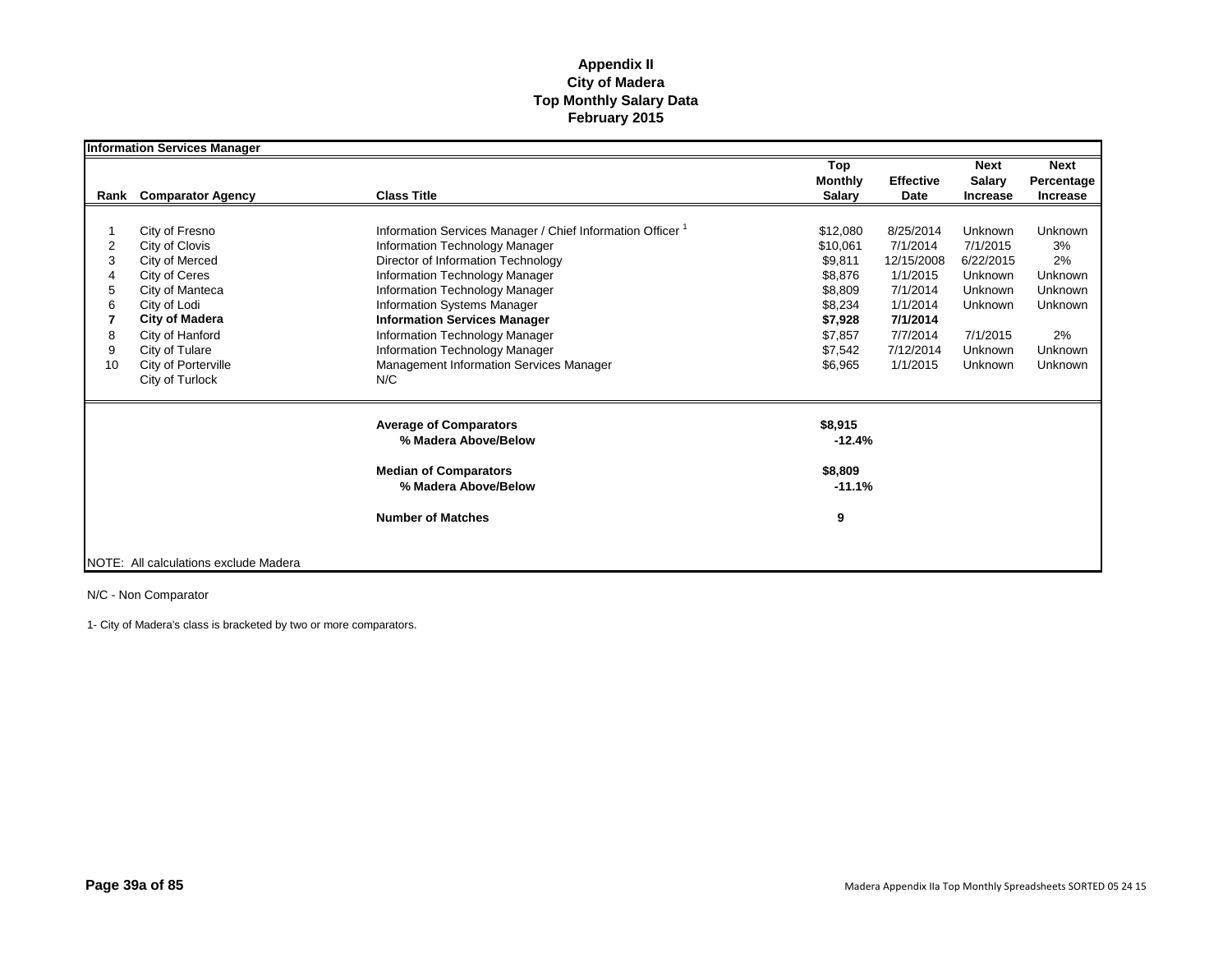|             | <b>Maintenance Technician</b>                                                                                                                                                                                  |                                                                                                                                                                                                                                                |                                          |                                                                                                                                                                          |                                                 |                                       |
|-------------|----------------------------------------------------------------------------------------------------------------------------------------------------------------------------------------------------------------|------------------------------------------------------------------------------------------------------------------------------------------------------------------------------------------------------------------------------------------------|------------------------------------------|--------------------------------------------------------------------------------------------------------------------------------------------------------------------------|-------------------------------------------------|---------------------------------------|
|             | Rank Comparator Agency                                                                                                                                                                                         | <b>Class Title</b>                                                                                                                                                                                                                             | Top<br><b>Monthly</b><br><b>Salary</b>   | <b>Effective</b><br>Date                                                                                                                                                 | <b>Next</b><br><b>Salary</b><br><b>Increase</b> | <b>Next</b><br>Percentage<br>Increase |
| 2<br>3<br>4 | City of Fresno<br>City of Turlock<br>City of Porterville<br><b>City of Madera</b><br>City of Ceres<br>City of Clovis<br>City of Hanford<br>City of Lodi<br>City of Manteca<br>City of Merced<br>City of Tulare | Maintenance Carpenter II / Plumber / Combination Welder II <sup>2</sup><br>Maintenance Worker, Senior <sup>3</sup><br>Field Services Worker III <sup>1</sup><br><b>Maintenance Technician</b><br>N/C<br>N/C<br>N/C<br>N/C<br>N/C<br>N/C<br>N/C | \$4,965<br>\$4,395<br>\$4,068<br>\$3,345 | 7/1/2011<br>7/1/2014<br>1/1/2015<br>7/1/2014                                                                                                                             | Unknown<br>7/1/2015<br>Unknown                  | Unknown<br>2.11%<br>Unknown           |
|             |                                                                                                                                                                                                                | <b>Average of Comparators</b><br>% Madera Above/Below<br><b>Median of Comparators</b><br>% Madera Above/Below<br><b>Number of Matches</b>                                                                                                      | 3                                        | <b>Insufficient Data to do Analysis</b><br><b>Insufficient Data to do Analysis</b><br><b>Insufficient Data to do Analysis</b><br><b>Insufficient Data to do Analysis</b> |                                                 |                                       |
|             | NOTE: All calculations exclude Madera                                                                                                                                                                          |                                                                                                                                                                                                                                                |                                          |                                                                                                                                                                          |                                                 |                                       |

N/C - Non Comparator

1- D1 Water Distribution Operator certificate is not required.

2- City of Madera's class is bracketed by two or more comparators.

3- Maintenance Worker, Senior requires Level I Signs and Markings and one of the following: Pesticide Applicators, Certified Pool Operator, or Playground Safety certifications.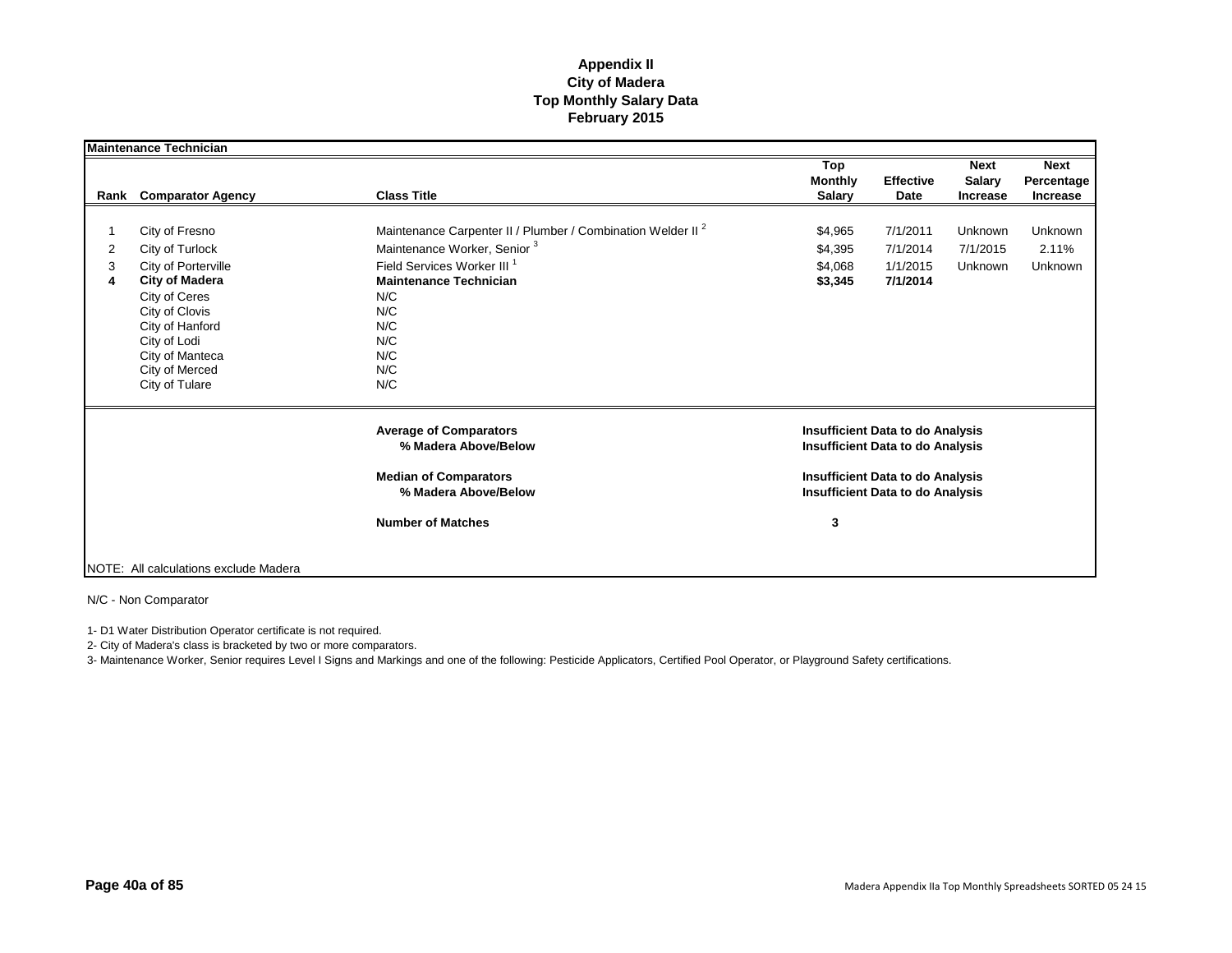| <b>Mechanic II</b> |                                       |                                                                          |                                        |                          |                                                 |                                       |
|--------------------|---------------------------------------|--------------------------------------------------------------------------|----------------------------------------|--------------------------|-------------------------------------------------|---------------------------------------|
| Rank               | <b>Comparator Agency</b>              | <b>Class Title</b>                                                       | Top<br><b>Monthly</b><br><b>Salary</b> | <b>Effective</b><br>Date | <b>Next</b><br><b>Salary</b><br><b>Increase</b> | <b>Next</b><br>Percentage<br>Increase |
|                    |                                       |                                                                          |                                        |                          |                                                 |                                       |
|                    | City of Clovis                        | <b>Equipment Mechanic</b>                                                | \$5,468                                | 7/1/2014                 | 7/1/2015                                        | 3%                                    |
| 2                  | City of Manteca                       | Equipment Mechanic II / Vehicle & Equipment Technician II <sup>1,3</sup> | \$4,942                                | 7/1/2014                 | Unknown                                         | Unknown                               |
| 3                  | City of Turlock                       | Fleet Mechanic II 2                                                      | \$4,778                                | 7/1/2014                 | 7/1/2015                                        | 2.11%                                 |
|                    | City of Fresno                        | Heavy Equipment Mechanic II / Light Equipment Mechanic II <sup>3</sup>   | \$4,685                                | 7/1/2011                 | Unknown                                         | Unknown                               |
| 5                  | City of Lodi                          | Heavy Equipment Mechanic <sup>4</sup>                                    | \$4,434                                | 3/21/2012                | Unknown                                         | Unknown                               |
| 6                  | City of Merced                        | Mechanic II <sup>1</sup>                                                 | \$4,389                                | 12/23/2013               | 7/1/2015                                        | 2%                                    |
|                    | City of Porterville                   | Mechanic II <sup>1</sup>                                                 | \$4,233                                | 1/1/2015                 | Unknown                                         | Unknown                               |
| 8                  | City of Tulare                        | Mechanic II <sup>1</sup>                                                 | \$4,229                                | 7/12/2014                | Unknown                                         | Unknown                               |
| 9                  | City of Hanford                       | Fleet Mechanic                                                           | \$4,208                                | 7/7/2014                 | 7/1/2015                                        | 2%                                    |
| 10                 | City of Ceres                         | Fleet Mechanic II <sup>2</sup>                                           | \$4,128                                | 1/1/2015                 | Unknown                                         | Unknown                               |
| 11                 | <b>City of Madera</b>                 | <b>Mechanic II</b>                                                       | \$3,499                                | 7/1/2014                 |                                                 |                                       |
|                    |                                       | <b>Average of Comparators</b><br>% Madera Above/Below                    | \$4,549<br>$-30.0%$                    |                          |                                                 |                                       |
|                    |                                       | <b>Median of Comparators</b><br>% Madera Above/Below                     | \$4,411<br>$-26.1%$                    |                          |                                                 |                                       |
|                    |                                       | <b>Number of Matches</b>                                                 | 10                                     |                          |                                                 |                                       |
|                    | NOTE: All calculations exclude Madera |                                                                          |                                        |                          |                                                 |                                       |

N/C - Non Comparator

1- Certifications are not required.

2- Fleet Mechanic II does not require 4 ASE certifications.

3- City of Madera's class is bracketed by two or more comparators.

4- ASE certifications are not required.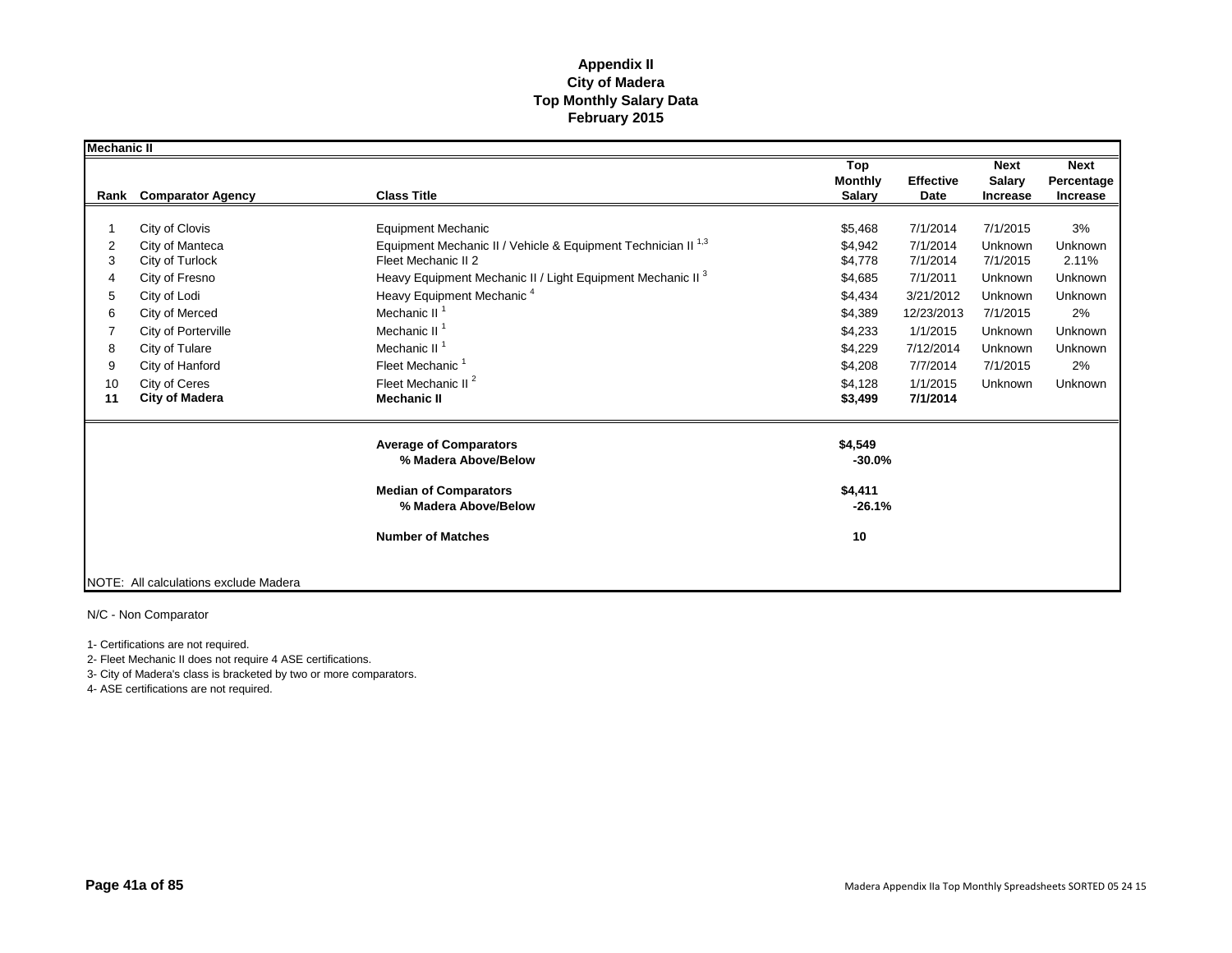|                | Neighborhood Outreach Coordinator                                                                                                                                                                              |                                                                                                                                                                               |                                        |                                                                                                                                                                          |                                                 |                                              |
|----------------|----------------------------------------------------------------------------------------------------------------------------------------------------------------------------------------------------------------|-------------------------------------------------------------------------------------------------------------------------------------------------------------------------------|----------------------------------------|--------------------------------------------------------------------------------------------------------------------------------------------------------------------------|-------------------------------------------------|----------------------------------------------|
| Rank           | <b>Comparator Agency</b>                                                                                                                                                                                       | <b>Class Title</b>                                                                                                                                                            | Top<br><b>Monthly</b><br><b>Salary</b> | <b>Effective</b><br>Date                                                                                                                                                 | <b>Next</b><br><b>Salary</b><br><b>Increase</b> | <b>Next</b><br>Percentage<br><b>Increase</b> |
| $\overline{2}$ | City of Fresno<br><b>City of Madera</b><br>City of Ceres<br>City of Clovis<br>City of Hanford<br>City of Lodi<br>City of Manteca<br>City of Merced<br>City of Porterville<br>City of Tulare<br>City of Turlock | Community Outreach Specialist / Community Coordinator <sup>1</sup><br><b>Neighborhood Outreach Coordinator</b><br>N/C<br>N/C<br>N/C<br>N/C<br>N/C<br>N/C<br>N/C<br>N/C<br>N/C | \$5,390<br>\$3,752                     | 8/25/2014<br>7/1/2014                                                                                                                                                    | Unknown                                         | Unknown                                      |
|                |                                                                                                                                                                                                                | <b>Average of Comparators</b><br>% Madera Above/Below<br><b>Median of Comparators</b><br>% Madera Above/Below                                                                 |                                        | <b>Insufficient Data to do Analysis</b><br><b>Insufficient Data to do Analysis</b><br><b>Insufficient Data to do Analysis</b><br><b>Insufficient Data to do Analysis</b> |                                                 |                                              |
|                | NOTE: All calculations exclude Madera                                                                                                                                                                          | <b>Number of Matches</b>                                                                                                                                                      | 1                                      |                                                                                                                                                                          |                                                 |                                              |

N/C - Non Comparator

1- City of Madera's class is bracketed by two or more comparators.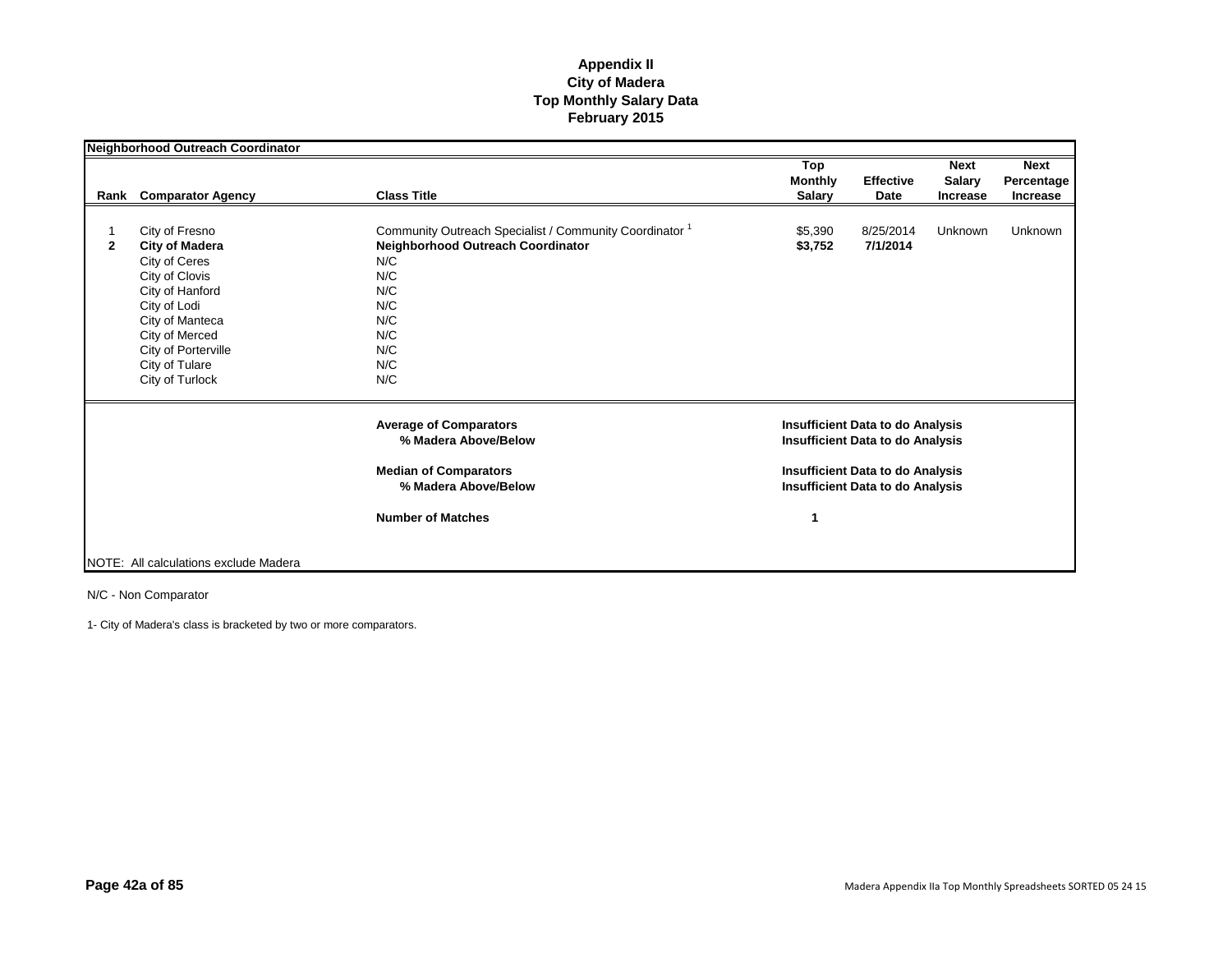|                                 | <b>Neighborhood Preservation Specialist II</b>                                                                                                                                                                 |                                                                                                                                                                                                                                                                                                                                             |                                                                                                 |                                                                                                             |                                                                                          |                                                                                        |
|---------------------------------|----------------------------------------------------------------------------------------------------------------------------------------------------------------------------------------------------------------|---------------------------------------------------------------------------------------------------------------------------------------------------------------------------------------------------------------------------------------------------------------------------------------------------------------------------------------------|-------------------------------------------------------------------------------------------------|-------------------------------------------------------------------------------------------------------------|------------------------------------------------------------------------------------------|----------------------------------------------------------------------------------------|
| Rank                            | <b>Comparator Agency</b>                                                                                                                                                                                       | <b>Class Title</b>                                                                                                                                                                                                                                                                                                                          | Top<br><b>Monthly</b><br><b>Salary</b>                                                          | <b>Effective</b><br>Date                                                                                    | <b>Next</b><br>Salary<br><b>Increase</b>                                                 | <b>Next</b><br>Percentage<br><b>Increase</b>                                           |
| 2<br>3<br>4<br>5<br>6<br>8<br>9 | City of Manteca<br>City of Tulare<br>City of Lodi<br>City of Merced<br>City of Hanford<br>City of Ceres<br>City of Porterville<br><b>City of Madera</b><br>City of Turlock<br>City of Clovis<br>City of Fresno | Code Enforcement Officer<br>Code Enforcement Officer <sup>2</sup><br>Code Enforcement Officer<br>Code Enforcement Officer<br>Code Compliance Officer<br>Code Enforcement Officer<br>Code Enforcement Officer <sup>1</sup><br><b>Neighborhood Preservation Specialist II</b><br>Neighborhood Preservation Officer<br>N/C<br>N/C <sup>3</sup> | \$5,718<br>\$5.010<br>\$5,008<br>\$4,532<br>\$4,349<br>\$4,337<br>\$4,276<br>\$4,229<br>\$4,185 | 7/1/2014<br>7/12/2014<br>1/1/2014<br>12/15/2008<br>7/7/2014<br>1/1/2015<br>1/1/2015<br>7/1/2014<br>7/1/2014 | Unknown<br>Unknown<br>Unknown<br>6/22/2015<br>7/1/2015<br>Unknown<br>Unknown<br>7/1/2015 | Unknown<br>Unknown<br><b>Unknown</b><br>2%<br>2%<br><b>Unknown</b><br>Unknown<br>2.11% |
|                                 |                                                                                                                                                                                                                | <b>Average of Comparators</b><br>% Madera Above/Below<br><b>Median of Comparators</b><br>% Madera Above/Below<br><b>Number of Matches</b>                                                                                                                                                                                                   | \$4,677<br>$-10.6%$<br>\$4,441<br>$-5.0%$<br>8                                                  |                                                                                                             |                                                                                          |                                                                                        |
|                                 | NOTE: All calculations exclude Madera                                                                                                                                                                          |                                                                                                                                                                                                                                                                                                                                             |                                                                                                 |                                                                                                             |                                                                                          |                                                                                        |

N/C - Non Comparator

1- PC832 Certification is not required.

2- Code Enforcement Officer performs code enforcement and animal control duties.

3- Program Compliance Officer only enforces ordinances under the purview of the Community Sanitation Division and does not require PC 832.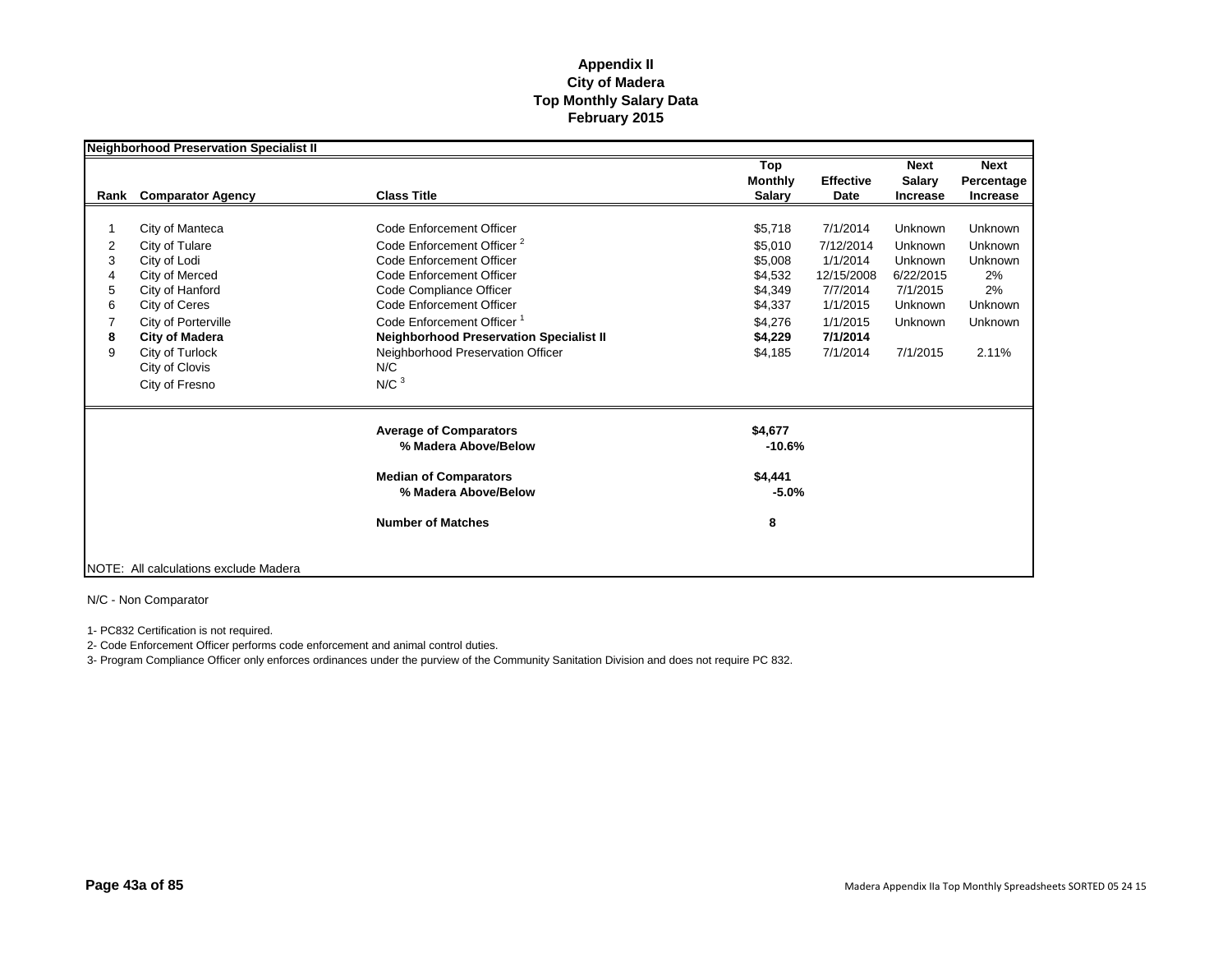|                | Neighborhood Preservation Supervisor  |                                                       | Top                                                                                | <b>Next</b>                       | <b>Next</b>    |
|----------------|---------------------------------------|-------------------------------------------------------|------------------------------------------------------------------------------------|-----------------------------------|----------------|
|                |                                       |                                                       | <b>Monthly</b>                                                                     | <b>Effective</b><br><b>Salary</b> | Percentage     |
| Rank           | <b>Comparator Agency</b>              | <b>Class Title</b>                                    | <b>Salary</b>                                                                      | Date<br><b>Increase</b>           | Increase       |
|                |                                       |                                                       |                                                                                    |                                   |                |
|                | City of Manteca                       | Code Enforcement Supervisor                           | \$7,425                                                                            | 7/1/2014<br>Unknown               | Unknown        |
| $\overline{c}$ | City of Turlock                       | Neighborhood Services Supervisor                      | \$5,464                                                                            | 8/1/2014<br>8/1/2015              | 1.98%          |
| 3              | <b>City of Madera</b>                 | <b>Neighborhood Preservation Supervisor</b>           | \$5,426                                                                            | 7/1/2014                          |                |
| 4              | City of Ceres                         | Code Enforcement Supervisor                           | \$5,030                                                                            | 1/1/2015<br><b>Unknown</b>        | <b>Unknown</b> |
|                | City of Clovis                        | N/C                                                   |                                                                                    |                                   |                |
|                | City of Fresno                        | N/C                                                   |                                                                                    |                                   |                |
|                | City of Hanford                       | N/C                                                   |                                                                                    |                                   |                |
|                | City of Lodi                          | N/C                                                   |                                                                                    |                                   |                |
|                | City of Merced                        | N/C                                                   |                                                                                    |                                   |                |
|                | City of Porterville                   | N/C                                                   |                                                                                    |                                   |                |
|                | City of Tulare                        | N/C                                                   |                                                                                    |                                   |                |
|                |                                       | <b>Average of Comparators</b><br>% Madera Above/Below | <b>Insufficient Data to do Analysis</b><br><b>Insufficient Data to do Analysis</b> |                                   |                |
|                |                                       |                                                       |                                                                                    |                                   |                |
|                |                                       | <b>Median of Comparators</b>                          | <b>Insufficient Data to do Analysis</b>                                            |                                   |                |
|                |                                       | % Madera Above/Below                                  | <b>Insufficient Data to do Analysis</b>                                            |                                   |                |
|                |                                       | <b>Number of Matches</b>                              | 3                                                                                  |                                   |                |
|                |                                       |                                                       |                                                                                    |                                   |                |
|                | NOTE: All calculations exclude Madera |                                                       |                                                                                    |                                   |                |

N/C - Non Comparator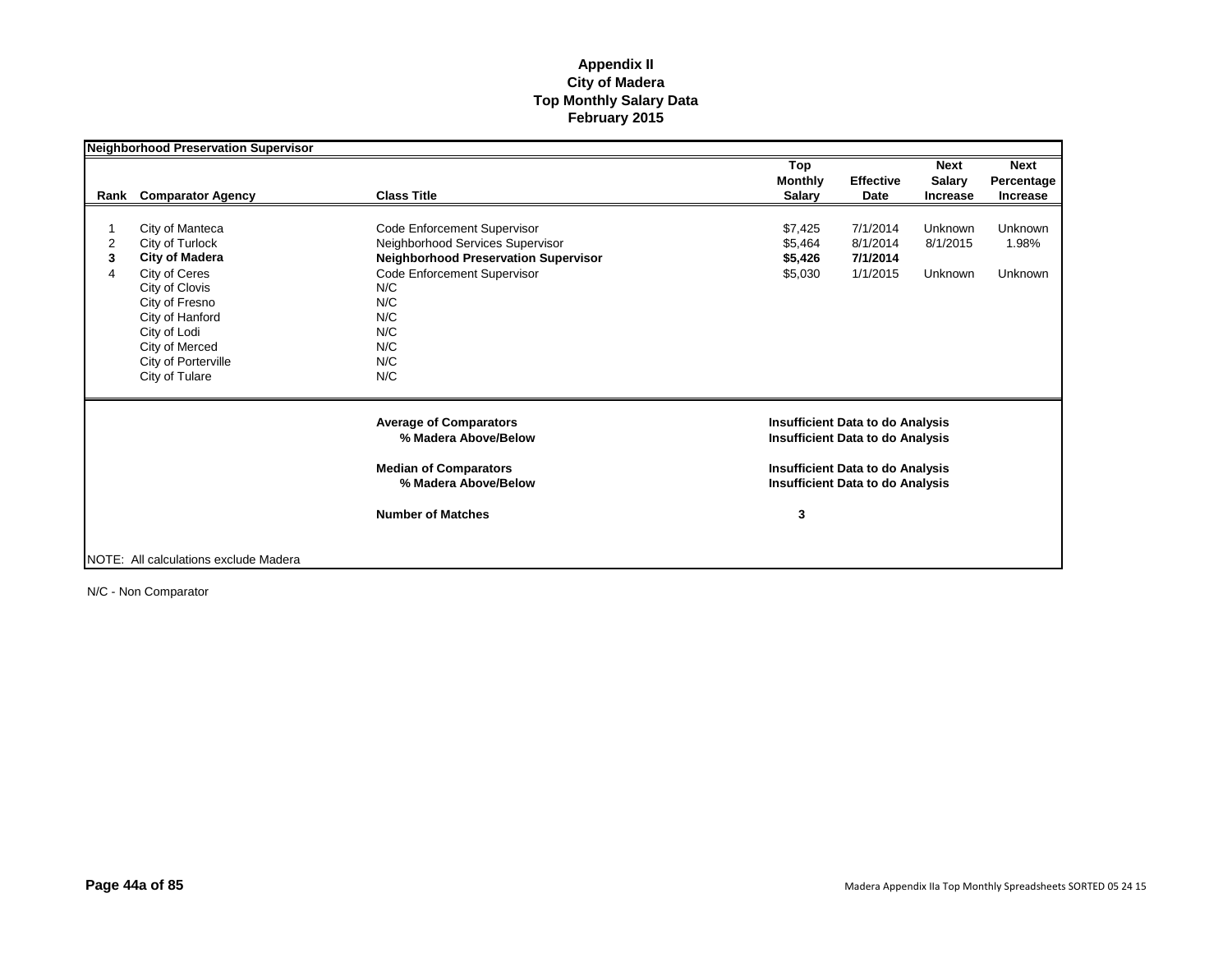|                                 | <b>Network Administrator</b>                                                                                                                                                                                   |                                                                                                                                                                                                                                                                                                                                            |                                                                                                 |                                                                                                             |                                                                                          |                                                                                               |
|---------------------------------|----------------------------------------------------------------------------------------------------------------------------------------------------------------------------------------------------------------|--------------------------------------------------------------------------------------------------------------------------------------------------------------------------------------------------------------------------------------------------------------------------------------------------------------------------------------------|-------------------------------------------------------------------------------------------------|-------------------------------------------------------------------------------------------------------------|------------------------------------------------------------------------------------------|-----------------------------------------------------------------------------------------------|
| Rank                            | <b>Comparator Agency</b>                                                                                                                                                                                       | <b>Class Title</b>                                                                                                                                                                                                                                                                                                                         | Top<br><b>Monthly</b><br><b>Salary</b>                                                          | <b>Effective</b><br>Date                                                                                    | <b>Next</b><br>Salary<br><b>Increase</b>                                                 | <b>Next</b><br>Percentage<br><b>Increase</b>                                                  |
| 2<br>3<br>4<br>5<br>6<br>8<br>9 | City of Lodi<br>City of Clovis<br>City of Merced<br>City of Tulare<br>City of Turlock<br>City of Fresno<br>City of Porterville<br>City of Manteca<br><b>City of Madera</b><br>City of Ceres<br>City of Hanford | Network Administrator<br>Senior Information Technology Analyst<br>Systems Enginer III<br>Computer Systems Analyst <sup>2</sup><br>Senior Information Technology Analyst<br>Senior Network Systems Specialist<br>Information Technology Analyst II <sup>1</sup><br><b>IT Systems Engineer</b><br><b>Network Administrator</b><br>N/C<br>N/C | \$7,161<br>\$7,143<br>\$6,967<br>\$6,826<br>\$6,493<br>\$6,361<br>\$6,305<br>\$6.183<br>\$5,137 | 1/1/2014<br>7/1/2014<br>12/15/2008<br>7/12/2014<br>7/1/2014<br>8/5/2013<br>1/1/2015<br>7/1/2014<br>7/1/2014 | Unknown<br>7/1/2015<br>6/22/2015<br>Unknown<br>7/1/2015<br>Unknown<br>Unknown<br>Unknown | <b>Unknown</b><br>3%<br>2%<br><b>Unknown</b><br>2.11%<br>Unknown<br>Unknown<br><b>Unknown</b> |
|                                 |                                                                                                                                                                                                                | <b>Average of Comparators</b><br>% Madera Above/Below<br><b>Median of Comparators</b><br>% Madera Above/Below<br><b>Number of Matches</b>                                                                                                                                                                                                  | \$6,680<br>$-30.0%$<br>\$6,659<br>$-29.6%$<br>8                                                 |                                                                                                             |                                                                                          |                                                                                               |
|                                 | NOTE: All calculations exclude Madera                                                                                                                                                                          |                                                                                                                                                                                                                                                                                                                                            |                                                                                                 |                                                                                                             |                                                                                          |                                                                                               |

N/C - Non Comparator

1- Information Technology Analyst II requires any combination of training and experience equivalent to a Bachelor's degree and 4 year of experience.

2- Computer Systems Analyst requires any combination of training and experience equivalent to graduation from a 4-year college or university and 3 years of experience.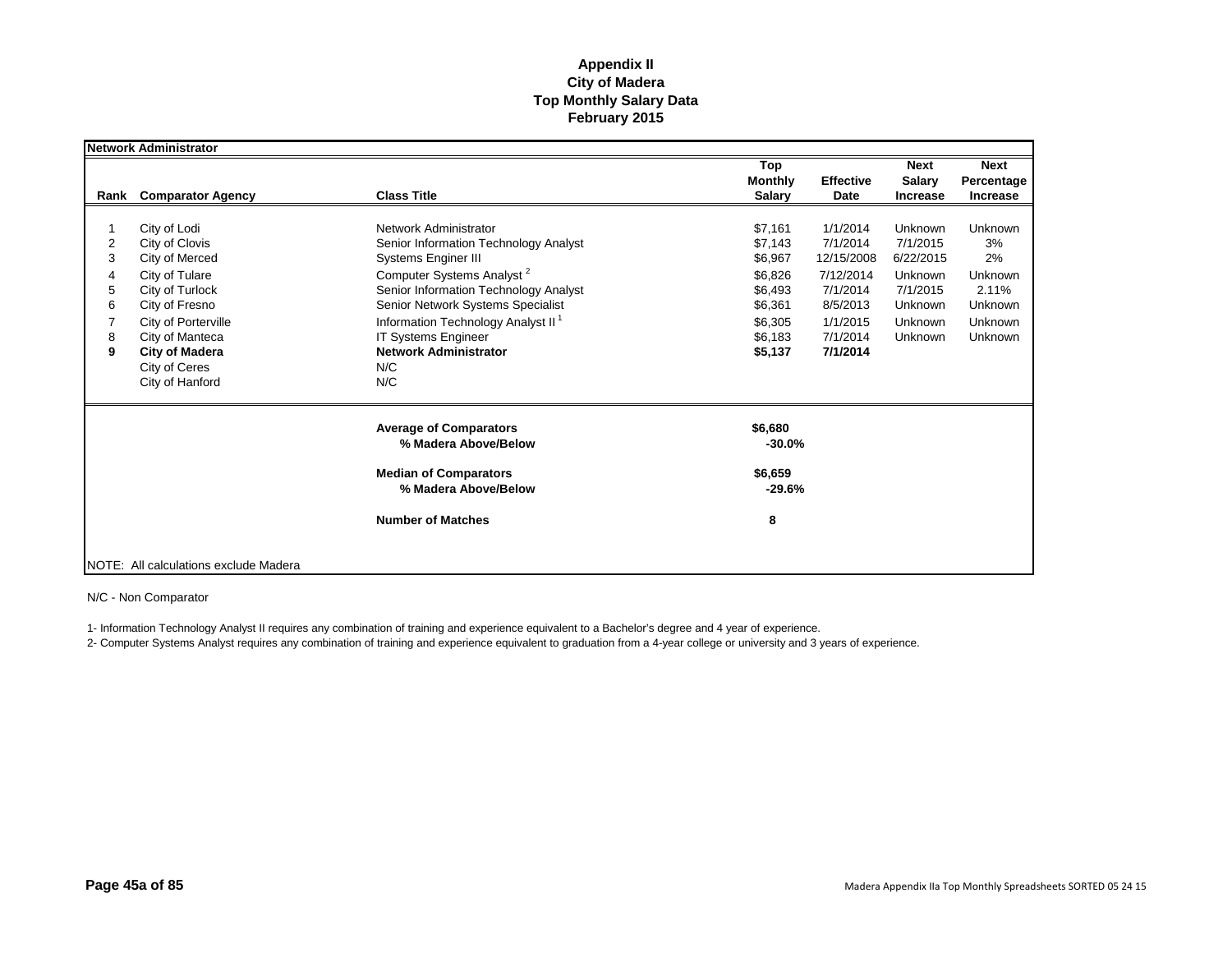|      | <b>Office Assistant II</b>            |                                |                       |                  |                              |                           |
|------|---------------------------------------|--------------------------------|-----------------------|------------------|------------------------------|---------------------------|
|      |                                       |                                | Top<br><b>Monthly</b> | <b>Effective</b> | <b>Next</b><br><b>Salary</b> | <b>Next</b><br>Percentage |
| Rank | <b>Comparator Agency</b>              | <b>Class Title</b>             | <b>Salary</b>         | Date             | <b>Increase</b>              | <b>Increase</b>           |
|      |                                       |                                |                       |                  |                              |                           |
|      | City of Tulare                        | <b>Department Assistant II</b> | \$3,464               | 7/12/2014        | Unknown                      | <b>Unknown</b>            |
| 2    | City of Clovis                        | <b>Office Assistant</b>        | \$3,424               | 7/1/2014         | 7/1/2015                     | 3%                        |
| 3    | City of Turlock                       | <b>Office Assistant II</b>     | \$3,396               | 7/1/2014         | 7/1/2015                     | 2.11%                     |
| 4    | City of Porterville                   | <b>Clerical Assistant II</b>   | \$3,268               | 1/1/2015         | Unknown                      | Unknown                   |
| 5    | City of Lodi                          | <b>Administrative Clerk</b>    | \$3,120               | 1/1/2014         | Unknown                      | Unknown                   |
| 6    | City of Ceres                         | <b>Administrative Clerk II</b> | \$3,069               | 1/1/2015         | Unknown                      | <b>Unknown</b>            |
|      | City of Fresno                        | <b>Administrative Clerk II</b> | \$2,815               | 8/5/2013         | Unknown                      | <b>Unknown</b>            |
| 8    | <b>City of Madera</b>                 | <b>Office Assistant II</b>     | \$2,555               | 7/1/2014         |                              |                           |
|      | City of Hanford                       | N/C                            |                       |                  |                              |                           |
|      | City of Manteca                       | N/C                            |                       |                  |                              |                           |
|      | City of Merced                        | N/C                            |                       |                  |                              |                           |
|      |                                       |                                |                       |                  |                              |                           |
|      |                                       | <b>Average of Comparators</b>  | \$3,222               |                  |                              |                           |
|      |                                       | % Madera Above/Below           | $-26.1%$              |                  |                              |                           |
|      |                                       | <b>Median of Comparators</b>   | \$3,268               |                  |                              |                           |
|      |                                       | % Madera Above/Below           | -27.9%                |                  |                              |                           |
|      |                                       | <b>Number of Matches</b>       |                       |                  |                              |                           |
|      |                                       |                                | 7                     |                  |                              |                           |
|      |                                       |                                |                       |                  |                              |                           |
|      | NOTE: All calculations exclude Madera |                                |                       |                  |                              |                           |

N/C - Non Comparator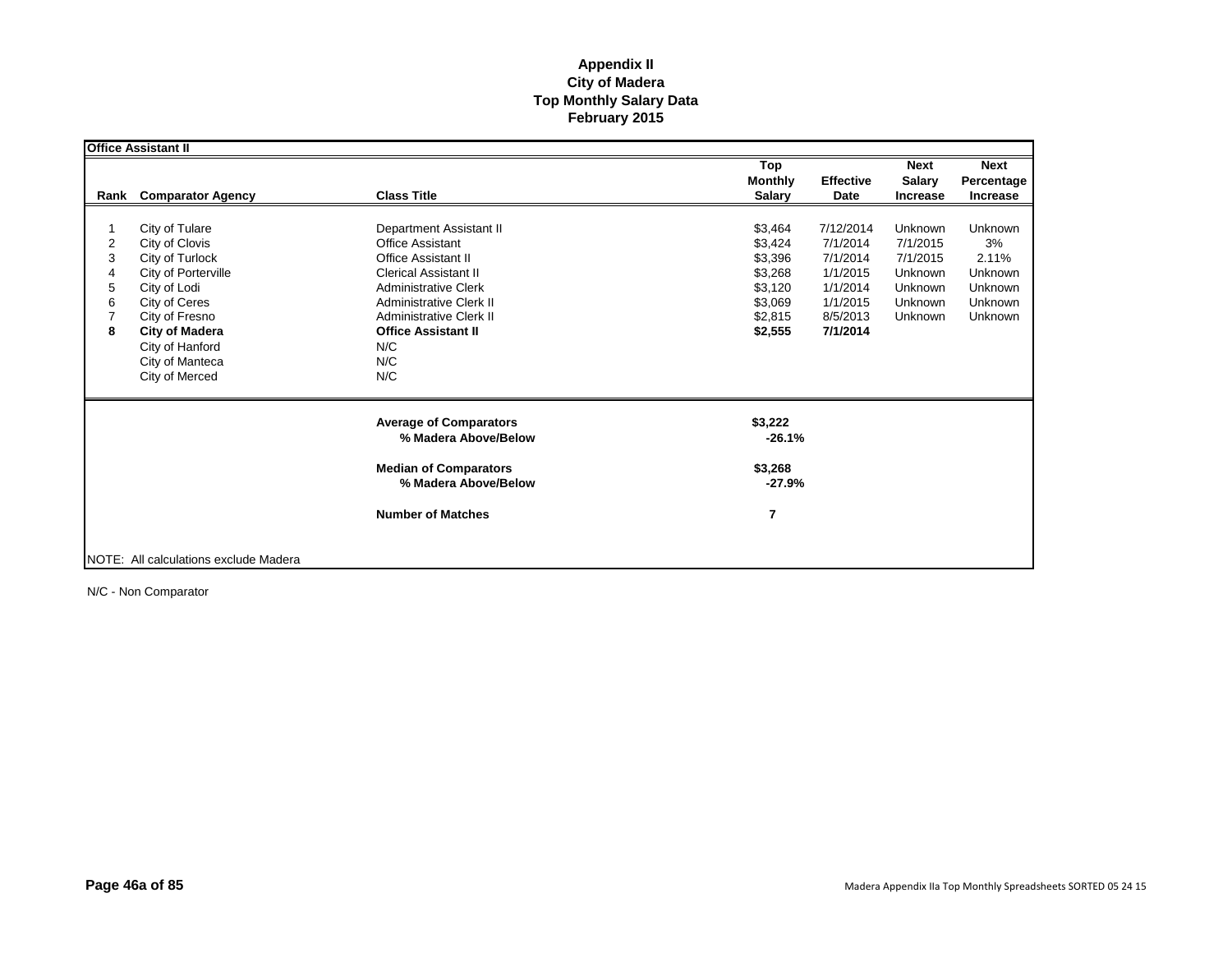|        | <b>Paralegal Office Administrator</b>                                                                                                                                                                          |                                                                                                                                                                              |                                                                                                                                                                                          |                                     |                                                 |                                              |
|--------|----------------------------------------------------------------------------------------------------------------------------------------------------------------------------------------------------------------|------------------------------------------------------------------------------------------------------------------------------------------------------------------------------|------------------------------------------------------------------------------------------------------------------------------------------------------------------------------------------|-------------------------------------|-------------------------------------------------|----------------------------------------------|
| Rank   | <b>Comparator Agency</b>                                                                                                                                                                                       | <b>Class Title</b>                                                                                                                                                           | Top<br><b>Monthly</b><br><b>Salary</b>                                                                                                                                                   | <b>Effective</b><br><b>Date</b>     | <b>Next</b><br><b>Salary</b><br><b>Increase</b> | <b>Next</b><br>Percentage<br><b>Increase</b> |
| 2<br>3 | City of Fresno<br><b>City of Madera</b><br>City of Merced<br>City of Ceres<br>City of Clovis<br>City of Hanford<br>City of Lodi<br>City of Manteca<br>City of Porterville<br>City of Tulare<br>City of Turlock | Law Office Manager / Legal Assistant <sup>1</sup><br><b>Paralegal Office Administrator</b><br>Paralegal <sup>2</sup><br>N/C<br>N/C<br>N/C<br>N/C<br>N/C<br>N/C<br>N/C<br>N/C | \$6,526<br>\$5,214<br>\$4,654                                                                                                                                                            | 8/25/2014<br>7/1/2014<br>12/15/2008 | Unknown<br>6/22/2015                            | Unknown<br>2%                                |
|        |                                                                                                                                                                                                                | <b>Average of Comparators</b><br>% Madera Above/Below<br><b>Median of Comparators</b><br>% Madera Above/Below<br><b>Number of Matches</b>                                    | <b>Insufficient Data to do Analysis</b><br><b>Insufficient Data to do Analysis</b><br><b>Insufficient Data to do Analysis</b><br><b>Insufficient Data to do Analysis</b><br>$\mathbf{2}$ |                                     |                                                 |                                              |
|        | NOTE: All calculations exclude Madera                                                                                                                                                                          |                                                                                                                                                                              |                                                                                                                                                                                          |                                     |                                                 |                                              |

N/C - Non Comparator

1- City of Madera's class is bracketed by two or more comparators.

2- Notary Public certification is not required.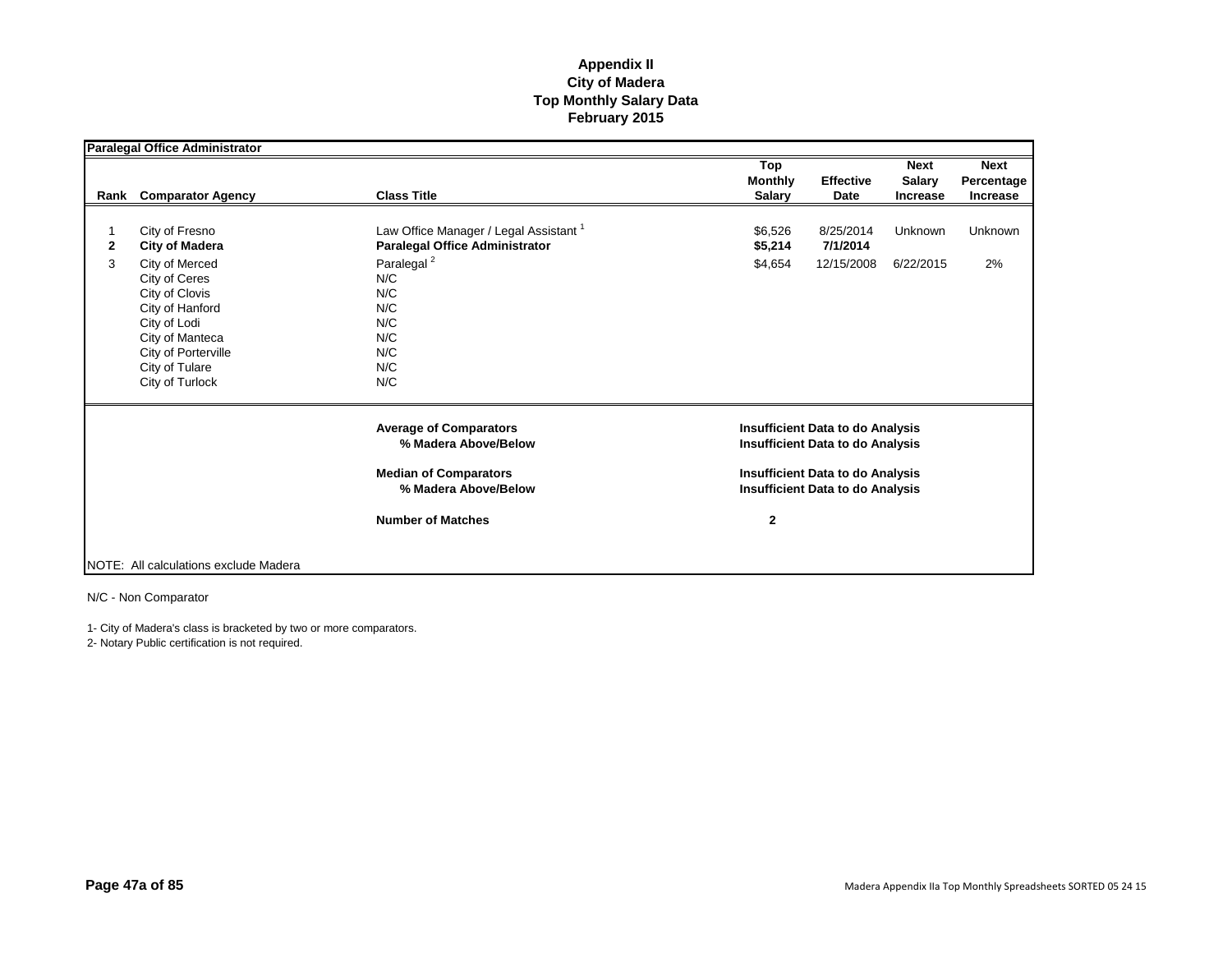| <b>Comparator Agency</b><br>Rank                                                                                                                                                                               | <b>Class Title</b>                                                                                                                                                                                                         | Top<br><b>Monthly</b><br><b>Salary</b>                         | <b>Effective</b><br>Date                                                | <b>Next</b><br><b>Salary</b><br><b>Increase</b>      | <b>Next</b><br>Percentage<br><b>Increase</b>                 |
|----------------------------------------------------------------------------------------------------------------------------------------------------------------------------------------------------------------|----------------------------------------------------------------------------------------------------------------------------------------------------------------------------------------------------------------------------|----------------------------------------------------------------|-------------------------------------------------------------------------|------------------------------------------------------|--------------------------------------------------------------|
| City of Fresno<br>City of Clovis<br>City of Manteca<br>City of Lodi<br><b>City of Madera</b><br>City of Tulare<br>City of Ceres<br>City of Hanford<br>City of Merced<br>City of Porterville<br>City of Turlock | Parks Manager<br>Parks Manager<br>Parks Planning & Project Superintendent<br>Park Superintendent<br><b>Park Planning Manager</b><br>Park Development & Maintenance Manager <sup>1</sup><br>N/C<br>N/C<br>N/C<br>N/C<br>N/C | \$8,834<br>\$8,530<br>\$8,184<br>\$7,086<br>\$6,592<br>\$5,907 | 8/25/2014<br>7/1/2014<br>7/1/2014<br>3/21/2012<br>7/1/2014<br>7/12/2014 | Unknown<br>7/1/2015<br>Unknown<br>Unknown<br>Unknown | <b>Unknown</b><br>3%<br><b>Unknown</b><br>Unknown<br>Unknown |
|                                                                                                                                                                                                                | <b>Average of Comparators</b><br>% Madera Above/Below<br><b>Median of Comparators</b>                                                                                                                                      | \$7,708<br>$-16.9%$<br>\$8,184                                 |                                                                         |                                                      |                                                              |
|                                                                                                                                                                                                                | <b>Number of Matches</b>                                                                                                                                                                                                   | 5                                                              |                                                                         |                                                      |                                                              |
|                                                                                                                                                                                                                | NOTE: All calculations exclude Madera                                                                                                                                                                                      | % Madera Above/Below                                           | $-24.2%$                                                                |                                                      |                                                              |

N/C - Non Comparator

1- Park Development and Maintenance Manager requires any combination of training and experience equivalent to the completion of the 12th grade supplemented by college-level coursework and 5 years of experience.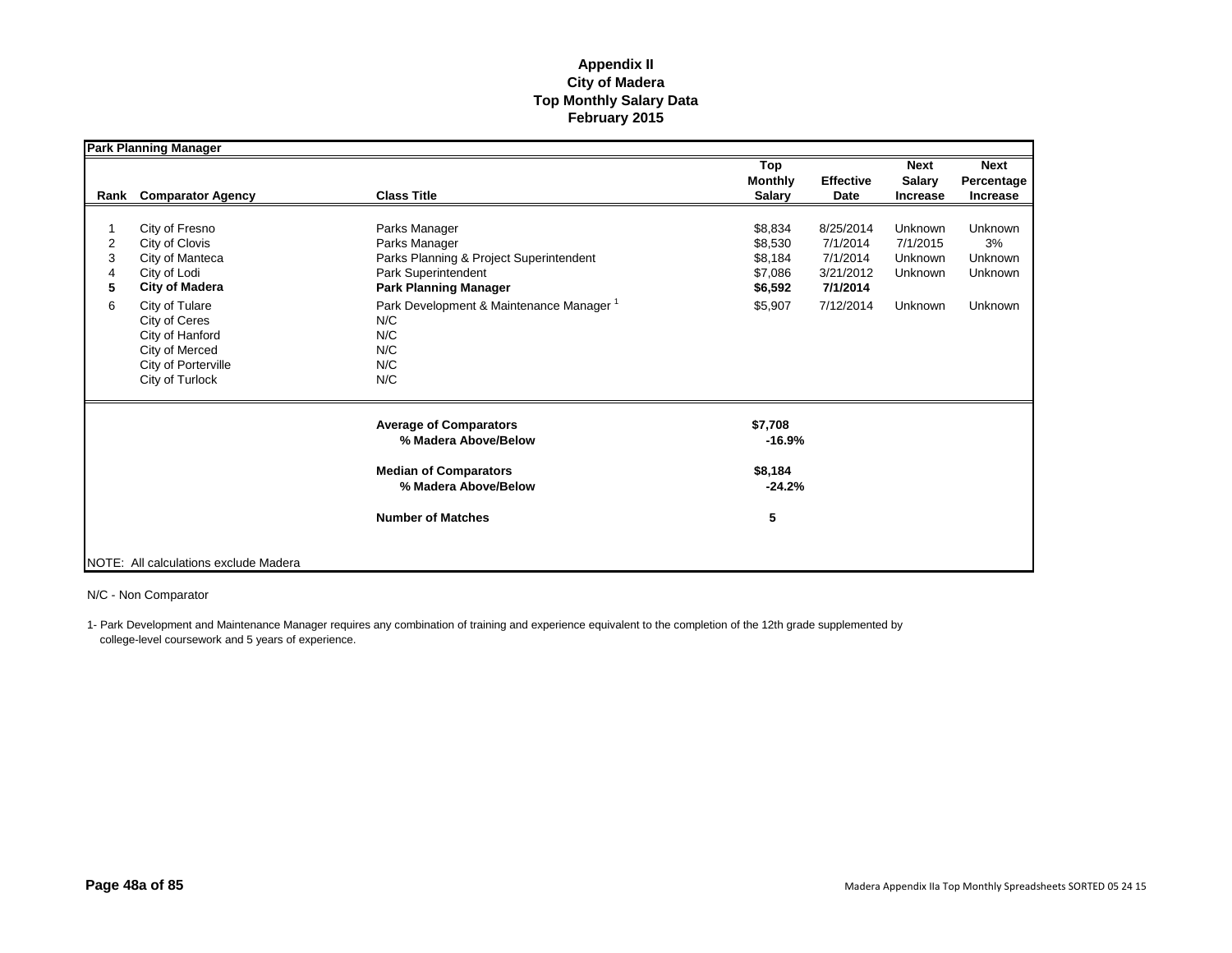|                                       | Parks Supervisor                                                                                                                                                                                        |                                                                                                                                                                                                                                                                                                                                                                                   |                                                                                                            |                                                                                                                          |                                                                                                     |                                                                                            |
|---------------------------------------|---------------------------------------------------------------------------------------------------------------------------------------------------------------------------------------------------------|-----------------------------------------------------------------------------------------------------------------------------------------------------------------------------------------------------------------------------------------------------------------------------------------------------------------------------------------------------------------------------------|------------------------------------------------------------------------------------------------------------|--------------------------------------------------------------------------------------------------------------------------|-----------------------------------------------------------------------------------------------------|--------------------------------------------------------------------------------------------|
| Rank                                  | <b>Comparator Agency</b>                                                                                                                                                                                | <b>Class Title</b>                                                                                                                                                                                                                                                                                                                                                                | Top<br><b>Monthly</b><br><b>Salary</b>                                                                     | <b>Effective</b><br>Date                                                                                                 | <b>Next</b><br><b>Salary</b><br><b>Increase</b>                                                     | <b>Next</b><br>Percentage<br><b>Increase</b>                                               |
| 2<br>3<br>4<br>5<br>6<br>8<br>9<br>10 | City of Manteca<br>City of Turlock<br>City of Hanford<br>City of Lodi<br>City of Ceres<br>City of Merced<br>City of Fresno<br>City of Porterville<br>City of Tulare<br>City of Madera<br>City of Clovis | Landscape Supervisor<br>Public Facilities Maintenance Supervisor <sup>4</sup><br>Parks Supervisor <sup>3</sup><br>Park Supervisor<br>Landscape Maintenance Supervisor<br>Public Works Supervisor - Parks and Trees <sup>1</sup><br>Parks Supervisor / Forestry Supervisor I <sup>1,2</sup><br>Parks Supervisor<br>Parks Supervisor <sup>1</sup><br><b>Parks Supervisor</b><br>N/C | \$6,903<br>\$6,886<br>\$5,145<br>\$5,137<br>\$5,030<br>\$5,026<br>\$4,933<br>\$4,630<br>\$4,535<br>\$4,336 | 7/1/2014<br>7/1/2014<br>7/7/2014<br>3/21/2012<br>1/1/2015<br>12/15/2008<br>7/1/2009<br>1/1/2015<br>7/12/2014<br>7/1/2014 | Unknown<br>7/1/2015<br>7/1/2015<br>Unknown<br>Unknown<br>6/22/2015<br>Unknown<br>Unknown<br>Unknown | <b>Unknown</b><br>2.11%<br>2%<br>Unknown<br>Unknown<br>2%<br>Unknown<br>Unknown<br>Unknown |
|                                       |                                                                                                                                                                                                         | <b>Average of Comparators</b><br>% Madera Above/Below<br><b>Median of Comparators</b><br>% Madera Above/Below<br><b>Number of Matches</b>                                                                                                                                                                                                                                         | \$5,358<br>$-23.6%$<br>\$5,030<br>$-16.0%$<br>9                                                            |                                                                                                                          |                                                                                                     |                                                                                            |
|                                       | NOTE: All calculations exclude Madera                                                                                                                                                                   |                                                                                                                                                                                                                                                                                                                                                                                   |                                                                                                            |                                                                                                                          |                                                                                                     |                                                                                            |

N/C - Non Comparator

1- Certification is not required.

2- City of Madera's class is bracketed by two or more comparators.

3- Parks Supervisor also requires Playground Safety Inspector certification.

4- Public Facilities Maintenance Supervisor requires Signs and Markings II and two of the following: Pesticide Applicator, Playground Safety, and/or Certified Pool Operator certificates.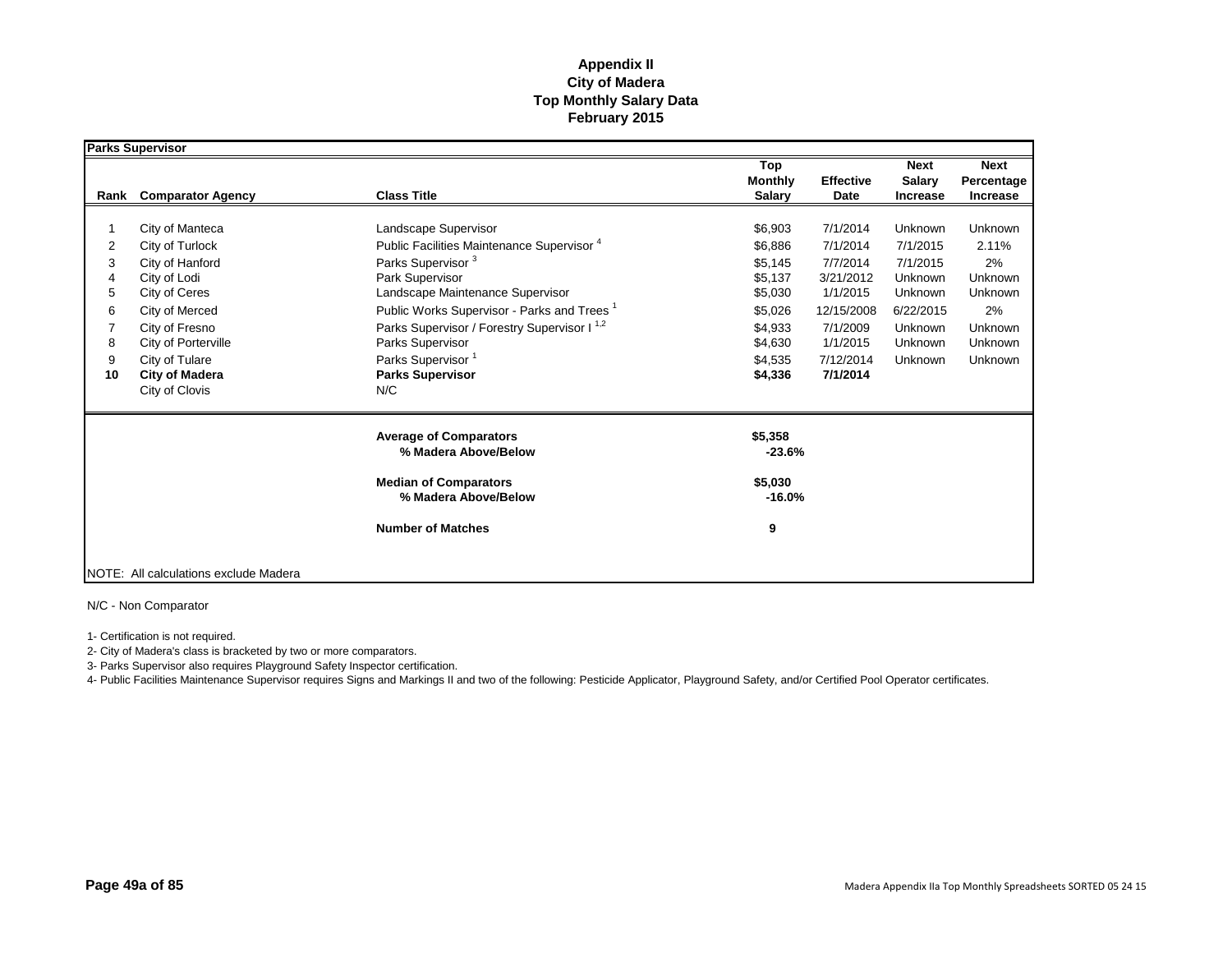| Parks Worker II |                                       |                                                       |                                        |                          |                                                 |                                       |
|-----------------|---------------------------------------|-------------------------------------------------------|----------------------------------------|--------------------------|-------------------------------------------------|---------------------------------------|
| Rank            | <b>Comparator Agency</b>              | <b>Class Title</b>                                    | Top<br><b>Monthly</b><br><b>Salary</b> | <b>Effective</b><br>Date | <b>Next</b><br><b>Salary</b><br><b>Increase</b> | <b>Next</b><br>Percentage<br>Increase |
|                 |                                       |                                                       |                                        |                          |                                                 |                                       |
|                 | City of Clovis                        | Parks Senior Maintenance Worker <sup>2</sup>          | \$4,933                                | 7/1/2014                 | 7/1/2015                                        | 3%                                    |
| 2               | City of Manteca                       | Parks/Golf Maintenance Worker II                      | \$4,376                                | 7/1/2014                 | Unknown                                         | Unknown                               |
| 3               | City of Turlock                       | Maintenance Worker II <sup>2</sup>                    | \$3,986                                | 7/1/2014                 | 7/1/2015                                        | 2.11%                                 |
| 4               | City of Fresno                        | Parks Maintenance Worker II <sup>2</sup>              | \$3,822                                | 7/1/2011                 | Unknown                                         | Unknown                               |
| 5               | City of Merced                        | Parks Worker II / Pesticide Applicator I <sup>3</sup> | \$3,794                                | 12/23/2013               | 7/1/2015                                        | 2%                                    |
| 6               | City of Lodi                          | Park Maintenance Worker II <sup>4</sup>               | \$3,684                                | 3/21/2012                | Unknown                                         | Unknown                               |
| 7               | City of Porterville                   | Parks Maintenance Worker II <sup>1</sup>              | \$3,683                                | 1/1/2015                 | Unknown                                         | Unknown                               |
| 8               | City of Ceres                         | Parks Maintenance Worker II <sup>2</sup>              | \$3,648                                | 1/1/2015                 | Unknown                                         | Unknown                               |
| 9               | City of Tulare                        | Parks Maintenance Worker II <sup>2</sup>              | \$3,641                                | 7/12/2014                | Unknown                                         | Unknown                               |
| 10              | City of Hanford                       | Maintenance Worker II <sup>2</sup>                    | \$3,625                                | 7/7/2014                 | 7/1/2015                                        | 2%                                    |
| 11              | <b>City of Madera</b>                 | <b>Parks Worker II</b>                                | \$2,726                                | 7/1/2014                 |                                                 |                                       |
|                 |                                       | <b>Average of Comparators</b><br>% Madera Above/Below | \$3,919<br>$-43.8%$                    |                          |                                                 |                                       |
|                 |                                       | <b>Median of Comparators</b><br>% Madera Above/Below  | \$3,739<br>$-37.2%$                    |                          |                                                 |                                       |
|                 |                                       | <b>Number of Matches</b>                              | 10                                     |                          |                                                 |                                       |
|                 | NOTE: All calculations exclude Madera |                                                       |                                        |                          |                                                 |                                       |

N/C - Non Comparator

1- Park Maintenance Worker may require a Pesticide Applicator certification.

2- Certification is not required.

3- City of Madera's class is bracketed by two or more comparators.

4- Applicators Certificate is not required.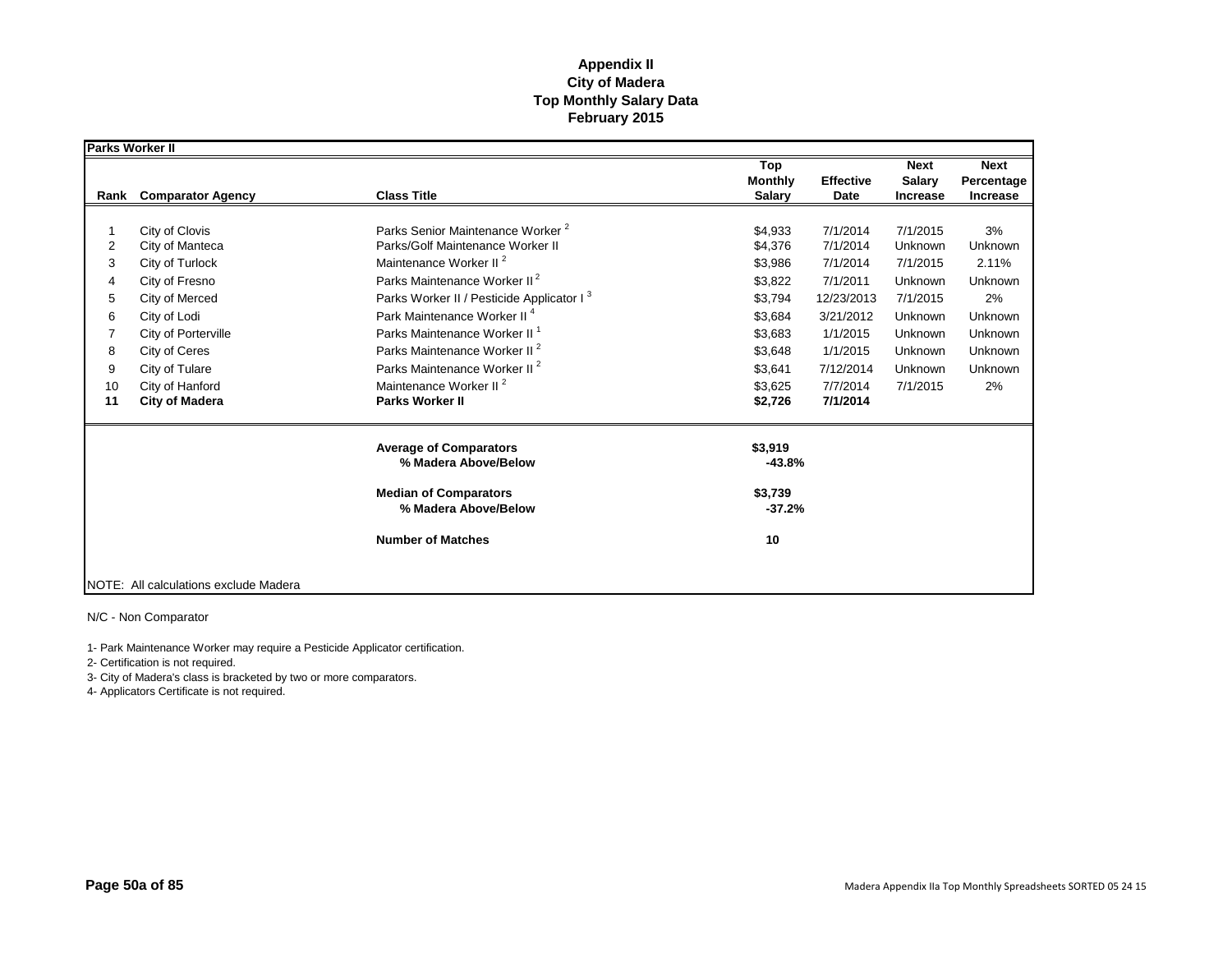|                                         | Payroll Specialist                                                                                                                                                                                             |                                                                                                                                                                                                                                                 |                                                                           |                                                                                     |                                                                   |                                                                |
|-----------------------------------------|----------------------------------------------------------------------------------------------------------------------------------------------------------------------------------------------------------------|-------------------------------------------------------------------------------------------------------------------------------------------------------------------------------------------------------------------------------------------------|---------------------------------------------------------------------------|-------------------------------------------------------------------------------------|-------------------------------------------------------------------|----------------------------------------------------------------|
| Rank                                    | <b>Comparator Agency</b>                                                                                                                                                                                       | <b>Class Title</b>                                                                                                                                                                                                                              | Top<br><b>Monthly</b><br><b>Salary</b>                                    | <b>Effective</b><br>Date                                                            | <b>Next</b><br><b>Salary</b><br><b>Increase</b>                   | <b>Next</b><br>Percentage<br>Increase                          |
| 2<br>3<br>4<br>5<br>6<br>$\overline{7}$ | City of Manteca<br>City of Merced<br>City of Turlock<br>City of Tulare<br>City of Porterville<br>City of Lodi<br><b>City of Madera</b><br>City of Ceres<br>City of Clovis<br>City of Fresno<br>City of Hanford | Payroll Technician<br>Payroll Technician II<br>Payroll Coordinator <sup>3</sup><br>Payroll Specialist <sup>2</sup><br>Administrative Aide - Payroll <sup>1</sup><br>Finance Technician<br><b>Payroll Specialist</b><br>N/C<br>N/C<br>N/C<br>N/C | \$5,214<br>\$5,060<br>\$4,798<br>\$4,672<br>\$4,584<br>\$4,169<br>\$3,752 | 7/1/2014<br>12/15/2008<br>7/1/2014<br>7/12/2014<br>1/1/2015<br>1/1/2014<br>7/1/2014 | Unknown<br>6/22/2015<br>7/1/2015<br>Unknown<br>Unknown<br>Unknown | <b>Unknown</b><br>2%<br>2.18%<br>Unknown<br>Unknown<br>Unknown |
|                                         |                                                                                                                                                                                                                | <b>Average of Comparators</b><br>% Madera Above/Below<br><b>Median of Comparators</b><br>% Madera Above/Below                                                                                                                                   | \$4,750<br>$-26.6%$<br>\$4,735<br>$-26.2%$                                |                                                                                     |                                                                   |                                                                |
|                                         | NOTE: All calculations exclude Madera                                                                                                                                                                          | <b>Number of Matches</b>                                                                                                                                                                                                                        | 6                                                                         |                                                                                     |                                                                   |                                                                |

N/C - Non Comparator

1- Administrative Aide – Payroll requires any combination of training and experience equivalent to an Associate's degree and 4 years of experience.

2- Payroll Specialist requires any combination of training and experience equivalent to completion of 2 years of college and 2 years of experience.

3- Payroll Coordinator requires equivalent to an Associate's degree and 3 years of experience.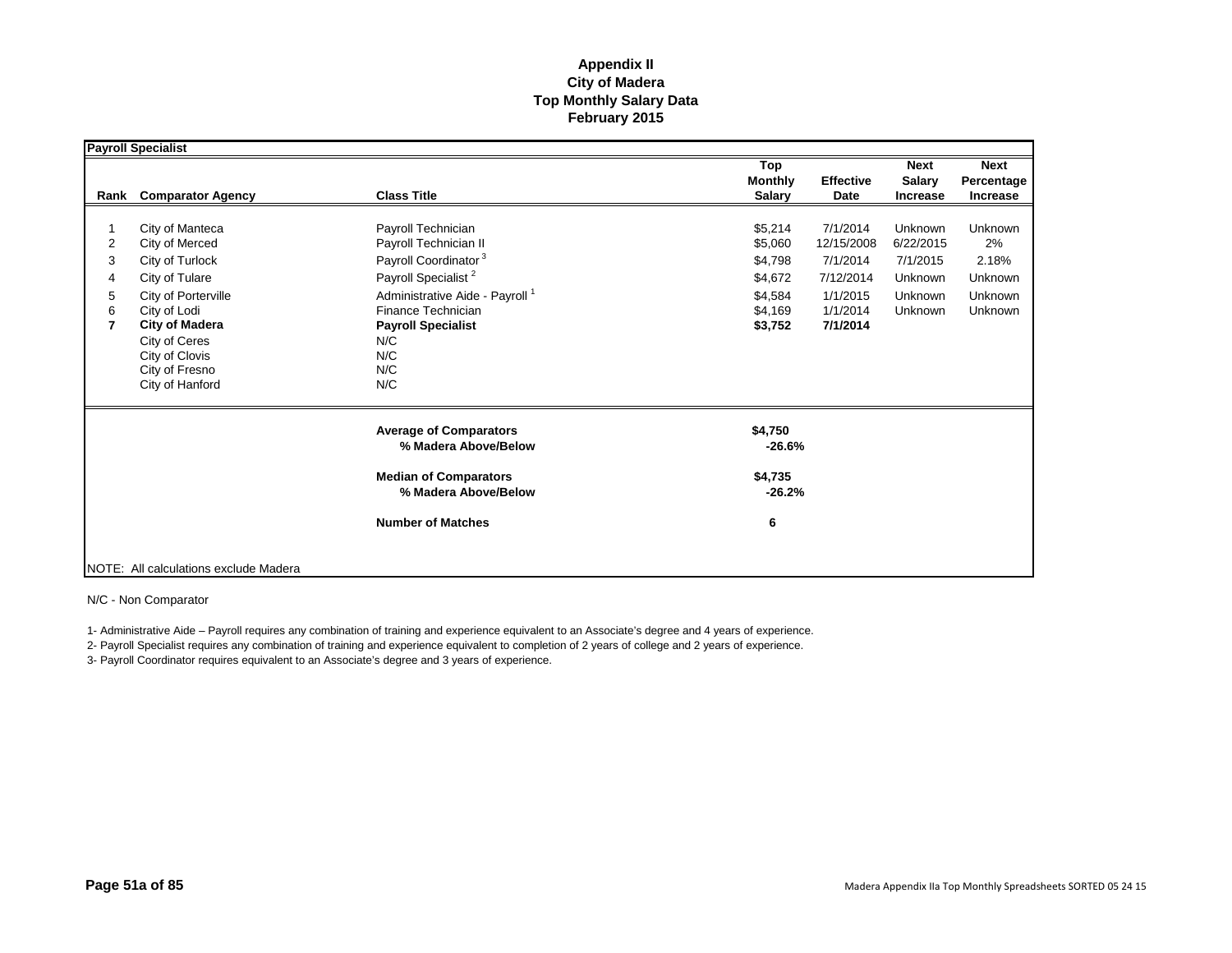|                  | <b>Planning Manager</b>                                                                                                                                                                                        |                                                                                                                                                      |                                                     |                                                            |                                                 |                                       |
|------------------|----------------------------------------------------------------------------------------------------------------------------------------------------------------------------------------------------------------|------------------------------------------------------------------------------------------------------------------------------------------------------|-----------------------------------------------------|------------------------------------------------------------|-------------------------------------------------|---------------------------------------|
| Rank             | <b>Comparator Agency</b>                                                                                                                                                                                       | <b>Class Title</b>                                                                                                                                   | Top<br><b>Monthly</b><br><b>Salary</b>              | <b>Effective</b><br>Date                                   | <b>Next</b><br><b>Salary</b><br><b>Increase</b> | <b>Next</b><br>Percentage<br>Increase |
| 2<br>3<br>4<br>5 | City of Manteca<br>City of Turlock<br><b>City of Madera</b><br>City of Merced<br>City of Porterville<br>City of Ceres<br>City of Clovis<br>City of Fresno<br>City of Hanford<br>City of Lodi<br>City of Tulare | Planning Manager<br><b>Planning Manager</b><br><b>Planning Manager</b><br>Planning Manager<br>City Planner<br>N/C<br>N/C<br>N/C<br>N/C<br>N/C<br>N/C | \$9,713<br>\$9,549<br>\$8,672<br>\$8,416<br>\$8,250 | 7/1/2014<br>7/1/2014<br>7/1/2014<br>12/15/2008<br>1/1/2015 | Unknown<br>7/1/2015<br>6/22/2015<br>Unknown     | Unknown<br>1.89%<br>2%<br>Unknown     |
|                  |                                                                                                                                                                                                                | <b>Average of Comparators</b><br>% Madera Above/Below<br><b>Median of Comparators</b><br>% Madera Above/Below<br><b>Number of Matches</b>            | \$8,982<br>$-3.6%$<br>\$8,983<br>$-3.6%$<br>4       |                                                            |                                                 |                                       |
|                  | NOTE: All calculations exclude Madera                                                                                                                                                                          |                                                                                                                                                      |                                                     |                                                            |                                                 |                                       |

N/C - Non Comparator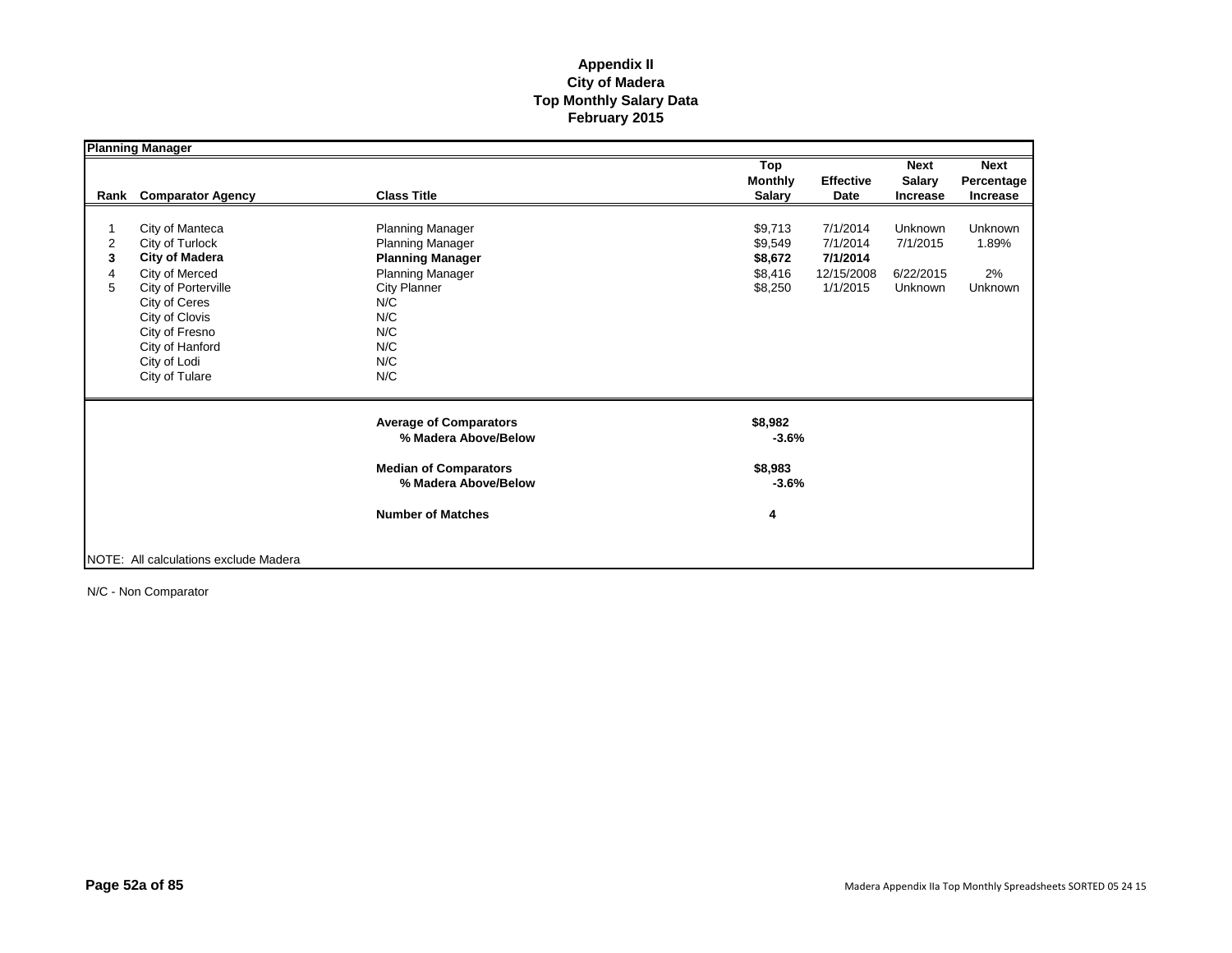|                                    | <b>Plans Examiner</b>                                                                                                                                                                                          |                                                                                                                                                                                                            |                                                                |                                                                         |                                                         |                                         |
|------------------------------------|----------------------------------------------------------------------------------------------------------------------------------------------------------------------------------------------------------------|------------------------------------------------------------------------------------------------------------------------------------------------------------------------------------------------------------|----------------------------------------------------------------|-------------------------------------------------------------------------|---------------------------------------------------------|-----------------------------------------|
| Rank                               | <b>Comparator Agency</b>                                                                                                                                                                                       | <b>Class Title</b>                                                                                                                                                                                         | Top<br><b>Monthly</b><br><b>Salary</b>                         | <b>Effective</b><br>Date                                                | <b>Next</b><br><b>Salary</b><br>Increase                | <b>Next</b><br>Percentage<br>Increase   |
| $\overline{2}$<br>3<br>4<br>5<br>6 | City of Turlock<br>City of Clovis<br>City of Merced<br>City of Tulare<br>City of Fresno<br><b>City of Madera</b><br>City of Ceres<br>City of Hanford<br>City of Lodi<br>City of Manteca<br>City of Porterville | <b>Plans Examiner II</b><br>Plans Examiner <sup>2</sup><br><b>Plans Examiner II</b><br>Plans Examiner <sup>1</sup><br><b>Plans Examiner II</b><br><b>Plans Examiner</b><br>N/C<br>N/C<br>N/C<br>N/C<br>N/C | \$6,308<br>\$5,978<br>\$5,662<br>\$5,214<br>\$5,000<br>\$4,357 | 7/1/2014<br>7/1/2014<br>12/15/2008<br>7/12/2014<br>8/5/2013<br>7/1/2014 | 7/1/2015<br>7/1/2015<br>6/22/2015<br>Unknown<br>Unknown | 2.11%<br>3%<br>2%<br>Unknown<br>Unknown |
|                                    |                                                                                                                                                                                                                | <b>Average of Comparators</b><br>% Madera Above/Below<br><b>Median of Comparators</b>                                                                                                                      | \$5,633<br>$-29.3%$<br>\$5,662                                 |                                                                         |                                                         |                                         |
|                                    | NOTE: All calculations exclude Madera                                                                                                                                                                          | % Madera Above/Below<br><b>Number of Matches</b>                                                                                                                                                           | $-30.0%$<br>5                                                  |                                                                         |                                                         |                                         |

N/C - Non Comparator

1- Plans Examiner requires any combination of training and experience equivalent to graduation from a 2-year college and 3 years of experience.

2- Plans Examiner requires any combination of education, training, and work experience equivalent to the completion of the 12th grade supplemented by specialized training and 3 years of experience.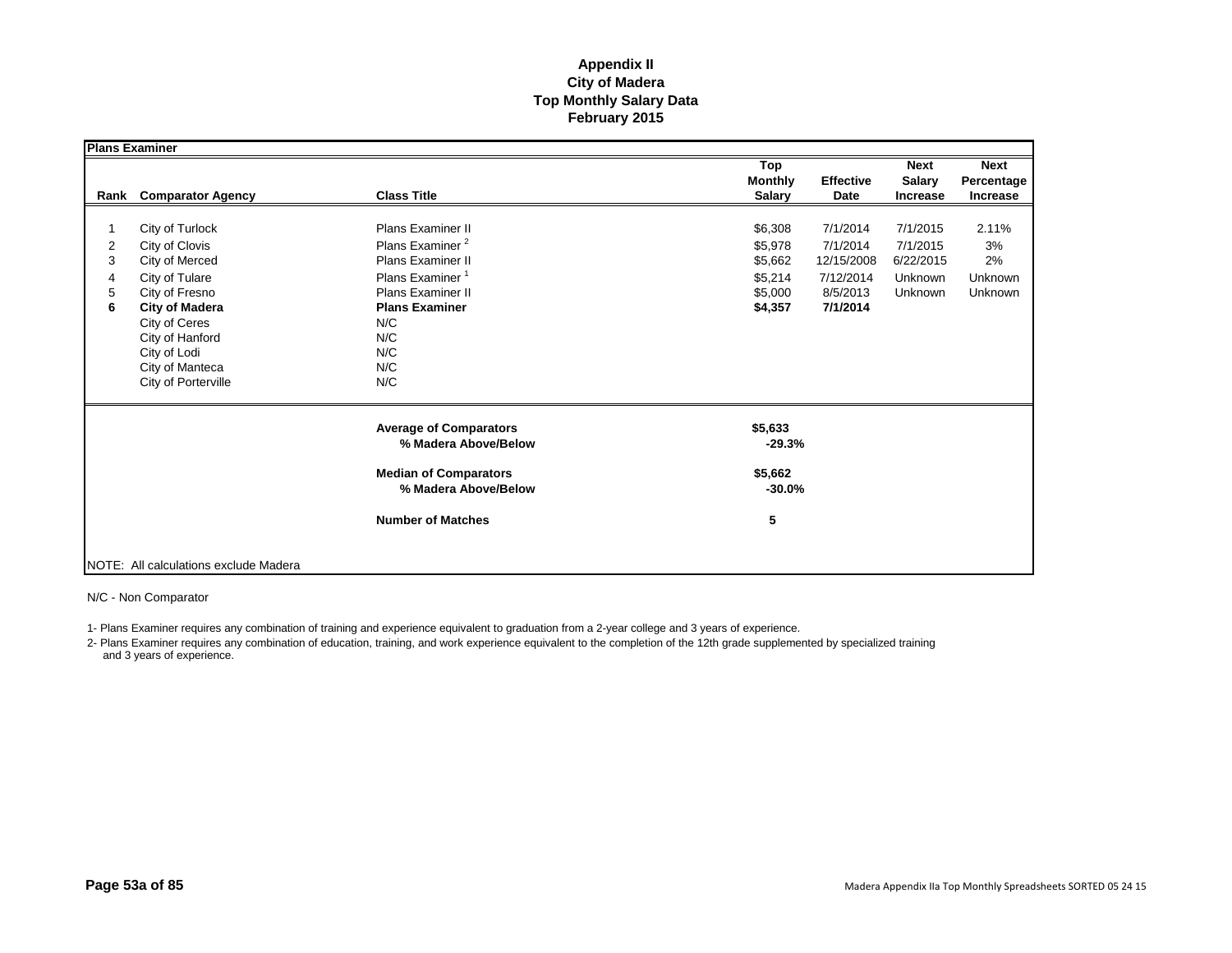| Police Chief |                                       |                                                       |                                        |                                                                             |                                       |
|--------------|---------------------------------------|-------------------------------------------------------|----------------------------------------|-----------------------------------------------------------------------------|---------------------------------------|
| Rank         | <b>Comparator Agency</b>              | <b>Class Title</b>                                    | Top<br><b>Monthly</b><br><b>Salary</b> | <b>Next</b><br><b>Effective</b><br><b>Salary</b><br>Date<br><b>Increase</b> | <b>Next</b><br>Percentage<br>Increase |
|              |                                       |                                                       |                                        |                                                                             |                                       |
|              | City of Fresno                        | Police Chief <sup>3</sup>                             | \$17,623                               | 8/25/2014<br>Unknown                                                        | Unknown                               |
| 2            | City of Turlock                       | Police Chief <sup>1</sup>                             | \$15,553                               | 7/1/2014<br>7/1/2015                                                        | 1.89%                                 |
| 3            | City of Lodi                          | Police Chief <sup>5</sup>                             | \$14,438                               | 1/1/2014<br>Unknown                                                         | Unknown                               |
| 4            | City of Manteca                       | Police Chief <sup>1</sup>                             | \$14,195                               | 7/1/2014<br>Unknown                                                         | Unknown                               |
| 5            | City of Clovis                        | Police Chief <sup>3</sup>                             | \$13,806                               | 7/1/2014<br>7/1/2015                                                        | 3%                                    |
| 6            | <b>City of Madera</b>                 | <b>Police Chief</b>                                   | \$12,669                               | 7/1/2014                                                                    |                                       |
| 7            | City of Merced                        | Police Chief                                          | \$12,268                               | 12/15/2008<br>6/22/2015                                                     | 2%                                    |
| 8            | City of Hanford                       | Police Chief <sup>4</sup>                             | \$11,786                               | 7/7/2014<br>7/1/2015                                                        | 2%                                    |
| 9            | City of Tulare                        | Police Chief <sup>2</sup>                             | \$11,466                               | 7/12/2014<br>Unknown                                                        | Unknown                               |
| 10           | City of Porterville                   | Chief of Police <sup>1</sup>                          | \$10,685                               | 1/1/2015<br>Unknown                                                         | Unknown                               |
|              | City of Ceres                         | $N/C$ $6$                                             |                                        |                                                                             |                                       |
|              |                                       | <b>Average of Comparators</b><br>% Madera Above/Below | \$13,536<br>$-6.8%$                    |                                                                             |                                       |
|              |                                       | <b>Median of Comparators</b><br>% Madera Above/Below  | \$13,806<br>$-9.0%$                    |                                                                             |                                       |
|              |                                       | <b>Number of Matches</b>                              | 9                                      |                                                                             |                                       |
|              | NOTE: All calculations exclude Madera |                                                       |                                        |                                                                             |                                       |

N/C - Non Comparator

1- Requires POST Management certificate.

2- Police Chief requires any combination of training and experience equivalent to graduation from the 12th grade with extensive coursework and 2 years of management experience; requires POST Management certificate.

3- POST certification requirement is not stated in classification specification.

4- POST Management certificate is required.

5- Police Chief requires a POST Executive certificate.

6- Police Chief oversees police and fire services.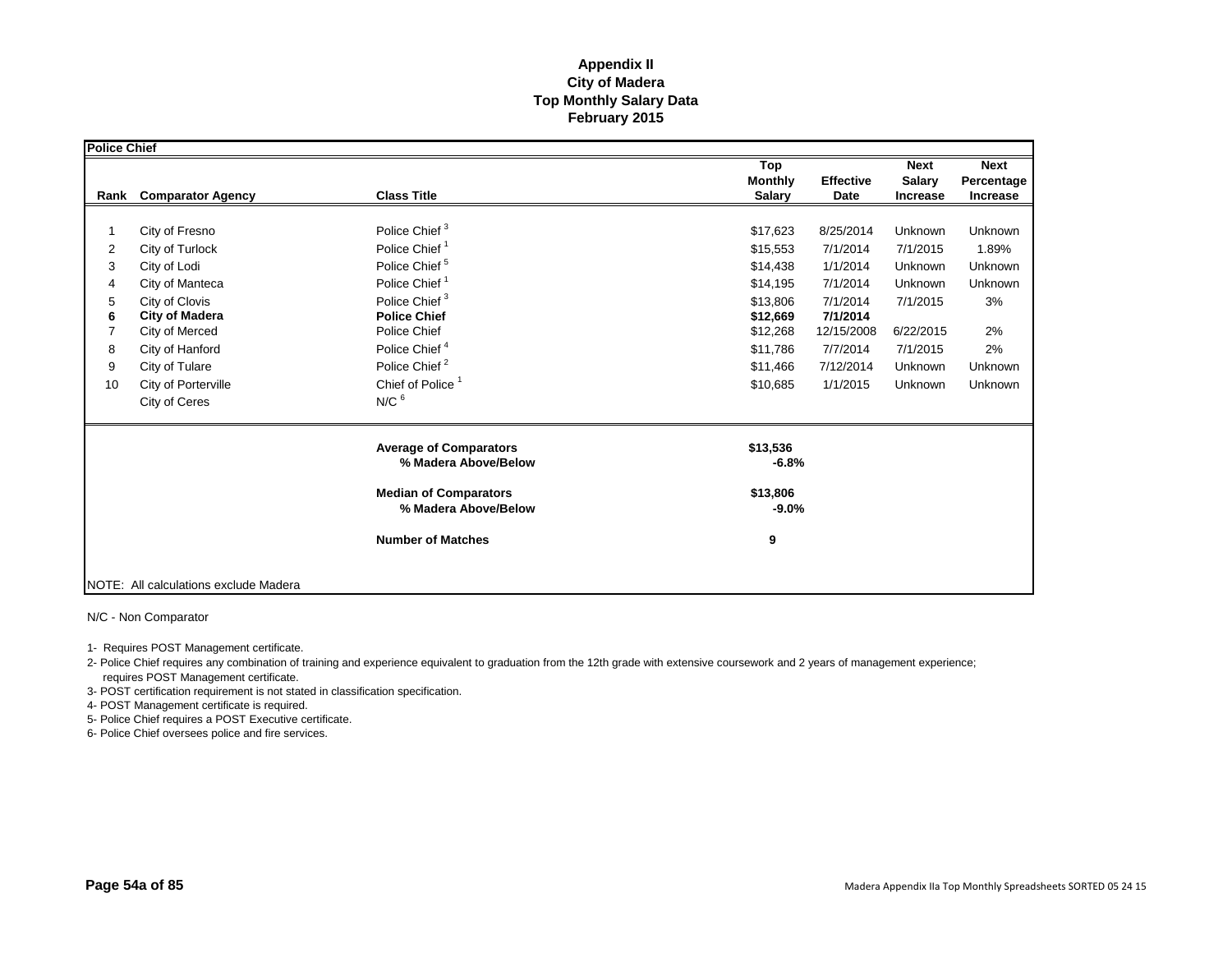|      | <b>Police Commander</b>               |                                                       |                     |                  |                 |             |
|------|---------------------------------------|-------------------------------------------------------|---------------------|------------------|-----------------|-------------|
|      |                                       |                                                       | Top                 |                  | <b>Next</b>     | <b>Next</b> |
|      |                                       |                                                       | <b>Monthly</b>      | <b>Effective</b> | <b>Salary</b>   | Percentage  |
| Rank | <b>Comparator Agency</b>              | <b>Class Title</b>                                    | <b>Salary</b>       | Date             | <b>Increase</b> | Increase    |
|      |                                       |                                                       |                     |                  |                 |             |
|      | City of Clovis                        | Police Captain <sup>2</sup>                           | \$11,717            | 7/1/2014         | 7/1/2015        | 3%          |
| 2    | City of Manteca                       | Police Captain <sup>5</sup>                           | \$11.644            | 7/1/2014         | Unknown         | Unknown     |
| 3    | City of Lodi                          | Police Captain                                        | \$11,122            | 1/1/2014         | Unknown         | Unknown     |
| 4    | City of Fresno                        | Police Captain <sup>2</sup>                           | \$10,944            | 7/1/2014         | 7/1/2015        | 2%          |
| 5    | City of Turlock                       | Police Captain <sup>4</sup>                           | \$10,527            | 7/1/2014         | 7/1/2015        | 1.90%       |
| 6    | City of Merced                        | Police Captain                                        | \$10,093            | 12/15/2008       | 6/22/2015       | 2%          |
| 7    | <b>City of Madera</b>                 | <b>Police Commander</b>                               | \$10,072            | 7/1/2014         |                 |             |
| 8    | City of Tulare                        | Police Captain <sup>1</sup>                           | \$9,299             | 7/12/2014        | Unknown         | Unknown     |
| 9    | City of Hanford                       | Police Captain <sup>5</sup>                           | \$9,135             | 7/7/2014         | 7/1/2015        | 2%          |
| 10   | City of Ceres                         | Police Lieutenant <sup>3</sup>                        | \$8,654             | 1/1/2015         | Unknown         | Unknown     |
| 11   | City of Porterville                   | Police Captain                                        | \$8,169             | 1/1/2015         | Unknown         | Unknown     |
|      |                                       | <b>Average of Comparators</b><br>% Madera Above/Below | \$10,130<br>$-0.6%$ |                  |                 |             |
|      |                                       | <b>Median of Comparators</b><br>% Madera Above/Below  | \$10,310<br>$-2.4%$ |                  |                 |             |
|      |                                       | <b>Number of Matches</b>                              | 10                  |                  |                 |             |
|      | NOTE: All calculations exclude Madera |                                                       |                     |                  |                 |             |

N/C - Non Comparator

1- Police Captain requires any combination of training and experience equivalent to graduation from the 12th grade with extensive coursework and 3 years of management and supervisory experience; requires POST Management certificate.

2- POST certification requirement is not stated in classification specification.

3- Police Captain is not filled and is not assigned to a salary range.

4- Police Captain requires a Bachelor's degree and 4 years of experience; requires POST Management certificate.

5- Requires POST Management certificate.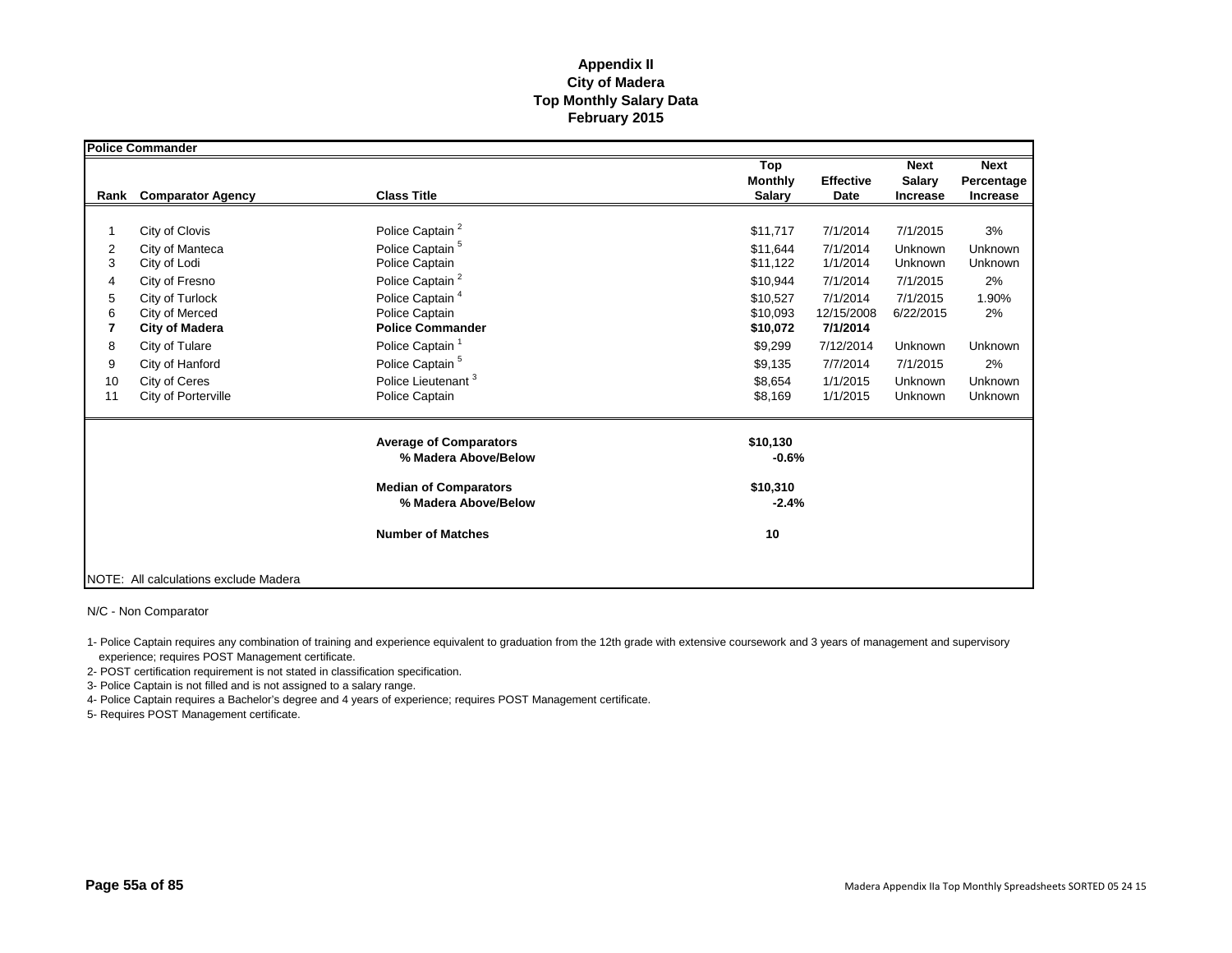|                | <b>Police Office Supervisor</b>       |                                                                                                       |                     |                      |                 |             |
|----------------|---------------------------------------|-------------------------------------------------------------------------------------------------------|---------------------|----------------------|-----------------|-------------|
|                |                                       |                                                                                                       | Top                 |                      | <b>Next</b>     | <b>Next</b> |
|                |                                       |                                                                                                       | <b>Monthly</b>      | <b>Effective</b>     | <b>Salary</b>   | Percentage  |
| Rank           | <b>Comparator Agency</b>              | <b>Class Title</b>                                                                                    | <b>Salary</b>       | Date                 | <b>Increase</b> | Increase    |
|                |                                       |                                                                                                       |                     |                      |                 |             |
|                | City of Clovis                        | Records Supervisor / Communications Supervisor <sup>2,3</sup>                                         | \$7,825             | 7/1/2014             | 7/1/2015        | 3%          |
| $\overline{2}$ | City of Turlock                       | Public Safety Records Supervisor / Public Safety Communications<br>Supervisor <sup>2,6</sup>          | \$5,887             | 8/1/2014             | 7/1/2015        | 2.11%       |
| 3              | City of Hanford                       | <b>Police Support Services Supervisor</b>                                                             | \$5,523             | 7/7/2014             | 7/1/2015        | 2%          |
| 4              | City of Merced                        | Police Records Supervisor / Supervising Police Dispatcher <sup>2,4</sup>                              | \$5,344             | 12/15/2008           | 6/22/2015       | 2%          |
| 5              | City of Porterville                   | Police Services Supervisor <sup>1</sup>                                                               | \$5,323             | 1/1/2015             | Unknown         | Unknown     |
| 6              | City of Ceres                         | Public Safety Support Services Supervisor <sup>5</sup>                                                | \$5,285             | 1/1/2015             | Unknown         | Unknown     |
| $\overline{7}$ | City of Fresno                        | Records Supervisor / Emergency Services Communications Supervisor <sup>2,3</sup>                      | \$5,185             | 7/1/2009             | Unknown         | Unknown     |
| 8<br>9         | City of Lodi<br><b>City of Madera</b> | Police Records Clerk Supervisor / Dispatch Supervisor <sup>2</sup><br><b>Police Office Supervisor</b> | \$4.953<br>\$4,672  | 1/1/2014<br>7/1/2014 | Unknown         | Unknown     |
|                | City of Manteca                       | N/C                                                                                                   |                     |                      |                 |             |
|                | City of Tulare                        | N/C                                                                                                   |                     |                      |                 |             |
|                |                                       | <b>Average of Comparators</b><br>% Madera Above/Below                                                 | \$5,665<br>$-21.3%$ |                      |                 |             |
|                |                                       | <b>Median of Comparators</b><br>% Madera Above/Below                                                  | \$5,333<br>$-14.2%$ |                      |                 |             |
|                |                                       | <b>Number of Matches</b>                                                                              | 8                   |                      |                 |             |
|                | NOTE: All calculations exclude Madera |                                                                                                       |                     |                      |                 |             |

#### N/C - Non Comparator

1- Police Services Supervisor requires any combination of training and experience equivalent to a Bachelor's degree and 4 years of experience; certifications are not required.

2- City of Madera's class is bracketed by two or more comparators.

3- POST certification requirement is not stated in classification specification.

4- Supervising Police Dispatcher requires any combination of training and experience equivalent to an Associate's degree and 5 years of experience.

5- Certifications are not required. Public Safety Support Services Supervisor requires any combination of education and experience equivalent to 2 years of college and 5 years of experience.

6- Both classifications require an Associate's degree and 2-3 years of experience; certifications are not required.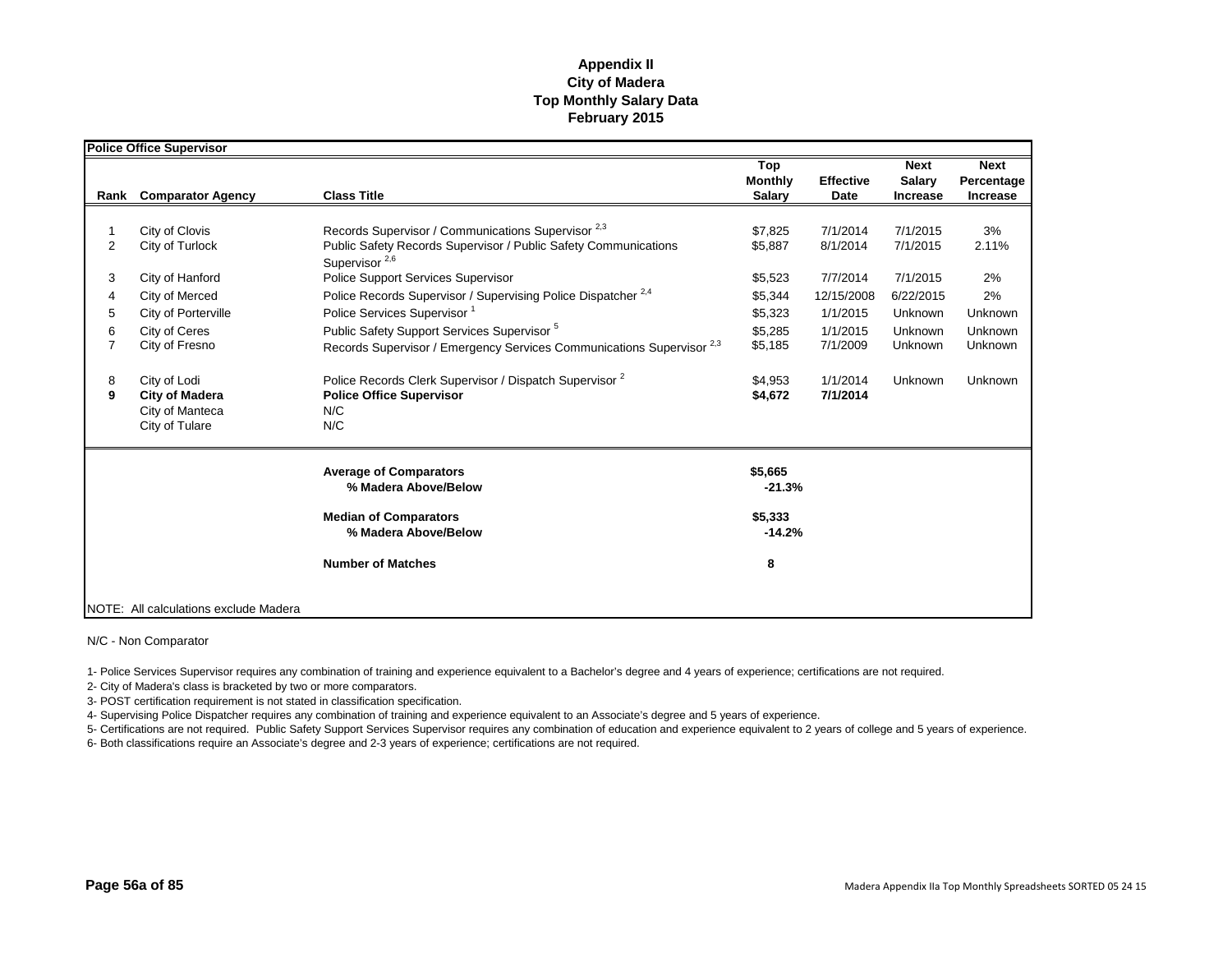|      | Police Officer II                     |                                                      |                     |                  |                 |                |
|------|---------------------------------------|------------------------------------------------------|---------------------|------------------|-----------------|----------------|
|      |                                       |                                                      | Top                 |                  | <b>Next</b>     | <b>Next</b>    |
|      |                                       |                                                      | <b>Monthly</b>      | <b>Effective</b> | <b>Salary</b>   | Percentage     |
| Rank | <b>Comparator Agency</b>              | <b>Class Title</b>                                   | <b>Salary</b>       | Date             | <b>Increase</b> | Increase       |
|      |                                       |                                                      |                     |                  |                 |                |
|      | City of Manteca                       | Police Officer II                                    | \$8,665             | 7/1/2014         | Unknown         | Unknown        |
| 2    | City of Clovis                        | Police Officer                                       | \$6,767             | 7/1/2014         | 7/1/2015        | 3%             |
| 3    | City of Fresno                        | Police Officer                                       | \$6,477             | 7/1/2014         | 7/1/2015        | 2%             |
| 4    | City of Lodi                          | Police Officer                                       | \$6,437             | 1/1/2014         | Unknown         | <b>Unknown</b> |
| 5    | City of Ceres                         | Police Officer                                       | \$5,809             | 1/1/2015         | Unknown         | Unknown        |
| 6    | City of Merced                        | Police Officer                                       | \$5,733             | 12/24/2012       | Unknown         | Unknown        |
|      | City of Hanford                       | Police Officer                                       | \$5,703             | 7/7/2014         | 7/1/2015        | 2%             |
| 8    | City of Turlock                       | Police Officer II                                    | \$5,625             | 8/1/2014         | 8/1/2015        | 1.98%          |
| 9    | City of Tulare                        | Police Officer                                       | \$5,564             | 7/12/2014        | Unknown         | Unknown        |
| 10   | <b>City of Madera</b>                 | <b>Police Officer II</b>                             | \$5,240             | 7/1/2014         |                 |                |
| 11   | City of Porterville                   | Police Officer                                       | \$4,770             | 1/1/2015         | Unknown         | <b>Unknown</b> |
|      |                                       | <b>Average of Comparators</b>                        | \$6,155             |                  |                 |                |
|      |                                       | % Madera Above/Below                                 | $-17.5%$            |                  |                 |                |
|      |                                       | <b>Median of Comparators</b><br>% Madera Above/Below | \$5,771<br>$-10.1%$ |                  |                 |                |
|      |                                       | <b>Number of Matches</b>                             | 10                  |                  |                 |                |
|      | NOTE: All calculations exclude Madera |                                                      |                     |                  |                 |                |

N/C - Non Comparator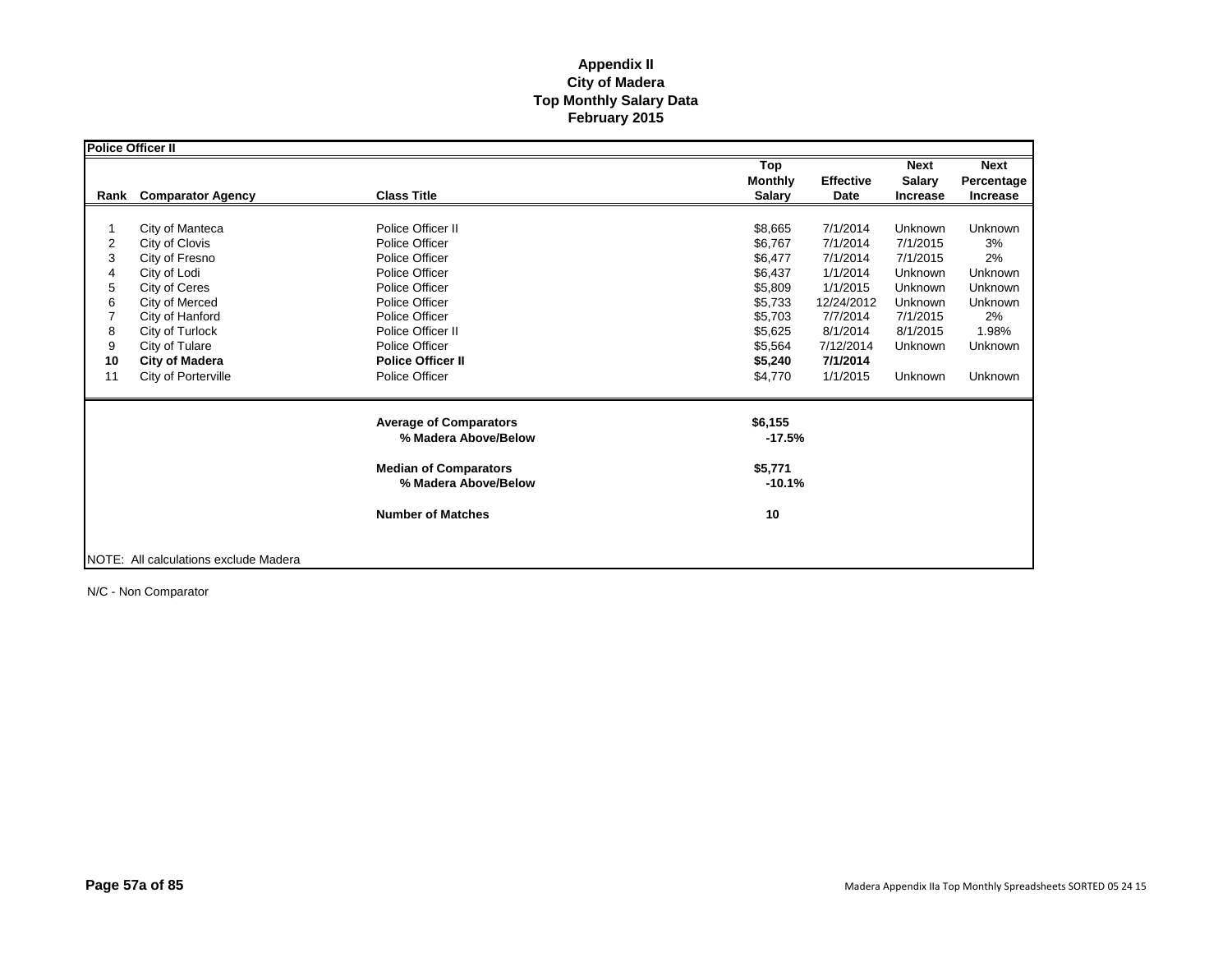|                                             | <b>Police Sergeant</b>                                                                                                                                                                                         |                                                                                                                                                                                                                                                             |                                                                                                                                                                                                                                                               |                                                                                                                |                                                                                           |
|---------------------------------------------|----------------------------------------------------------------------------------------------------------------------------------------------------------------------------------------------------------------|-------------------------------------------------------------------------------------------------------------------------------------------------------------------------------------------------------------------------------------------------------------|---------------------------------------------------------------------------------------------------------------------------------------------------------------------------------------------------------------------------------------------------------------|----------------------------------------------------------------------------------------------------------------|-------------------------------------------------------------------------------------------|
| Rank                                        | <b>Comparator Agency</b>                                                                                                                                                                                       | <b>Class Title</b>                                                                                                                                                                                                                                          | Top<br><b>Monthly</b><br><b>Effective</b><br><b>Salary</b><br>Date                                                                                                                                                                                            | <b>Next</b><br><b>Salary</b><br><b>Increase</b>                                                                | <b>Next</b><br>Percentage<br><b>Increase</b>                                              |
| 2<br>3<br>4<br>5<br>6<br>8<br>9<br>10<br>11 | City of Manteca<br>City of Clovis<br>City of Merced<br>City of Fresno<br>City of Lodi<br>City of Ceres<br>City of Tulare<br>City of Turlock<br>City of Hanford<br><b>City of Madera</b><br>City of Porterville | Police Sergeant <sup>1</sup><br>Police Sergeant<br>Police Sergeant<br>Police Sergeant <sup>2</sup><br>Police Sergeant<br>Police Sergeant<br>Police Sergeant <sup>3</sup><br>Police Sergeant<br>Police Sergeant<br><b>Police Sergeant</b><br>Police Sergeant | \$10,548<br>7/1/2014<br>\$8,638<br>7/1/2014<br>\$7,908<br>12/24/2012<br>\$7,808<br>7/1/2014<br>\$7,724<br>1/1/2014<br>\$7,425<br>1/1/2015<br>\$7,247<br>7/12/2014<br>\$6,967<br>8/1/2014<br>\$6,963<br>7/7/2014<br>\$6,658<br>7/1/2014<br>\$5,939<br>1/1/2015 | Unknown<br>7/1/2015<br>Unknown<br>7/1/2015<br>Unknown<br>Unknown<br>Unknown<br>8/1/2015<br>7/1/2015<br>Unknown | Unknown<br>3%<br>Unknown<br>2%<br>Unknown<br>Unknown<br>Unknown<br>1.98%<br>2%<br>Unknown |
|                                             |                                                                                                                                                                                                                | <b>Average of Comparators</b><br>% Madera Above/Below<br><b>Median of Comparators</b><br>% Madera Above/Below<br><b>Number of Matches</b>                                                                                                                   | \$7,717<br>$-15.9%$<br>\$7,574<br>$-13.8%$<br>10                                                                                                                                                                                                              |                                                                                                                |                                                                                           |
|                                             | NOTE: All calculations exclude Madera                                                                                                                                                                          |                                                                                                                                                                                                                                                             |                                                                                                                                                                                                                                                               |                                                                                                                |                                                                                           |

N/C - Non Comparator

1- Requires POST Management certificate.

2- POST certification requirement is not stated in classification specification.

3- Requires POST Supervisory certificate.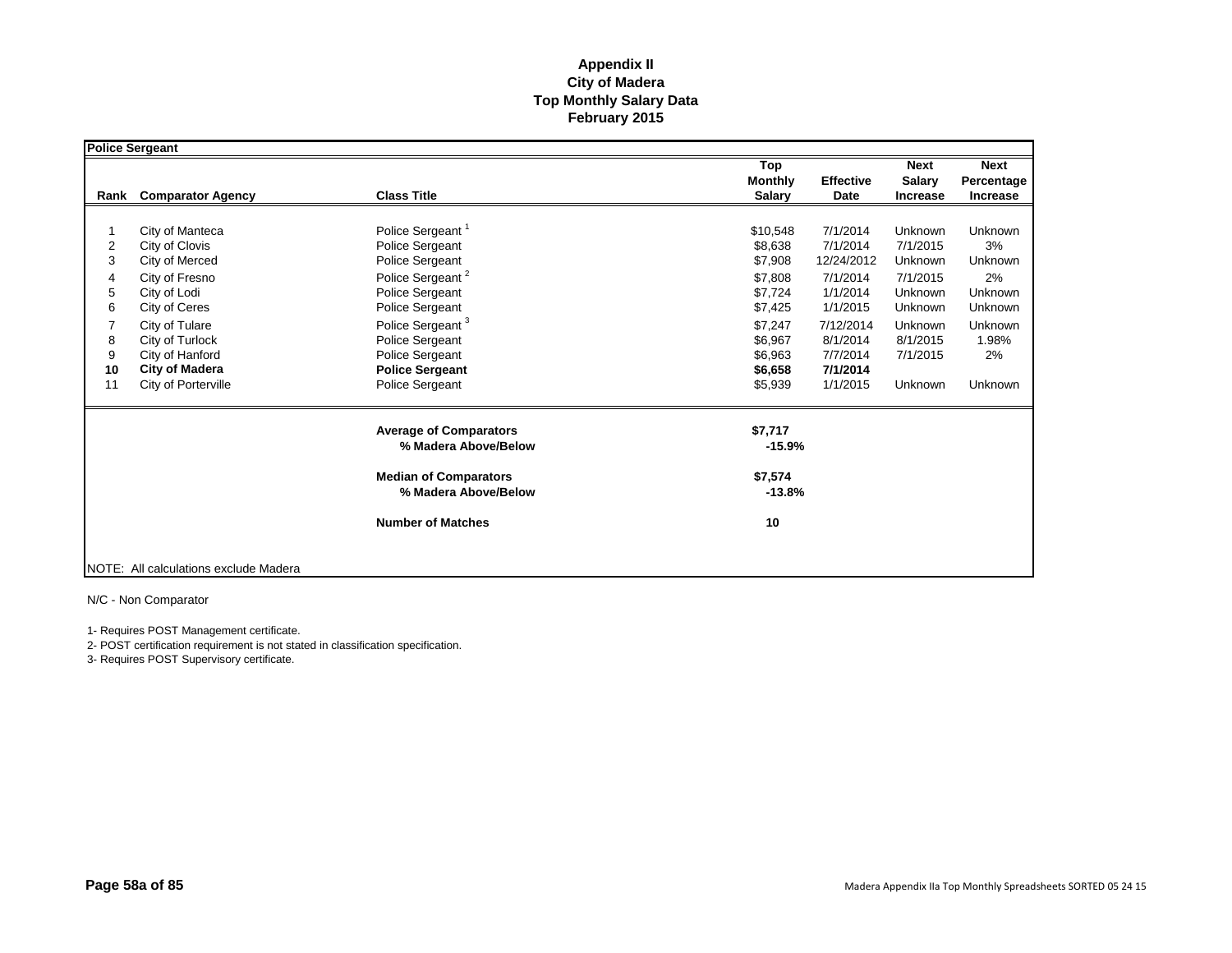|                | <b>Procurement Services Manager</b>   |                                     |                |                                         |                 |                 |
|----------------|---------------------------------------|-------------------------------------|----------------|-----------------------------------------|-----------------|-----------------|
|                |                                       |                                     | Top            |                                         | <b>Next</b>     | <b>Next</b>     |
|                |                                       |                                     | <b>Monthly</b> | <b>Effective</b>                        | <b>Salary</b>   | Percentage      |
| Rank           | <b>Comparator Agency</b>              | <b>Class Title</b>                  | <b>Salary</b>  | Date                                    | <b>Increase</b> | <b>Increase</b> |
| 1              |                                       |                                     |                | 8/25/2014                               | Unknown         | <b>Unknown</b>  |
|                | City of Fresno                        | <b>Purchasing Manager</b>           | \$8,834        |                                         |                 |                 |
| $\overline{2}$ | City of Merced                        | Purchasing Supervisor <sup>1</sup>  | \$5,323        | 12/15/2008                              | 6/22/2015       | 2%              |
| 3              | <b>City of Madera</b>                 | <b>Procurement Services Manager</b> | \$4,314        | 7/1/2014                                |                 |                 |
|                | City of Ceres                         | N/C                                 |                |                                         |                 |                 |
|                | City of Clovis                        | N/C                                 |                |                                         |                 |                 |
|                | City of Hanford                       | N/C                                 |                |                                         |                 |                 |
|                | City of Lodi                          | N/C                                 |                |                                         |                 |                 |
|                | City of Manteca                       | N/C                                 |                |                                         |                 |                 |
|                | City of Porterville                   | N/C                                 |                |                                         |                 |                 |
|                | City of Tulare                        | N/C <sup>2</sup>                    |                |                                         |                 |                 |
|                | City of Turlock                       | N/C                                 |                |                                         |                 |                 |
|                |                                       | <b>Average of Comparators</b>       |                | <b>Insufficient Data to do Analysis</b> |                 |                 |
|                |                                       | % Madera Above/Below                |                | <b>Insufficient Data to do Analysis</b> |                 |                 |
|                |                                       | <b>Median of Comparators</b>        |                | <b>Insufficient Data to do Analysis</b> |                 |                 |
|                |                                       | % Madera Above/Below                |                | <b>Insufficient Data to do Analysis</b> |                 |                 |
|                |                                       | <b>Number of Matches</b>            | $\mathbf{2}$   |                                         |                 |                 |
|                |                                       |                                     |                |                                         |                 |                 |
|                |                                       |                                     |                |                                         |                 |                 |
|                | NOTE: All calculations exclude Madera |                                     |                |                                         |                 |                 |

N/C - Non Comparator

1- Purchasing Supervisor requires Professional Purchasing certificate.

2- Utility/Purchasing/Revenue Officer oversees procurement, inventory control, utility billing, and business license functions.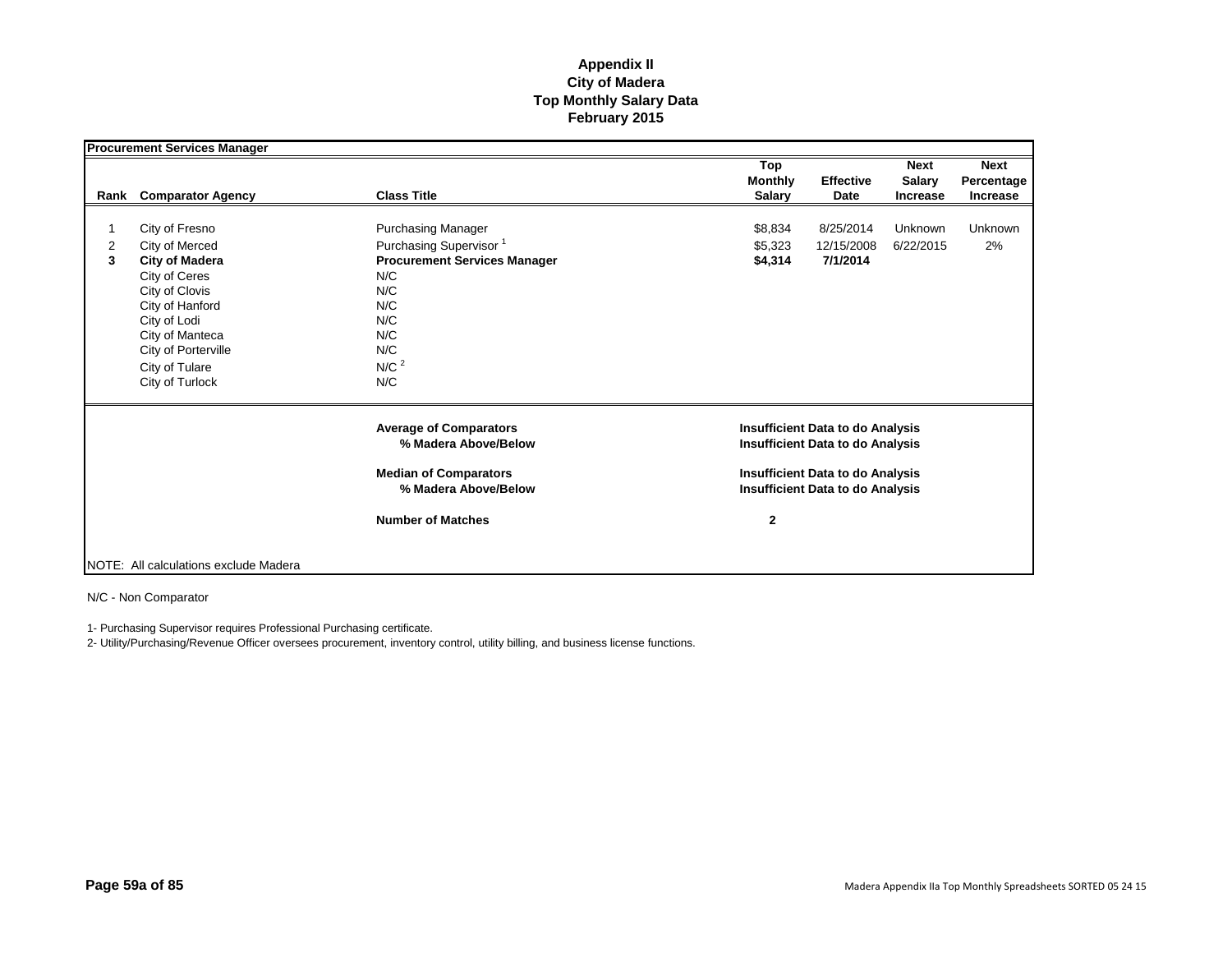|                | <b>Program Manager-Grants</b>         |                                            |                |                  |                 |             |
|----------------|---------------------------------------|--------------------------------------------|----------------|------------------|-----------------|-------------|
|                |                                       |                                            | Top            |                  | <b>Next</b>     | <b>Next</b> |
|                |                                       |                                            | <b>Monthly</b> | <b>Effective</b> | <b>Salary</b>   | Percentage  |
| Rank           | <b>Comparator Agency</b>              | <b>Class Title</b>                         | <b>Salary</b>  | <b>Date</b>      | <b>Increase</b> | Increase    |
|                |                                       |                                            |                |                  |                 |             |
|                | City of Clovis                        | Housing Program Coordinator                | \$7,332        | 7/1/2014         | 7/1/2015        | 3%          |
| $\overline{2}$ | City of Turlock                       | Administrative Analyst                     | \$6,430        | 7/1/2014         | 7/1/2015        | 1.89%       |
| 3              | City of Porterville                   | Administrative Analyst II <sup>2</sup>     | \$6,305        | 1/1/2015         | Unknown         | Unknown     |
| 4              | City of Manteca                       | Senior Administrative Analyst <sup>2</sup> | \$6,039        | 7/1/2014         | Unknown         | Unknown     |
| 5              | City of Lodi                          | Management Analyst <sup>2</sup>            | \$5.806        | 1/1/2014         | Unknown         | Unknown     |
| 6              | City of Tulare                        | Senior Management Analyst                  | \$5,790        | 7/12/2014        | Unknown         | Unknown     |
|                | City of Merced                        | Management Analyst <sup>2</sup>            | \$5,748        | 12/15/2008       | 6/22/2015       | 2%          |
| 8              | City of Ceres                         | Administrative Analyst <sup>2</sup>        | \$5,285        | 1/1/2015         | Unknown         | Unknown     |
| 9              | <b>City of Madera</b>                 | <b>Program Manager-Grants</b>              | \$5,010        | 7/1/2014         |                 |             |
| 10             | City of Fresno                        | Management Analyst II <sup>2</sup>         | \$4,738        | 7/1/2009         | Unknown         | Unknown     |
|                | City of Hanford                       | N/C <sup>3</sup>                           |                |                  |                 |             |
|                |                                       | <b>Average of Comparators</b>              | \$5,941        |                  |                 |             |
|                |                                       | % Madera Above/Below                       | $-18.6%$       |                  |                 |             |
|                |                                       | <b>Median of Comparators</b>               | \$5,806        |                  |                 |             |
|                |                                       | % Madera Above/Below                       | $-15.9%$       |                  |                 |             |
|                |                                       | <b>Number of Matches</b>                   | 9              |                  |                 |             |
|                |                                       |                                            |                |                  |                 |             |
|                | NOTE: All calculations exclude Madera |                                            |                |                  |                 |             |

N/C - Non Comparator

1- Housing Program Coordinator manages the Community Development Block Grant program, as well as plans, develops, coordinates, and administers affordable housing and rehabilitation programs and projects.

2- This is a general classification that performs grants administration duties.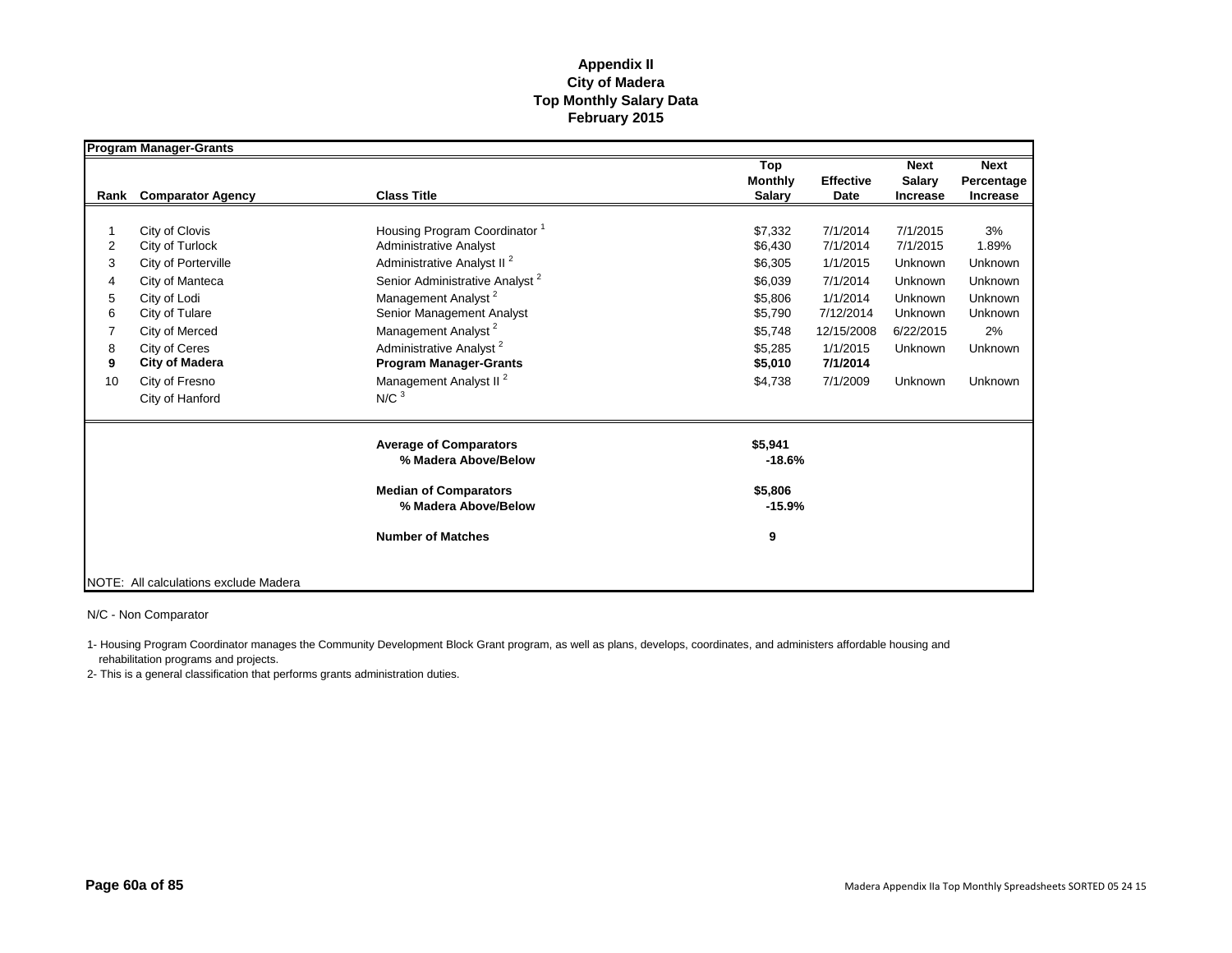|                | <b>Property and Evidence Officer</b>  |                                             |                |                  |                 |             |
|----------------|---------------------------------------|---------------------------------------------|----------------|------------------|-----------------|-------------|
|                |                                       |                                             | Top            |                  | <b>Next</b>     | <b>Next</b> |
|                |                                       |                                             | <b>Monthly</b> | <b>Effective</b> | <b>Salary</b>   | Percentage  |
| Rank           | <b>Comparator Agency</b>              | <b>Class Title</b>                          | <b>Salary</b>  | Date             | <b>Increase</b> | Increase    |
|                |                                       |                                             |                |                  |                 |             |
|                | City of Manteca                       | Property/Evidence Officer                   | \$5,861        | 7/1/2014         | Unknown         | Unknown     |
| $\overline{2}$ | City of Merced                        | <b>Community Services Officer</b>           | \$4,578        | 12/24/2012       | Unknown         | Unknown     |
| 3              | City of Tulare                        | Evidence Technician <sup>2</sup>            | \$4,423        | 7/12/2014        | Unknown         | Unknown     |
| 4              | City of Clovis                        | Property & Evidence Technician <sup>3</sup> | \$4,389        | 7/1/2014         | 7/1/2015        | 3%          |
| 5              | City of Turlock                       | Evidence & Property Specialist <sup>4</sup> | \$4,386        | 8/1/2014         | 8/1/2015        | 1.98%       |
| 6              | City of Lodi                          | Property & Evidence Technician              | \$4,358        | 1/1/2014         | Unknown         | Unknown     |
|                | City of Hanford                       | Property & Evidence Technician              | \$4,174        | 7/7/2014         | 7/1/2015        | 2%          |
| 8              | City of Ceres                         | Community Services Officer <sup>1</sup>     | \$4,027        | 1/1/2015         | Unknown         | Unknown     |
| 9              | City of Fresno                        | Property & Evidence Technician <sup>3</sup> | \$3,872        | 8/5/2013         | Unknown         | Unknown     |
| 10             | City of Porterville                   | Property & Evidence Technician <sup>1</sup> | \$3,504        | 1/1/2015         | Unknown         | Unknown     |
| 11             | <b>City of Madera</b>                 | <b>Property and Evidence Officer</b>        | \$3,464        | 7/1/2014         |                 |             |
|                |                                       |                                             |                |                  |                 |             |
|                |                                       | <b>Average of Comparators</b>               | \$4,357        |                  |                 |             |
|                |                                       | % Madera Above/Below                        | $-25.8%$       |                  |                 |             |
|                |                                       | <b>Median of Comparators</b>                | \$4,372        |                  |                 |             |
|                |                                       | % Madera Above/Below                        | $-26.2%$       |                  |                 |             |
|                |                                       | <b>Number of Matches</b>                    | 10             |                  |                 |             |
|                | NOTE: All calculations exclude Madera |                                             |                |                  |                 |             |

N/C - Non Comparator

1- Certifications are not required.

2- POST certification is not required.

3- POST certification requirement is not stated in classification specification.

4- Evidence and Property Specialist requires completion of 30 units of college coursework and 2 years of experience.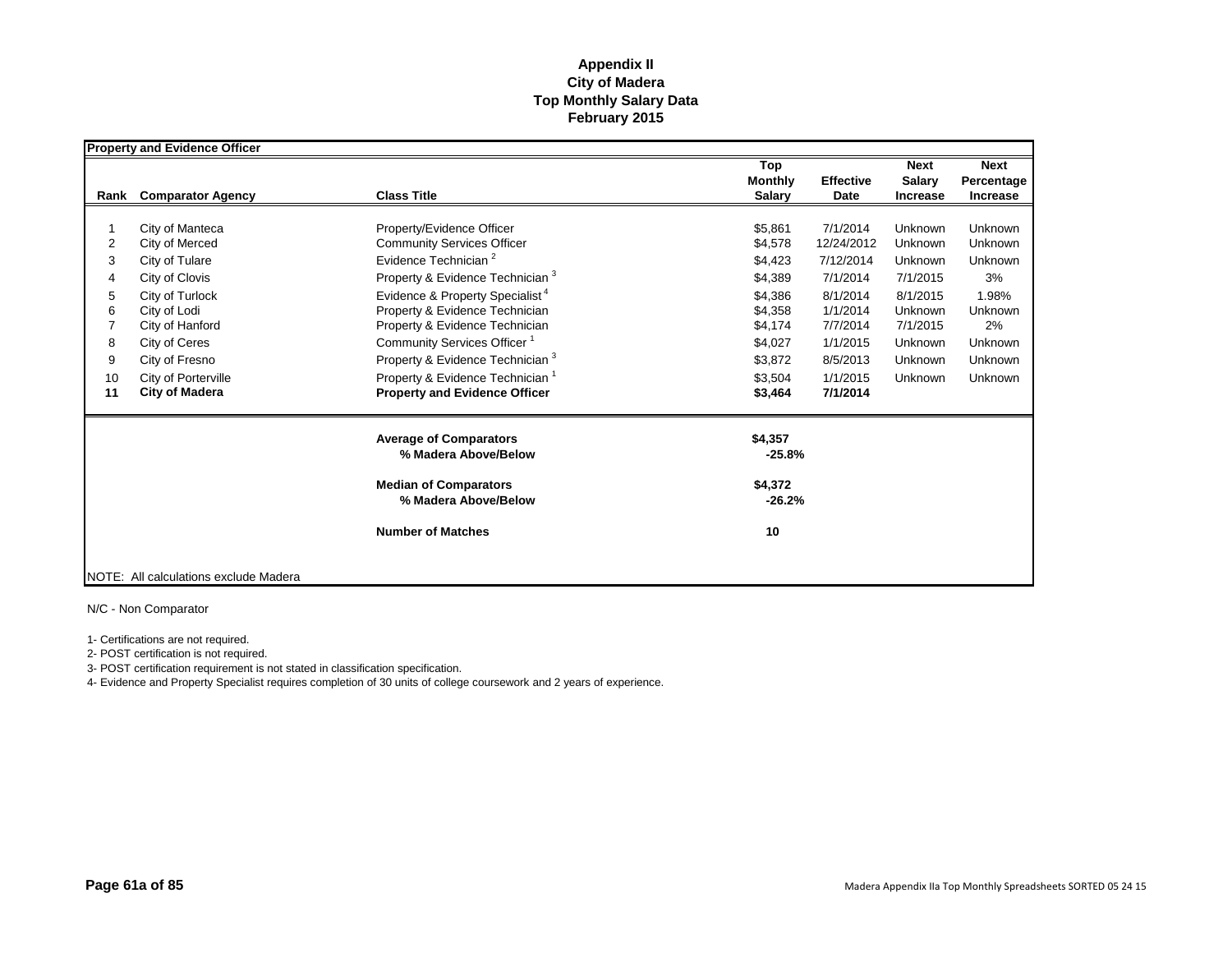|                                             | <b>Public Safety Dispatcher</b>                                                                                                                                                                                |                                                                                                                                                                                                                                                                                                                                                                                              |                                                                                                                       |                                                                                                                                     |                                                                                                               |                                                                                                              |
|---------------------------------------------|----------------------------------------------------------------------------------------------------------------------------------------------------------------------------------------------------------------|----------------------------------------------------------------------------------------------------------------------------------------------------------------------------------------------------------------------------------------------------------------------------------------------------------------------------------------------------------------------------------------------|-----------------------------------------------------------------------------------------------------------------------|-------------------------------------------------------------------------------------------------------------------------------------|---------------------------------------------------------------------------------------------------------------|--------------------------------------------------------------------------------------------------------------|
| Rank                                        | <b>Comparator Agency</b>                                                                                                                                                                                       | <b>Class Title</b>                                                                                                                                                                                                                                                                                                                                                                           | Top<br><b>Monthly</b><br><b>Salary</b>                                                                                | <b>Effective</b><br>Date                                                                                                            | <b>Next</b><br>Salary<br><b>Increase</b>                                                                      | <b>Next</b><br>Percentage<br>Increase                                                                        |
| 2<br>3<br>4<br>5<br>6<br>8<br>9<br>10<br>11 | City of Manteca<br>City of Lodi<br>City of Clovis<br>City of Turlock<br>City of Merced<br>City of Tulare<br>City of Fresno<br>City of Ceres<br>City of Hanford<br>City of Porterville<br><b>City of Madera</b> | Public Safety Dispatcher II<br>Dispatcher Jailer <sup>3</sup><br><b>Public Safety Dispatcher</b><br><b>Emergency Services Dispatcher II</b><br>Dispatcher II<br>Public Safety Dispatcher II<br>Emergency Services Dispatcher II <sup>2</sup><br>Public Safety Dispatcher II<br><b>Communications Dispatcher</b><br>Communications Dispatcher <sup>1</sup><br><b>Public Safety Dispatcher</b> | \$5,549<br>\$4.959<br>\$4,911<br>\$4,541<br>\$4,158<br>\$4,125<br>\$4,077<br>\$4,027<br>\$3,796<br>\$3.762<br>\$3,464 | 7/1/2014<br>1/1/2014<br>7/1/2014<br>8/1/2014<br>12/24/2012<br>7/12/2014<br>8/5/2013<br>1/1/2015<br>7/7/2014<br>1/1/2015<br>7/1/2014 | Unknown<br>Unknown<br>7/1/2015<br>8/1/2015<br>Unknown<br>Unknown<br>Unknown<br>Unknown<br>7/1/2015<br>Unknown | Unknown<br>Unknown<br>3%<br>1.98%<br>Unknown<br>Unknown<br><b>Unknown</b><br>Unknown<br>2%<br><b>Unknown</b> |
|                                             |                                                                                                                                                                                                                | <b>Average of Comparators</b><br>% Madera Above/Below<br><b>Median of Comparators</b><br>% Madera Above/Below<br><b>Number of Matches</b>                                                                                                                                                                                                                                                    | \$4,391<br>$-26.7%$<br>\$4,141<br>$-19.6%$<br>10                                                                      |                                                                                                                                     |                                                                                                               |                                                                                                              |
|                                             | NOTE: All calculations exclude Madera                                                                                                                                                                          |                                                                                                                                                                                                                                                                                                                                                                                              |                                                                                                                       |                                                                                                                                     |                                                                                                               |                                                                                                              |

N/C - Non Comparator

1- Certifications are not required. The Communications Dispatcher includes a 2.14% differential agreed upon through the most recent negotiation process.

2- POST certification requirement is not stated in classification specification.

3- POST Dispatch certificate is not required.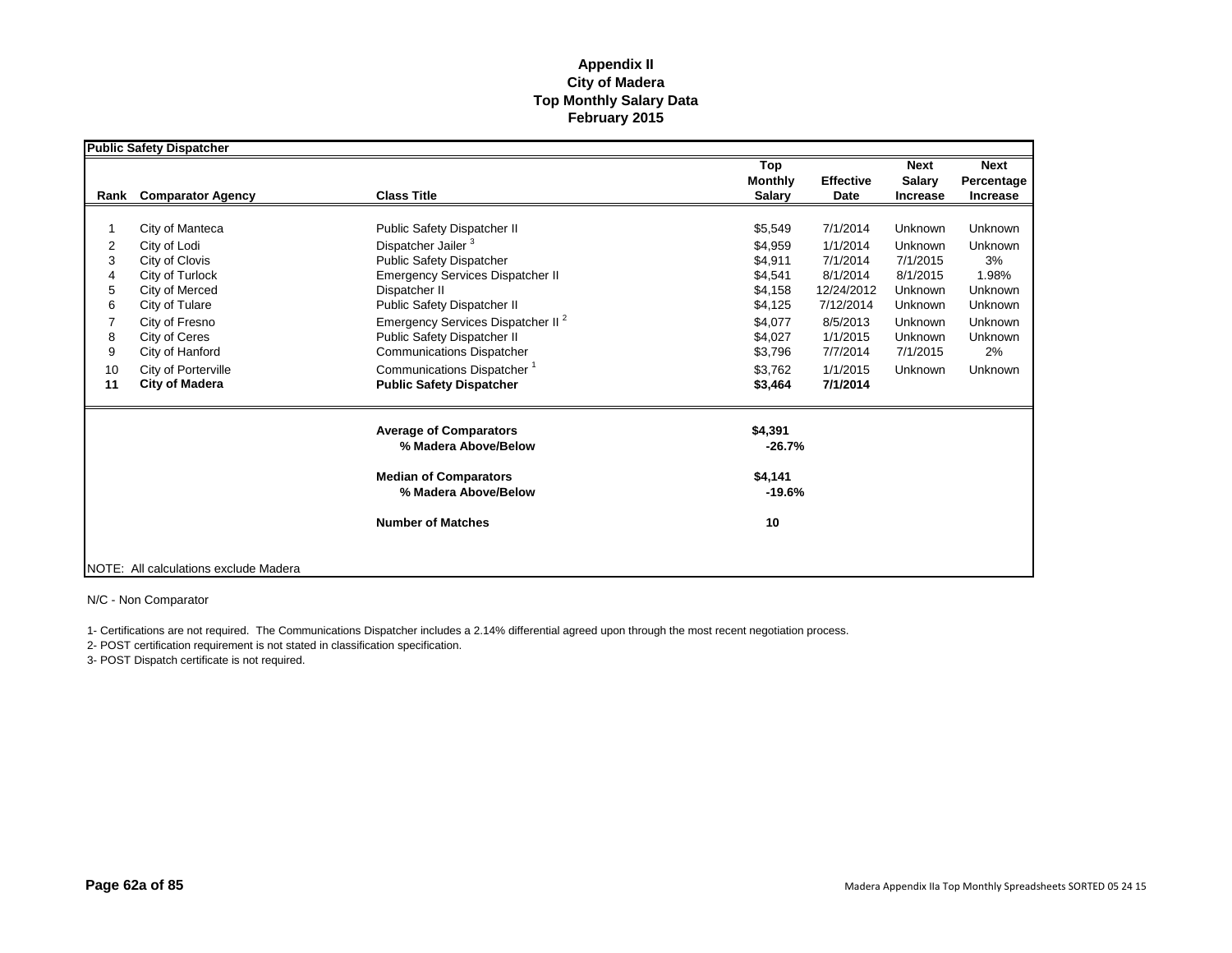|      | <b>Public Works Maintenance Worker II</b> |                                                                                                                                           |                |                  |               |             |
|------|-------------------------------------------|-------------------------------------------------------------------------------------------------------------------------------------------|----------------|------------------|---------------|-------------|
|      |                                           |                                                                                                                                           | Top            |                  | <b>Next</b>   | <b>Next</b> |
|      |                                           |                                                                                                                                           | <b>Monthly</b> | <b>Effective</b> | <b>Salary</b> | Percentage  |
| Rank | <b>Comparator Agency</b>                  | <b>Class Title</b>                                                                                                                        | <b>Salary</b>  | Date             | Increase      | Increase    |
|      |                                           |                                                                                                                                           |                |                  |               |             |
|      | City of Clovis                            | Senior Maintenance Worker                                                                                                                 | \$4,933        | 7/1/2014         | 7/1/2015      | 3%          |
| 2    | City of Manteca                           | Street Maintenance/Equipment Operator II                                                                                                  | \$4,376        | 7/1/2014         | Unknown       | Unknown     |
| 3    | City of Merced                            | Maintenance Worker II / Collection System Worker II <sup>1,5</sup>                                                                        | \$4,018        | 12/23/2013       | 7/1/2015      | 2%          |
|      | City of Turlock                           | Maintenance Worker II <sup>6</sup>                                                                                                        | \$3.986        | 7/1/2014         | 7/1/2015      | 2.11%       |
| 5    | City of Lodi                              | Street Maintenance Worker II                                                                                                              | \$3,958        | 3/21/2012        | Unknown       | Unknown     |
| 6    | City of Fresno                            | Collection System Maintenance Operator II / Maintenance & Construction Worker<br>1.4                                                      | \$3,869        | 7/1/2011         | Unknown       | Unknown     |
|      | City of Tulare                            | Street Maintenance Worker II / Wastewater Collection System Maintenance<br>Worker II / Water Utility Maintenance Worker II <sup>1,2</sup> | \$3,803        | 7/12/2014        | Unknown       | Unknown     |
| 8    | City of Porterville                       | <b>Field Services Worker II</b>                                                                                                           | \$3,683        | 1/1/2015         | Unknown       | Unknown     |
| 9    | City of Ceres                             | Street Maintenance Operator II <sup>3</sup>                                                                                               | \$3.648        | 1/1/2015         | Unknown       | Unknown     |
| 10   | City of Hanford                           | Maintenance Worker II                                                                                                                     | \$3,625        | 7/7/2014         | 7/1/2015      | 2%          |
| 11   | <b>City of Madera</b>                     | <b>Public Works Maintenance Worker II</b>                                                                                                 | \$2,726        | 7/1/2014         |               |             |
|      |                                           |                                                                                                                                           |                |                  |               |             |
|      |                                           | <b>Average of Comparators</b>                                                                                                             | \$3,990        |                  |               |             |
|      |                                           | % Madera Above/Below                                                                                                                      | $-46.4%$       |                  |               |             |
|      |                                           | <b>Median of Comparators</b>                                                                                                              | \$3,913        |                  |               |             |
|      |                                           | % Madera Above/Below                                                                                                                      | $-43.5%$       |                  |               |             |
|      |                                           | <b>Number of Matches</b>                                                                                                                  | 10             |                  |               |             |
|      |                                           |                                                                                                                                           |                |                  |               |             |
|      | NOTE: All calculations exclude Madera     |                                                                                                                                           |                |                  |               |             |

#### N/C - Non Comparator

1- City of Madera's class is bracketed by two or more comparators.

2- Wastewater Collection Systems Maintenance Worker II requires a Grade II Collection Systems Maintenance certificate. Water Utility Maintenance Worker II requires a D2 Water Distribution Operator certificate.

3- Street Maintenance Operator II requires Forklift certification and Grade I Wastewater Collection System Maintenance certificate.

4- Collection System Maintenance Operator II requires Class B driver's license; D1 Water Distribution Operator certificate is not required.

5- Collection System Worker II requires Grade II Collection System Maintenance certificate.

6- Certifications are not required.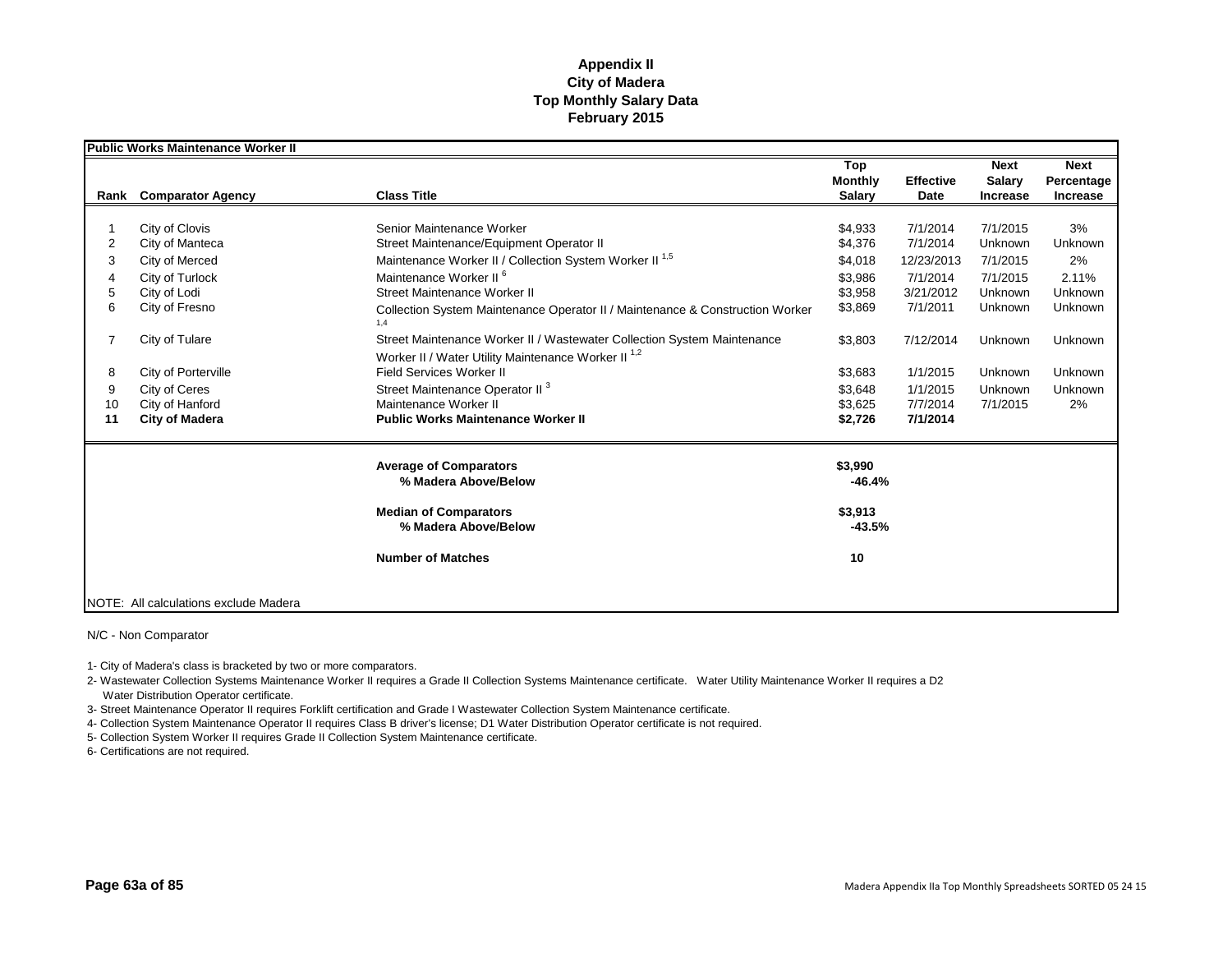|                       | <b>Public Works Maintenance Worker IV</b>                                                                                                                                                                      |                                                                                                                                                                                                                                                                     |                                                                |                                                                      |                                                        |                                         |
|-----------------------|----------------------------------------------------------------------------------------------------------------------------------------------------------------------------------------------------------------|---------------------------------------------------------------------------------------------------------------------------------------------------------------------------------------------------------------------------------------------------------------------|----------------------------------------------------------------|----------------------------------------------------------------------|--------------------------------------------------------|-----------------------------------------|
| Rank                  | <b>Comparator Agency</b>                                                                                                                                                                                       | <b>Class Title</b>                                                                                                                                                                                                                                                  | Top<br><b>Monthly</b><br><b>Salary</b>                         | <b>Effective</b><br>Date                                             | <b>Next</b><br>Salary<br><b>Increase</b>               | <b>Next</b><br>Percentage<br>Increase   |
| 2<br>3<br>4<br>5<br>6 | City of Clovis<br>City of Fresno<br>City of Turlock<br>City of Porterville<br>City of Hanford<br><b>City of Madera</b><br>City of Ceres<br>City of Lodi<br>City of Manteca<br>City of Merced<br>City of Tulare | <b>Equipment Operator</b><br>Heavy Equipment Operator <sup>1</sup><br>Maintenance Worker, Senior <sup>3</sup><br>Field Services Worker III<br>Heavy Equipment Operator <sup>2</sup><br><b>Public Works Maintenance Worker IV</b><br>N/C<br>N/C<br>N/C<br>N/C<br>N/C | \$5,647<br>\$4,686<br>\$4,395<br>\$4,068<br>\$3,788<br>\$3,379 | 7/1/2014<br>7/1/2011<br>7/1/2014<br>1/1/2015<br>7/7/2014<br>7/1/2014 | 7/1/2015<br>Unknown<br>7/1/2015<br>Unknown<br>7/1/2015 | 3%<br>Unknown<br>2.11%<br>Unknown<br>2% |
|                       |                                                                                                                                                                                                                | <b>Average of Comparators</b><br>% Madera Above/Below<br><b>Median of Comparators</b><br>% Madera Above/Below<br><b>Number of Matches</b>                                                                                                                           | \$4,517<br>$-33.7%$<br>\$4,395<br>$-30.1%$<br>5                |                                                                      |                                                        |                                         |
|                       | NOTE: All calculations exclude Madera                                                                                                                                                                          |                                                                                                                                                                                                                                                                     |                                                                |                                                                      |                                                        |                                         |

N/C - Non Comparator

1- Heavy Equipment Operator requires Class A or B driver's license; D1 Water Distribution Operator certificate is not required.

2- Heavy Equipment Operator requires Class A Driver's License. D1 Water Distribution Operator certificate is not required.

3- Maintenance Worker, Senior requires Level I Signs and Markings and one of the following: Pesticide Applicators, Certified Pool Operator, or Playground Safety certifications; D1 Water Distribution Operator certificate is not required.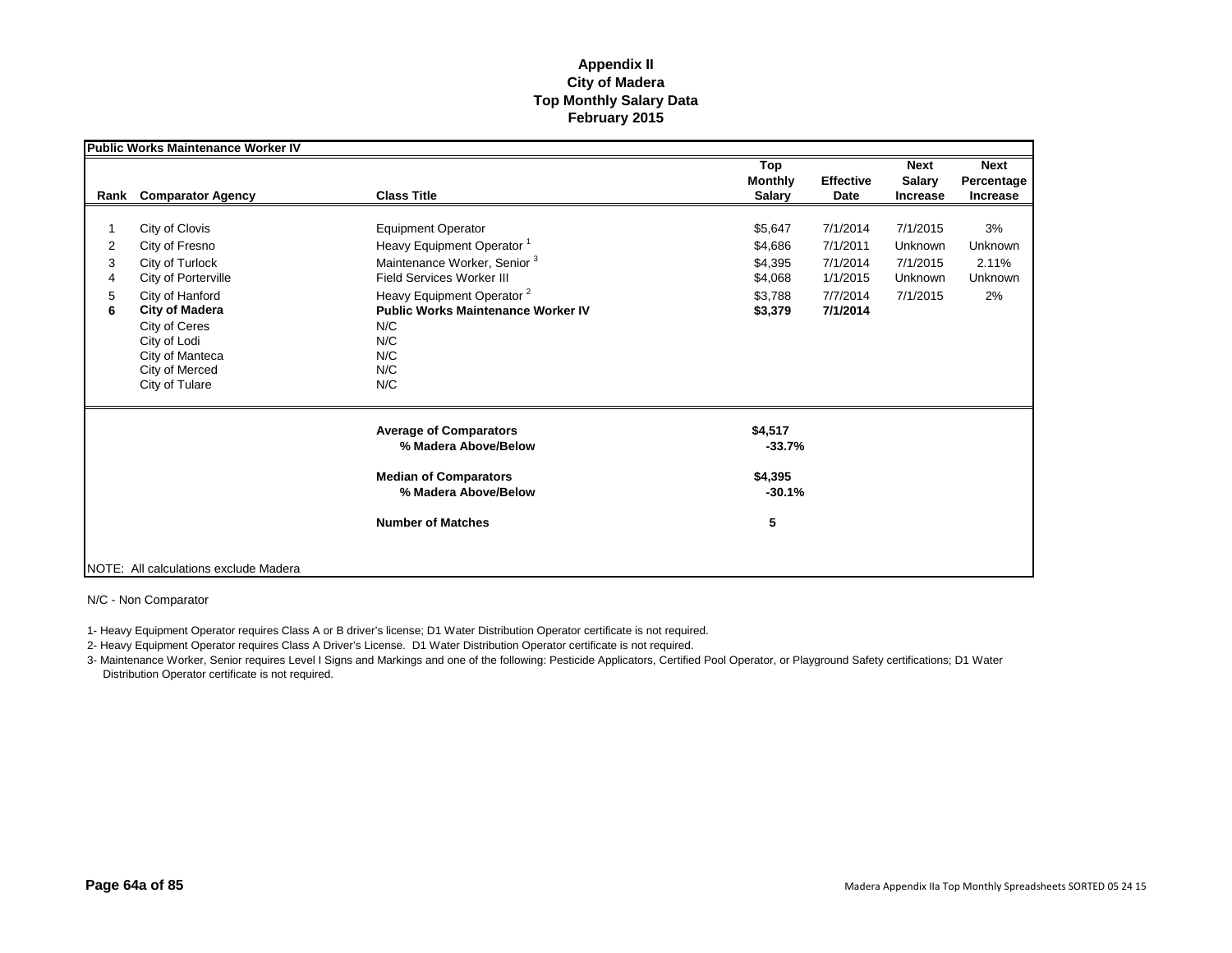|                       | <b>Public Works Operations Director</b>                                                                                                                                                                        |                                                                                                                                                                                                                                                                                                                                                                                                                                      |                                                                                          |                                                                                                |                                                                            |                                                                      |
|-----------------------|----------------------------------------------------------------------------------------------------------------------------------------------------------------------------------------------------------------|--------------------------------------------------------------------------------------------------------------------------------------------------------------------------------------------------------------------------------------------------------------------------------------------------------------------------------------------------------------------------------------------------------------------------------------|------------------------------------------------------------------------------------------|------------------------------------------------------------------------------------------------|----------------------------------------------------------------------------|----------------------------------------------------------------------|
| Rank                  | <b>Comparator Agency</b>                                                                                                                                                                                       | <b>Class Title</b>                                                                                                                                                                                                                                                                                                                                                                                                                   | Top<br><b>Monthly</b><br><b>Salary</b>                                                   | <b>Effective</b><br>Date                                                                       | <b>Next</b><br><b>Salary</b><br><b>Increase</b>                            | <b>Next</b><br>Percentage<br>Increase                                |
| 2<br>3<br>5<br>6<br>8 | City of Fresno<br>City of Clovis<br>City of Lodi<br>City of Manteca<br><b>City of Madera</b><br>City of Porterville<br>City of Ceres<br>City of Tulare<br>City of Hanford<br>City of Merced<br>City of Turlock | Assistant Director of Public Works / Assistant Director of Public Utilities<br>Assistant Public Utilities Director <sup>2</sup><br>Deputy Public Works Director <sup>3</sup><br><b>Public Works Deputy Director - Utilities</b><br><b>Public Works Operations Director</b><br>Deputy Public Works Director/Field Services Manager<br>Deputy Public Works Director <sup>4</sup><br><b>Field Services Manager</b><br>N/C<br>N/C<br>N/C | \$12,621<br>\$11,380<br>\$11,012<br>\$10,449<br>\$9,207<br>\$9,113<br>\$8,041<br>\$7,928 | 8/25/2014<br>7/1/2014<br>1/1/2014<br>7/1/2014<br>7/1/2014<br>1/1/2015<br>1/1/2015<br>7/12/2014 | Unknown<br>7/1/2015<br>Unknown<br>Unknown<br>Unknown<br>Unknown<br>Unknown | Unknown<br>3%<br>Unknown<br>Unknown<br>Unknown<br>Unknown<br>Unknown |
|                       |                                                                                                                                                                                                                | <b>Average of Comparators</b><br>% Madera Above/Below<br><b>Median of Comparators</b><br>% Madera Above/Below<br><b>Number of Matches</b>                                                                                                                                                                                                                                                                                            | \$10,078<br>$-9.5%$<br>\$10,449<br>$-13.5%$<br>$\overline{7}$                            |                                                                                                |                                                                            |                                                                      |
|                       | NOTE: All calculations exclude Madera                                                                                                                                                                          |                                                                                                                                                                                                                                                                                                                                                                                                                                      |                                                                                          |                                                                                                |                                                                            |                                                                      |

N/C - Non Comparator

1- City of Madera's class is bracketed by two or more comparators.

2- Requires PE registration.

3- Deputy Public Works Director requires Grade IV Wastewater Treatment Operator and T4 Water Treatment Operator certificates.

4- Deputy Public Works Director requires any combination of education and experience equivalent to an Associate's degree and 6 years of experience; when assigned to water division, requires D3 Water Distribution Operator and T2 Water Treatment Operator certificates; when assigned to wastewater division requires, Grade III Wastewater Treatment Plant Operator and Grade II Collection System Maintenance certificates.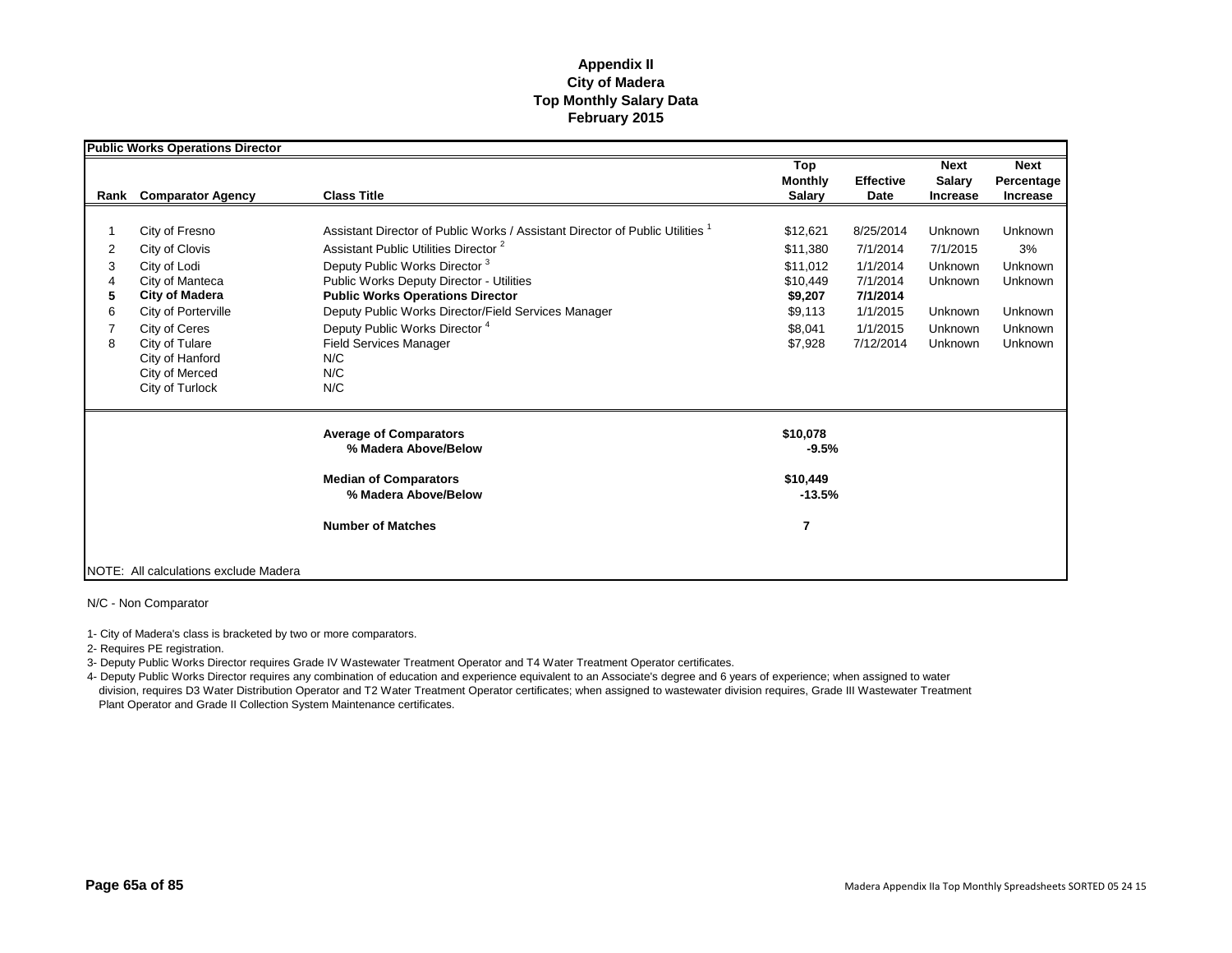|              | <b>Purchasing Assistant</b>                                                                                                                                                                                    |                                                                                                                                 |                                                                                                                                                                          |                                                 |                                       |  |
|--------------|----------------------------------------------------------------------------------------------------------------------------------------------------------------------------------------------------------------|---------------------------------------------------------------------------------------------------------------------------------|--------------------------------------------------------------------------------------------------------------------------------------------------------------------------|-------------------------------------------------|---------------------------------------|--|
|              | Rank Comparator Agency                                                                                                                                                                                         | <b>Class Title</b>                                                                                                              | Top<br><b>Monthly</b><br><b>Effective</b><br><b>Salary</b><br>Date                                                                                                       | <b>Next</b><br><b>Salary</b><br><b>Increase</b> | <b>Next</b><br>Percentage<br>Increase |  |
| $\mathbf{2}$ | City of Lodi<br><b>City of Madera</b><br>City of Ceres<br>City of Clovis<br>City of Fresno<br>City of Hanford<br>City of Manteca<br>City of Merced<br>City of Porterville<br>City of Tulare<br>City of Turlock | Senior Storekeeper<br><b>Purchasing Assistant</b><br>N/C<br>N/C<br>N/C<br>N/C<br>N/C<br>N/C<br>N/C<br>$N/C$ <sup>1</sup><br>N/C | \$4,164<br>3/21/2012<br>\$3,151<br>7/1/2014                                                                                                                              | Unknown                                         | <b>Unknown</b>                        |  |
|              |                                                                                                                                                                                                                | <b>Average of Comparators</b><br>% Madera Above/Below<br><b>Median of Comparators</b><br>% Madera Above/Below                   | <b>Insufficient Data to do Analysis</b><br><b>Insufficient Data to do Analysis</b><br><b>Insufficient Data to do Analysis</b><br><b>Insufficient Data to do Analysis</b> |                                                 |                                       |  |
|              | NOTE: All calculations exclude Madera                                                                                                                                                                          | <b>Number of Matches</b>                                                                                                        | 1                                                                                                                                                                        |                                                 |                                       |  |

N/C - Non Comparator

1- Purchasing/Revenue Assistant performs procurement support duties, as well as processing business license applications.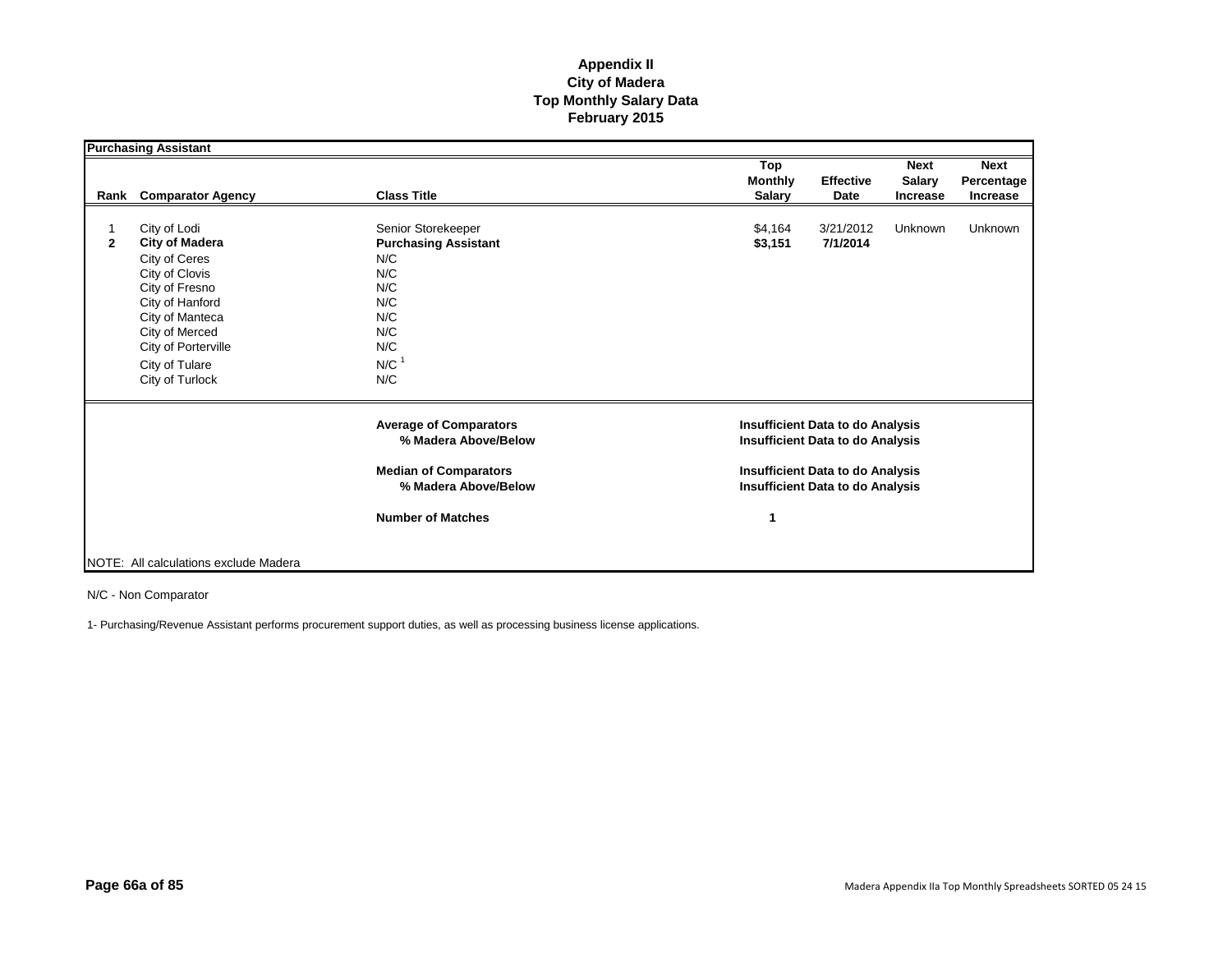| <b>Records Clerk</b>                                  |                                                                                                                                                                                                                |                                                                                                                                                                                                                                                                                                            |                                                                                                 |                                                                                                             |                                                                                          |                                                                                 |
|-------------------------------------------------------|----------------------------------------------------------------------------------------------------------------------------------------------------------------------------------------------------------------|------------------------------------------------------------------------------------------------------------------------------------------------------------------------------------------------------------------------------------------------------------------------------------------------------------|-------------------------------------------------------------------------------------------------|-------------------------------------------------------------------------------------------------------------|------------------------------------------------------------------------------------------|---------------------------------------------------------------------------------|
| Rank                                                  | <b>Comparator Agency</b>                                                                                                                                                                                       | <b>Class Title</b>                                                                                                                                                                                                                                                                                         | Top<br><b>Monthly</b><br><b>Salary</b>                                                          | <b>Effective</b><br>Date                                                                                    | <b>Next</b><br><b>Salary</b><br><b>Increase</b>                                          | <b>Next</b><br>Percentage<br>Increase                                           |
| $\overline{\mathbf{c}}$<br>3<br>4<br>5<br>6<br>8<br>9 | City of Manteca<br>City of Turlock<br>City of Tulare<br>City of Ceres<br>City of Lodi<br>City of Porterville<br>City of Hanford<br>City of Merced<br><b>City of Madera</b><br>City of Clovis<br>City of Fresno | Police Records Clerk II<br>Police Records Technician<br>Police Records Specialist<br>Public Safety Records Clerk II <sup>2</sup><br>Police Records Clerk II<br><b>Records Clerk</b><br><b>Police Records Assistant</b><br>Records Clerk II<br><b>Records Clerk</b><br>N/C <sup>1</sup><br>N/C <sup>3</sup> | \$4,936<br>\$3,634<br>\$3,605<br>\$3,473<br>\$3,406<br>\$3,401<br>\$3,374<br>\$3,250<br>\$3,135 | 7/1/2014<br>7/1/2014<br>7/12/2014<br>1/1/2015<br>1/1/2014<br>1/1/2015<br>7/7/2014<br>12/15/2008<br>7/1/2014 | Unknown<br>7/1/2015<br>Unknown<br>Unknown<br>Unknown<br>Unknown<br>7/1/2015<br>6/22/2015 | <b>Unknown</b><br>2.11%<br>Unknown<br>Unknown<br>Unknown<br>Unknown<br>2%<br>2% |
|                                                       |                                                                                                                                                                                                                | <b>Average of Comparators</b><br>% Madera Above/Below<br><b>Median of Comparators</b><br>% Madera Above/Below                                                                                                                                                                                              | \$3,635<br>$-15.9%$<br>\$3,440<br>$-9.7%$                                                       |                                                                                                             |                                                                                          |                                                                                 |
|                                                       |                                                                                                                                                                                                                | <b>Number of Matches</b>                                                                                                                                                                                                                                                                                   | 8                                                                                               |                                                                                                             |                                                                                          |                                                                                 |
|                                                       | NOTE: All calculations exclude Madera                                                                                                                                                                          |                                                                                                                                                                                                                                                                                                            |                                                                                                 |                                                                                                             |                                                                                          |                                                                                 |

N/C - Non Comparator

1- Police Services Officer performs dispatching duties.

2- Certifications are not required.

3- Administrative Clerk class series performs Police records support duties.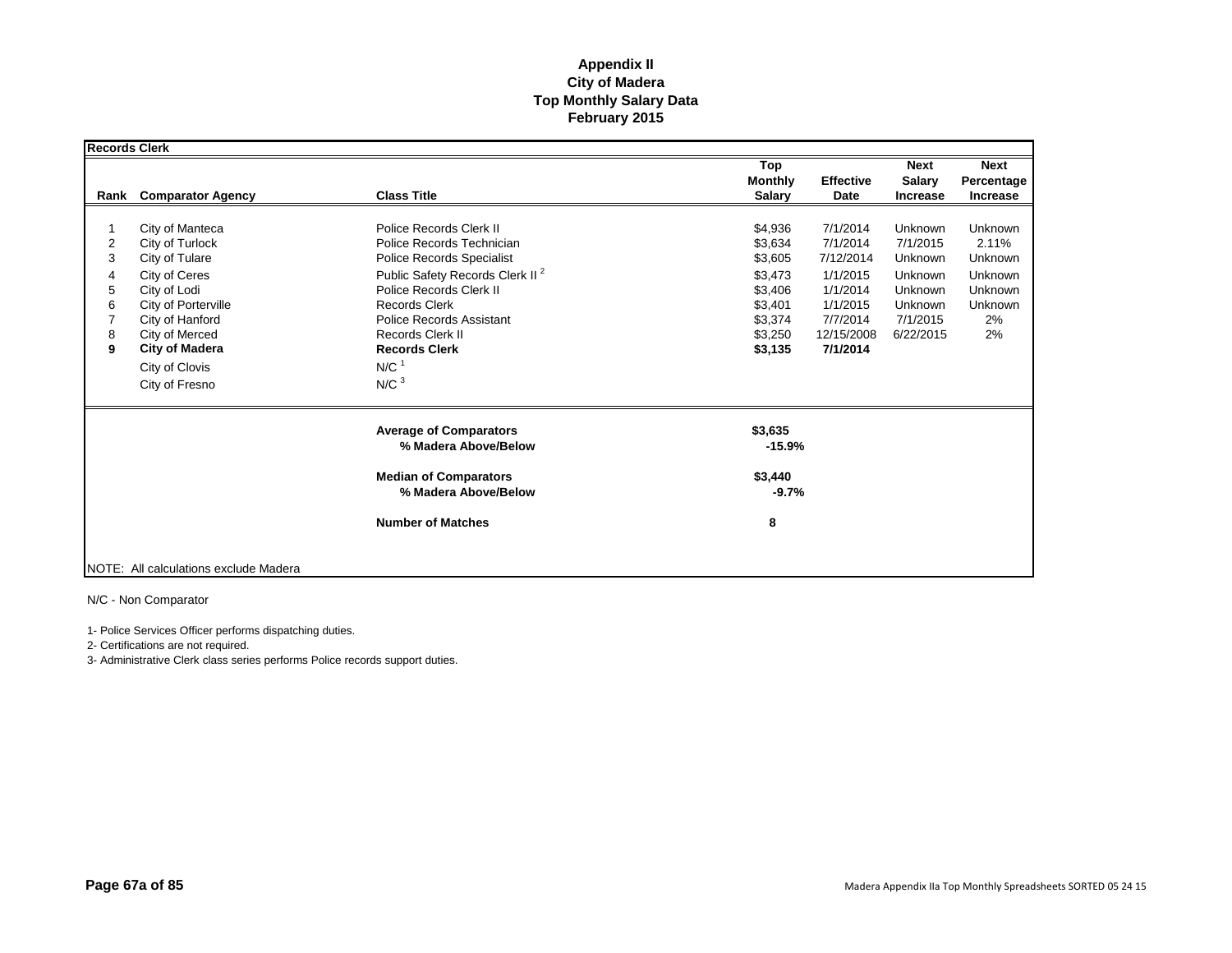|                                              | <b>Recreation/Community Programs Coordinator</b>                                                                                                                                                        |                                                                                                                                                                                                                                                                                                                                                                                 |                                                                                                 |                                                                                                            |                                                                                                 |                                                                                 |
|----------------------------------------------|---------------------------------------------------------------------------------------------------------------------------------------------------------------------------------------------------------|---------------------------------------------------------------------------------------------------------------------------------------------------------------------------------------------------------------------------------------------------------------------------------------------------------------------------------------------------------------------------------|-------------------------------------------------------------------------------------------------|------------------------------------------------------------------------------------------------------------|-------------------------------------------------------------------------------------------------|---------------------------------------------------------------------------------|
| Rank                                         | <b>Comparator Agency</b>                                                                                                                                                                                | <b>Class Title</b>                                                                                                                                                                                                                                                                                                                                                              | Top<br><b>Monthly</b><br><b>Salary</b>                                                          | <b>Effective</b><br>Date                                                                                   | <b>Next</b><br><b>Salary</b><br><b>Increase</b>                                                 | <b>Next</b><br>Percentage<br><b>Increase</b>                                    |
| $\overline{c}$<br>3<br>4<br>5<br>6<br>8<br>9 | City of Clovis<br>City of Turlock<br>City of Fresno<br>City of Ceres<br>City of Manteca<br>City of Porterville<br>City of Merced<br>City of Madera<br>City of Lodi<br>City of Hanford<br>City of Tulare | <b>Recreation Coordinator</b><br><b>Recreation Supervisor</b><br><b>Community Recreation Supervisor I</b><br>Recreation Supervisor <sup>1</sup><br>Recreation Coordinator <sup>2</sup><br>Leisure Services Supervisor <sup>3</sup><br>Recreation Coordinator <sup>4</sup><br><b>Recreation/Community Programs Coordinator</b><br>Program Coordinator <sup>5</sup><br>N/C<br>N/C | \$5,884<br>\$5.268<br>\$4,933<br>\$4,788<br>\$4,732<br>\$4,538<br>\$4,408<br>\$3,752<br>\$3,646 | 7/1/2014<br>7/1/2014<br>7/1/2009<br>1/1/2015<br>7/1/2014<br>1/1/2015<br>12/15/2008<br>7/1/2014<br>1/1/2014 | 7/1/2015<br>7/1/2015<br>Unknown<br><b>Unknown</b><br>Unknown<br>Unknown<br>6/22/2015<br>Unknown | 3%<br>2.11%<br>Unknown<br>Unknown<br>Unknown<br><b>Unknown</b><br>2%<br>Unknown |
|                                              |                                                                                                                                                                                                         | <b>Average of Comparators</b><br>% Madera Above/Below<br><b>Median of Comparators</b><br>% Madera Above/Below<br><b>Number of Matches</b>                                                                                                                                                                                                                                       | \$4,775<br>$-27.3%$<br>\$4,760<br>$-26.9%$<br>8                                                 |                                                                                                            |                                                                                                 |                                                                                 |
|                                              | NOTE: All calculations exclude Madera                                                                                                                                                                   |                                                                                                                                                                                                                                                                                                                                                                                 |                                                                                                 |                                                                                                            |                                                                                                 |                                                                                 |

N/C - Non Comparator

1- City of Ceres does not have a Coordinator-level within the recreation program classification series.

2- Recreation Coordinator requires an Associate's degree and 2 years of experience.

3- Leisure Services Supervisor requires upper division college coursework and 2 years of experience.

4- Recreation Coordinator requires any combination of training and experience equivalent to an Associate's degree and 3 years of experience.

5- Program Coordinator requires any combination of experience and education equivalent to an Associate's degree and 3 years of experience.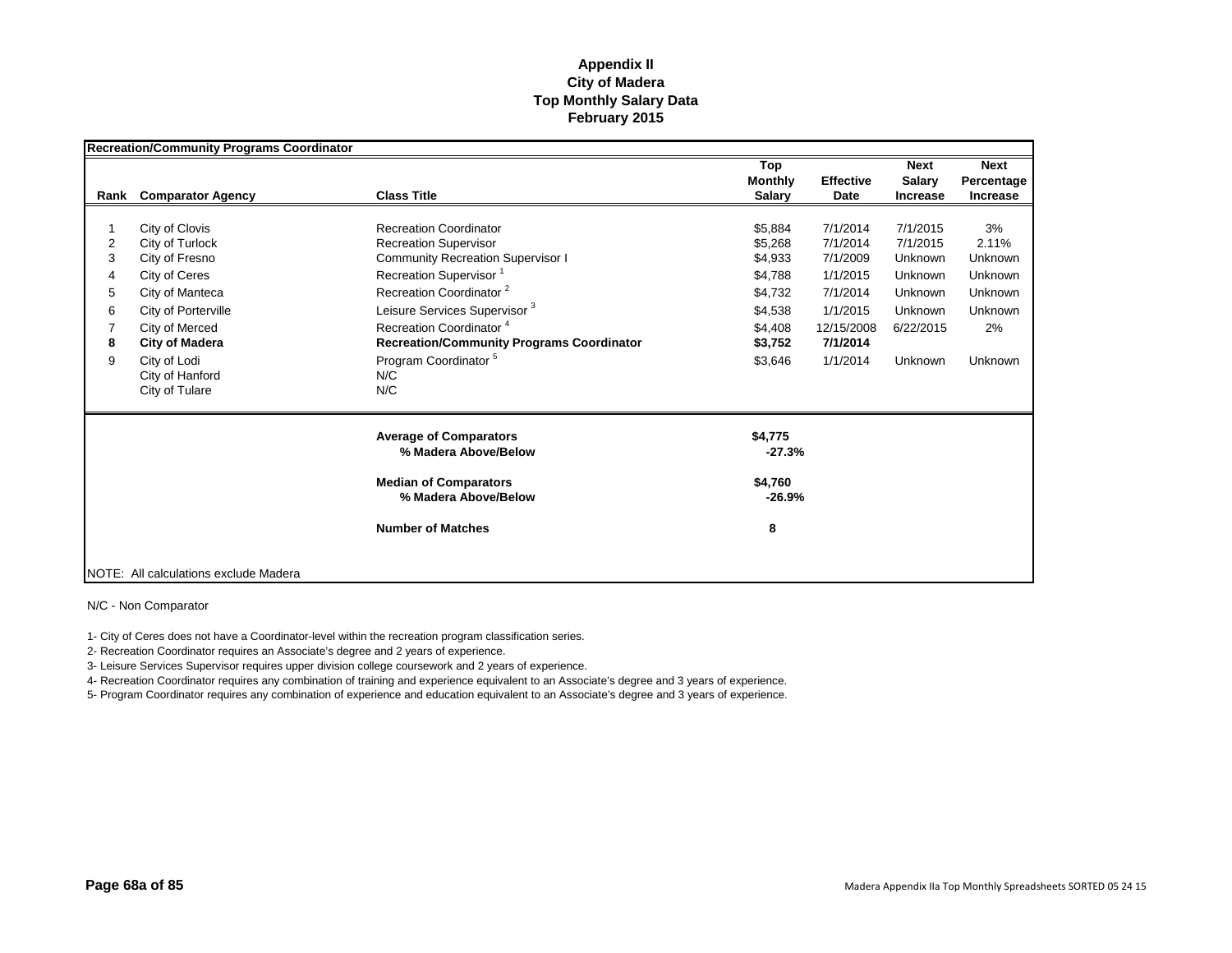|      | <b>Recreation/Community Programs Manager</b> |                                              |                |                  |                 |                 |
|------|----------------------------------------------|----------------------------------------------|----------------|------------------|-----------------|-----------------|
|      |                                              |                                              | Top            |                  | <b>Next</b>     | <b>Next</b>     |
|      |                                              |                                              | <b>Monthly</b> | <b>Effective</b> | Salary          | Percentage      |
| Rank | <b>Comparator Agency</b>                     | <b>Class Title</b>                           | <b>Salary</b>  | Date             | <b>Increase</b> | <b>Increase</b> |
|      |                                              |                                              |                |                  |                 |                 |
|      | City of Turlock                              | <b>Recreation Manager</b>                    | \$9,549        | 7/1/2014         | 7/1/2015        | 1.89%           |
| 2    | City of Fresno                               | <b>Recreation Manager</b>                    | \$8,834        | 8/25/2014        | Unknown         | <b>Unknown</b>  |
| 3    | City of Tulare                               | Recreation & Community Services Manager      | \$6,494        | 7/12/2014        | <b>Unknown</b>  | Unknown         |
| 4    | City of Porterville                          | Leisure Services Superintendent              | \$5,765        | 1/1/2015         | <b>Unknown</b>  | <b>Unknown</b>  |
| 5    | <b>City of Madera</b>                        | <b>Recreation/Community Programs Manager</b> | \$5,704        | 7/1/2014         |                 |                 |
| 6    | City of Lodi                                 | <b>Recreation Manager</b>                    | \$5,412        | 1/1/2014         | Unknown         | <b>Unknown</b>  |
|      | City of Ceres                                | N/C                                          |                |                  |                 |                 |
|      | City of Clovis                               | $N/C$ <sup>1</sup>                           |                |                  |                 |                 |
|      | City of Hanford                              | N/C                                          |                |                  |                 |                 |
|      | City of Manteca                              | N/C                                          |                |                  |                 |                 |
|      |                                              |                                              |                |                  |                 |                 |
|      | City of Merced                               | N/C                                          |                |                  |                 |                 |
|      |                                              | <b>Average of Comparators</b>                | \$7,211        |                  |                 |                 |
|      |                                              | % Madera Above/Below                         | $-26.4%$       |                  |                 |                 |
|      |                                              | <b>Median of Comparators</b>                 | \$6,494        |                  |                 |                 |
|      |                                              | % Madera Above/Below                         | $-13.8%$       |                  |                 |                 |
|      |                                              | <b>Number of Matches</b>                     | 5              |                  |                 |                 |
|      |                                              |                                              |                |                  |                 |                 |
|      | NOTE: All calculations exclude Madera        |                                              |                |                  |                 |                 |

N/C - Non Comparator

1- General Services Manager oversees transit, senior services, and recreation programs.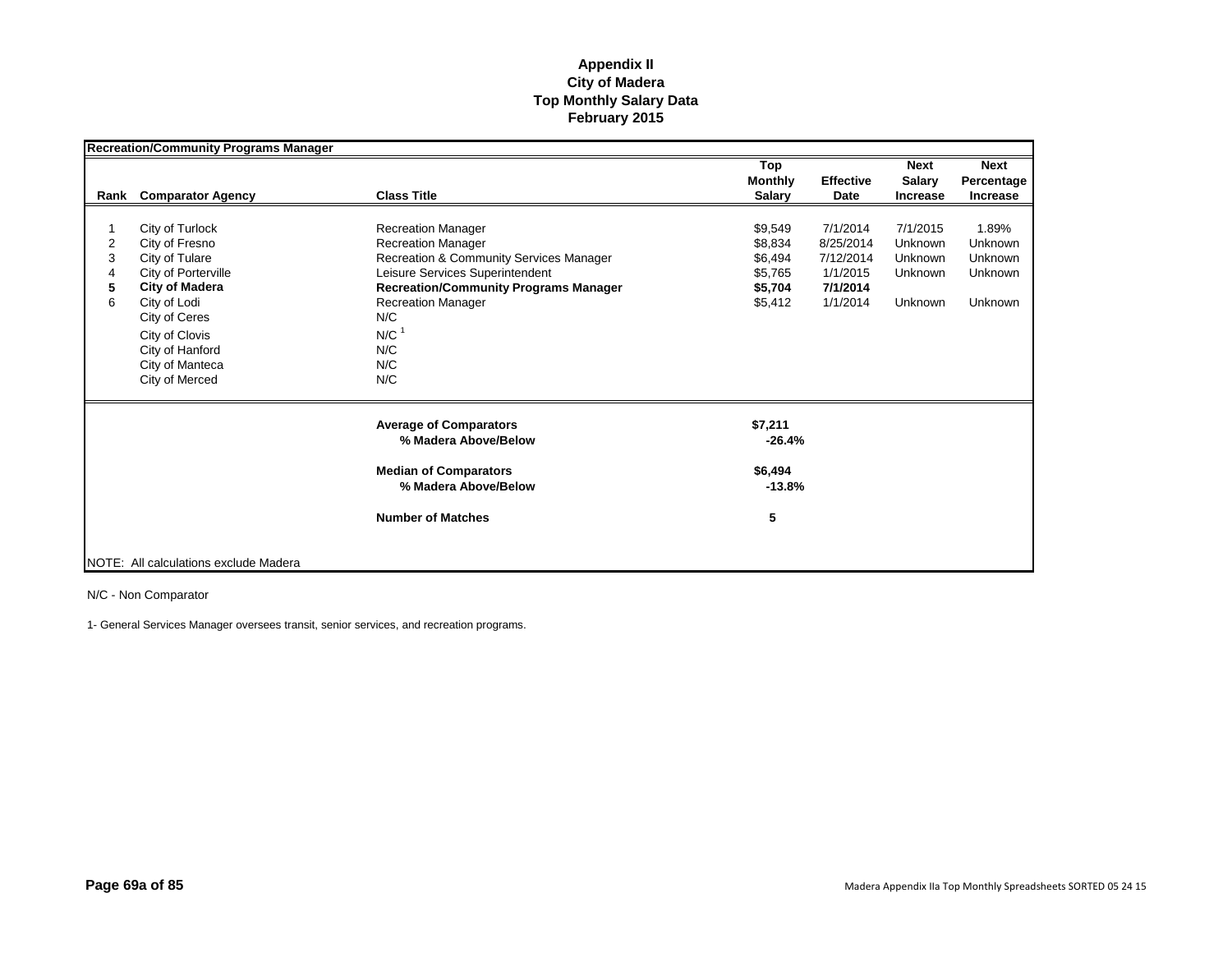|              |                                       |                                                       | Top            |                                                                                    | <b>Next</b>     | <b>Next</b> |
|--------------|---------------------------------------|-------------------------------------------------------|----------------|------------------------------------------------------------------------------------|-----------------|-------------|
|              |                                       |                                                       | <b>Monthly</b> | <b>Effective</b>                                                                   | <b>Salary</b>   | Percentage  |
| Rank         | <b>Comparator Agency</b>              | <b>Class Title</b>                                    | <b>Salary</b>  | Date                                                                               | <b>Increase</b> | Increase    |
|              | City of Clovis                        | <b>Senior Center Nutrition Services Worker</b>        | \$3,534        | 7/1/2014                                                                           | 7/1/2015        | 3%          |
| $\mathbf{2}$ | <b>City of Madera</b>                 | <b>Senior Nutrition Program Monitor</b>               | \$2,581        | 7/1/2014                                                                           |                 |             |
|              | City of Ceres                         | N/C                                                   |                |                                                                                    |                 |             |
|              | City of Fresno                        | N/C                                                   |                |                                                                                    |                 |             |
|              | City of Hanford                       | N/C                                                   |                |                                                                                    |                 |             |
|              | City of Lodi                          | N/C                                                   |                |                                                                                    |                 |             |
|              | City of Manteca                       | N/C                                                   |                |                                                                                    |                 |             |
|              | City of Merced                        | N/C                                                   |                |                                                                                    |                 |             |
|              | City of Porterville                   | N/C                                                   |                |                                                                                    |                 |             |
|              | City of Tulare                        | N/C                                                   |                |                                                                                    |                 |             |
|              | City of Turlock                       | N/C                                                   |                |                                                                                    |                 |             |
|              |                                       | <b>Average of Comparators</b><br>% Madera Above/Below |                | <b>Insufficient Data to do Analysis</b><br><b>Insufficient Data to do Analysis</b> |                 |             |
|              |                                       |                                                       |                |                                                                                    |                 |             |
|              |                                       | <b>Median of Comparators</b><br>% Madera Above/Below  |                | <b>Insufficient Data to do Analysis</b><br><b>Insufficient Data to do Analysis</b> |                 |             |
|              |                                       | <b>Number of Matches</b>                              | 1              |                                                                                    |                 |             |
|              |                                       |                                                       |                |                                                                                    |                 |             |
|              | NOTE: All calculations exclude Madera |                                                       |                |                                                                                    |                 |             |

N/C - Non Comparator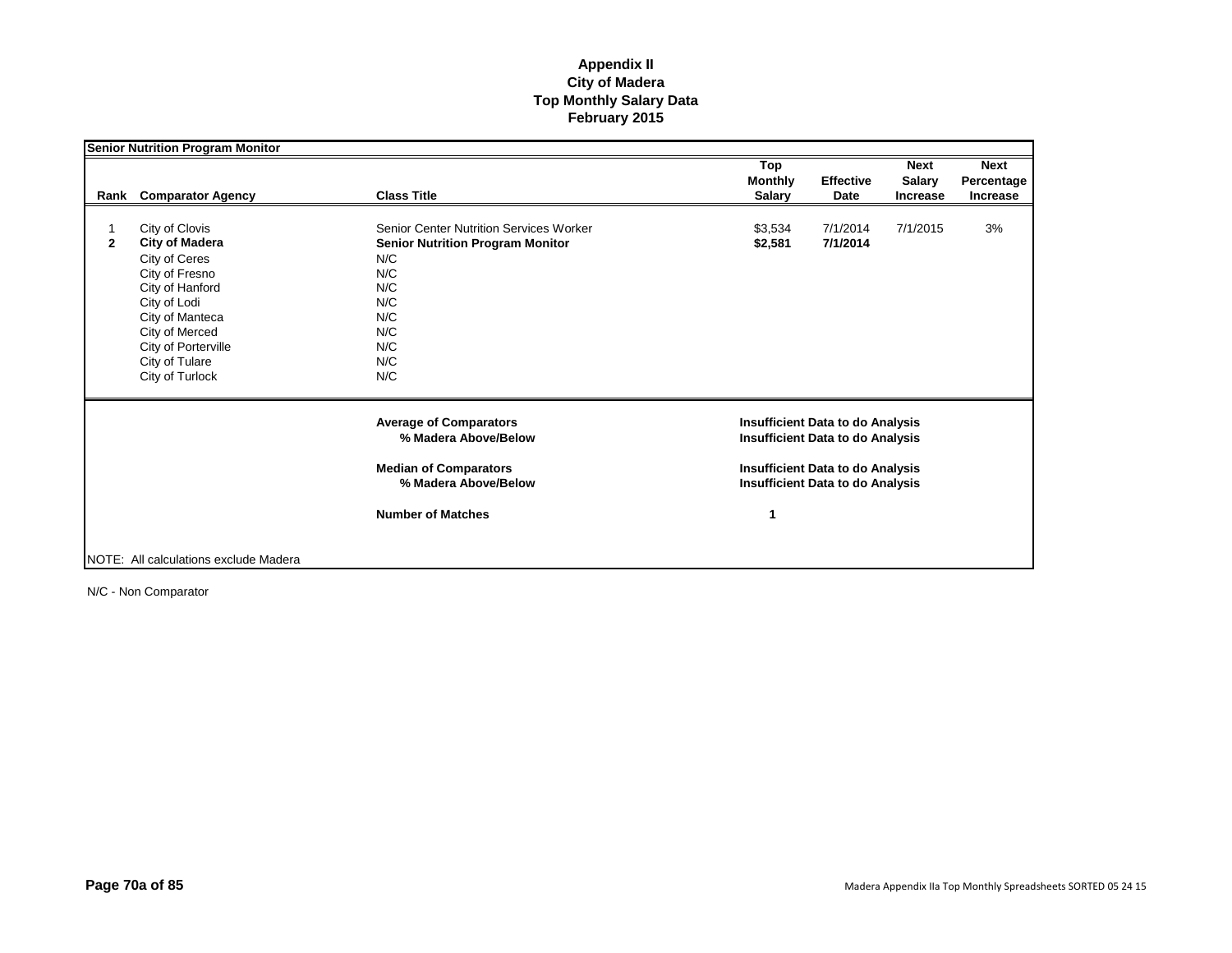| Senior Planner |                                       |                                                      |                                        |                          |                                          |                                              |
|----------------|---------------------------------------|------------------------------------------------------|----------------------------------------|--------------------------|------------------------------------------|----------------------------------------------|
| Rank           | <b>Comparator Agency</b>              | <b>Class Title</b>                                   | Top<br><b>Monthly</b><br><b>Salary</b> | <b>Effective</b><br>Date | <b>Next</b><br>Salary<br><b>Increase</b> | <b>Next</b><br>Percentage<br><b>Increase</b> |
|                |                                       |                                                      |                                        |                          |                                          |                                              |
|                | City of Clovis                        | Senior Planner                                       | \$8,618                                | 7/1/2014                 | 7/1/2015                                 | 3%                                           |
| 2              | City of Manteca                       | Senior Planner                                       | \$8,389                                | 7/1/2014                 | Unknown                                  | Unknown                                      |
| 3              | City of Lodi                          | Senior Planner                                       | \$7,023                                | 1/1/2014                 | Unknown                                  | <b>Unknown</b>                               |
| 4              | City of Madera                        | <b>Senior Planner</b>                                | \$6,929                                | 7/1/2014                 |                                          |                                              |
| 5              | City of Merced                        | Senior Planner                                       | \$6,924                                | 12/15/2008               | 6/22/2015                                | 2%                                           |
| 6              | City of Turlock                       | Senior Planner                                       | \$6,852                                | 7/1/2014                 | 7/1/2015                                 | 2.11%                                        |
|                | City of Porterville                   | Senior Planner                                       | \$6,627                                | 1/1/2015                 | Unknown                                  | <b>Unknown</b>                               |
| 8              | City of Hanford                       | Senior Planner                                       | \$6,089                                | 7/7/2014                 | 7/1/2015                                 | 2%                                           |
| 9              | City of Fresno                        | Planner III                                          | \$5,804                                | 7/1/2009                 | Unknown                                  | Unknown                                      |
|                | City of Ceres                         | N/C                                                  |                                        |                          |                                          |                                              |
|                | City of Tulare                        | $N/C$ <sup>1</sup>                                   |                                        |                          |                                          |                                              |
|                |                                       | <b>Average of Comparators</b>                        | \$7,041                                |                          |                                          |                                              |
|                |                                       | % Madera Above/Below                                 | $-1.6%$                                |                          |                                          |                                              |
|                |                                       | <b>Median of Comparators</b><br>% Madera Above/Below | \$6,888<br>0.6%                        |                          |                                          |                                              |
|                |                                       | <b>Number of Matches</b>                             | 8                                      |                          |                                          |                                              |
|                |                                       |                                                      |                                        |                          |                                          |                                              |
|                | NOTE: All calculations exclude Madera |                                                      |                                        |                          |                                          |                                              |

N/C - Non Comparator

1- Senior Planner is a vacant classification that is not used or assigned to a salary range.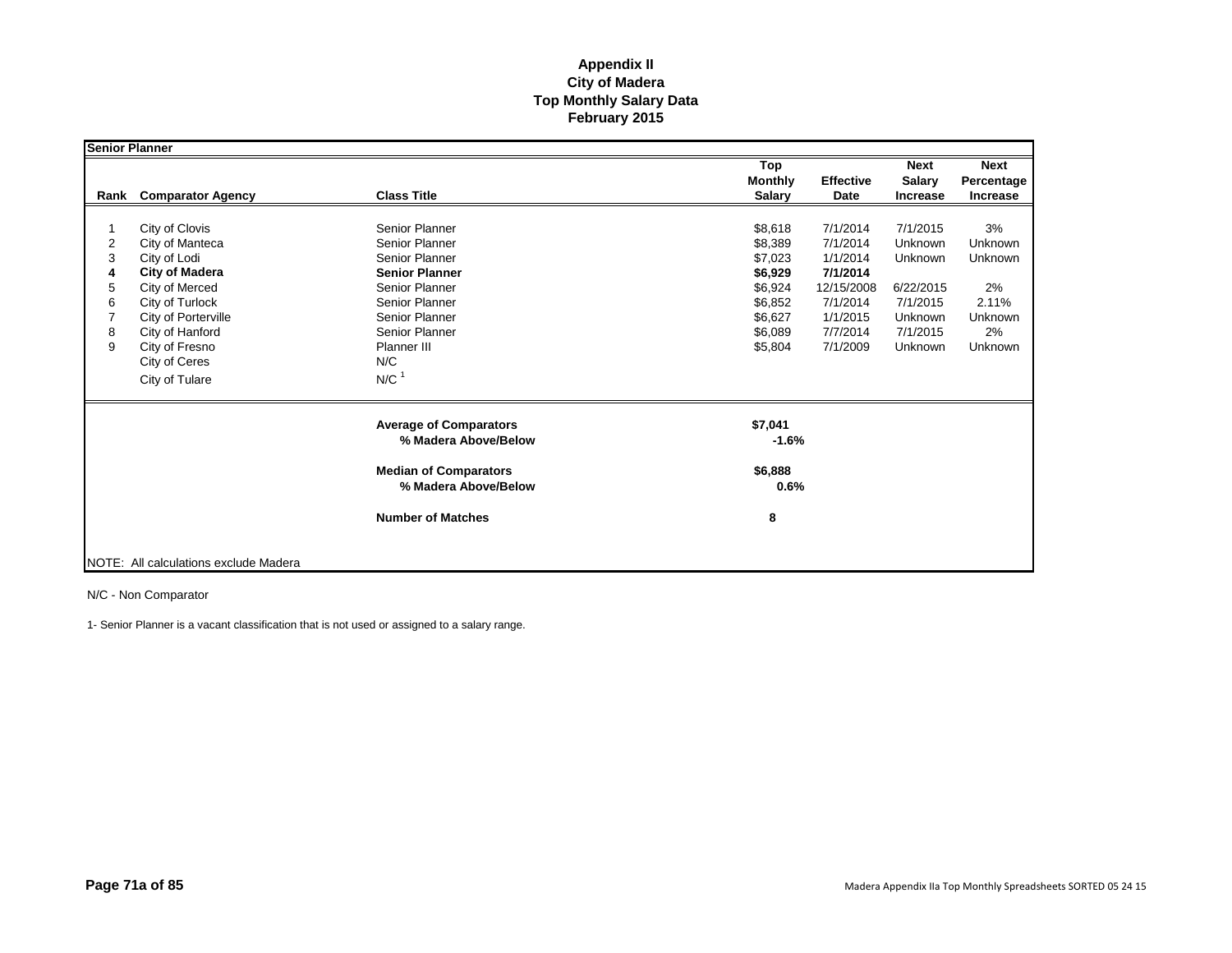|      | <b>Solid Waste Recycling Assistant</b> |                                                       | Top                                                                                |                  | <b>Next</b>     | <b>Next</b>     |
|------|----------------------------------------|-------------------------------------------------------|------------------------------------------------------------------------------------|------------------|-----------------|-----------------|
|      |                                        |                                                       | <b>Monthly</b>                                                                     | <b>Effective</b> | <b>Salary</b>   | Percentage      |
| Rank | <b>Comparator Agency</b>               | <b>Class Title</b>                                    | <b>Salary</b>                                                                      | Date             | <b>Increase</b> | <b>Increase</b> |
| 1    | <b>City of Madera</b>                  |                                                       |                                                                                    | 7/1/2014         |                 |                 |
|      |                                        | <b>Solid Waste Recycling Assistant</b><br>N/C         | \$3,120                                                                            |                  |                 |                 |
|      | City of Ceres                          |                                                       |                                                                                    |                  |                 |                 |
|      | City of Clovis                         | N/C                                                   |                                                                                    |                  |                 |                 |
|      | City of Fresno                         | N/C                                                   |                                                                                    |                  |                 |                 |
|      | City of Hanford                        | N/C                                                   |                                                                                    |                  |                 |                 |
|      | City of Lodi                           | N/C                                                   |                                                                                    |                  |                 |                 |
|      | City of Manteca                        | N/C                                                   |                                                                                    |                  |                 |                 |
|      | City of Merced                         | N/C                                                   |                                                                                    |                  |                 |                 |
|      | City of Porterville                    | N/C                                                   |                                                                                    |                  |                 |                 |
|      | City of Tulare                         | N/C                                                   |                                                                                    |                  |                 |                 |
|      | City of Turlock                        | N/C                                                   |                                                                                    |                  |                 |                 |
|      |                                        | <b>Average of Comparators</b><br>% Madera Above/Below | <b>Insufficient Data to do Analysis</b><br><b>Insufficient Data to do Analysis</b> |                  |                 |                 |
|      |                                        |                                                       |                                                                                    |                  |                 |                 |
|      |                                        | <b>Median of Comparators</b><br>% Madera Above/Below  | <b>Insufficient Data to do Analysis</b>                                            |                  |                 |                 |
|      |                                        |                                                       | <b>Insufficient Data to do Analysis</b>                                            |                  |                 |                 |
|      |                                        | <b>Number of Matches</b>                              | 0                                                                                  |                  |                 |                 |
|      |                                        |                                                       |                                                                                    |                  |                 |                 |
|      | NOTE: All calculations exclude Madera  |                                                       |                                                                                    |                  |                 |                 |

N/C - Non Comparator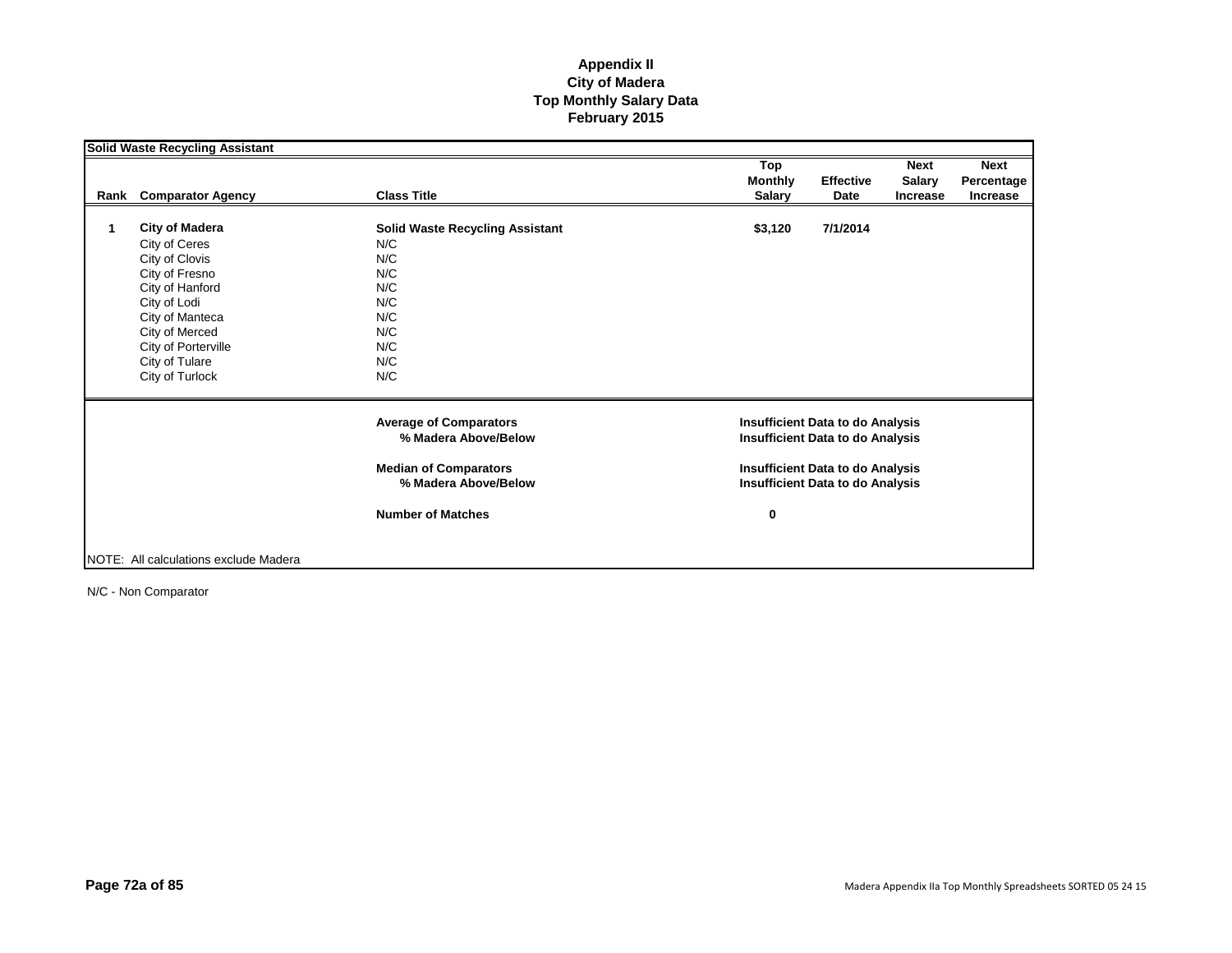|      | <b>Streets and Storm Drainage Operations Manager</b> |                                                      |                |                  |                 |                 |
|------|------------------------------------------------------|------------------------------------------------------|----------------|------------------|-----------------|-----------------|
|      |                                                      |                                                      | Top            |                  | <b>Next</b>     | <b>Next</b>     |
|      |                                                      |                                                      | <b>Monthly</b> | <b>Effective</b> | <b>Salary</b>   | Percentage      |
| Rank | <b>Comparator Agency</b>                             | <b>Class Title</b>                                   | <b>Salary</b>  | Date             | <b>Increase</b> | <b>Increase</b> |
|      |                                                      |                                                      |                |                  |                 |                 |
|      | City of Turlock                                      | Public Facilities Maintenance Manager <sup>2</sup>   | \$9,549        | 7/1/2014         | 7/1/2015        | 1.89%           |
| 2    | City of Clovis                                       | Street Maintenance Manager                           | \$8,530        | 7/1/2014         | 7/1/2015        | 3%              |
| 3    | City of Manteca                                      | Facilities Maintenance Superintendent <sup>1</sup>   | \$8,184        | 7/1/2014         | Unknown         | Unknown         |
| 4    | City of Fresno                                       | <b>Street Maintenance Superintendent</b>             | \$7,435        | 7/1/2009         | Unknown         | <b>Unknown</b>  |
| 5    | City of Merced                                       | Public Works Manager - Internal Services             | \$6,521        | 12/15/2008       | 6/22/2015       | 2%              |
| 6    | City of Tulare                                       | <b>Street Manager</b>                                | \$6,461        | 7/12/2014        | Unknown         | <b>Unknown</b>  |
|      | City of Hanford                                      | <b>Streets Superintendent</b>                        | \$6,360        | 7/7/2014         | 7/1/2015        | 2%              |
| 8    | City of Porterville                                  | <b>Field Services Superintendent</b>                 | \$6,119        | 1/1/2015         | Unknown         | <b>Unknown</b>  |
| 9    | <b>City of Madera</b>                                | <b>Streets and Storm Drainage Operations Manager</b> | \$4,672        | 7/1/2014         |                 |                 |
|      | City of Ceres                                        | N/C                                                  |                |                  |                 |                 |
|      | City of Lodi                                         | N/C                                                  |                |                  |                 |                 |
|      |                                                      | <b>Average of Comparators</b>                        | \$7,395        |                  |                 |                 |
|      |                                                      | % Madera Above/Below                                 | $-58.3%$       |                  |                 |                 |
|      |                                                      | <b>Median of Comparators</b>                         | \$6,978        |                  |                 |                 |
|      |                                                      | % Madera Above/Below                                 | $-49.4%$       |                  |                 |                 |
|      |                                                      | <b>Number of Matches</b>                             | 8              |                  |                 |                 |
|      |                                                      |                                                      |                |                  |                 |                 |
|      | NOTE: All calculations exclude Madera                |                                                      |                |                  |                 |                 |

N/C - Non Comparator

1- Facilities Maintenance Superintendent requires a Valid Universal Refrigeration Technician certificate.

2- Public Facilities Maintenance Manager requires a Bachelor's degree and 4 years of experience.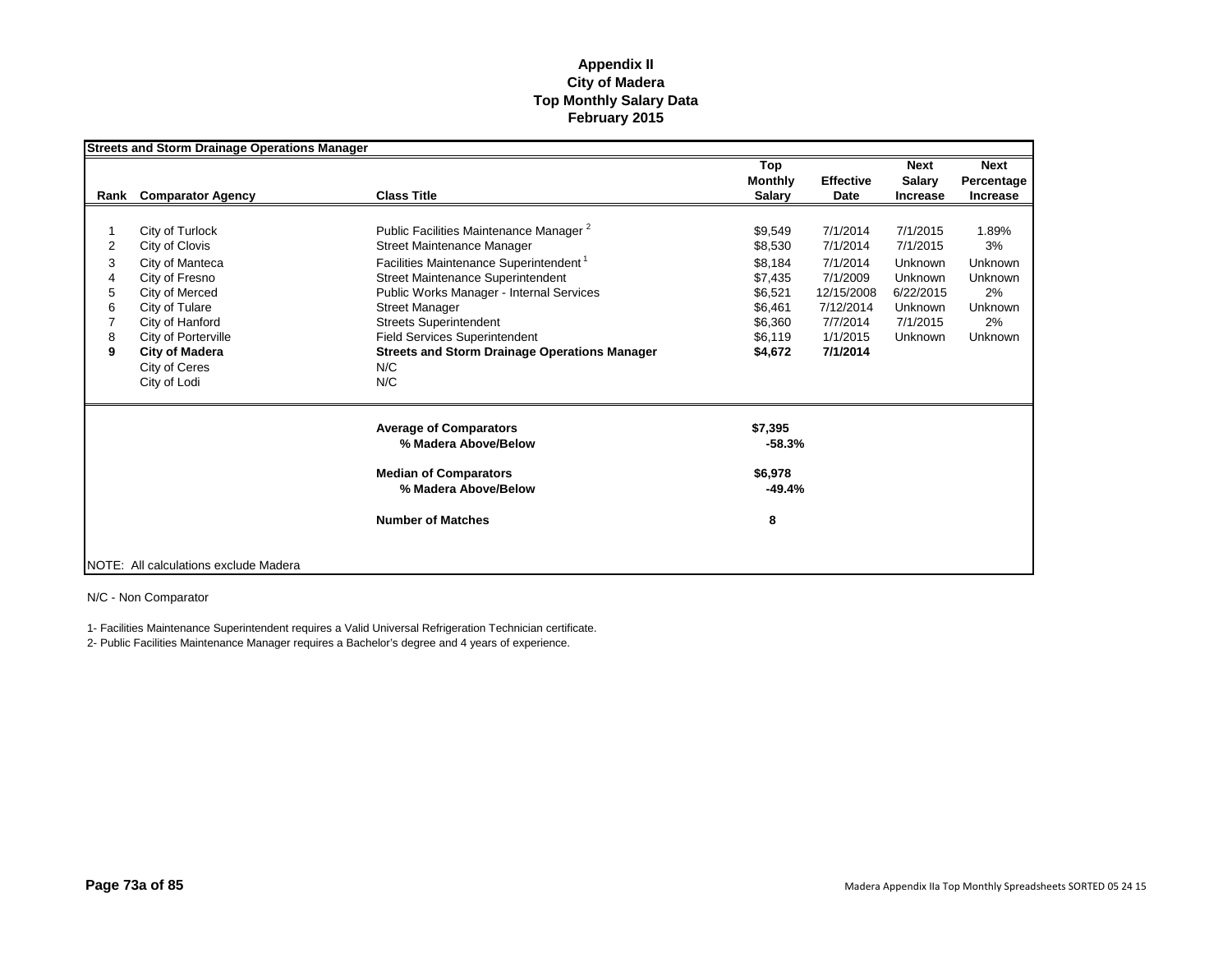|                                 | <b>Streets and Storm Drainage Operations Supervisor</b>                                                                                                                                                        |                                                                                                                                                                                                                                                                                                                                                                                                     |                                                                                                 |                                                                                                              |                                                                                          |                                                                                        |
|---------------------------------|----------------------------------------------------------------------------------------------------------------------------------------------------------------------------------------------------------------|-----------------------------------------------------------------------------------------------------------------------------------------------------------------------------------------------------------------------------------------------------------------------------------------------------------------------------------------------------------------------------------------------------|-------------------------------------------------------------------------------------------------|--------------------------------------------------------------------------------------------------------------|------------------------------------------------------------------------------------------|----------------------------------------------------------------------------------------|
| Rank                            | <b>Comparator Agency</b>                                                                                                                                                                                       | <b>Class Title</b>                                                                                                                                                                                                                                                                                                                                                                                  | Top<br><b>Monthly</b><br><b>Salary</b>                                                          | <b>Effective</b><br>Date                                                                                     | <b>Next</b><br><b>Salary</b><br><b>Increase</b>                                          | <b>Next</b><br>Percentage<br>Increase                                                  |
| 2<br>3<br>4<br>5<br>6<br>8<br>9 | City of Turlock<br>City of Fresno<br>City of Lodi<br>City of Merced<br>City of Ceres<br>City of Hanford<br>City of Porterville<br>City of Tulare<br><b>City of Madera</b><br>City of Clovis<br>City of Manteca | Public Facilities Maintenance Supervisor <sup>4</sup><br><b>Street Maintenance Supervisor</b><br><b>Streets Supervisor</b><br>Public Works Supervisor - Streets<br>Streets Maintenance Supervisor <sup>2</sup><br>Streets Supervisor <sup>3</sup><br>Field Services Supervisor <sup>1</sup><br><b>Streets Supervisor</b><br><b>Streets &amp; Storm Drainage Operations Supervisor</b><br>N/C<br>N/C | \$6,886<br>\$6.837<br>\$5,393<br>\$5,354<br>\$5,030<br>\$4,910<br>\$4,630<br>\$4,535<br>\$4,336 | 7/1/2014<br>7/1/2009<br>3/21/2012<br>12/15/2008<br>1/1/2015<br>7/7/2014<br>1/1/2015<br>7/12/2014<br>7/1/2014 | 7/1/2015<br>Unknown<br>Unknown<br>6/22/2015<br>Unknown<br>7/1/2015<br>Unknown<br>Unknown | 2.11%<br>Unknown<br><b>Unknown</b><br>2%<br>Unknown<br>2%<br>Unknown<br><b>Unknown</b> |
|                                 |                                                                                                                                                                                                                | <b>Average of Comparators</b><br>% Madera Above/Below<br><b>Median of Comparators</b><br>% Madera Above/Below<br><b>Number of Matches</b>                                                                                                                                                                                                                                                           | \$5,447<br>$-25.6%$<br>\$5,192<br>$-19.7%$<br>8                                                 |                                                                                                              |                                                                                          |                                                                                        |
|                                 | NOTE: All calculations exclude Madera                                                                                                                                                                          |                                                                                                                                                                                                                                                                                                                                                                                                     |                                                                                                 |                                                                                                              |                                                                                          |                                                                                        |

N/C - Non Comparator

1- Leisure Services Supervisor requires upper division college coursework and 2 years of experience.

2- Streets Maintenance Supervisor requires Grade II Wastewater Collection System Maintenance certificate.

3- Streets Supervisor requires Class A driver's license.

4- Public Facilities Maintenance Supervisor requires Signs and Markings II and two of the following: Pesticide Applicator, Playground Safety, and/or Certified Pool Operator certificates.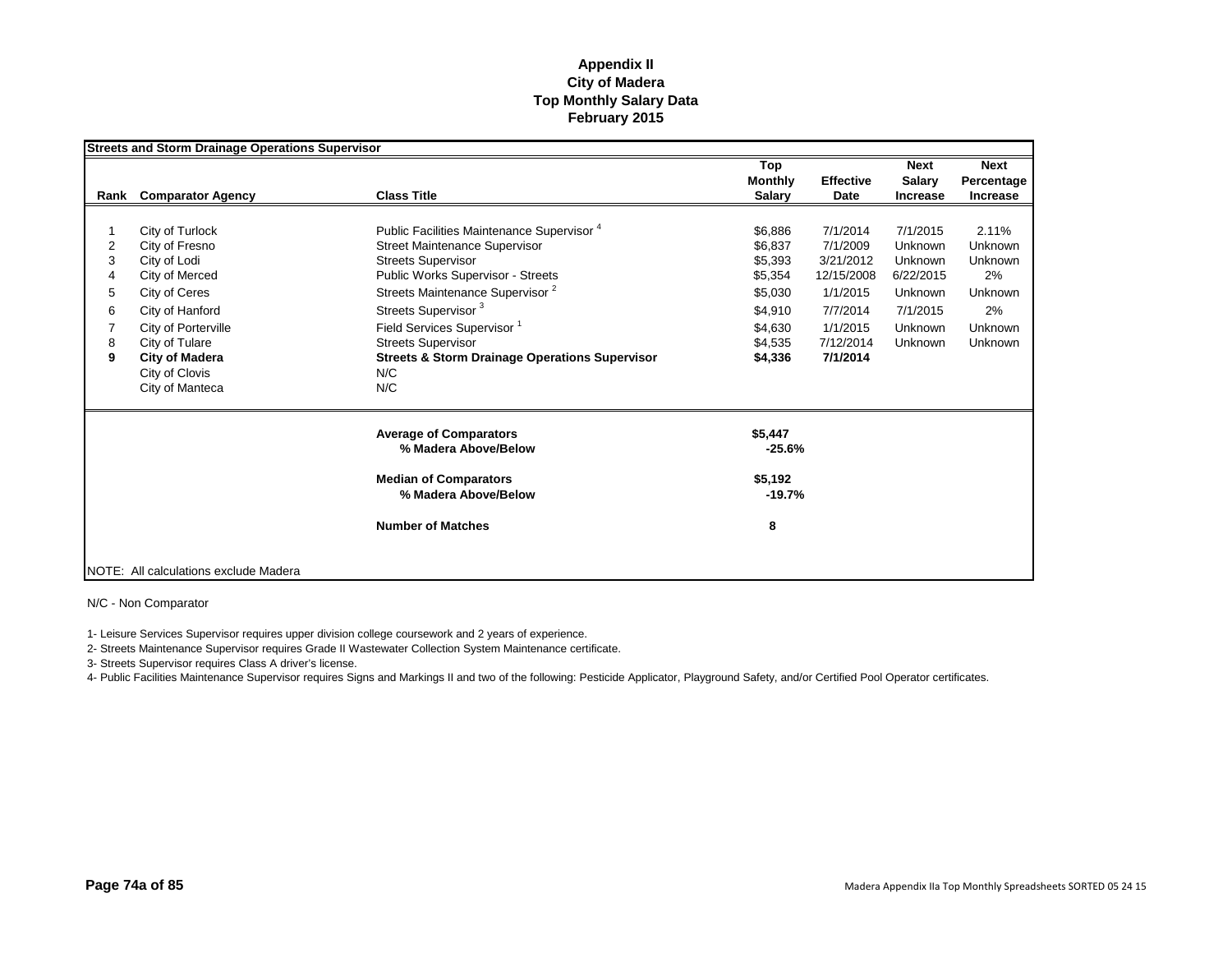|                               | <b>Utility Billing Supervisor</b>                                                                                                                                                                              |                                                                                                                                                                                                                                                                          |                                                     |                                                          |                                                  |                                                             |
|-------------------------------|----------------------------------------------------------------------------------------------------------------------------------------------------------------------------------------------------------------|--------------------------------------------------------------------------------------------------------------------------------------------------------------------------------------------------------------------------------------------------------------------------|-----------------------------------------------------|----------------------------------------------------------|--------------------------------------------------|-------------------------------------------------------------|
| Rank                          | <b>Comparator Agency</b>                                                                                                                                                                                       | <b>Class Title</b>                                                                                                                                                                                                                                                       | Top<br><b>Monthly</b><br><b>Salary</b>              | <b>Effective</b><br>Date                                 | <b>Next</b><br><b>Salary</b><br><b>Increase</b>  | <b>Next</b><br>Percentage<br><b>Increase</b>                |
| $\overline{2}$<br>3<br>4<br>5 | City of Turlock<br>City of Ceres<br><b>City of Madera</b><br>City of Lodi<br>City of Porterville<br>City of Clovis<br>City of Fresno<br>City of Hanford<br>City of Manteca<br>City of Merced<br>City of Tulare | Financial Customer Service Supervisor <sup>2</sup><br>Revenue & Customer Service Supervisor<br><b>Utility Billing Supervisor</b><br>Supervising Customer Service Representative<br>Utilities Billing Supervisor<br>N/C<br>N/C<br>N/C<br>N/C<br>N/C<br>$N/C$ <sup>1</sup> | \$7,482<br>\$5,030<br>\$4,314<br>\$4,169<br>\$4,150 | 7/1/2014<br>1/1/2015<br>7/1/2014<br>1/1/2014<br>1/1/2015 | 7/1/2015<br>Unknown<br>Unknown<br><b>Unknown</b> | 1.89%<br><b>Unknown</b><br><b>Unknown</b><br><b>Unknown</b> |
|                               |                                                                                                                                                                                                                | <b>Average of Comparators</b><br>% Madera Above/Below<br><b>Median of Comparators</b><br>% Madera Above/Below<br><b>Number of Matches</b>                                                                                                                                | \$5,208<br>$-20.7%$<br>\$4,599<br>$-6.6%$<br>4      |                                                          |                                                  |                                                             |
|                               | NOTE: All calculations exclude Madera                                                                                                                                                                          |                                                                                                                                                                                                                                                                          |                                                     |                                                          |                                                  |                                                             |

N/C - Non Comparator

1- Utility/Purchasing/Revenue Officer oversees procurement, inventory control, utility billing, and business license functions.

2- Financial Customer Service Supervisor requires equivalent to an Associate's degree and 4 years of experience.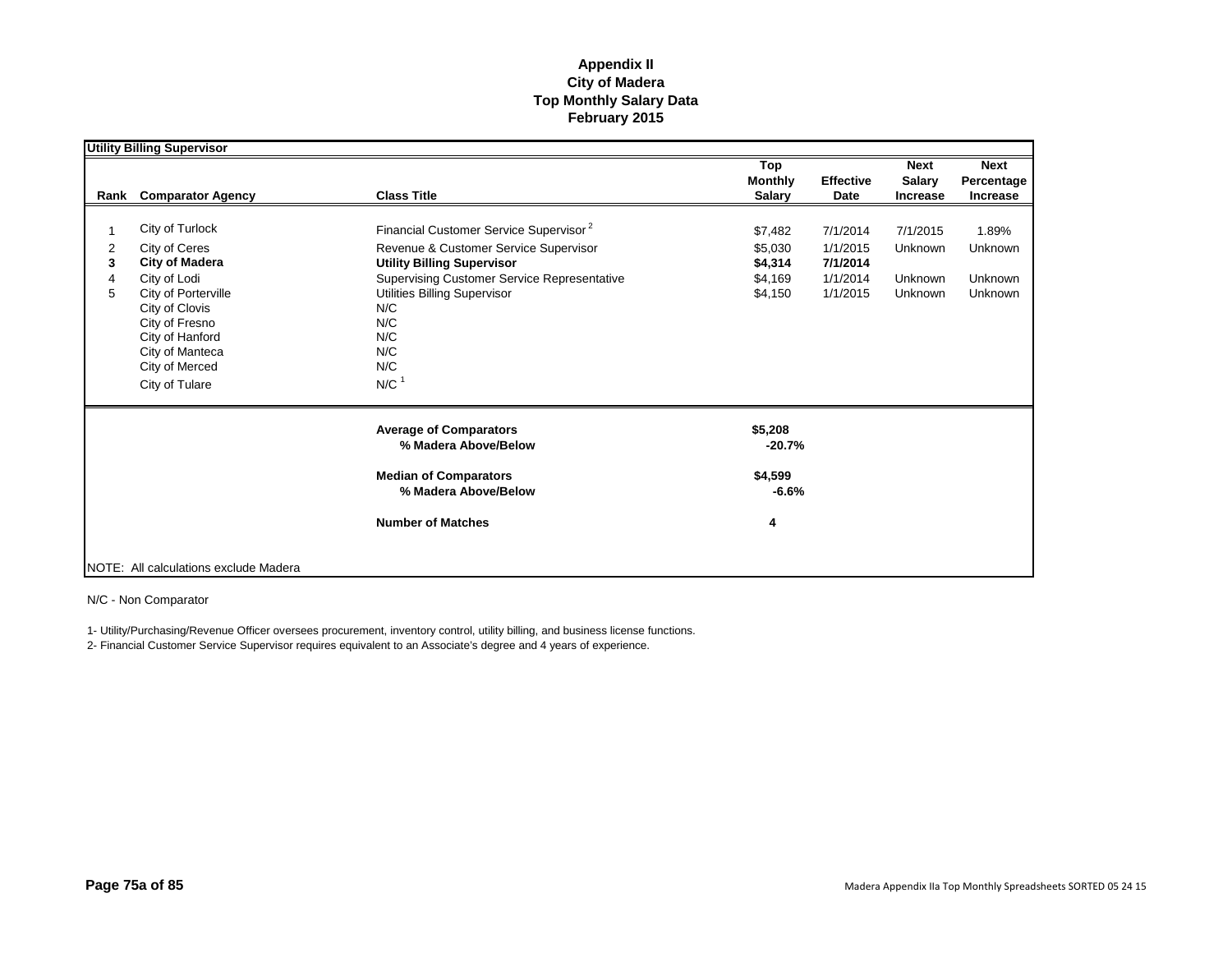|      | <b>Wastewater Collection System Supervisor</b> |                                                                  |                |                  |                 |                 |
|------|------------------------------------------------|------------------------------------------------------------------|----------------|------------------|-----------------|-----------------|
|      |                                                |                                                                  | Top            |                  | <b>Next</b>     | <b>Next</b>     |
|      |                                                |                                                                  | <b>Monthly</b> | <b>Effective</b> | <b>Salary</b>   | Percentage      |
| Rank | <b>Comparator Agency</b>                       | <b>Class Title</b>                                               | <b>Salary</b>  | Date             | <b>Increase</b> | <b>Increase</b> |
|      |                                                |                                                                  |                |                  |                 |                 |
|      | City of Manteca                                | Wastewater Collection System Maintenance Supervisor <sup>2</sup> | \$7,247        | 7/1/2014         | Unknown         | Unknown         |
| 2    | City of Turlock                                | Utilities Supervisor <sup>8</sup>                                | \$6,886        | 7/1/2014         | 7/1/2015        | 2.11%           |
| 3    | City of Tulare                                 | Wastewater Collection Maintenance Supervisor <sup>2</sup>        | \$5,819        | 7/12/2014        | Unknown         | Unknown         |
| 4    | City of Lodi                                   | Water/Wastewater Supervisor <sup>7</sup>                         | \$5,799        | 3/21/2012        | Unknown         | Unknown         |
| 5    | City of Fresno                                 | Collection System Maintenance Supervisor <sup>4</sup>            | \$5,682        | 7/1/2009         | Unknown         | <b>Unknown</b>  |
| 6    | City of Merced                                 | Public Works Supervisor - Main Sewers/Storm Drains <sup>3</sup>  | \$5,431        | 12/15/2008       | 6/22/2015       | 2%              |
|      | City of Hanford                                | Utilities Supervisor <sup>6</sup>                                | \$5,231        | 7/7/2014         | 7/1/2015        | 2%              |
| 8    | City of Porterville                            | Field Services Supervisor <sup>1</sup>                           | \$4.630        | 1/1/2015         | Unknown         | Unknown         |
| 9    | <b>City of Madera</b>                          | <b>Wastewater Collection System Supervisor</b>                   | \$4,336        | 7/1/2014         |                 |                 |
|      | City of Ceres                                  | $N/C$ <sup>5</sup>                                               |                |                  |                 |                 |
|      | City of Clovis                                 | N/C                                                              |                |                  |                 |                 |
|      |                                                | <b>Average of Comparators</b>                                    | \$5,841        |                  |                 |                 |
|      |                                                | % Madera Above/Below                                             | $-34.7%$       |                  |                 |                 |
|      |                                                | <b>Median of Comparators</b>                                     | \$5,741        |                  |                 |                 |
|      |                                                | % Madera Above/Below                                             | $-32.4%$       |                  |                 |                 |
|      |                                                | <b>Number of Matches</b>                                         | 8              |                  |                 |                 |
|      |                                                |                                                                  |                |                  |                 |                 |
|      | NOTE: All calculations exclude Madera          |                                                                  |                |                  |                 |                 |

N/C - Non Comparator

1- Field Services Supervisor requires Class B driver's license; Wastewater Collection System Maintenance certifications are not required.

2- Requires a Grade III Collection System Maintenance certificate.

3- Public Works Supervisor – Main Sewers/Strom Drains requires Grade III Collection System Maintenance certificate.

4- Collection System Maintenance Supervisor requires Class A driver's license; does not require Wastewater Collection System Maintenance certificate.

5- Streets Maintenance Supervisor and Wastewater Systems Supervisor oversee wastewater collection systems operations and maintenance.

6- Utilities Supervisor requires D2 Water Distribution, T2 Water Treatment, Grade II Wastewater Collection System Maintenance, and Backflow Specialist certificates.

7- Water/Wastewater Supervisor when assigned to wastewater collection systems requires Grade III Wastewater Collection Systems Maintenance certificate.

8- Utilities Supervisor requires a Grade III certification in either collection systems or water distribution within 36 months of appointment and a Grade III in both collection systems and water distribution within 60 months of appointment.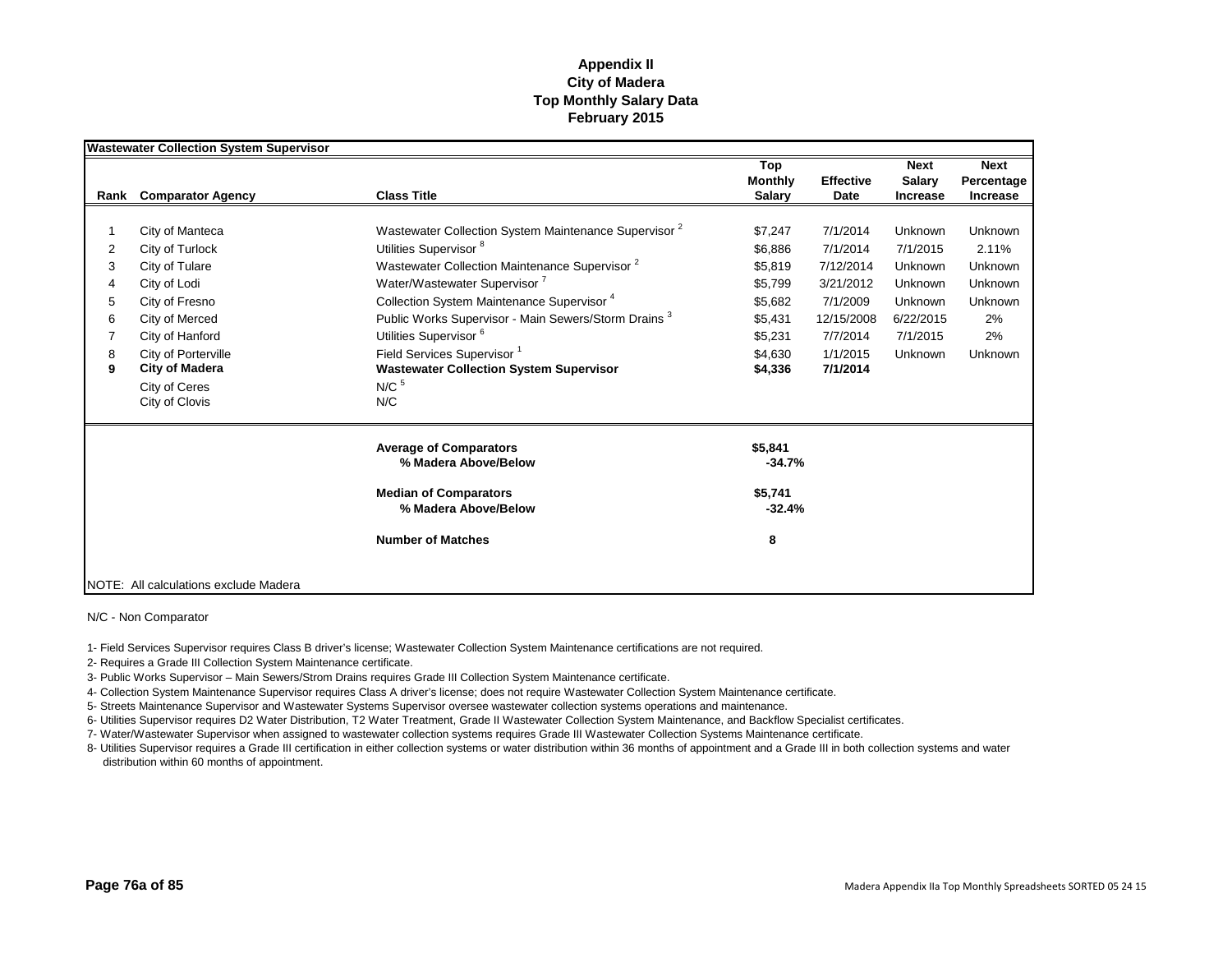|      |                                       | Wastewater Laboratory Analyst Environmental Compliance Inspector II       |                       |                  |                       |                           |
|------|---------------------------------------|---------------------------------------------------------------------------|-----------------------|------------------|-----------------------|---------------------------|
|      |                                       |                                                                           | Top<br><b>Monthly</b> | <b>Effective</b> | <b>Next</b><br>Salary | <b>Next</b><br>Percentage |
| Rank | <b>Comparator Agency</b>              | <b>Class Title</b>                                                        | Salary                | Date             | <b>Increase</b>       | <b>Increase</b>           |
|      |                                       |                                                                           |                       |                  |                       |                           |
|      | City of Turlock                       | Laboratory Analyst II / Environmental Compliance Inspector <sup>1,8</sup> | \$5,505               | 7/1/2014         | 7/1/2015              | 2.11%                     |
| 2    | City of Porterville                   | Laboratory Technician III / Industrial Waste Inspector II <sup>1,2</sup>  | \$5,381               | 1/1/2015         | Unknown               | Unknown                   |
| 3    | City of Manteca                       | Laboratory Technician III <sup>5</sup>                                    | \$5,214               | 7/1/2014         | Unknown               | Unknown                   |
|      | City of Merced                        | Laboratory Technician II / Environmental Control Officer II <sup>1</sup>  | \$4,839               | 12/23/2013       | 6/22/2015             | 2%                        |
| 5    | City of Fresno                        | Inorganic Chemist / Environmental Control Officer <sup>1,4</sup>          | \$4,823               | 8/5/2013         | Unknown               | Unknown                   |
| 6    | City of Lodi                          | Lab Technician II / Environmental Compliance Inspector 1,7                | \$4,730               | 3/21/2012        | Unknown               | Unknown                   |
|      | City of Hanford                       | Lab Technician <sup>6</sup>                                               | \$4,544               | 7/7/2014         | 7/1/2015              | 2%                        |
| 8    | City of Tulare                        | Laboratory Technician / Industrial Waste Inspector 1,3                    | \$4,166               | 7/12/2014        | Unknown               | Unknown                   |
| 9    | City of Madera                        | Wastewater Laboratory Analyst Environmental Compliance Inspector II       | \$4,145               | 7/1/2014         |                       |                           |
|      | City of Ceres                         | N/C                                                                       |                       |                  |                       |                           |
|      | City of Clovis                        | N/C                                                                       |                       |                  |                       |                           |
|      |                                       | <b>Average of Comparators</b>                                             | \$4,900               |                  |                       |                           |
|      |                                       | % Madera Above/Below                                                      | $-18.2%$              |                  |                       |                           |
|      |                                       | <b>Median of Comparators</b>                                              | \$4,831               |                  |                       |                           |
|      |                                       | % Madera Above/Below                                                      | $-16.6%$              |                  |                       |                           |
|      |                                       | <b>Number of Matches</b>                                                  | 8                     |                  |                       |                           |
|      |                                       |                                                                           |                       |                  |                       |                           |
|      | NOTE: All calculations exclude Madera |                                                                           |                       |                  |                       |                           |

N/C - Non Comparator

1- City of Madera's class is bracketed by two or more comparators.

2- Laboratory Technician III requires Grade II Water Quality Analyst certificate

3- Laboratory Technician does not require any certifications. Industrial Waste Inspector requires a Grade I Laboratory Analyst and Grade I Industrial Waste Inspector certificates.

4- Inorganic Chemist requires a Bachelor's degree and 1 year of experience and a Grade II Laboratory Technologist certification. Environmental Control Officer requires a Grade III Environmental Compliance Inspector certificate.

5- Laboratory Technician III requires Grade I Laboratory Analyst and Grade I Environmental Compliance Inspector certificates.

6- Lab Technician does not perform environmental inspection duties.

7- Lab Technician II requires a Grade I Laboratory Analyst certificate. Environmental Compliance Inspector requires any combination of education and experience equivalent to completion of 2 years of college and 2 years of experience; requires Grade I Laboratory Analyst, Grade II Environmental Inspector, and Backflow Prevention Device Tester certificates.

8- Laboratory Analyst II requires Grade II Laboratory Technician certificate. Environmental Compliance Inspector requires Grade III Wastewater Treatment Plant Operator certificate (in addition to Grade II Environmental Compliance certificate).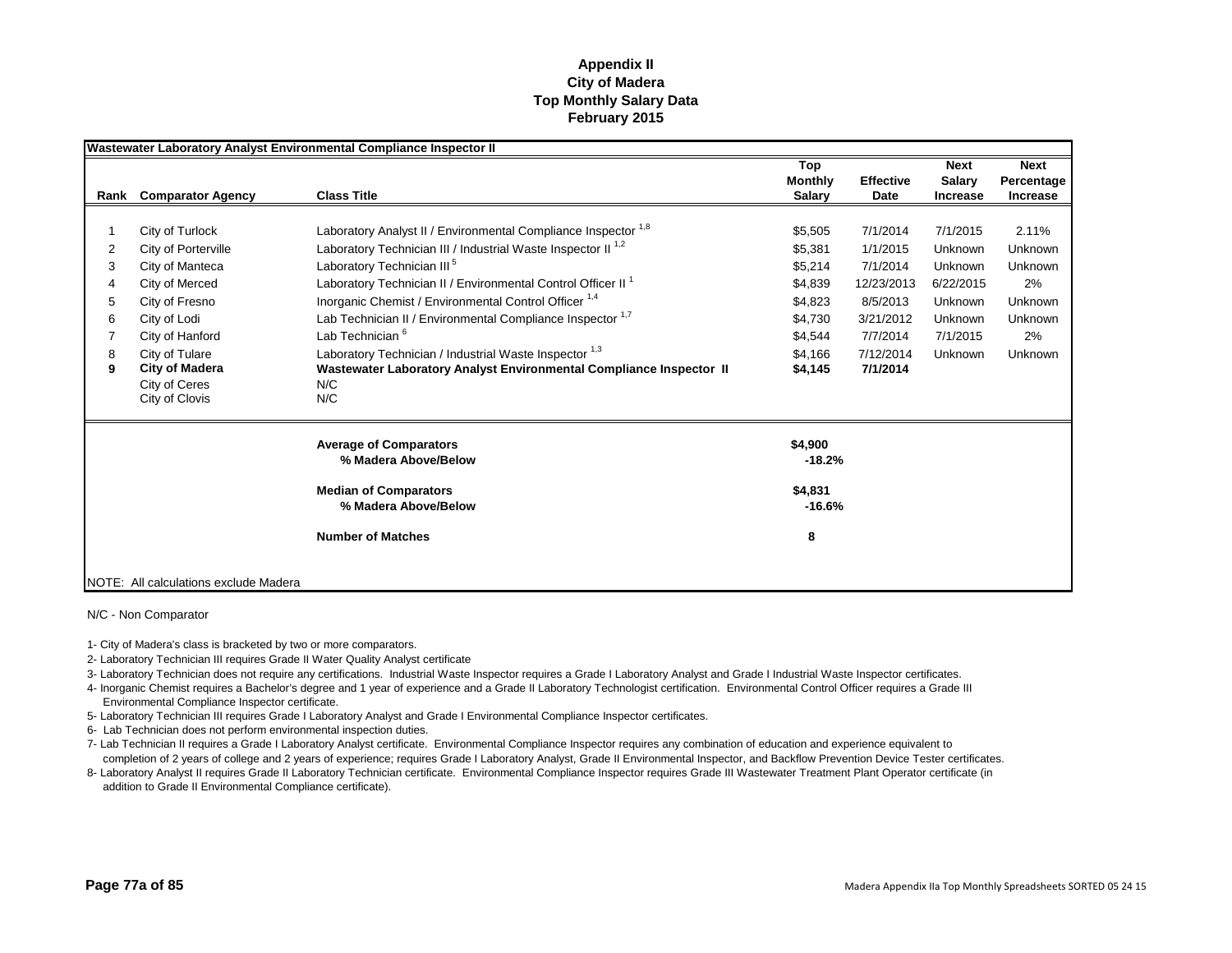|   | <b>Waste Water Treatment Plant Manager</b> |                                                                    |                |                  |               |             |
|---|--------------------------------------------|--------------------------------------------------------------------|----------------|------------------|---------------|-------------|
|   |                                            |                                                                    | Top            |                  | <b>Next</b>   | <b>Next</b> |
|   |                                            |                                                                    | <b>Monthly</b> | <b>Effective</b> | <b>Salary</b> | Percentage  |
|   | <b>Rank</b> Comparator Agency              | <b>Class Title</b>                                                 | <b>Salary</b>  | Date             | Increase      | Increase    |
|   |                                            |                                                                    |                |                  |               |             |
|   | City of Turlock                            | Water Quality Control Division Manager <sup>5</sup>                | \$9,549        | 7/1/2014         | 7/1/2015      | 1.89%       |
| 2 | City of Manteca                            | Wastewater System Superintendent                                   | \$9,250        | 7/1/2014         | Unknown       | Unknown     |
| 3 | City of Fresno                             | Wastewater Manager <sup>1</sup>                                    | \$8,834        | 8/25/2014        | Unknown       | Unknown     |
| 4 | City of Merced                             | Wastewater Treatment Plant Superintendent / Public Works Manager - | \$7,865        | 12/15/2008       | 6/22/2015     | 2%          |
|   |                                            | Wastewater <sup>2</sup>                                            |                |                  |               |             |
| 5 | City of Lodi                               | Wastewater Plant Superintendent                                    | \$7,440        | 1/1/2014         | Unknown       | Unknown     |
| 6 | City of Hanford                            | Wastewater Superintendent <sup>4</sup>                             | \$6,834        | 7/7/2014         | 7/1/2015      | 2%          |
|   | City of Tulare                             | Operations Manager <sup>3</sup>                                    | \$6,826        | 7/12/2014        | Unknown       | Unknown     |
| 8 | City of Porterville                        | Wastewater Utilities Superintendent                                | \$6,119        | 1/1/2015         | Unknown       | Unknown     |
| 9 | <b>City of Madera</b>                      | <b>Waste Water Treatment Plant Manager</b>                         | \$5,704        | 7/1/2014         |               |             |
|   | City of Ceres                              | N/C                                                                |                |                  |               |             |
|   | City of Clovis                             | N/C                                                                |                |                  |               |             |
|   |                                            | <b>Average of Comparators</b>                                      | \$7,840        |                  |               |             |
|   |                                            | % Madera Above/Below                                               | $-37.4%$       |                  |               |             |
|   |                                            | <b>Median of Comparators</b>                                       | \$7,653        |                  |               |             |
|   |                                            | % Madera Above/Below                                               | $-34.2%$       |                  |               |             |
|   |                                            | <b>Number of Matches</b>                                           | 8              |                  |               |             |
|   |                                            |                                                                    |                |                  |               |             |
|   | NOTE: All calculations exclude Madera      |                                                                    |                |                  |               |             |

N/C - Non Comparator

1- Wastewater Treatment Plant Operator certification requirements are not specified in class description (Grade V is desirable).

2- Requires a Grade V Wastewater Treatment Plant Operator certificate.

3- Certifications are not required.

4- Wastewater Superintendent requires Grade III Wastewater Treatment Plant Operator certificate.

5- Licenses/certifications required is not specified in classification description.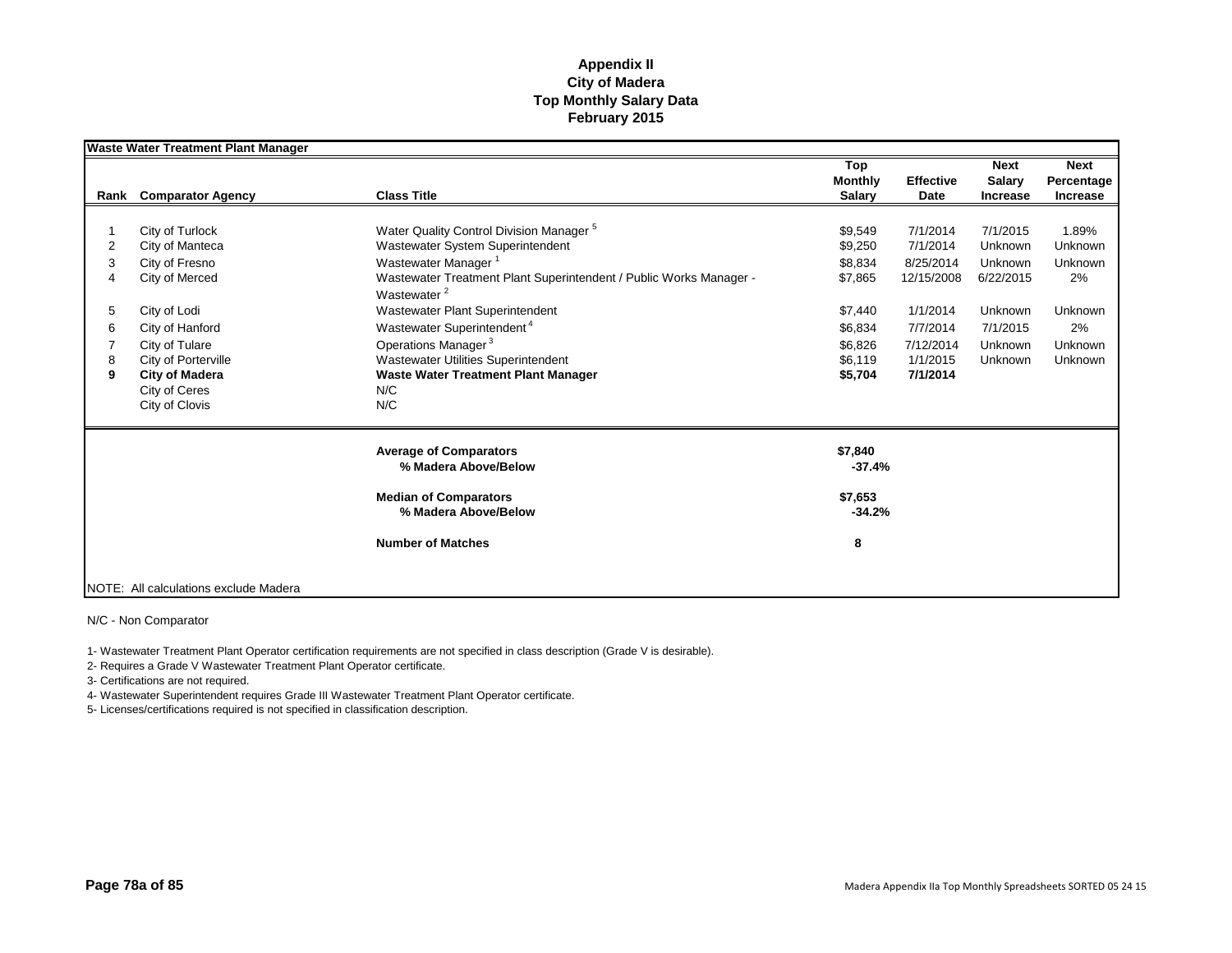|                | <b>Wastewater Treatment Plant Mechanic</b>                                                  |                                                                                       |                                        |                          |                                          |                                              |
|----------------|---------------------------------------------------------------------------------------------|---------------------------------------------------------------------------------------|----------------------------------------|--------------------------|------------------------------------------|----------------------------------------------|
| Rank           | <b>Comparator Agency</b>                                                                    | <b>Class Title</b>                                                                    | Top<br><b>Monthly</b><br><b>Salary</b> | <b>Effective</b><br>Date | <b>Next</b><br>Salary<br><b>Increase</b> | <b>Next</b><br>Percentage<br><b>Increase</b> |
|                |                                                                                             |                                                                                       |                                        |                          |                                          |                                              |
|                | City of Turlock                                                                             | Electrical Mechanical Technician II <sup>3</sup>                                      | \$5,831                                | 7/1/2014                 | 7/1/2015                                 | 2.11%                                        |
| 2<br>3         | City of Merced<br>City of Manteca                                                           | Wastewater Treatment Plant Mechanic II <sup>1</sup><br>Utilities Mechanic             | \$5.286<br>\$5,069                     | 12/23/2013<br>7/1/2014   | 7/1/2015<br>Unknown                      | 2%<br>Unknown                                |
| 4              | City of Fresno                                                                              | Wastewater Mechanical Specialist <sup>1</sup>                                         | \$4,740                                | 7/1/2011                 | Unknown                                  | Unknown                                      |
| 5<br>6         | City of Lodi<br><b>City of Madera</b>                                                       | Plant & Equipment Mechanic <sup>2</sup><br><b>Wastewater Treatment Plant Mechanic</b> | \$4,583<br>\$4,336                     | 3/21/2012<br>7/1/2014    | Unknown                                  | Unknown                                      |
| $\overline{7}$ | City of Tulare<br>City of Ceres<br>City of Clovis<br>City of Hanford<br>City of Porterville | Wastewater Maintenance Technician II <sup>1</sup><br>N/C<br>N/C<br>N/C<br>N/C         | \$4,229                                | 7/12/2014                | Unknown                                  | Unknown                                      |
|                |                                                                                             | <b>Average of Comparators</b><br>% Madera Above/Below                                 | \$4,956<br>$-14.3%$                    |                          |                                          |                                              |
|                |                                                                                             | <b>Median of Comparators</b><br>% Madera Above/Below                                  | \$4,905<br>$-13.1%$                    |                          |                                          |                                              |
|                |                                                                                             | <b>Number of Matches</b>                                                              | 6                                      |                          |                                          |                                              |
|                | NOTE: All calculations exclude Madera                                                       |                                                                                       |                                        |                          |                                          |                                              |

N/C - Non Comparator

1- Requires a Grade II Mechanical Technologist certificate.

2- Plant and Equipment Mechanic requires T2 Water Treatment Operator certificate

3- Electrical Mechanical Technician II requires Grade II Mechanical or Instrumentation Technology, Traffic Signal Technician Level II, and Roadway Lighting Level I certifications.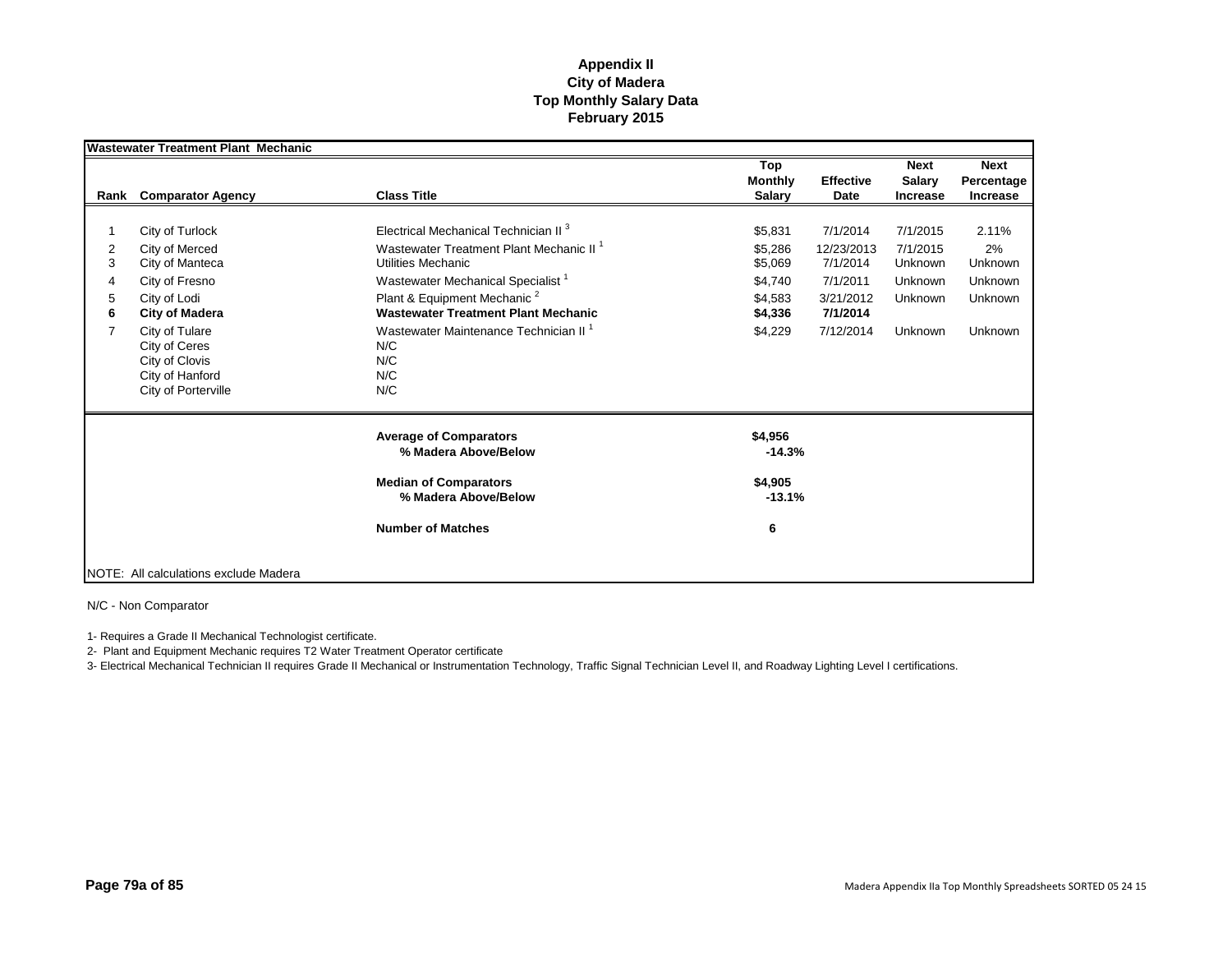|      | <b>Wastewater Treatment Plant Operator II</b> |                                                       |                                        |                          |                                          |                                              |
|------|-----------------------------------------------|-------------------------------------------------------|----------------------------------------|--------------------------|------------------------------------------|----------------------------------------------|
| Rank | <b>Comparator Agency</b>                      | <b>Class Title</b>                                    | Top<br><b>Monthly</b><br><b>Salarv</b> | <b>Effective</b><br>Date | <b>Next</b><br>Salary<br><b>Increase</b> | <b>Next</b><br>Percentage<br><b>Increase</b> |
|      |                                               |                                                       |                                        |                          |                                          |                                              |
|      | City of Manteca                               | Wastewater Plant Operator II                          | \$5.585                                | 7/1/2014                 | Unknown                                  | <b>Unknown</b>                               |
| 2    | City of Merced                                | Wastewater Treatment Plant Operator II                | \$5,524                                | 12/23/2013               | 7/1/2015                                 | 2%                                           |
| 3    | City of Turlock                               | Wastewater Plant Operator II                          | \$5,017                                | 7/1/2014                 | 7/1/2015                                 | 2.11%                                        |
| 4    | City of Lodi                                  | Wastewater Plant Operator II                          | \$4,812                                | 3/21/2012                | Unknown                                  | Unknown                                      |
| 5    | City of Fresno                                | Wastewater Treatment Plant Operator II                | \$4,607                                | 7/1/2011                 | Unknown                                  | Unknown                                      |
| 6    | City of Tulare                                | Wastewater Treatment Plant Operator II                | \$4,229                                | 7/12/2014                | Unknown                                  | Unknown                                      |
|      | City of Hanford                               | Wastewater Treatment Plant Operator II                | \$4,075                                | 7/7/2014                 | 7/1/2015                                 | 2%                                           |
| 8    | City of Porterville                           | Wastewater Treatment Facility Operator II             | \$4,028                                | 1/1/2015                 | Unknown                                  | <b>Unknown</b>                               |
| 9    | City of Madera                                | <b>Wastewater Treatment Plant Operator II</b>         | \$3,733                                | 7/1/2014                 |                                          |                                              |
|      | City of Ceres                                 | $N/C$ <sup>1</sup>                                    |                                        |                          |                                          |                                              |
|      | City of Clovis                                | N/C                                                   |                                        |                          |                                          |                                              |
|      |                                               | <b>Average of Comparators</b><br>% Madera Above/Below | \$4,735<br>$-26.8%$                    |                          |                                          |                                              |
|      |                                               | <b>Median of Comparators</b><br>% Madera Above/Below  | \$4,709<br>$-26.2%$                    |                          |                                          |                                              |
|      |                                               | <b>Number of Matches</b>                              | 8                                      |                          |                                          |                                              |
|      | NOTE: All calculations exclude Madera         |                                                       |                                        |                          |                                          |                                              |

N/C - Non Comparator

1- Wastewater Systems Operator II requires Grade I Wastewater Treatment Plant Operator certificate.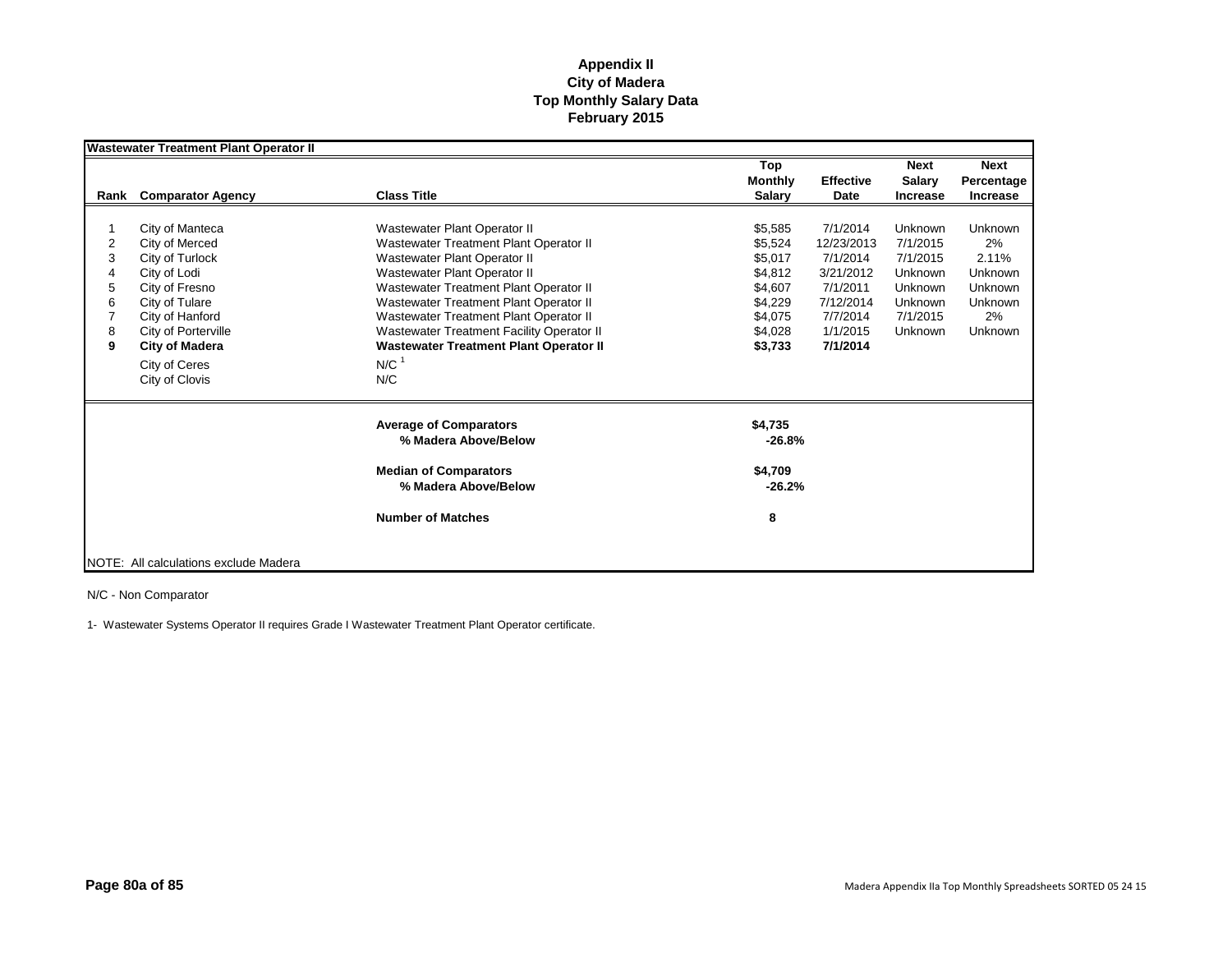|      | <b>Water and Sewer Operations Manager</b> |                                                               |                                        |                          |                                                 |                                              |
|------|-------------------------------------------|---------------------------------------------------------------|----------------------------------------|--------------------------|-------------------------------------------------|----------------------------------------------|
| Rank | <b>Comparator Agency</b>                  | <b>Class Title</b>                                            | Top<br><b>Monthly</b><br><b>Salary</b> | <b>Effective</b><br>Date | <b>Next</b><br><b>Salary</b><br><b>Increase</b> | <b>Next</b><br>Percentage<br><b>Increase</b> |
|      |                                           |                                                               |                                        |                          |                                                 |                                              |
|      | City of Turlock                           | Utilities Manager <sup>9</sup>                                | \$9,549                                | 7/1/2014                 | 7/1/2015                                        | 1.89%                                        |
| 2    | City of Fresno                            | Water System Manager / Sewer Maintenance Manager <sup>4</sup> | \$8,834                                | 8/25/2014                | Unknown                                         | Unknown                                      |
| 3    | City of Manteca                           | Water Systems Superintendent <sup>5</sup>                     | \$8,809                                | 7/1/2014                 | Unknown                                         | Unknown                                      |
| 4    | City of Clovis                            | Utilities Manager <sup>3</sup>                                | \$8,530                                | 7/1/2014                 | 7/1/2015                                        | 3%                                           |
| 5    | City of Lodi                              | Utility Superintendent - Public Works <sup>8</sup>            | \$7,896                                | 1/1/2014                 | Unknown                                         | Unknown                                      |
| 6    | City of Merced                            | Public Works Manager - Water <sup>6</sup>                     | \$7,672                                | 12/15/2008               | 6/22/2015                                       | 2%                                           |
| 7    | City of Hanford                           | Utilities Superintendent <sup>7</sup>                         | \$6,775                                | 7/7/2014                 | 7/1/2015                                        | 2%                                           |
| 8    | City of Porterville                       | Water Utility Superintendent <sup>1</sup>                     | \$6,119                                | 1/1/2015                 | Unknown                                         | Unknown                                      |
| 9    | City of Tulare                            | Water Utility Manager <sup>2</sup>                            | \$5,907                                | 7/12/2014                | Unknown                                         | Unknown                                      |
| 10   | <b>City of Madera</b>                     | <b>Water and Sewer Operations Manager</b>                     | \$5,704                                | 7/1/2014                 |                                                 |                                              |
|      | City of Ceres                             | N/C                                                           |                                        |                          |                                                 |                                              |
|      |                                           | <b>Average of Comparators</b><br>% Madera Above/Below         | \$7,788<br>$-36.5%$                    |                          |                                                 |                                              |
|      |                                           | <b>Median of Comparators</b><br>% Madera Above/Below          | \$7,896<br>$-38.4%$                    |                          |                                                 |                                              |
|      |                                           | <b>Number of Matches</b>                                      | 9                                      |                          |                                                 |                                              |
|      | NOTE: All calculations exclude Madera     |                                                               |                                        |                          |                                                 |                                              |

N/C - Non Comparator

1- Water Utility Superintendent does not require T3 Water Treatment Operator or D4 Water Distribution Operator certificates (only requires Backflow and Cross-Connection certifications).

2- Water Utility Manager requires D4 Water Distribution Operator, T2 Water Treatment Operator, and Backflow Device Tester certificates. Wastewater Manager oversees wastewater collection

collection system maintenance function.

3- Utilities Manager requires D4 Water Distribution Operator certificate.

4- City of Madera's class is bracketed by two or more comparators.

5- Water Systems Superintendent requires T3 Water Treatment Operator and D5 Water Distribution Operator certificates.

6- Public Works Manager – Water requires a T2 Water Treatment Operator and D5 Water Distribution Operator certificate.

7- Utilities Superintendent requires D3 Water Distribution Operator, T2 Water Treatment Operator, and Grade II Wastewater Collection System Maintenance certificate.

8- Utility Superintendent – Public Works requires a T3 Water Treatment Operator, D4 Water Distribution Operator, and Grade III Wastewater Collection System Maintenance certificates.

9- Utilities Manager requires equivalent to a Bachelor's degree and 4 years of experience; certifications are not required.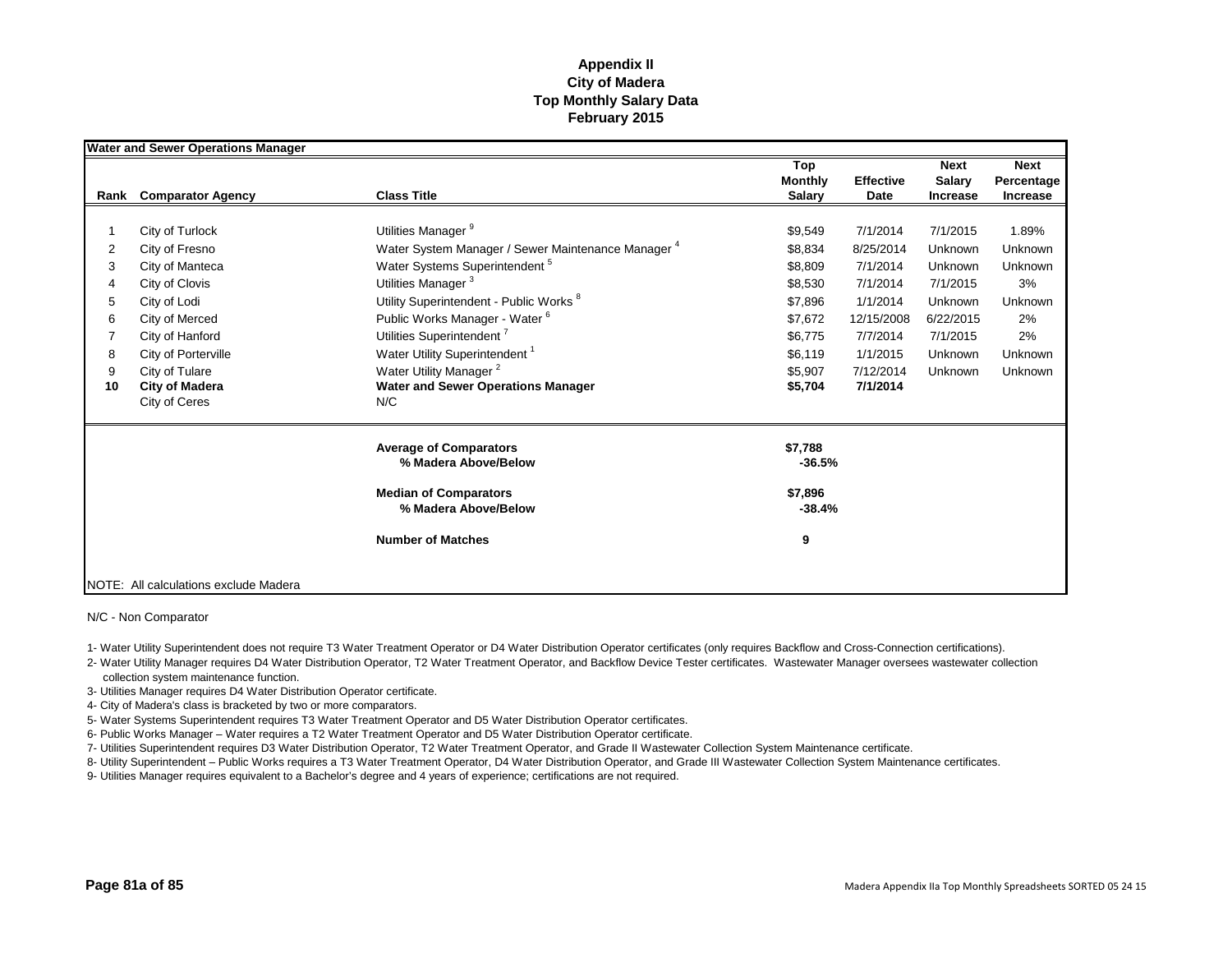|        | <b>Water Quality Specialist II</b>                                                                                               |                                                                                                                  |                                        |                          |                                          |                                              |
|--------|----------------------------------------------------------------------------------------------------------------------------------|------------------------------------------------------------------------------------------------------------------|----------------------------------------|--------------------------|------------------------------------------|----------------------------------------------|
| Rank   | <b>Comparator Agency</b>                                                                                                         | <b>Class Title</b>                                                                                               | Top<br><b>Monthly</b><br><b>Salary</b> | <b>Effective</b><br>Date | <b>Next</b><br>Salary<br><b>Increase</b> | <b>Next</b><br>Percentage<br><b>Increase</b> |
|        |                                                                                                                                  |                                                                                                                  |                                        |                          |                                          |                                              |
|        | City of Manteca                                                                                                                  | Water Regulatory Compliance Specialist II <sup>3</sup>                                                           | \$4,829                                | 7/1/2014                 | Unknown                                  | Unknown                                      |
| 2      | City of Fresno                                                                                                                   | <b>Cross Connection Control Technician</b>                                                                       | \$4,641                                | 7/1/2011                 | Unknown                                  | Unknown                                      |
| 3      | City of Porterville                                                                                                              | Water Systems Specialist <sup>1</sup>                                                                            | \$4,630                                | 1/1/2015                 | Unknown                                  | Unknown                                      |
| 4      | City of Merced                                                                                                                   | Water Meter/Backflow Technician <sup>4</sup>                                                                     | \$4,554                                | 12/23/2013               | 7/1/2015                                 | 2%                                           |
| 5<br>6 | City of Tulare<br><b>City of Madera</b><br>City of Ceres<br>City of Clovis<br>City of Hanford<br>City of Lodi<br>City of Turlock | Water Treatment Technician <sup>2</sup><br><b>Water Quality Specialist II</b><br>N/C<br>N/C<br>N/C<br>N/C<br>N/C | \$4,535<br>\$3,733                     | 7/12/2014<br>7/1/2014    | Unknown                                  | Unknown                                      |
|        |                                                                                                                                  | <b>Average of Comparators</b><br>% Madera Above/Below                                                            | \$4,638<br>$-24.2%$                    |                          |                                          |                                              |
|        |                                                                                                                                  | <b>Median of Comparators</b><br>% Madera Above/Below                                                             | \$4,630<br>$-24.0%$                    |                          |                                          |                                              |
|        |                                                                                                                                  | <b>Number of Matches</b>                                                                                         | 5                                      |                          |                                          |                                              |
|        | NOTE: All calculations exclude Madera                                                                                            |                                                                                                                  |                                        |                          |                                          |                                              |

N/C - Non Comparator

1- Certifications are not required.

2- Water Treatment Technician requires T2 Water Treatment Operator or D3 Water Distribution Operator and Backflow Device Tester certificates.

3- Water Regulatory Compliance Specialist requires Backflow Prevention Assembly Tester, Water Conservation Specialist, and Cross-Connection Control Program Specialist certificates.

4- Water Meter/Backflow Technician requires a D2 Water Distribution Operator and Backflow Prevention certifications.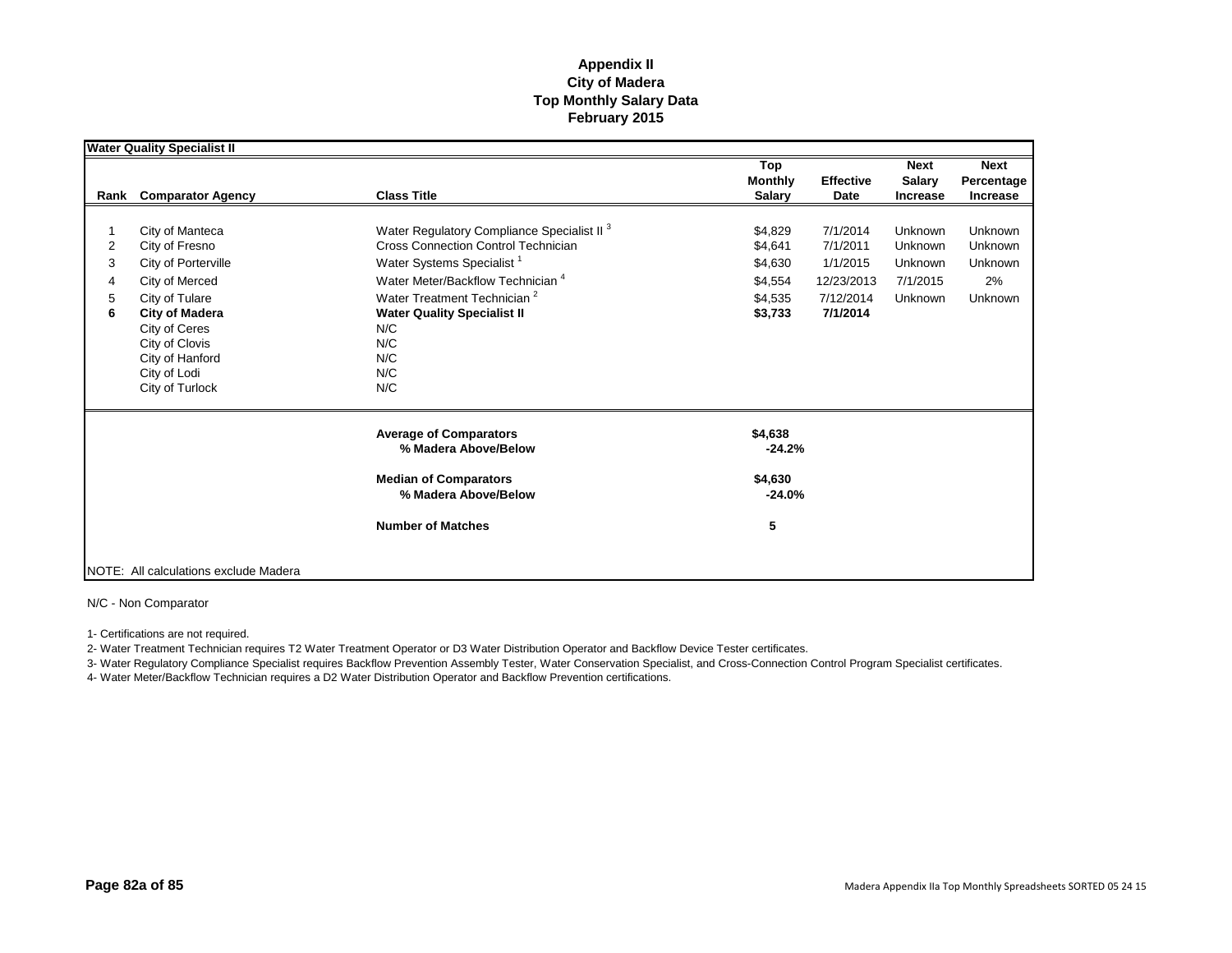|      | <b>Water System Supervisor</b>        |                                              |                |                  |                 |             |
|------|---------------------------------------|----------------------------------------------|----------------|------------------|-----------------|-------------|
|      |                                       |                                              | Top            |                  | <b>Next</b>     | <b>Next</b> |
|      |                                       |                                              | <b>Monthly</b> | <b>Effective</b> | <b>Salary</b>   | Percentage  |
| Rank | <b>Comparator Agency</b>              | <b>Class Title</b>                           | <b>Salary</b>  | Date             | <b>Increase</b> | Increase    |
|      |                                       |                                              |                |                  |                 |             |
|      | City of Manteca                       | Water Distribution Supervisor <sup>4</sup>   | \$7,611        | 7/1/2014         | Unknown         | Unknown     |
| 2    | City of Turlock                       | Utilities Supervisor <sup>8</sup>            | \$6,886        | 7/1/2014         | 7/1/2015        | 2.11%       |
| 3    | City of Fresno                        | Water System Supervisor <sup>3</sup>         | \$6,630        | 7/1/2009         | Unknown         | Unknown     |
| 4    | City of Lodi                          | Water/Wastewater Supervisor '                | \$6,281        | 3/21/2012        | Unknown         | Unknown     |
| 5    | City of Merced                        | Public Works Supervisor - Water <sup>5</sup> | \$5,947        | 12/15/2008       | 6/22/2015       | 2%          |
| 6    | City of Ceres                         | Water Distribution Supervisor <sup>2</sup>   | \$5,556        | 1/1/2015         | Unknown         | Unknown     |
|      | City of Hanford                       | Utilities Supervisor <sup>6</sup>            | \$5,231        | 7/7/2014         | 7/1/2015        | 2%          |
| 8    | City of Tulare                        | Water Quality Supervisor <sup>1</sup>        | \$5.010        | 7/12/2014        | Unknown         | Unknown     |
| 9    | <b>City of Madera</b>                 | <b>Water System Supervisor</b>               | \$4,672        | 7/1/2014         |                 |             |
|      | City of Clovis                        | N/C                                          |                |                  |                 |             |
|      | City of Porterville                   | N/C                                          |                |                  |                 |             |
|      |                                       | <b>Average of Comparators</b>                | \$6,144        |                  |                 |             |
|      |                                       | % Madera Above/Below                         | $-31.5%$       |                  |                 |             |
|      |                                       | <b>Median of Comparators</b>                 | \$6,114        |                  |                 |             |
|      |                                       | % Madera Above/Below                         | $-30.9%$       |                  |                 |             |
|      |                                       | <b>Number of Matches</b>                     | 8              |                  |                 |             |
|      |                                       |                                              |                |                  |                 |             |
|      | NOTE: All calculations exclude Madera |                                              |                |                  |                 |             |

N/C - Non Comparator

1- Water Utility Supervisor requires D4 Water Distribution Operator certification only.

2- Cross-Connection Control Program Specialist certificate is not required.

3- Water System Supervisor requires D3 Water Distribution Operator and T3 Water Treatment Operator certificates (T4 required if assigned to Surface Water Treatment Operations); does not require Cross-Connection Control Program Specialist certificate.

4- Water Distribution Supervisor requires T2 Water Treatment Operator and D4 Water Distribution Operator certificates.

5- Public Works Supervisor – Water requires a D2 Water Distribution Operator and T2 Water Treatment Operator certificates.

6- Utilities Supervisor requires D2 Water Distribution, T2 Water Treatment, Grade II Wastewater Collection System Maintenance, and Backflow Specialist certificates.

7- Water/Wastewater Supervisor when assigned to water requires D3 Water Distribution Operator and T2 Water Treatment Operator certificates.

8- Utilities Supervisor requires a Grade III certification in either collection systems or water distribution within 36 months of appointment and a Grade III in both collection systems and water distribution within 60 months of appointment.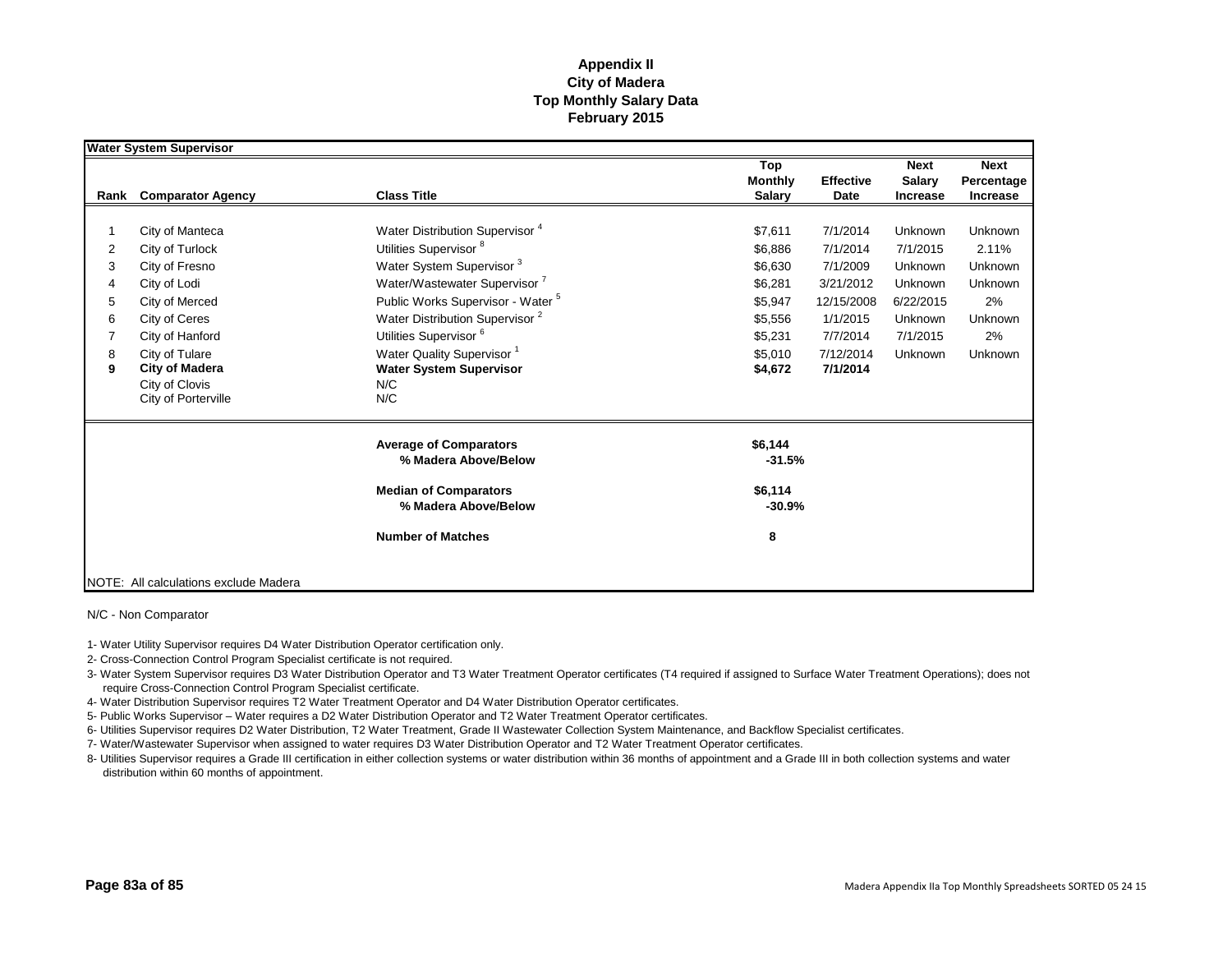|        | Water System Technician                                                                                                               |                                                                                                            |                                                                    |                                          |                                       |
|--------|---------------------------------------------------------------------------------------------------------------------------------------|------------------------------------------------------------------------------------------------------------|--------------------------------------------------------------------|------------------------------------------|---------------------------------------|
| Rank   | <b>Comparator Agency</b>                                                                                                              | <b>Class Title</b>                                                                                         | Top<br><b>Effective</b><br><b>Monthly</b><br><b>Salary</b><br>Date | <b>Next</b><br>Salary<br><b>Increase</b> | <b>Next</b><br>Percentage<br>Increase |
| 2      | City of Clovis<br>City of Manteca                                                                                                     | Water System Technician <sup>2</sup><br>Well Mechanic/Operator II <sup>4</sup>                             | 7/1/2014<br>\$6,150<br>7/1/2014<br>\$5,866                         | 7/1/2015<br>Unknown                      | 3%<br>Unknown                         |
| 3<br>4 | City of Fresno<br>City of Merced                                                                                                      | Water system Operator III <sup>3</sup><br>Pump Operator <sup>5</sup>                                       | 7/1/2011<br>\$5,657<br>\$5,308<br>12/23/2013                       | Unknown<br>7/1/2015                      | Unknown<br>2%                         |
| 5<br>6 | City of Porterville<br><b>City of Madera</b><br>City of Ceres<br>City of Hanford<br>City of Lodi<br>City of Tulare<br>City of Turlock | Water Utility Worker III <sup>1</sup><br><b>Water System Technician</b><br>N/C<br>N/C<br>N/C<br>N/C<br>N/C | \$4,276<br>1/1/2015<br>7/1/2014<br>\$3,885                         | Unknown                                  | Unknown                               |
|        |                                                                                                                                       | <b>Average of Comparators</b><br>% Madera Above/Below                                                      | \$5,451<br>$-40.3%$                                                |                                          |                                       |
|        |                                                                                                                                       | <b>Median of Comparators</b><br>% Madera Above/Below                                                       | \$5,657<br>$-45.6%$                                                |                                          |                                       |
|        |                                                                                                                                       | <b>Number of Matches</b>                                                                                   | 5                                                                  |                                          |                                       |
|        | NOTE: All calculations exclude Madera                                                                                                 |                                                                                                            |                                                                    |                                          |                                       |

N/C - Non Comparator

1- Water Utility Worker III may lead assigned crews; requires D3 Water Distribution Operator certificate.

2- Water System Technician requires D3 Water Distribution Operator and T2 Water Treatment Operator certificates.

3- Water System Operator III provides lead direction to assigned crews; requires D2 Water Distribution Operator and T3 Water Treatment Operator certificates.

4- Well Mechanic/Operator II requires T2 Water Treatment Operator and D1 Water Distribution Operator certificates.

5- Pump Operator requires D2 Water Distribution Operator and T2 Water Treatment Operator certificates.